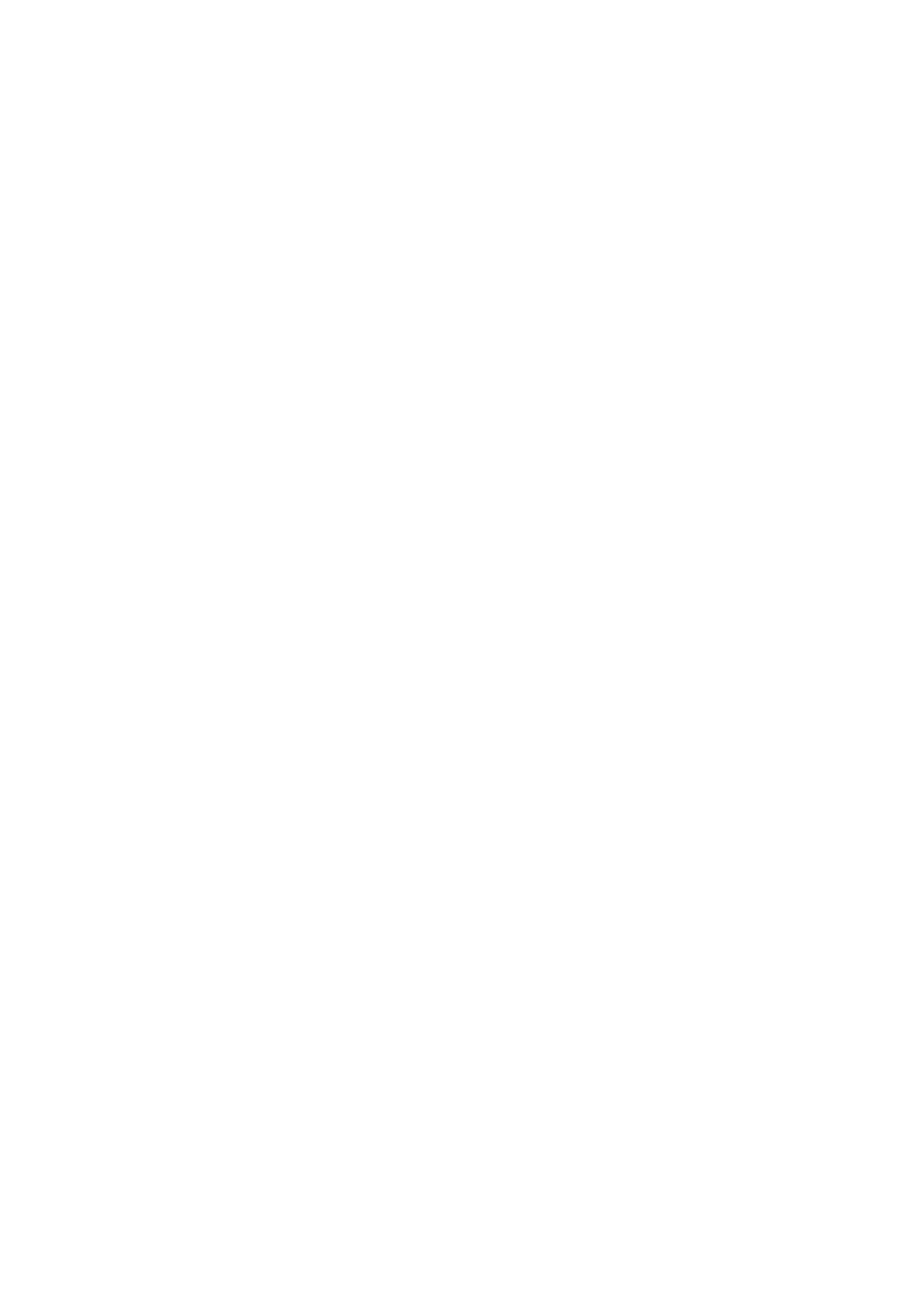

# House of Commons Health Committee

# **Impact of the Spending Review on health and social care**

# **First Report of Session 2016–17**

*Report, together with formal minutes relating to the report*

*Ordered by the House of Commons to be printed 12 July 2016*

> **HC 139** Published on 19 July 2016 by authority of the House of Commons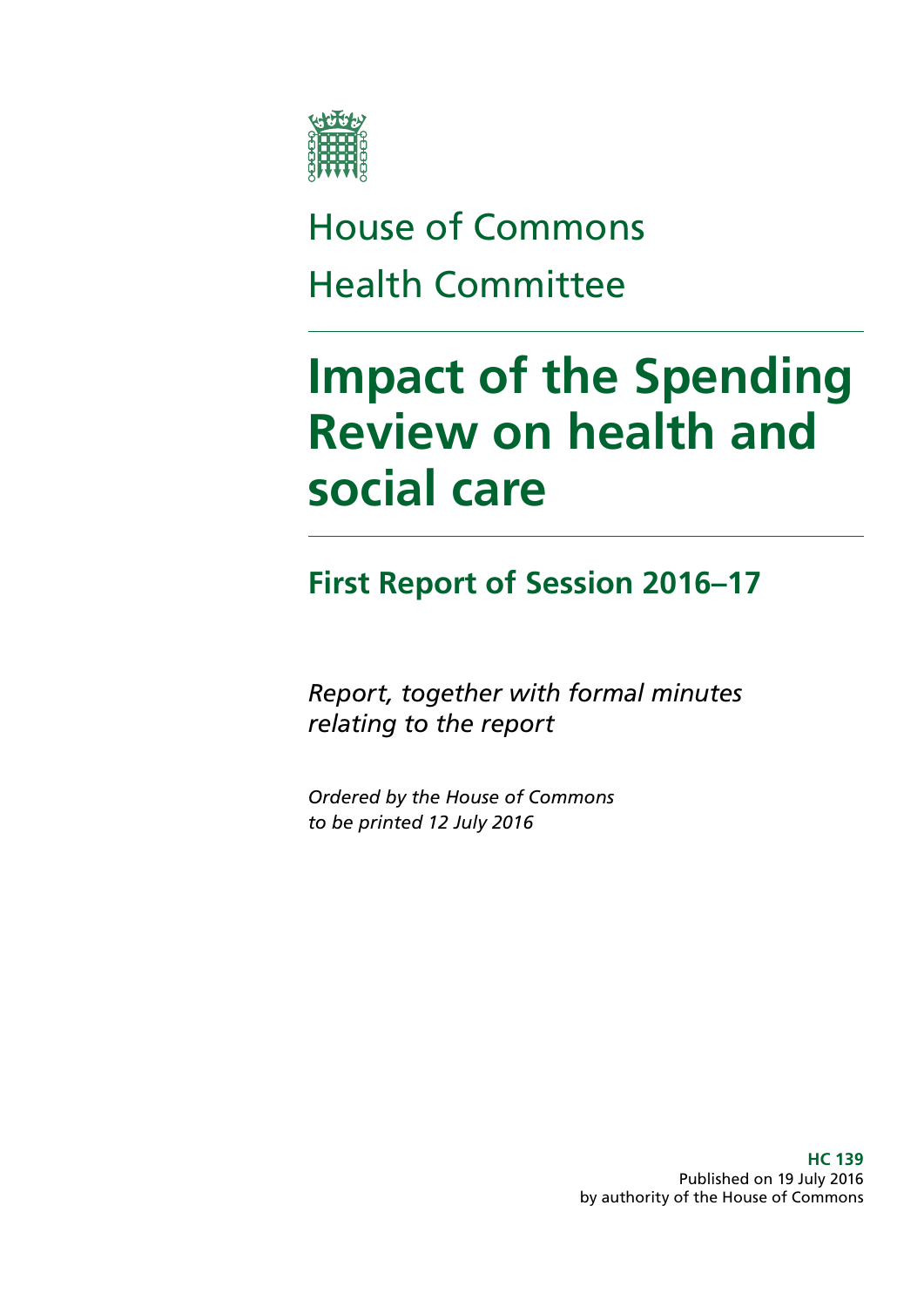### **Health Committee**

The Health Committee is appointed by the House of Commons to examine the expenditure, administration, and policy of the Department of Health and its associated bodies.

#### **Current membership**

[Dr Sarah Wollaston MP](http://www.parliament.uk/biographies/commons/dr-sarah-wollaston/4073) *(Conservative, Totnes)* (Chair) [Mr Ben Bradshaw MP](http://www.parliament.uk/biographies/commons/mr-ben-bradshaw/230) *(Labour, Exeter)* [Julie Cooper MP](http://www.parliament.uk/biographies/commons/julie-cooper/4405) *(Labour, Burnley)* [Dr James Davies MP](http://www.parliament.uk/biographies/commons/dr-james-davies/4476) *(Conservative, Vale of Clwyd)* [Andrea Jenkyns MP](http://www.parliament.uk/biographies/commons/andrea-jenkyns/4490) *(Conservative, Morley and Outwood)* [Andrew Percy MP](http://www.parliament.uk/biographies/commons/andrew-percy/3939) (*Conservative, Brigg and Goole*) [Emma Reynolds MP](http://www.parliament.uk/biographies/commons/emma-reynolds/4077) (*Labour, Wolverhampton North East*) [Paula Sherriff MP](http://www.parliament.uk/biographies/commons/paula-sherriff/4426) (*Labour, Dewsbury*) [Maggie Throup MP](http://www.parliament.uk/biographies/commons/maggie-throup/4447) (*Conservative, Erewash*) [Helen Whately MP](http://www.parliament.uk/biographies/commons/helen-whately/4527) (*Conservative, Faversham and Mid Kent*) [Dr Philippa Whitford MP](http://www.parliament.uk/biographies/commons/dr-philippa-whitford/4385) (*Scottish National Party, Central Ayrshire*)

#### **Powers**

The Committee is one of the departmental select committees, the powers of which are set out in House of Commons Standing Orders, principally in SO No 152. These are available on the internet via [www.parliament.uk](http://www.parliament.uk/).

#### **Publication**

Committee reports are published on the Committee's website at [www.parliament.uk/healthcom](http://www.parliament.uk/healthcom) and in print by Order of the House.

Evidence relating to this report is published on the [inquiry publications](http://www.parliament.uk/business/committees/committees-a-z/commons-select/health-committee/inquiries/parliament-2015/impact-comprehensive-spending-review-health-social-care-15-16/publications/)  [page](http://www.parliament.uk/business/committees/committees-a-z/commons-select/health-committee/inquiries/parliament-2015/impact-comprehensive-spending-review-health-social-care-15-16/publications/) of the Committee's website.

#### **Committee staff**

The current staff of the Committee are Huw Yardley (Clerk), Mike Winter (Second Clerk), Laura Daniels (Senior Committee Specialist), Stephen Aldhouse (Committee Specialist), Jim Camp (Senior Committee Assistant), Victoria Carpenter, (Committee Assistant) and Alex Paterson (Media Officer).

#### **Contacts**

All correspondence should be addressed to the Clerk of the Health Committee, House of Commons, London SW1A 0AA. The telephone number for general enquiries is 020 7219 6182; the Committee's email address is [healthcom@parliament.uk](mailto:healthcom@parliament.uk).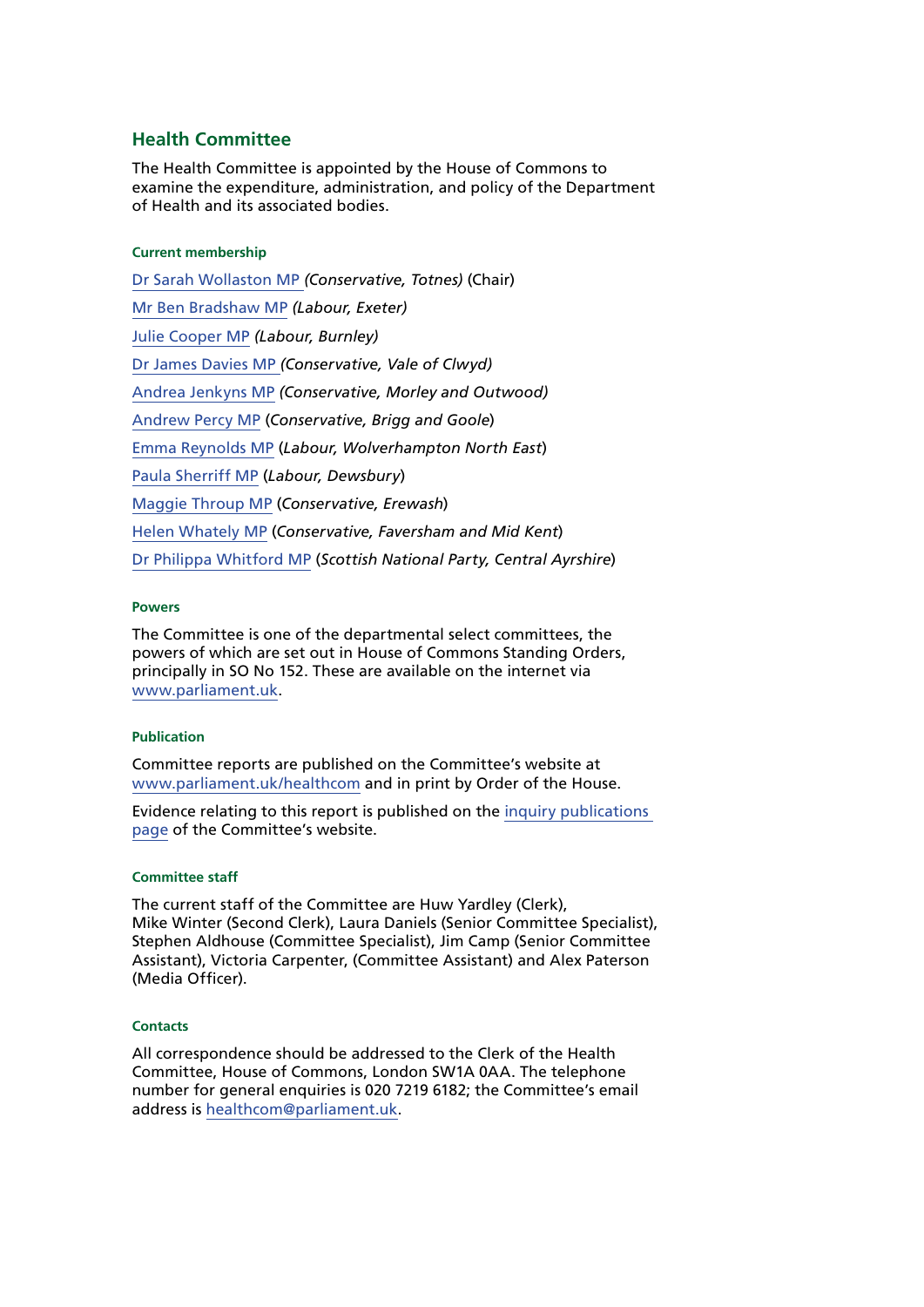# **Contents**

|   | <b>Summary</b>                                                                              | 3              |
|---|---------------------------------------------------------------------------------------------|----------------|
| 1 | <b>Introduction</b>                                                                         | 5              |
|   | The Spending Review settlement for health and social care                                   | 5              |
|   | The settlement for health                                                                   | 5              |
|   | The settlement for social care                                                              | 6              |
|   | Extent of our inquiry                                                                       | $\overline{7}$ |
|   | The Spending Review claim of an additional £10 billion for the NHS                          | 8              |
|   | Our report                                                                                  | 9              |
| 2 | The current state of health and social care finances                                        | 10             |
|   | The current financial situation in health                                                   | 14             |
|   | Increasing demand                                                                           | 15             |
|   | Payments to providers                                                                       | 15             |
|   | Managing the financial situation                                                            | 19             |
|   | The current situation in social care                                                        | 21             |
|   | The impact of pressures in social care funding on health                                    | 23             |
| 3 | The impact of the Spending Review on health and social care finances                        | 24             |
|   | The Spending Review announcements on health                                                 | 24             |
|   | The Spending Review settlement for social care                                              | 27             |
|   | The impact of the Spending Review on future efficiencies                                    | 29             |
|   | Opportunities for efficiencies in health                                                    | 30             |
|   | Opportunities for efficiencies in social care                                               | 32             |
| 4 | The Spending Review and Government aspirations for the future of the NHS<br>and social care | 34             |
|   | Funding for public health                                                                   | 34             |
|   | Transformation, integration and devolution                                                  | 37             |
|   | Health education funding                                                                    | 42             |
|   | Nursing bursaries and loans                                                                 | 42             |
|   | Effect of HEE's budget on hospital finances                                                 | 44             |
|   | Health education funding: conclusions                                                       | 44             |
|   | The Government's aspirations for service improvement                                        | 44             |
|   | Seven-day services                                                                          | 45             |
|   | Parity of esteem for mental health                                                          | 47             |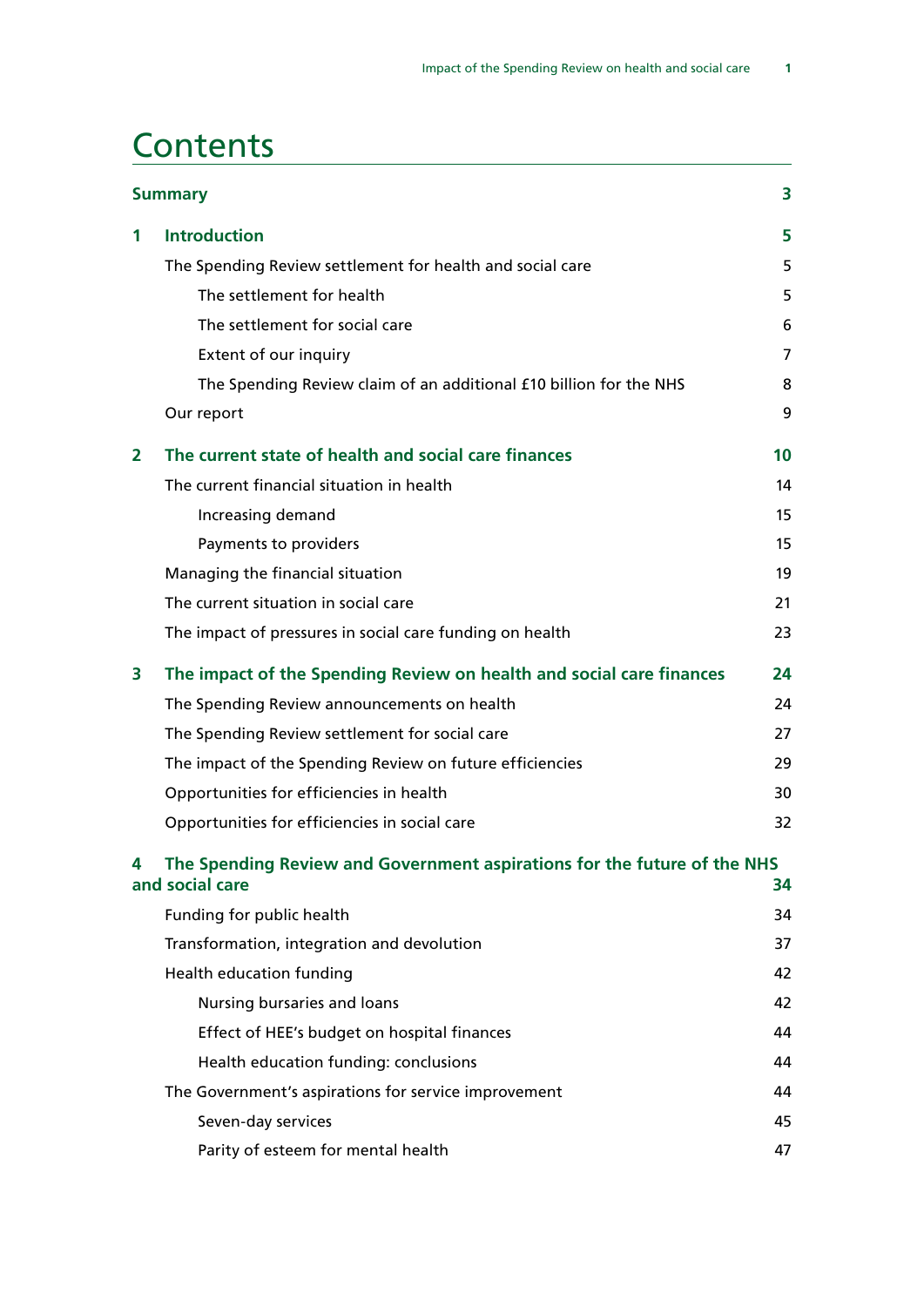| 5 | <b>Conclusions</b>                                                                                                        | 51 |
|---|---------------------------------------------------------------------------------------------------------------------------|----|
| 6 | Our inquiry, and acknowledgements                                                                                         | 53 |
|   | <b>Conclusions and recommendations</b>                                                                                    | 55 |
|   | Annex 1: Note of visit to Salford Royal NHS Foundation Trust, 21 March 2016                                               | 61 |
|   | Presentation by Sir David Dalton, Chief Executive of Salford Royal NHS Foundation<br>Trust                                | 61 |
|   | Tour of Emergency Village                                                                                                 | 62 |
|   | <b>Tour of Neurosciences Centre</b>                                                                                       | 62 |
|   | Tour of hospital wards                                                                                                    | 63 |
|   | Annex 2: Note of meeting with voluntary sector organisations, Salford Royal<br><b>NHS Foundation Trust, 21 March 2016</b> | 64 |
|   | <b>Formal Minutes</b>                                                                                                     | 67 |
|   | <b>Witnesses</b>                                                                                                          | 68 |
|   | <b>Published written evidence</b>                                                                                         | 69 |
|   | List of Reports from the Committee during the current Parliament                                                          | 72 |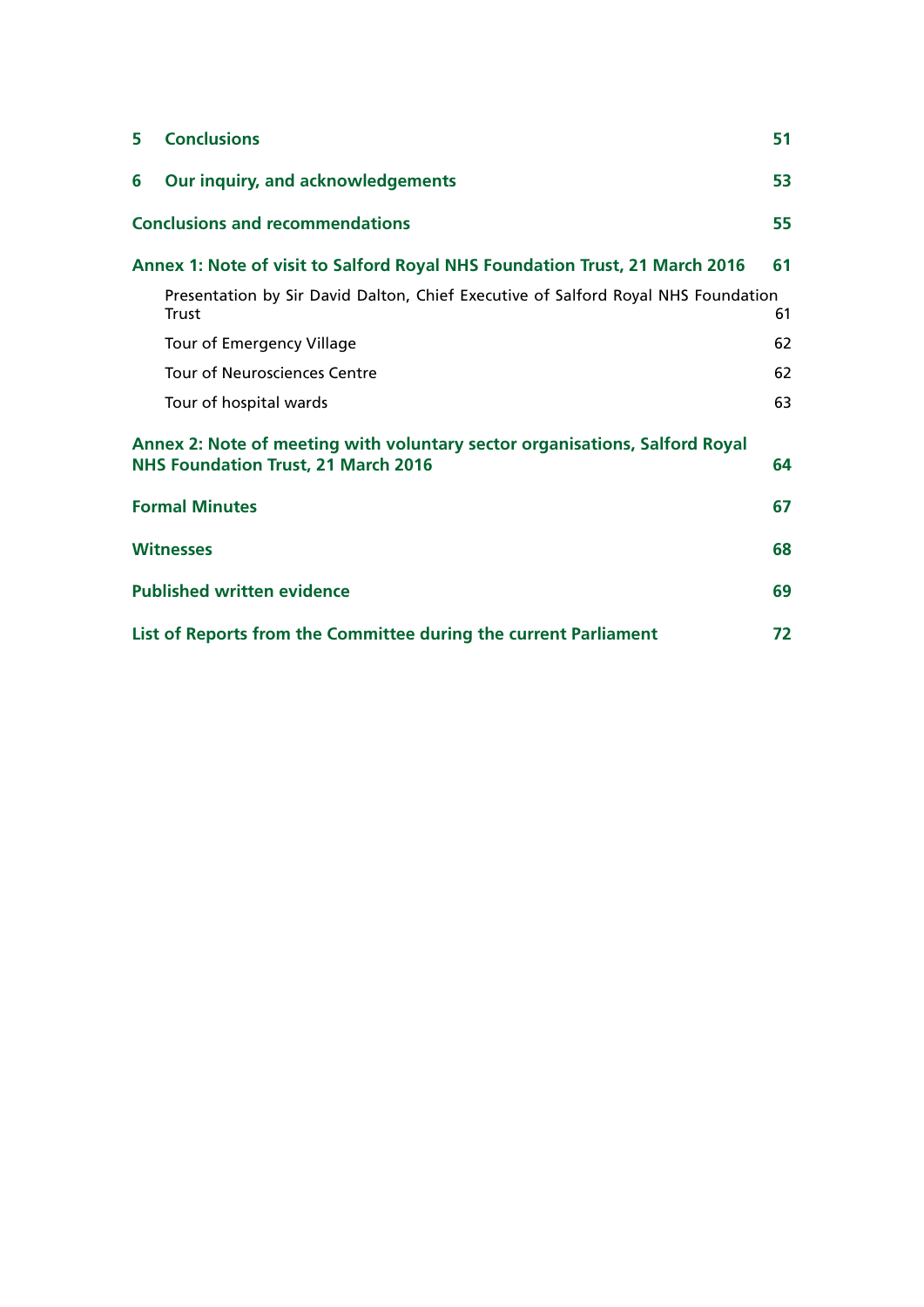# <span id="page-6-0"></span>Summary

We welcome the Five Year Forward View, which sets out the funding challenge facing the NHS over the next five years and, for the first time, a vision for the service to equip it to meet patients' needs. Last year's Spending Review aimed to provide the funds to make the Forward View a reality.

The scale of the funding challenge is colossal, especially given the timescale for achieving it. While the NHS has been treated favourably in comparison with other departments, the funding allocated for the NHS in the Spending Review is less than would appear to be the case from official pronouncements. We call on the Government to be clearer in the presentation of its funding commitments. We are concerned that that the shift in resources, especially from public health, health education, transformation and capital budgets, will make it far more difficult to achieve the ambitions set out in the Forward View. In our view, the funding announced in the Spending Review does not meet the Government's commitment to fund the Five Year Forward View.

There are also new challenges, most notably the rising deficits in NHS providers. The proposed strategies for reducing their costs—cutting the tariffs paid to hospitals, strict pay restraint, imposing agency price caps and reducing capital spending—are not sustainable ways of securing efficiencies in the long term.

The funding designed to pump prime the transformation of services to create better and more efficient services in the future, the Sustainability and Transformation Fund, is being used almost entirely to plug provider deficits, rather than to transform the health and social care system at scale and pace. The transfers from capital to revenue budgets are storing up future costs as well as reducing the funding available for essential transformation of services. We call for the Transformation element of the Fund to be protected to allow the ambitions of the Five Year Forward View to be realised.

The ongoing work to integrate health and social care services, in ways that better meet the needs of patients, shows great promise. But integration and devolution to local areas do not offer quick solutions to the financial problems facing the NHS and social care services. The Transformation fund is essential to get these promising plans off the ground, and we shall be monitoring how it is spent.

Historical cuts to social care funding have now exhausted the capacity for significant further efficiencies in this area. Increasing numbers of people with genuine social care needs are no longer receiving the care they need because of a lack of resource. This not only causes considerable distress to these individuals and their families but results in additional costs to the NHS. We will be monitoring the extent to which the Better Care Fund and Social Care Precept are successful in raising revenue and how this is distributed to reflect need and health inequality. We also note with concern that this funding will not arrive until later in the Spending Review period.

Workforce supply must be improved if we are to meet the future health and social care needs of the population. Most immediately, the Government should review the likely impact of the proposed abolition of NHS bursaries on the supply of nursing staff and other allied health professionals.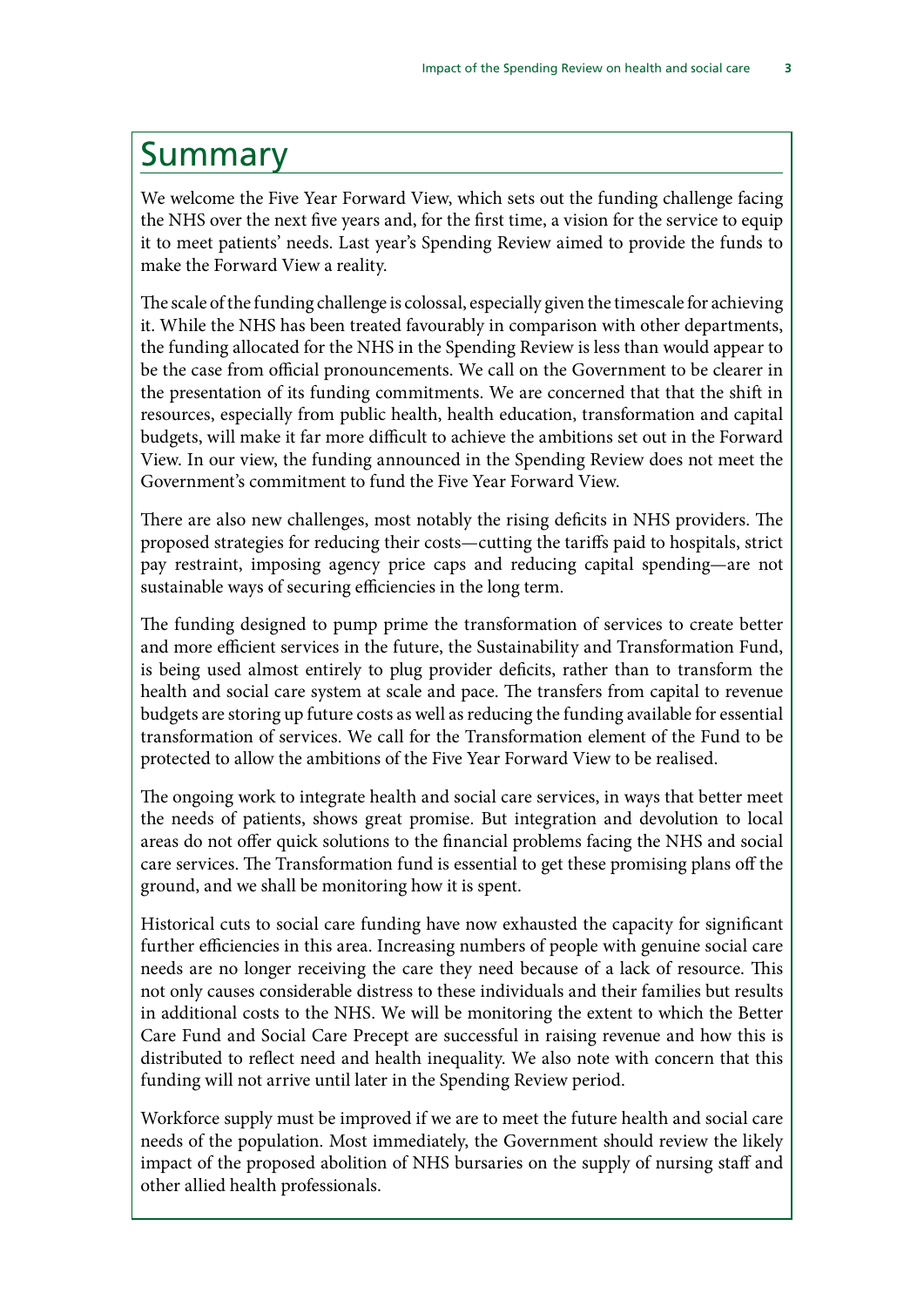We are concerned about the cuts to Health Education England at a time when the workforce shortfall is already placing a strain on services and driving higher agency costs.

The Government has made it clear that it wishes to see more NHS services available at the weekends. Whilst there is now a clearer account of their intentions for seven-day services in hospitals and GP surgeries, we will continue to monitor their implementation. Given the constraints on NHS resources we will be reviewing whether the focus on seven-day services is delivering value for patients given the concern that it may displace measures which would be more cost effective.

The cuts to public health budgets set out in the Spending Review threaten to undermine the necessary upgrade to prevention and public health set out in the Five Year Forward View. We believe that cutting public health is a false economy, creating avoidable additional costs in the future.

We shall be looking for clear, verifiable evidence that the additional funding promised for mental health is being delivered to the front line, as well as evidence of sustainable progress towards the culture change across the NHS, from commissioners to providers, necessary to deliver genuine parity of esteem.

While the Forward View sets out the vision, we call on the Department of Health and NHS England to set out a detailed plan for realising the efficiencies and demand reductions needed to realise the Forward View. This needs to be accompanied by strategic thinking from Ministers about what priorities will best support achievement of the vision in the long term when resources are constrained.

We believe it is time for the Government and NHS England to set out how they will manage the shortfall in NHS and social care finances if the measures proposed by the Forward View fail to bridge the funding gap. If the funding is not increased, there needs to be an honest explanation of what that will mean for patient care and how that will be managed.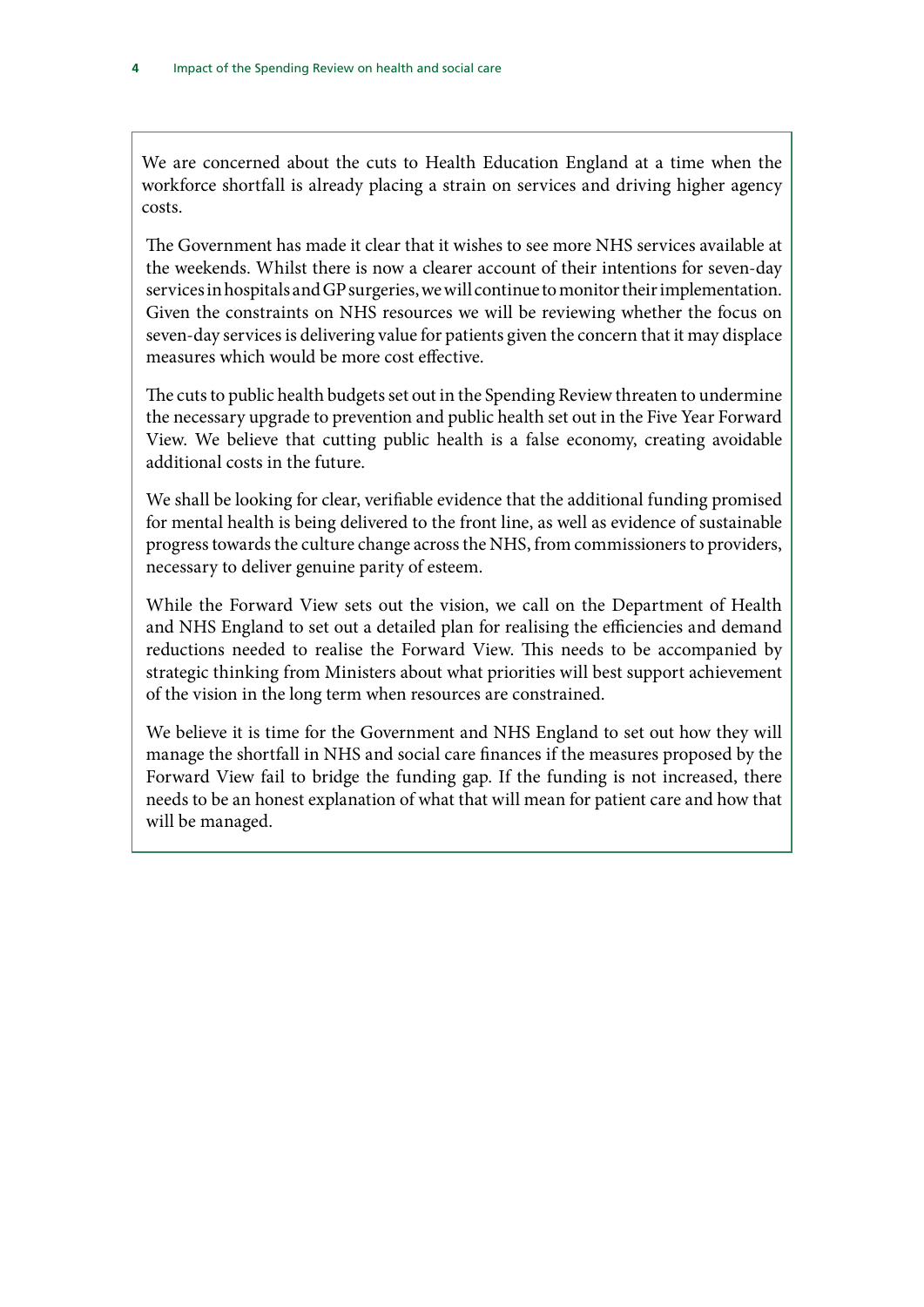# <span id="page-8-0"></span>**1** Introduction

# **The Spending Review settlement for health and social care**

## *The settlement for health*

1. The Government's Spending Review and Autumn Statement 2015 announced that NHS England would receive an additional £8.4 billion above inflation by 2020–21. With the extra funding received in 2015–16, this meant that "the NHS will receive £10 billion more a year in real terms by 2020-21 than in 2014-15".<sup>1</sup> The additional funding above inflation would be "front-loaded", i.e. larger increases would come at the start of the spending review period. An additional £3.8bn would be provided in 2016–17, with further increases then spread over the rest of the period.



#### **Figure 1: Cumulative delivery of Spending Review commitment to the NHS**

2. Capital spending will, however, remain flat in cash terms over the spending review period, at £4.8bn each year.<sup>2</sup> That represents a real-terms reduction of 9% from 2015–16 to 2020–21.

Source: HM Treasury, [Spending Review and Autumn Statement 2015](https://www.gov.uk/government/uploads/system/uploads/attachment_data/file/479749/52229_Blue_Book_PU1865_Web_Accessible.pdf) (Cm 9162), November 2015, Table 2.9

<sup>1</sup> HM Treasury, [Spending Review and Autumn Statement 2015](https://www.gov.uk/government/uploads/system/uploads/attachment_data/file/479749/52229_Blue_Book_PU1865_Web_Accessible.pdf) (Cm 9162), November 2015, para 1.97

<sup>2</sup> CSR 042, para 5.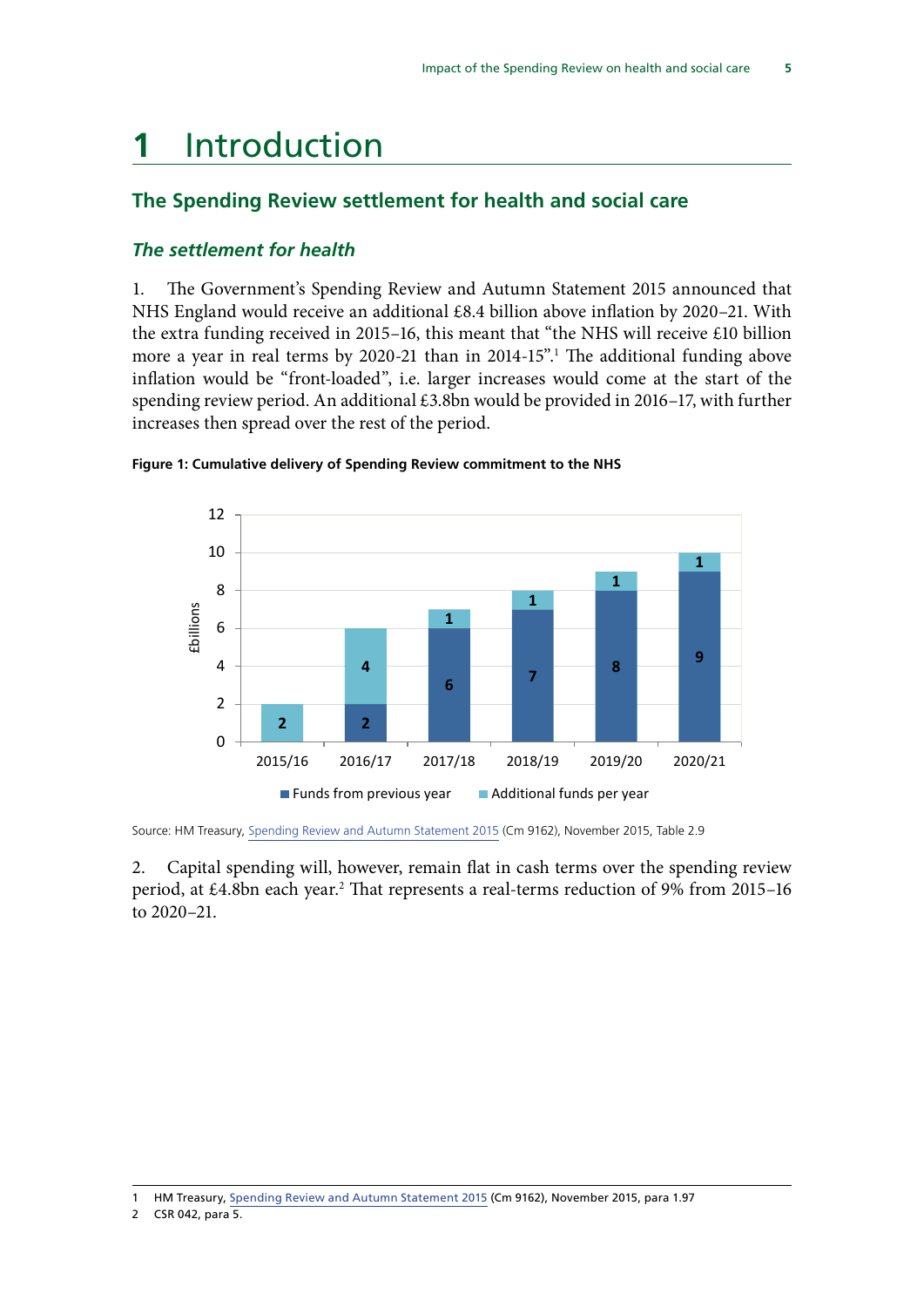

<span id="page-9-0"></span>**Figure 2: Capital spending 2015/16–2020/21, in real terms at 2015–16 prices**

Source: House of Commons Scrutiny Unit, using figures from written evidence from the Department of Health

#### *The settlement for social care*

3. In social care, the Spending Review announced an additional "£3.5 billion of support for adult social care by 2019-20". As the graph below demonstrates, this funding will be "back-loaded", i.e. larger increases will come towards the end of the Spending Review period. The Review announced two new sources of funding:

- Councils will be able to introduce a new Social Care Precept, allowing them to increase council tax by an additional 2%. It was estimated at the spending review that if all local authorities used this to its maximum effect it could help raise nearly £2 billion a year by 2019-20, assuming full take-up.
- From April 2017, the spending review makes available social care funds for local government, rising to £1.5 billion by 2019-20, to be included in the Better Care Fund.

The distribution of these new funds over the spending review period is set out in the graphic below.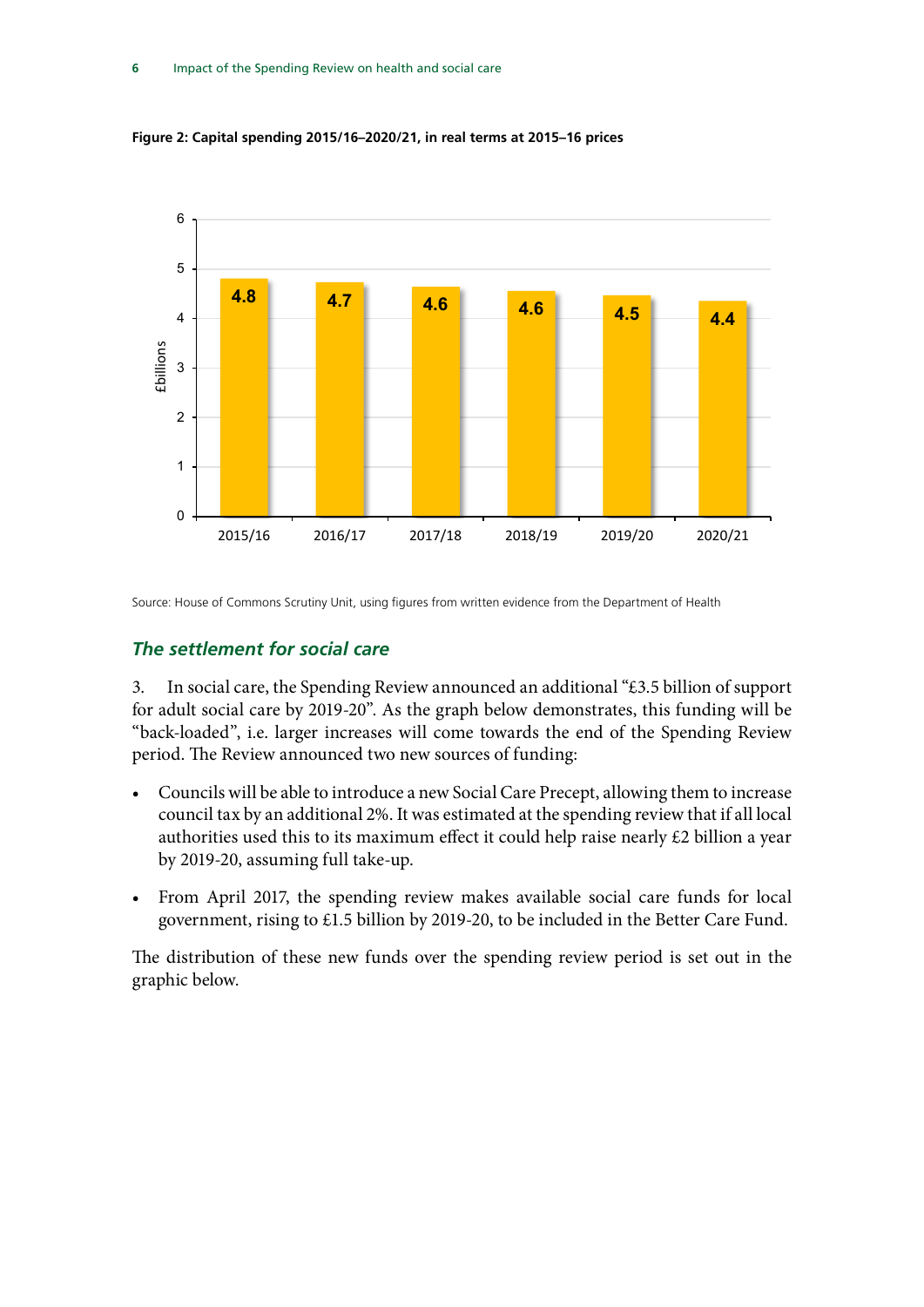

<span id="page-10-0"></span>**Figure 3: New funding for social care announced in the Spending Review**

Source: Written evidence from the Department of Health

4. As the Department of Health's written evidence notes, adult social care funding is part of wider local government finance.<sup>3</sup> Local authorities are responsible for deciding how much of their income they spend on social care. Alongside the increases in social care funding, the Government announced a reduction in its grant funding to local authorities of £6.1 billion by 2019–20, matched, the Spending Review noted, by projected increases in other sources of income such as council tax and business rates of £6.3 billion by 2019– 20.4 In the meantime, the Government will consult on changes to the local government finance system to pave the way for the retention by local authorities of all the business rate income they raise, 50% of which is currently passed directly back to the Treasury and redistributed through Government's grant funding to local authorities. The consultation will take into account all the main resources currently available to councils, including council tax and business rates.<sup>5</sup>

### *Extent of our inquiry*

5. Health and social care are devolved functions for the UK, and so policy and spending decisions outside England will depend on decisions made by the devolved administrations of Northern Ireland, Scotland and Wales. The UK government uses the Barnett formula to allocate public funding to the devolved administrations and in devolved areas such as health, the devolved administrations receive a proportional share of any changes in funding. As such, funding decisions in England may influence the overall level of funding in the devolved administrations. In the case of health expenditure, we note that these

<sup>3</sup> CSR0042, para 29.

<sup>4</sup> [Spending Review and Autumn Statement 2015](https://www.gov.uk/government/uploads/system/uploads/attachment_data/file/479749/52229_Blue_Book_PU1865_Web_Accessible.pdf), paras 2.123 and 2.127.

<sup>5</sup> [Spending Review and Autumn Statement 2015](https://www.gov.uk/government/uploads/system/uploads/attachment_data/file/479749/52229_Blue_Book_PU1865_Web_Accessible.pdf), para 2.126.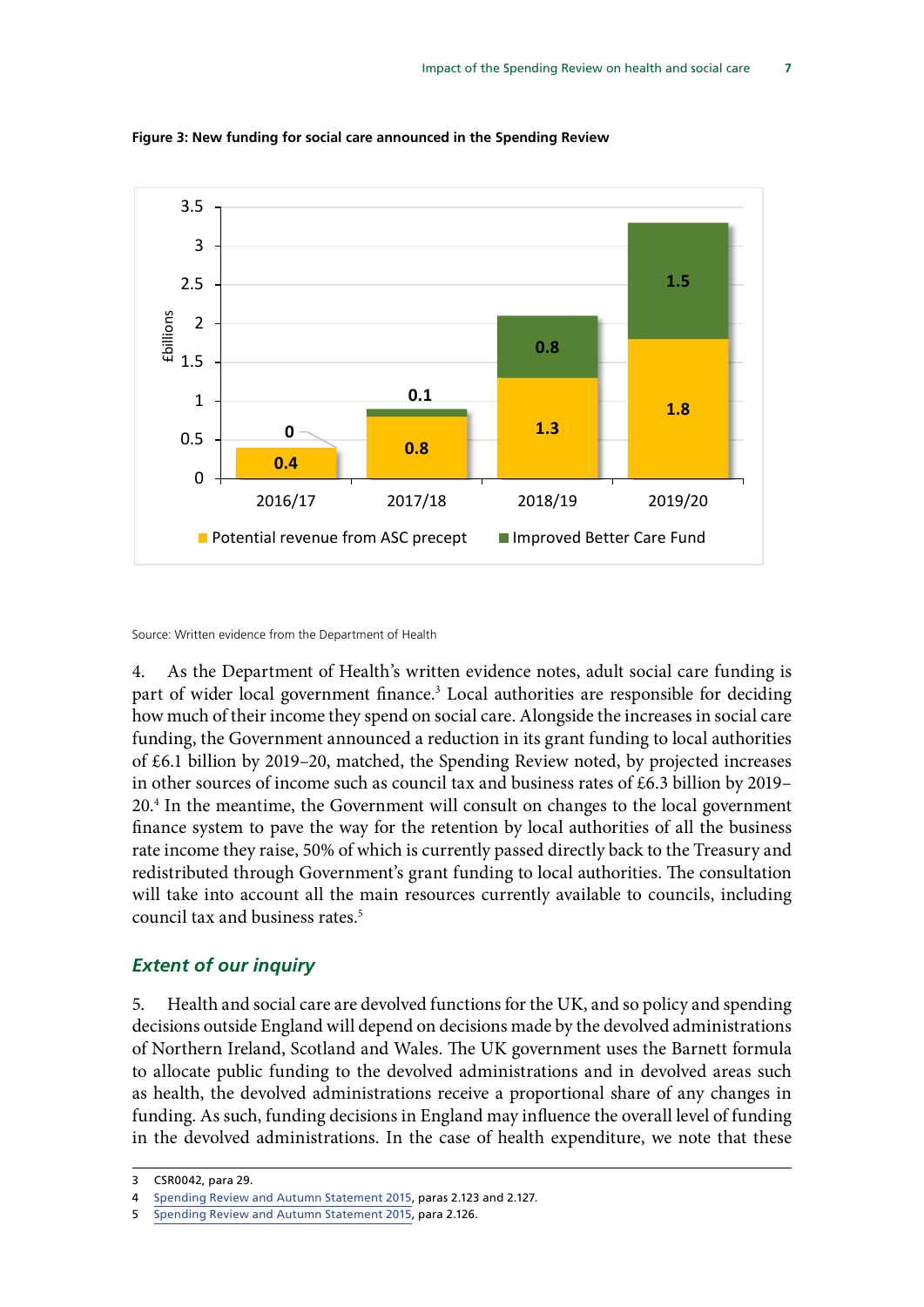<span id="page-11-0"></span>so-called "Barnett consequentials" are calculated on the basis of total health expenditure, not allocations to NHS England. In accordance with our remit, which extends to the administration, expenditure and policy of the Department of Health and its associated public bodies, which as a consequence of devolution have only very limited responsibilities outside England, this inquiry focused exclusively on the spending review decisions for health and social care in England.

#### *The Spending Review claim of an additional £10 billion for the NHS*

<span id="page-11-1"></span>6. Our starting-point has been to consider the Spending Review claim that the NHS will receive an additional £10 billion above inflation by 2020–21. There are two reasons why this figure does not, in our view, accurately reflect the impact of the Spending Review on health expenditure. The first is that the £10 billion figure is expressed in 2020–21 prices, rather than the current (2015–16, the time of the Spending Review) prices which would normally be expected to have been used in the calculation of such figures. At 2015–16 prices, NHS England's budget will rise by £9.5 billion between 2014–15 and 2020–21. The second reason is that the £10 billion figure refers to the additional sum allocated to NHS England, not to total health spending. Part of the increase in funding to NHS England is being funded by reductions in areas of health spending which fall outside NHS England's budget, such as the public health grant to local authorities, and education and training funded through Health Education England. Those reductions amount to £3.5 billion in real terms, at 2015–16 prices, between 2014–15 and 2020–21. The overall impact is that total health spending—the Department of Health's budget—will increase in real terms, at 2015–16 prices, by £6 billion between 2014–15 and 2020–21. If the spending review period is considered—2015–16 to 2020–21—that increase is £4.5 billion. We cover this point in greater detail later in this report.6

<sup>6</sup> See para [53](#page-28-0)ff. The figures quoted here have been calculated with reference to the Summer Budget 2015 deflator, consistent with the way the £10 billion (increase between 2014–15 and 2020–21) has been reported at Table 2.8 of the [Spending Review and Autumn Statement 2015](https://www.gov.uk/government/uploads/system/uploads/attachment_data/file/479749/52229_Blue_Book_PU1865_Web_Accessible.pdf) (Cm 9162). Later in this report, we revert to the Spending Review 2015 deflator, to stay consistent with the figure of £8.4 billion (increase between 2015–16 and 2020–21) quoted in the Department of Health's written evidence to this inquiry ([CSR0042](http://data.parliament.uk/writtenevidence/committeeevidence.svc/evidencedocument/health-committee/impact-of-the-comprehensive-spending-review-on-health-and-social-care/written/27323.html), Table 2).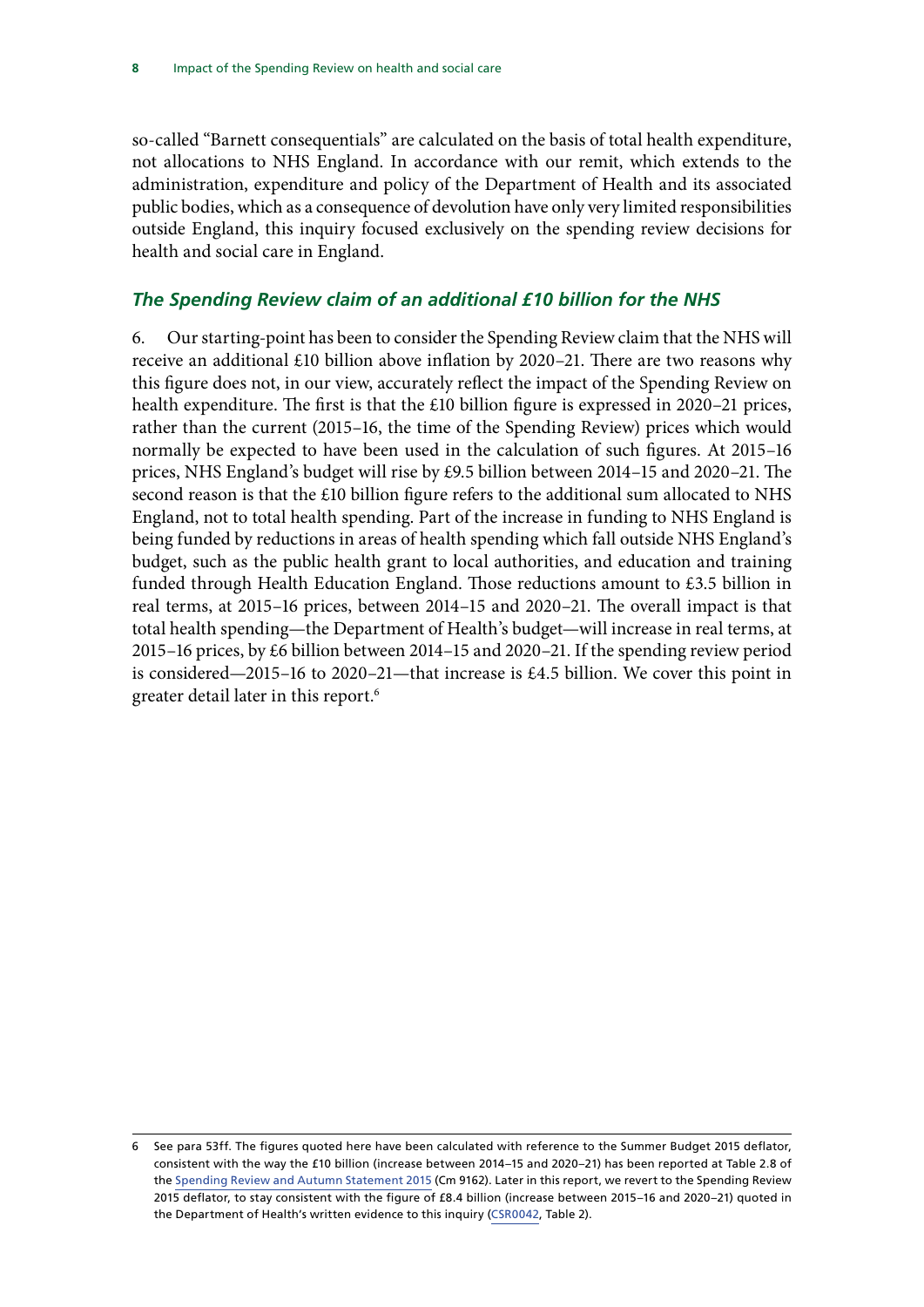

<span id="page-12-0"></span>**Figure 4: Total health spending, 2014/15–2020/21, in real terms at 2015/16 prices**

### **Our report**

7. The body of this report is in three sections. In Chapter 2, we assess the current state of health and social care finances. Chapter 3 considers the effect of the Spending Review announcements, and the scope and plans for further efficiency savings in health and social care over the spending review period. Chapter 4 looks in more detail at a number of major initiatives and key policy changes which will have a significant impact on the financial position of the NHS and social care, both in the next few years and in the longer term. Finally, in a concluding chapter, we draw together our assessment of the impact of the Spending Review on health and social care, and set out our intention to examine the subject of the impact of the Government's spending decisions upon health and social care on a regular basis and hold Ministers, NHS England and NHS Improvement regularly to account over the course of the Spending Review period.

8. Our inquiry took place, and the evidence was gathered, before the vote on 23 June 2016 on the UK's membership of the European Union. The implications of the decision resulting from that vote have yet to become clear, but will clearly affect health and social care, as we have heard in the evidence we have taken separately on the implications for health of the UK's membership of the EU.7 Our future consideration of the impact of the Spending Review on health and social care will be informed by developments resulting from the UK's expected exit from the EU, and we will be scrutinising those developments very closely in light of the concerns about the impact on the social care system, the National Health Service and research.

Source: House of Commons Scrutiny Unit. Note: totals may not match those in para 6 above due to rounding

Available on the Committee's website: Inquiries > [Impact of membership of the EU on health policy in the UK](http://www.parliament.uk/business/committees/committees-a-z/commons-select/health-committee/inquiries/parliament-2015/inquiry2/)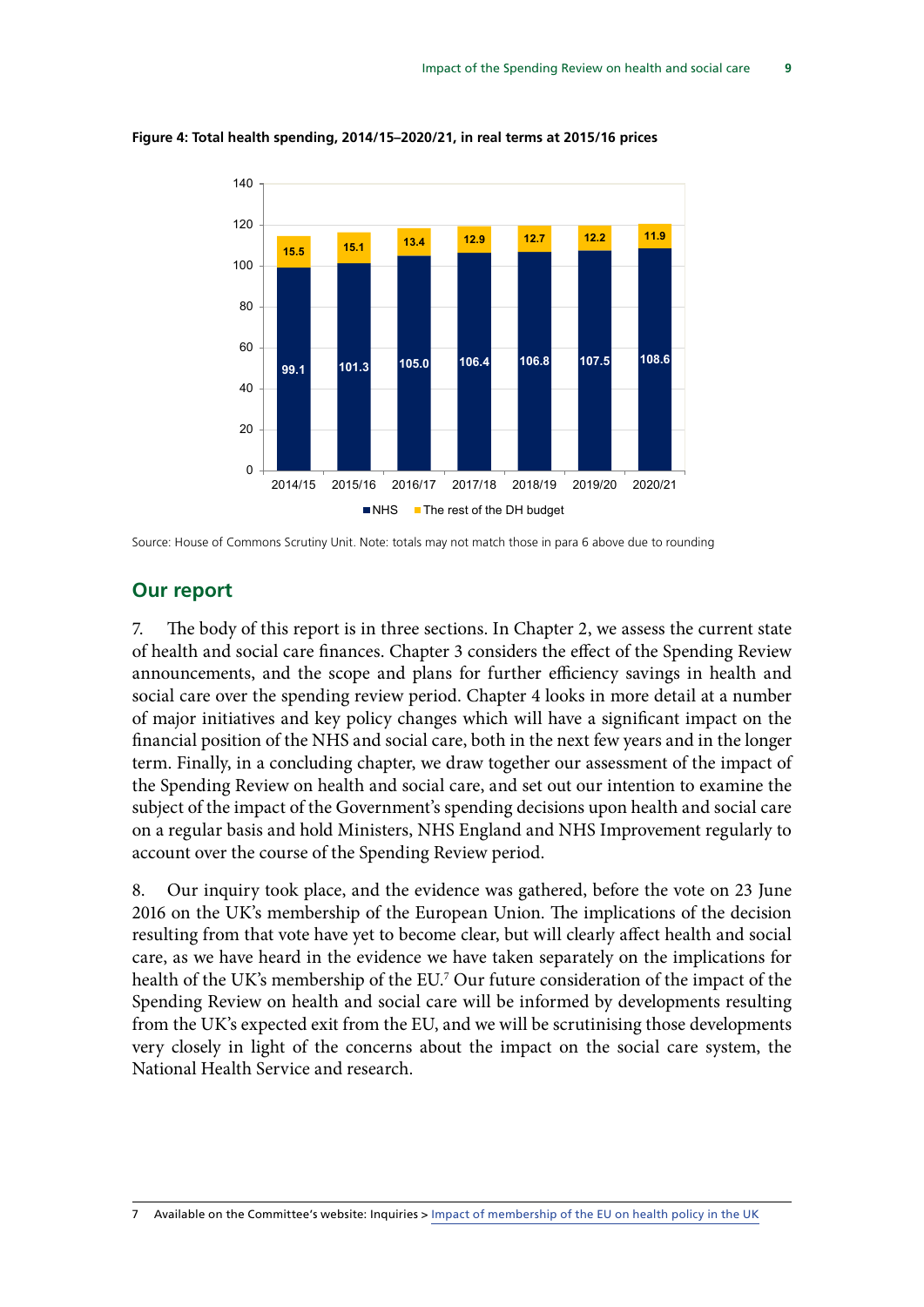# <span id="page-13-0"></span>**2** The current state of health and social care finances

9. Over the last parliament the Department of Health budget grew by an average of 1.1% a year, from £109.3 billion in 2009–10 to £116.6 billion in 2015–16.<sup>8</sup> Unlike many other departments, the Department of Health's budget has been protected from spending cuts in recent years, while other Government expenditure set at Spending Reviews has declined (from £421.6 billion in 2009–10 to £356.7 billion in 2015–16). As a result, the Department of Health's share of that expenditure $^9$  grew from 25.8% in 2009–10 to 32.7% in 2015–16. $^{\rm 10}$ Nevertheless the rate at which the budget has increased has been at historically low levels.

|                                                  | 2009/10 | 2010/11 | 2011/12 | 2012/13 | 2013/14 | 2014/15 | 2015/16 |
|--------------------------------------------------|---------|---------|---------|---------|---------|---------|---------|
| Health<br>expenditure,<br>cash terms<br>(fm)     | 98,419  | 100,418 | 102,844 | 105,222 | 109,777 | 113,300 | 116,574 |
| Annual<br>change, cash<br>terms $(\%)$           |         | 2.0     | 2.4     | 2.3     | 4.3     | 3.2     | 2.9     |
| Health<br>expenditure,<br>2015/16 prices<br>(fm) | 109,341 | 108,558 | 109,226 | 109,976 | 112,419 | 114,433 | 116,574 |
| Annual<br>change, real<br>terms $(\%)$           |         | $-0.7$  | 0.6     | 0.7     | 2.2     | 1.8     | 1.9     |

**Figure 5: Total Health expenditure in England from 2009-10 to 2015-16**

Note: Health expenditure is measured as total department expenditure limit, excluding depreciation

Source: HM Treasury. Public Expenditure Statistical Analyses 2015.

10. Figure 6 shows that public spending on health in the UK as a proportion of GDP has fallen in recent years. We were told that overall (public and private) healthcare spending is also low relative to that of comparable countries.<sup>11</sup> The figures for 2013 show that the UK spent 8.5% of GDP on public and private health.<sup>12</sup> This is lower than the average for OECD countries  $(9.1\%)$  and for the EU-15  $(10.1\%)$ .<sup>13</sup> Of the EU-15 countries only Luxembourg and Ireland dedicated less of their GDP to health. Austria, Belgium, Denmark, France, Germany, the Netherlands, and Sweden all chose to spend over 10% of their GDP on

<sup>8</sup> The Department of Health budget is measured as the Total Department Expenditure limit (DEL) in 2015-16 prices, excluding depreciation.

<sup>9</sup> This excludes about half of total government spending, which is harder to control, volatile and/or demand-led, and therefore not subject to the firm multi-year limits that are set at Spending Reviews. The main such area of spending is benefits and tax credits.

<sup>10</sup> Source: House of Commons Scrutiny Unit

<sup>11</sup> CSR 0091, para 1.4; Q4; Qq 49–50.

<sup>12</sup> [OECD health data](http://stats.oecd.org/index.aspx?DataSetCode=HEALTH_STAT).

<sup>13</sup> The EU 15 are the member countries in the European Union prior to the accession of ten candidate countries on 1 May 2015. They are comprised of the following 15 countries: Austria, Belgium, Denmark, Finland, France, Germany, Greece, Ireland, Luxembourg, Netherlands, Portugal, Spain, Sweden, and the United Kingdom.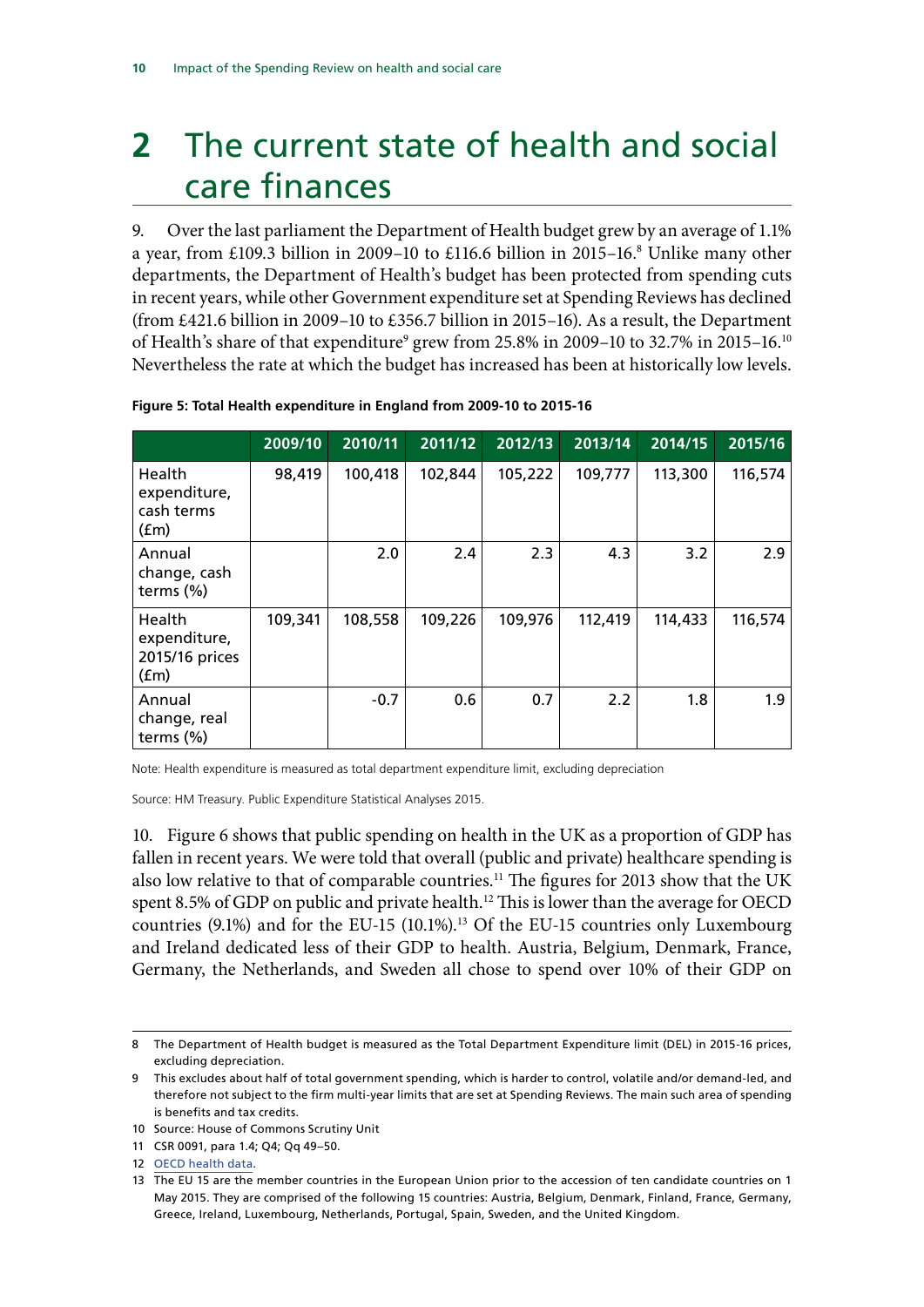health care in that year.<sup>14</sup> However, a 2014 report by the Commonwealth Fund suggests the UK is a leader in maximising the value from its resources, ranking first out of eleven healthcare systems on measures of efficiency.<sup>15</sup>

11. John Appleby of the King's Fund told us that its projections for 2016 suggest NHS spending as a proportion of GDP will fall in 2016, because the UK economy is growing at a faster rate than increases in health spending.<sup>16</sup> Likewise, it follows that were a country's GDP to fall, the measure of health spending as a proportion of its GDP may increase, even if health spending were to remain the same.

**Figure 6: Public spending on health in UK as a percentage of national income 1991-92 to 2014–15 (in 2014–15 prices)**



12. However, international comparisons of health spending are difficult because the proportion which is spent by individuals, families and charities and the proportion spent by governments and other public bodies varies considerably from country to country. What counts as "health spending" is also the subject of discussion. Five years ago the OECD changed its methodology for defining health spending, removing some things such as capital spending and adding others such as health-related social care and longterm care. Since we finished taking evidence for this inquiry, the Office for National Statistics has published figures for UK health spending for the years 2013 and 2014 using

<sup>14</sup> [OECD. Health expenditure and financing dataset. 2015](http://stats.oecd.org/index.aspx?DataSetCode=HEALTH_STAT)

<sup>15</sup> The eleven healthcare systems examined by the Commonwealth Fund are: Australia, Canada, France, Germany, Netherlands, New Zealand, Norway, Sweden, Switzerland, the UK and the USA.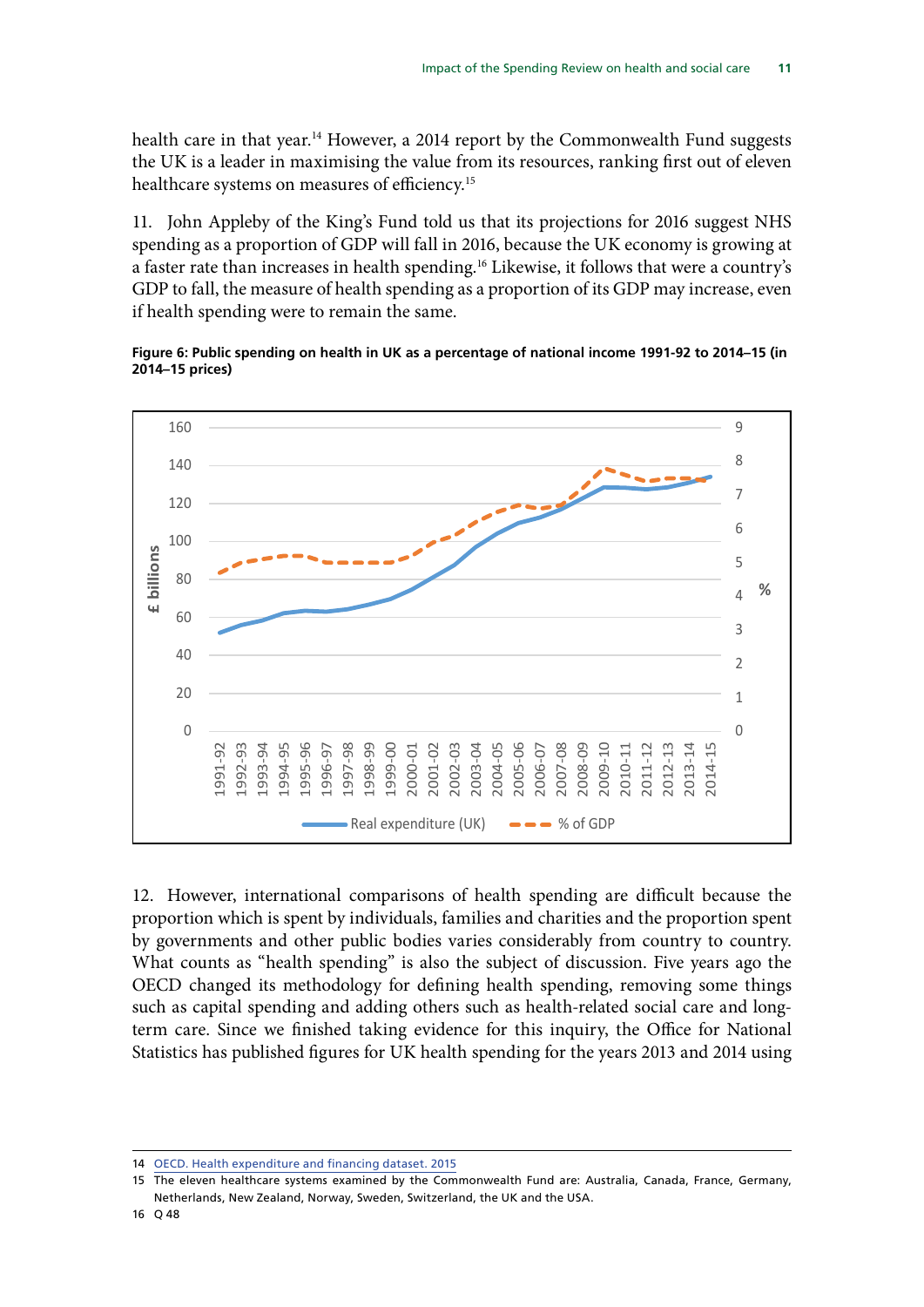this changed OECD methodology.17 On this basis, the UK's spending on health in 2013 was 9.9% of GDP—closer to that of other comparable countries, as shown by the following chart, which sets out public and private spending on health combined.



**Figure 7: Total (public+private) current health spending in OECD countries, 2013**

Source: John Appleby, "Is the UK spending more than we thought on healthcare (and much less on social care)?", BMJ, 2016;353:i3094 (http://www.bmj.com/content/353/bmj.i3094)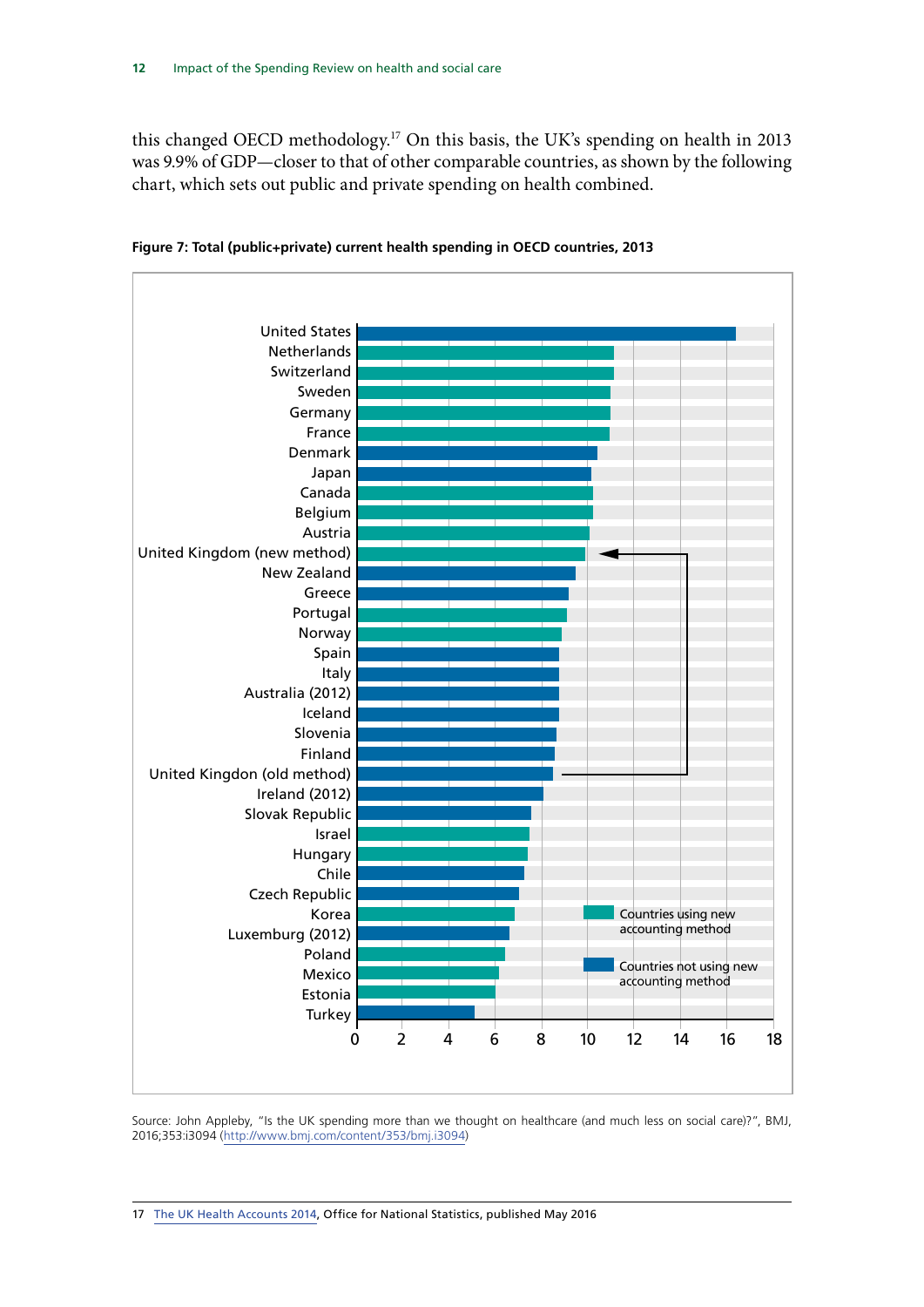13. The UK also fares better in international comparisons if public spending on health is separated from private spending. The chart below shows healthcare spending per person in US\$ in 2013.18

**Figure 8: Government, private and total expenditure per person on healthcare in 2013, converted to 2013 US dollars at purchasing power parity**



Source: Nuffield Trust, using figures from http://stats.oecd.org/index.aspx?DataSetCode=HEALTH\_STAT (accessed 14 June 2016)

18 Using the old definition of healthcare spending: equivalent figures using the new definition are not yet available.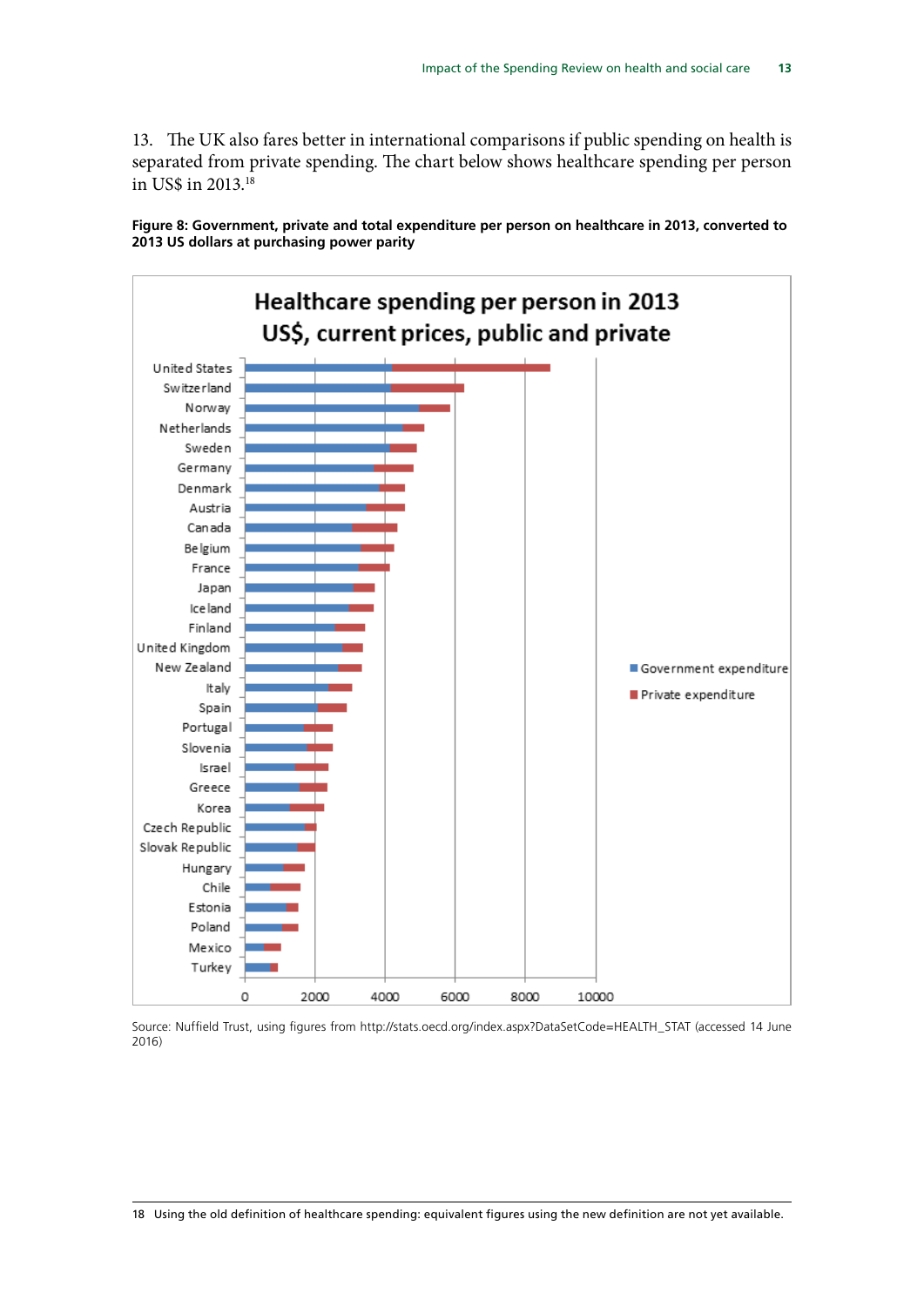<span id="page-17-0"></span>14. Public satisfaction with the NHS is the second highest it has ever been, and people are just as likely to think the NHS has improved as they are to think it has deteriorated over the past five years.19 On some measures quality has improved. For example, Health and Social Care Information Centre data shows significant improvements in survival following hospital treatment over the past decade for stroke, non-elective surgery, coronary artery bypass grafts, fractured proximal femur and myocardial infarction. On the downside, although waiting times are shorter than they were in 2004–05, they have been getting longer since 2007–08. Part of this may be explained by the increasing demand for services: compared with 2004–5, hospitals are treating 4 million (32%) more patients, the number of GP consultations has increased by an estimated 25% and community care activity has increased by 14%.<sup>20</sup>

# **The current financial situation in health**

15. Many submissions to the inquiry noted that deficits in NHS providers have been growing and are widespread. In 2014–15, NHS trusts and NHS foundation trusts reported a combined deficit of £843 million.<sup>21</sup> This reflects a continued decline in performance from the trusts' £592 million surplus reported in 2012–13 and the £91 million deficit reported in 2013–14. In total, 115 trusts were in deficit and 125 trusts were in surplus in 2014–15.<sup>22</sup>

16. NHS Improvement's provisional data for 2015–16 suggests that the financial situation in trusts continued to deteriorate in 2015–16.23 It reports that NHS trusts and NHS foundation trusts had a combined deficit of £2.45 billion in 2015–16. Halfway through the year, the NHS had predicted an end of year loss of £2.8 billion. As John Appleby of the King's Fund told us in February, "You can see the downward trend […] this is not just a few isolated mismanaged trusts. This is 95% of all acute trusts—essentially everybody now looking at a deficit by the end of the year."24 The point is reinforced by the news that even Salford Royal Foundation Trust, which we visited during our inquiry and which is generally recognised as an example of a well-run and well-managed trust which has made important progress in a number of areas towards the service transformation envisaged in the Five Year Forward View, ran a deficit in 2015–16.25

- 17. We heard that the deficits can be attributed to three main factors:
- Increasing demand for services as a result of an ageing population living with multiple health problems, and delayed hospital discharges as a result of not having adequate social care packages in place.
- Reductions in the price that providers are paid through the tariff, where providers have not reduced their costs sufficiently to compensate for the annual 4% efficiency factor in the tariff ; and

<sup>19</sup> Appleby J, Robertson R, Taylor E. Public Attitudes towards the NHS in Austere Times; 2015:1-20.

<sup>20</sup> Professor Andrew Street ([CSR0094\)](http://data.parliament.uk/writtenevidence/committeeevidence.svc/evidencedocument/health-committee/impact-of-the-comprehensive-spending-review-on-health-and-social-care/written/29068.html), para 5 and 8.

<sup>21</sup> National Audit Office, Sustainability and financial performance of acute hospital trusts, 16 December 2015 22 ibid.

<sup>23</sup> NHS Improvement, [Quarter four sector performance report, 20 May 2016.](https://improvement.nhs.uk/news-alerts/nhs-providers-working-hard-still-under-pressure/) (accessed 12 July 2016)

<sup>24</sup> Q47

<sup>25</sup> [Salford Royal NHS Trust Annual Report and Accounts 1 April 2014 to 31 March 2015, p.209](http://www.srft.nhs.uk/media-centre/publications/annual-reports-and-reviews/). (accessed 12 July 2016)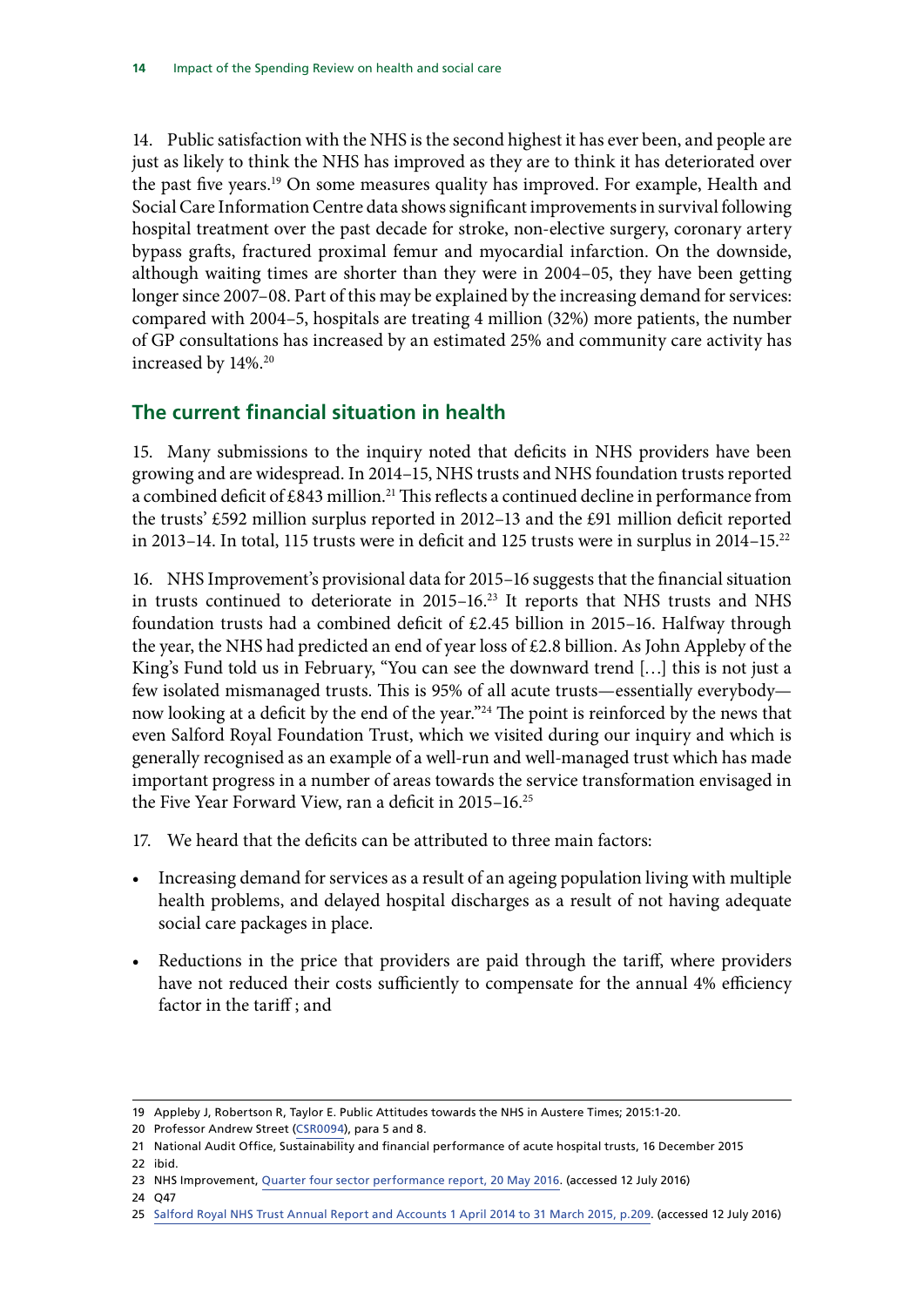<span id="page-18-0"></span>• Additional staffing costs following the Francis review of events at Mid Staffordshire NHS Trust, where a shortage of permanent staff to fill these extra posts has seen spending on agency staff costs increase.

#### *Increasing demand*

18. It has long been Government policy to try to curb the increasing demand for services and to encourage less expensive alternative forms of care provision, but as Professor Sutton of the University of Manchester explained, initiatives for keeping people out of hospital have so far failed:

We have had 4% growth in emergency admissions last year—but also in planned care and elective admissions. Elective admissions rose 5% and outpatients rose 5%. Although we talk about the important things being prevention, quality, keeping people out of hospitals and treating them closer to home, essentially none of the existing initiatives has been working and there is more activity going through hospitals. If you look, for example, at accident and emergency departments, the increase in attendances there is 2%, but then the people waiting over four hours has risen by 11%. It is clear that there is activity rising, but it is controlling or coping with that level of activity that has been the problem.<sup>26</sup>

19. Nigel Edwards of the Nuffield Trust shared these views, adding that nowhere in the world has managed to "bend the curve on admissions".<sup>27</sup> Julie Wood of NHS Clinical Commissioners told us that "commissioners are trying to deal with that rise in demand, in terms of contracting for it, and providers are seeking to deliver services with more patients going through, and that has also contributed in part to the deficit that we see."28

20. Anita Charlesworth of the Health Foundation added that providers report that delayed discharges of care are a "big part of their problems at the moment".29 Likewise, Professor Briggs, Consultant Orthopaedic Surgeon at the Royal National Orthopaedic Hospital Trust, told us that "at any one time, up to 30% of patients are ready to be discharged. They are blocking beds, which cost about  $£1,000$  a day. We have to unblock those beds. By doing that, you make the whole system much more productive, more efficient and at the same time reduce variation."30

#### *Payments to providers*

21. In response to our questions about deficits, Mr Edwards explained:

If you do not give the trusts the money that they need to deliver what they need and you set them efficiency targets that have never been achieved anywhere in the NHS's history, do not be surprised if the income separates from the expenditure over time, particularly against a background of growing demand.<sup>31</sup>

26 Q2

- 27 Q47
- 28 Q92
- 29 Q70
- 30 Q112
- 31 Q47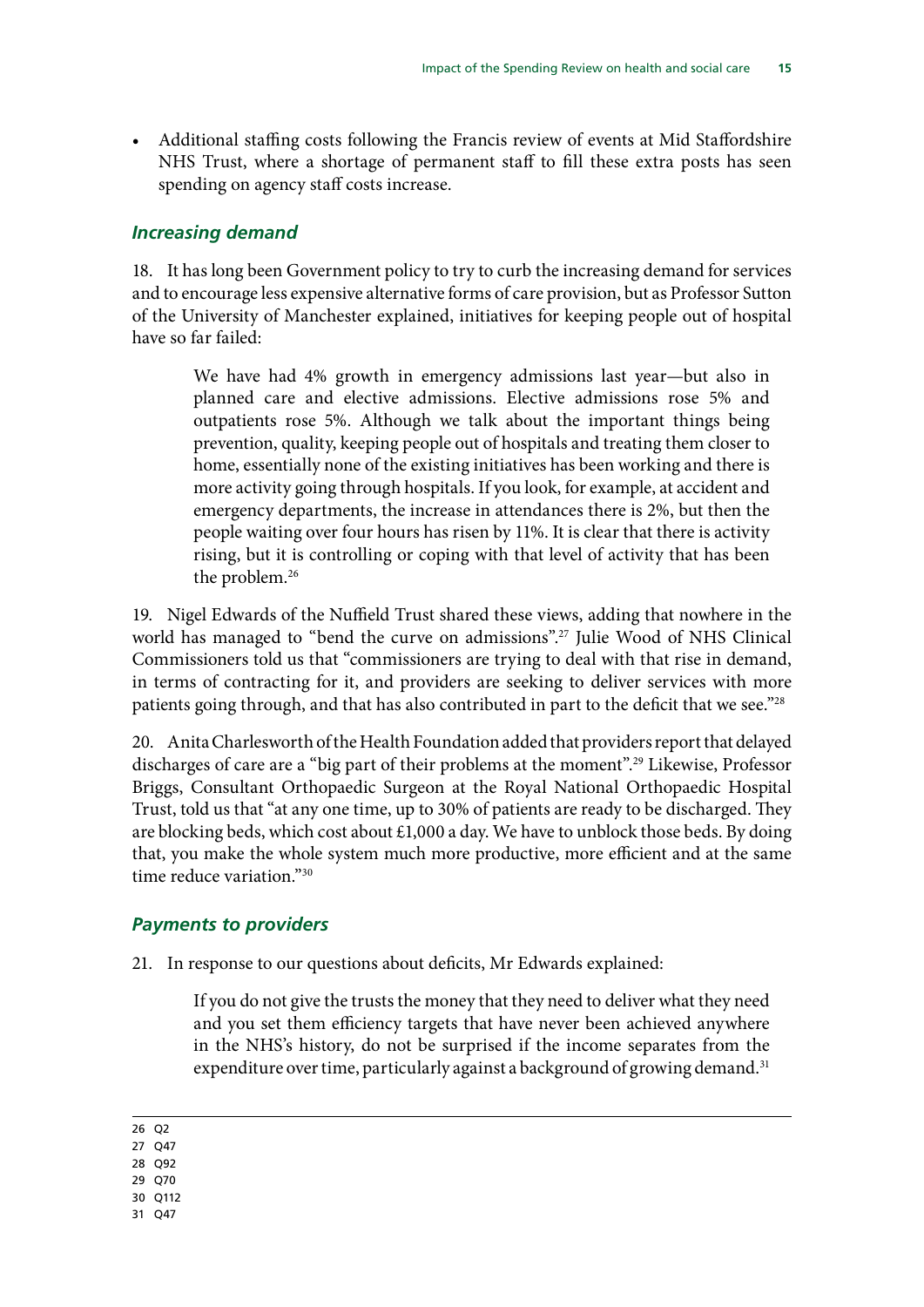22. The national tariff is the price that hospitals receive for treating particular types of patients. The NHS has historically achieved annual productivity improvements of 0.8%, which have increased to 1.5%–2% in recent years, but the tariff prices have been reduced by an annual 4% efficiency factor since 2011–12.32 John Appleby of the King's Fund explained to us that "over the last five or, I think, six years the tariff has been reduced in real terms each year to encourage hospitals to be more productive". However, he added "cost-improvement programmes are yielding less and generating more savings over time has become tougher". He explained that the result is that costs have become greater than income, and the deficits are the result.<sup>33</sup> The Secretary of State for Health acknowledged to us that the 4% efficiency factor used in recent years was "too high" and confirmed that it would be reduced to 2% for 2016–17.34

23. NHS Clinical Commissioners told us that the tariff system "works against longterm priorities by concentrating money and resources on hospital activity". It explained that the tariff was originally introduced to address hospital waiting list times, therefore rewarding expensive hospital activity, rather than keeping the population healthy and out of hospital.<sup>35</sup> Similarly, Professor Mays of the London School of Hygiene and Tropical Medicine told us that the integrated care pioneers have reported that it is difficult to remove the incentive in the tariff to pay for hospital activity. The payment mechanism had therefore acted as a barrier to providing more integrated and coordinated care.<sup>36</sup> Professor Sutton of the University of Manchester pointed out that financial strategies that focus on maximising activity in order to maximise revenue may push trusts into deficit if there is an insufficient consideration of costs.<sup>37</sup>

24. The Chief Executive of NHS Improvement, Jim Mackey, told us in oral evidence in January 2016 that the tariff mechanism is "not fit for what we need to do in the future—or even now". He said:

We need to look at our payment mechanisms and make sure there is standardisation, where necessary. We support local initiatives. We will create a framework that encourages and supports people to do the things I have just described. That moves away from the kind of widget-counting tariff mechanisms we had a few years ago and will require different instruments. Those instruments might change over time depending on what the issues are.<sup>38</sup>

Whilst there is a an important role for the "widget-counting" to which Mr Mackey referred insofar as it has provided a degree of transparency about hospital activity which had been difficult to achieve prior to the tariff mechanisms—transparency which it will be important to retain in any reformed system—nonetheless we agree with him that different instruments need to be found to achieve the right incentives within the system.

25. In response to our questions in April 2016 about progress to reform the tariff, Bob Alexander, Executive Director of Resource and Deputy Chief Executive of NHS Improvement, told us:

<sup>32</sup> National Audit Office, Sustainability and financial performance of acute hospital trusts, 16 December 2015

<sup>33</sup> Q47

<sup>34</sup> Q317

<sup>35</sup> NHS Clinical Commissioners ([CSR65](http://data.parliament.uk/writtenevidence/committeeevidence.svc/evidencedocument/health-committee/impact-of-the-comprehensive-spending-review-on-health-and-social-care/written/27375.pdf)) para 4.11

<sup>36</sup> Q11

<sup>37</sup> Qq18-19

<sup>38</sup> [Oral evidence: Establishment and work of NHS Improvement,](http://data.parliament.uk/writtenevidence/committeeevidence.svc/evidencedocument/health-committee/postappointment-hearing-with-the-chair-and-chief-executive-nhs-improvement/oral/27319.pdf) HC 617, 19 January 2016, Q75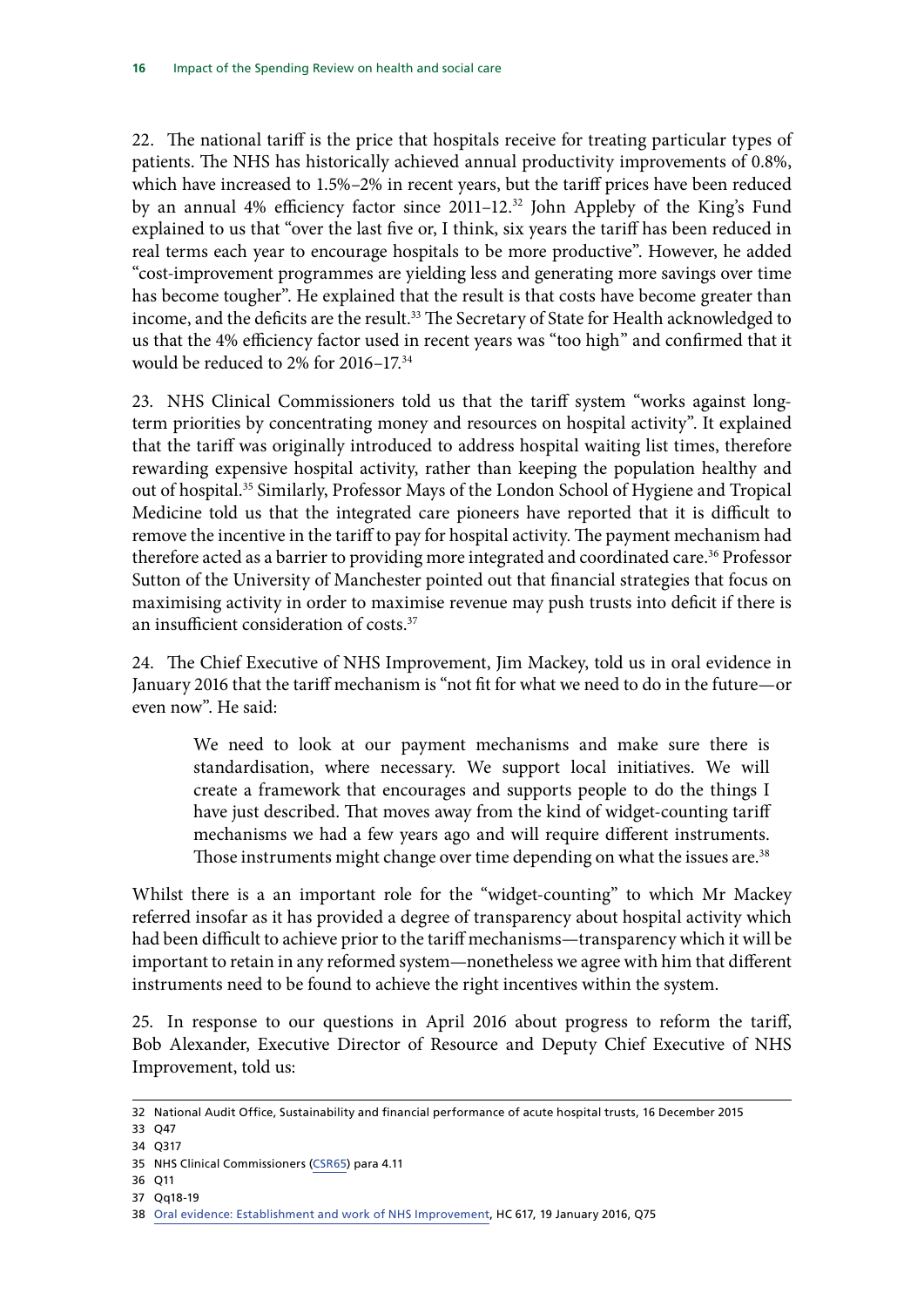The tariff function within NHSI is working with colleagues in Simon's organisation [NHS England] to determine changes that need to be made to payment mechanisms to enable the sorts of changes that the Five Year Forward View articulated and supported. That piece of work needs to go as an enabler of change, not as a leader of change, I think. You need to balance that, and we have started it with some of the things that we did immediately for 2016–17, by calling a halt to tariff changes, the consequences of which were not clear to see. We want to move payment mechanisms; we want to improve them; we want to make them more fit for purpose across the range of service. But the most important thing is to be clear that we understand the consequence of those changes such that when they are implemented they have the desired effect rather than effects that maybe particular organisations or particular services recognise.39

26. **The financial situation in the NHS has become increasingly tight. Health spending rose at an historically low rate of 1.1% in real terms between 2009–10 and 2015–16. NHS provider deficits have become so widespread that there is a risk that running a deficit is no longer taken seriously as a sign of poor financial management. The need to manage deficits also risks skewing attention and draining resources from other NHS priorities.**

27. **We have heard compelling evidence that the current payment system does not drive greater efficiency or support the transformation that is required across the system. The payment system needs to be reformed, so that it does not continue the perverse incentives which can drive inappropriate hospital admissions. It must however ensure that hospitals are paid a fair price, and that the system encourages them to manage their costs appropriately, with care being carried out in the right settings. Whilst we recognise that reforms of this scale cannot be rushed, we note that we and our predecessor Health Committees have been hearing concerns about the payment system for many years. We therefore recommend that NHS England and NHS Improvement set out a clear timetable for reforms to the payment system, and clarify the underlying problems that the changes will address.**

## *Staff costs*

28. A key driver of higher costs across the NHS has been the rising dependency on agency staff. NHS spending on this has increased from £2.2 billion in 2009-10 to £3.3 billion in 2014–15.40 The Secretary of State for Heath told us that spending was expected to be as high as £3.7 billion in 2015–16, although it has a target to reduce that to around £2.5 billion in 2016–17.41

29. Anita Charlesworth of the Health Foundation explained how staff shortages have contributed to the problems with agency spending:

The NHS was planning on needing fewer workers; its plans were not to grow the number of workers. We reduced the number of nurses we brought in from other countries in the early years of this decade, we reduced the numbers

39 Q322

41 Q313

<sup>40</sup> National Audit Office, Managing the supply of NHS clinical staff in England, February 2016.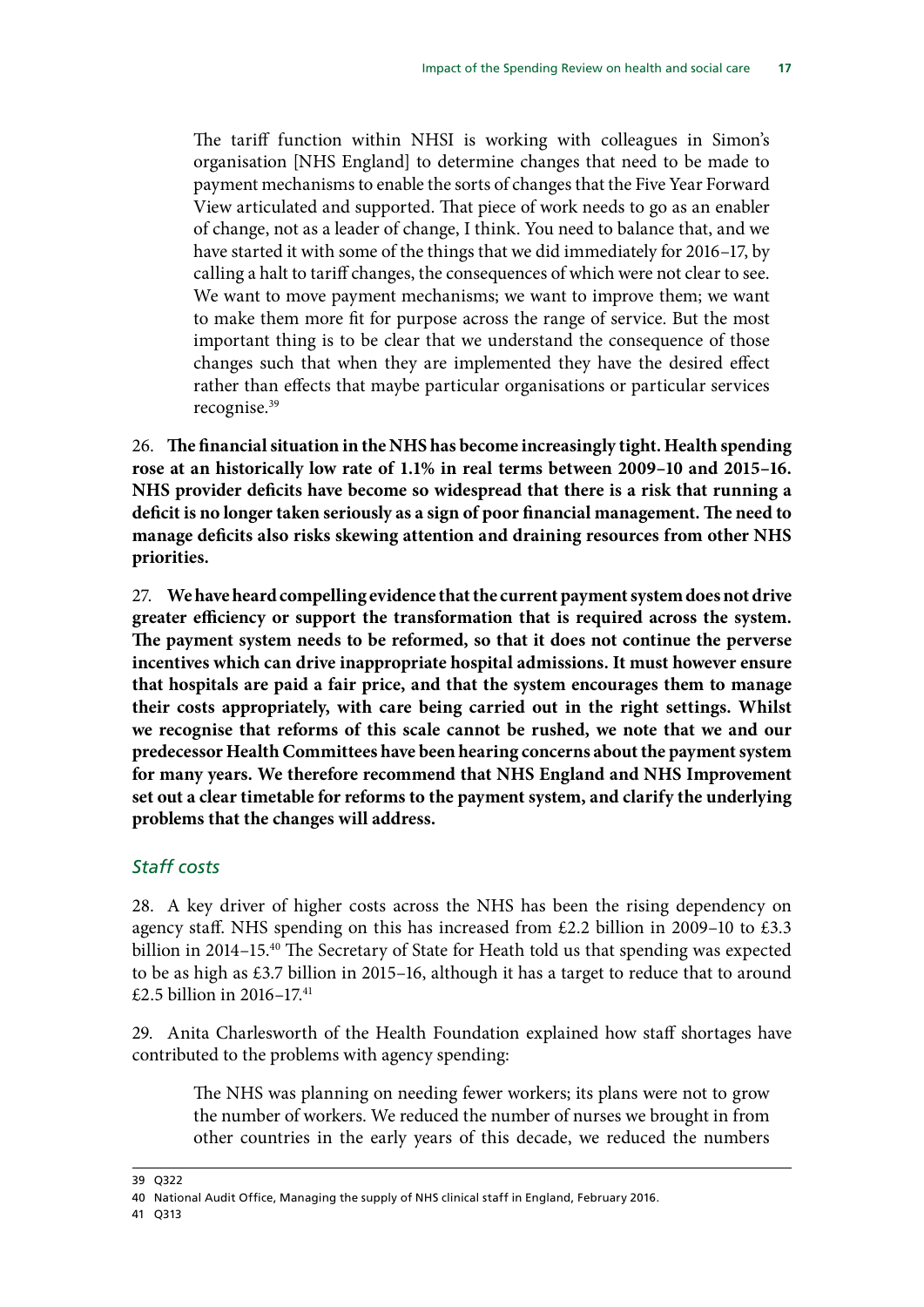in training and we have also seen many fewer numbers coming through on return to practice. That was predicated, in essence, on both ability to reduce demand—the number of admissions that would come into the system—and a belief that we could work those nurses harder through reducing ratios. That proved to be unsustainable. We saw the numbers of nurses employed falling; then from 2013 onwards, crudely, we re-employed them but we employed them more expensively.<sup>42</sup>

30. Professor Cumming of Health Education England told us that "roughly speaking, at the moment, about 7.5% of all clinical posts across England are vacant, but that hides a number of issues. In parts of London, that figure is 15%, and in parts of the northwest that figure is 3.5%, so it is very variable. Our number one issue has been getting the balance right in terms of overall number but also geographical number."<sup>43</sup> Evidence from Professor Cumming in November last year to an earlier inquiry reinforces the point about geographical variation: discussing GP training fill rates, he told us "we have filled all the training jobs in London and the south-east and drawn predominantly from the north and the east, with bits of the west midlands and the east midlands thrown in. In the north and the east numbers have gone down, in London the numbers have gone up."44

31. Anita Charlesworth told us that "critical to being able to hold down the pay problem and to hold down the agency costs problem is being able to recruit and retain". She argues that a failure to have a "fit-for-purpose workforce strategy" is an underlying issue at the heart of the deficit.<sup>45</sup> She reflected that workforce planning needs to include an understanding of why so many nurses leave the profession and a programme of work to address those concerns. Some 24,000 nurses left the nursing register in 2012–13, for example, to retire from practice or change career. However, the number completing return to practice courses has reduced from around 18,500 between 1999 and 2004 to around 4,800 from 2010 to 2014<sup>46</sup>. The Secretary of State acknowledged to us that the issue of workforce planning has been "a problem over decades".47

32. Christina McAnea of Unison told us "in terms of an individual's choice to go and work for an agency, part of that is because of the pay rates that they get—so they get extra money—but a big part is also about flexibility and they feel they have more control over the hours they are having to work by choosing to work for an agency." She added that people who leave the profession say they do so because of low pay and wanting more flexible working and the feeling of being valued and rewarded.<sup>48</sup>

33. To help reduce the size of the provider deficits, the Department announced in June 2015 that it would introduce controls on agency staff spending by trusts. These include an annual ceiling on the level of nursing agency spend (implemented from 1 October 2015) and a shift-based or day/hourly rate-cap for agency staffing (implemented from 23 November 2015). The Secretary of State for Health told us that since introducing these controls, the NHS had saved £290 million compared with its trajectory of agency spending, which had been forecast to be  $\text{\pounds}4$  billion in 2015–16. He added that two thirds of trusts

- 47 Q354
- 48 Q186

<sup>42</sup> Q47

<sup>43</sup> Q165

<sup>44</sup> [HC \(2015–16\) 408,](http://data.parliament.uk/writtenevidence/committeeevidence.svc/evidencedocument/health-committee/primary-care/oral/24145.html) Q78

<sup>45</sup>  $\overline{047}$ 

<sup>46</sup> National Audit Office, [Managing the supply of NHS clinical staff in England](https://www.nao.org.uk/report/managing-the-supply-of-nhs-clinical-staff-in-england/), February 2016.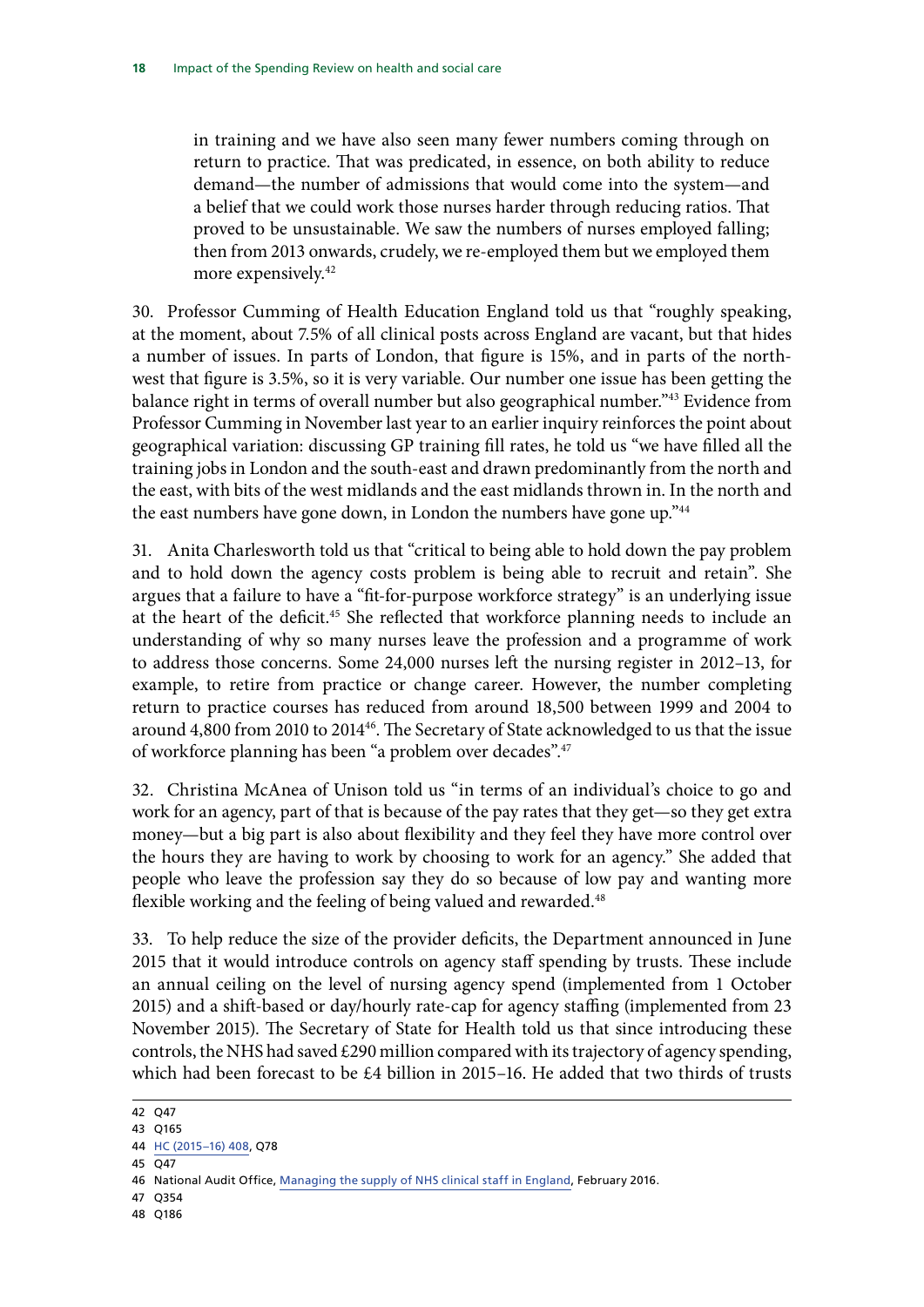<span id="page-22-0"></span>say they are making savings as result of the controls and nurse agency costs are 10% lower than in October.<sup>49</sup> We welcome this progress, although note that the NHS has some way to go if it is to meet its target of reducing agency spending from £3.7 billion in 2015–16 to around £2.5 billion.

34. Contrasting with the growing cost of agency staff are the constraints which have been placed on pay for permanent NHS staff. The British Medical Association told us that "staff have borne a disproportionate burden of efficiency savings so far". It highlighted that in 2011–12 and 2012–13, some £1.7 billion of savings were made from pay freezes.<sup>50</sup> Christina McAnea of Unison told us "between 2010 and until now, if I use a nurse as an example, if it had kept pace with RPI, a nurse would be earning £4,700 more today than they currently earn."51 Similarly, the Shelford Group, which represents ten academic NHS organisations, expressed concern that what it called the "disparity between private and public sector will result in potentially significant difficulties in public sector recruitment and retention." The Group recommends reviewing the public sector maximum pay awards, particularly in light of challenges around nurse shortages and the need to ensure safe staffing across health and social care services.<sup>52</sup>

35. In March 2016, the Government announced that the NHS will hold pay at 1% a year over the spending review period—a move which may be unsustainable. The Office for Budget Responsibility has estimated that pay rates for the rest of the economy will increase by between 2.6% and 3.6% annually over the spending review period,<sup>53</sup> widening the NHS pay gap with comparable roles in other sectors. There is a risk that a rigid long-term squeeze on pay will impact on the ability to recruit and retain NHS staff, and increase the reliance on more expensive agency staff.

36. **There is no doubt that spending on agency staff on the scale seen since 2009–10 has been a major contributor to provider deficits. The cap on agency costs and rates has helped to turn the corner, but this may be undermined by the widening gap between NHS pay and that for comparable jobs outside the NHS. Over the previous Parliament, much of the efficiency gain was achieved thanks to a pay freeze, but a long-term pay squeeze has unintended consequences for recruitment and retention, which may drive higher costs. The problems with agency spending are likely to remain until the underlying issues of workforce supply and staff shortages are addressed. We therefore call on the Government to set out its plan for how it will recruit and retain the NHS future workforce, including by making working as a permanent member of staff a more attractive option.**

## **Managing the financial situation**

37. The Department of Health came extremely close to exceeding its £111 billion revenue budget authorised by Parliament in 2014–15, underspending by just £1.2 million, or 0.001%.54 In February 2015, the Department needed to increase its overall budget for

<sup>49</sup> Q311

<sup>50</sup> British Medical Association ([CSR0063\)](http://data.parliament.uk/writtenevidence/committeeevidence.svc/evidencedocument/health-committee/impact-of-the-comprehensive-spending-review-on-health-and-social-care/written/27372.html), para 2.2.

<sup>51</sup> Q147

<sup>52</sup> The Shelford Group ([CSR0093\)](http://data.parliament.uk/writtenevidence/committeeevidence.svc/evidencedocument/health-committee/impact-of-the-comprehensive-spending-review-on-health-and-social-care/written/29046.pdf),para 4.1.

<sup>53</sup> Table 1.1: Overview of the economy forecast, http://budgetresponsibility.org.uk/efo/economic-fiscal-outlookmarch-2016/

<sup>54</sup> National Audit Office, Sustainability and financial performance of acute hospital trusts, December 2015.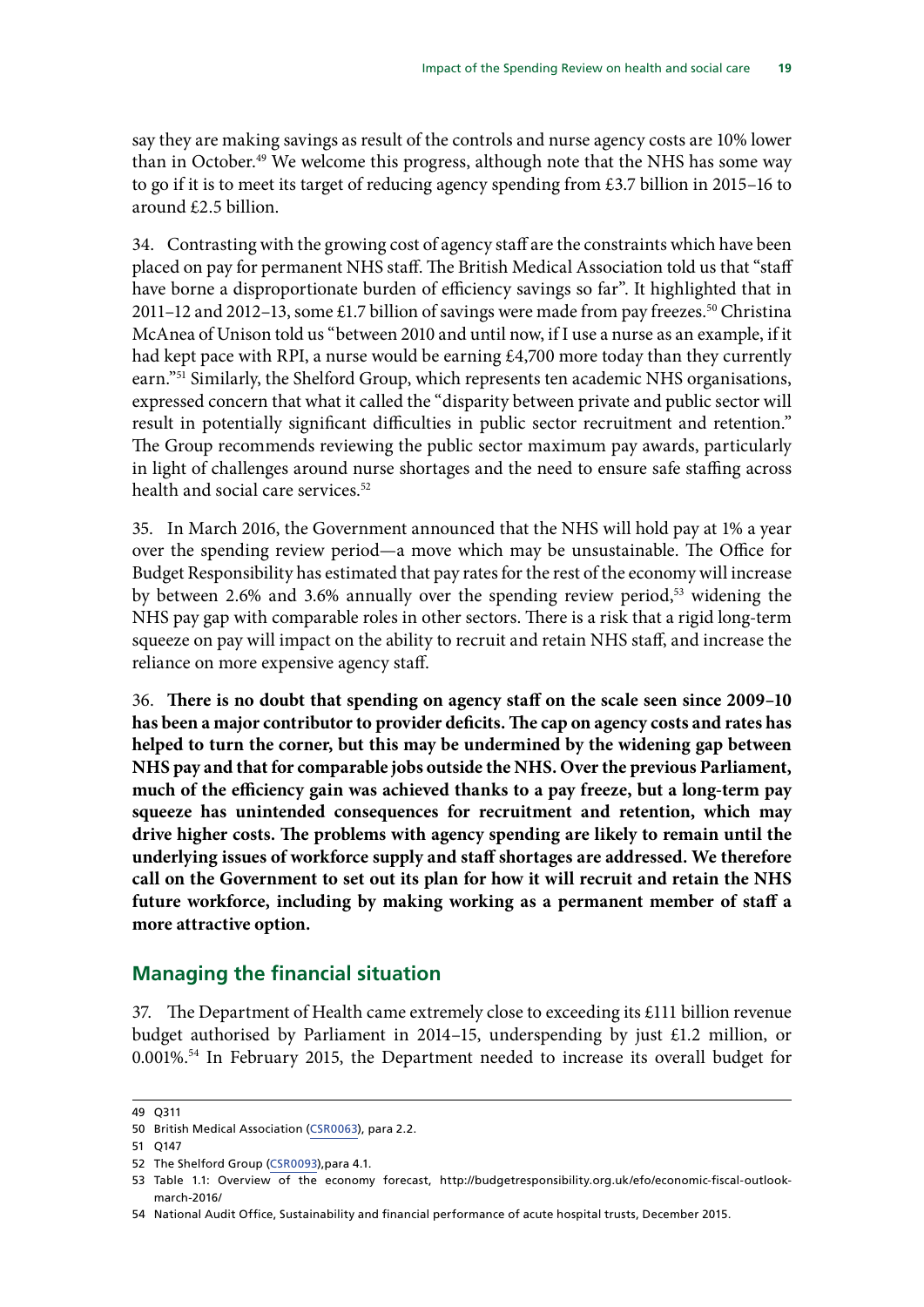2015–16 by £205 million to avoid breaching its limit.<sup>55</sup> In addition, the Department made a capital to resource budget transfer of £945 million to cover the deficits in the provider sector. The Director General of Finance at the Department of Health told us that it was too soon to know whether the Department has stayed within its control total for 2015– 16: those figures will be published with the Department's Annual Report and Accounts, expected in the summer.<sup>56</sup>

38. This is the second year in a row that the Department has used money originally intended for capital projects to cover deficits in current spending. Anita Charlesworth of the Health Foundation told us that "the underlying finances are worse than the current financial picture looks because much of the current finances are predicated on capital to resource transfers. That is fine for the short term, but we are overtrading and we are using what should be investment funds to bail out day to day running costs."<sup>57</sup> The Department's written submission shows that current spending on capital will remain at £4.81bn over the spending review period. This means that, by 2020–21, capital spending will have decreased to £4.37bn in real terms (after adjusting for inflation).<sup>58</sup> This figure will be further eroded if there are ongoing capital to resource transfers.

39. Commentators are concerned about the squeeze on capital investment. NHS Providers said that "as we look to create a world class health service for the 21st century, the upgrade of NHS estate and diagnostic equipment is essential to patient safety and operational efficiency. Essential work needed between now and 2020 must be properly assessed and considered against the significant restrictions on capital expenditure resulting from the settlement, which members tell us are a cause of concern."59 This will reduce the capitalto-labour ratio, the likelihood being that this will reduce NHS productivity.In response to our questions about capital funding, Simon Stevens said it was not yet possible to judge whether there would be sufficient funding. He added that local sustainability and transformation plans will be produced by the summer of 2016 outlining "what it would take to lubricate change" in their area and "then we will have some tough prioritisation to make, but we will be able to exemplify what the case would be for good capital investment in some of those geographies."60 We took a clear message from his responses to our questioning that the level of capital investment in the NHS over the spending review period is a matter of some concern. For instance, asked whether he was confident that the NHS capital budget was going to be sufficient, Mr Stevens said that he would not be able to answer that question until he knew more about the backlog of maintenance and other capital requirements for the NHS.<sup>61</sup>

40. Concerns have also been raised that in 2015–16, NHS Improvement told trusts that "we need boards and executive teams to pursue all possible and legitimate savings that can be made from reviewing balance sheets (specifically reviewing areas such as accruals and bad debt provisions)".<sup>62</sup> The Director General of Finance at the Department told us that "it

61 Qq 305-06

<sup>55</sup> HM Treasury, [Central Government Supply Estimates 2015–16: Supplementary Estimates](https://www.gov.uk/government/uploads/system/uploads/attachment_data/file/499032/PU1893_final_web_pdfa.pdf) (HC 747), p.97ff and [memorandum to the Health Committee on the Supplementary Estimate](http://www.parliament.uk/documents/commons-committees/Health/Department-of-Health-Memorandum-supplementary-estimate-2015-16.PDF), para 5.

<sup>56</sup> Q301

<sup>57 070</sup> 

<sup>58</sup> Department of Health [\(CSR42](http://data.parliament.uk/writtenevidence/committeeevidence.svc/evidencedocument/health-committee/impact-of-the-comprehensive-spending-review-on-health-and-social-care/written/27323.pdf)) para 16. See also figure 2 above.

<sup>59</sup> NHS Providers ([CSR36\)](http://data.parliament.uk/writtenevidence/committeeevidence.svc/evidencedocument/health-committee/impact-of-the-comprehensive-spending-review-on-health-and-social-care/written/27288.pdf) para 15

<sup>60</sup> Q304

<sup>62</sup> NHS Improvement, Quarterly report on the performance of the NHS provider sector: 9 months ended 31 December 2015.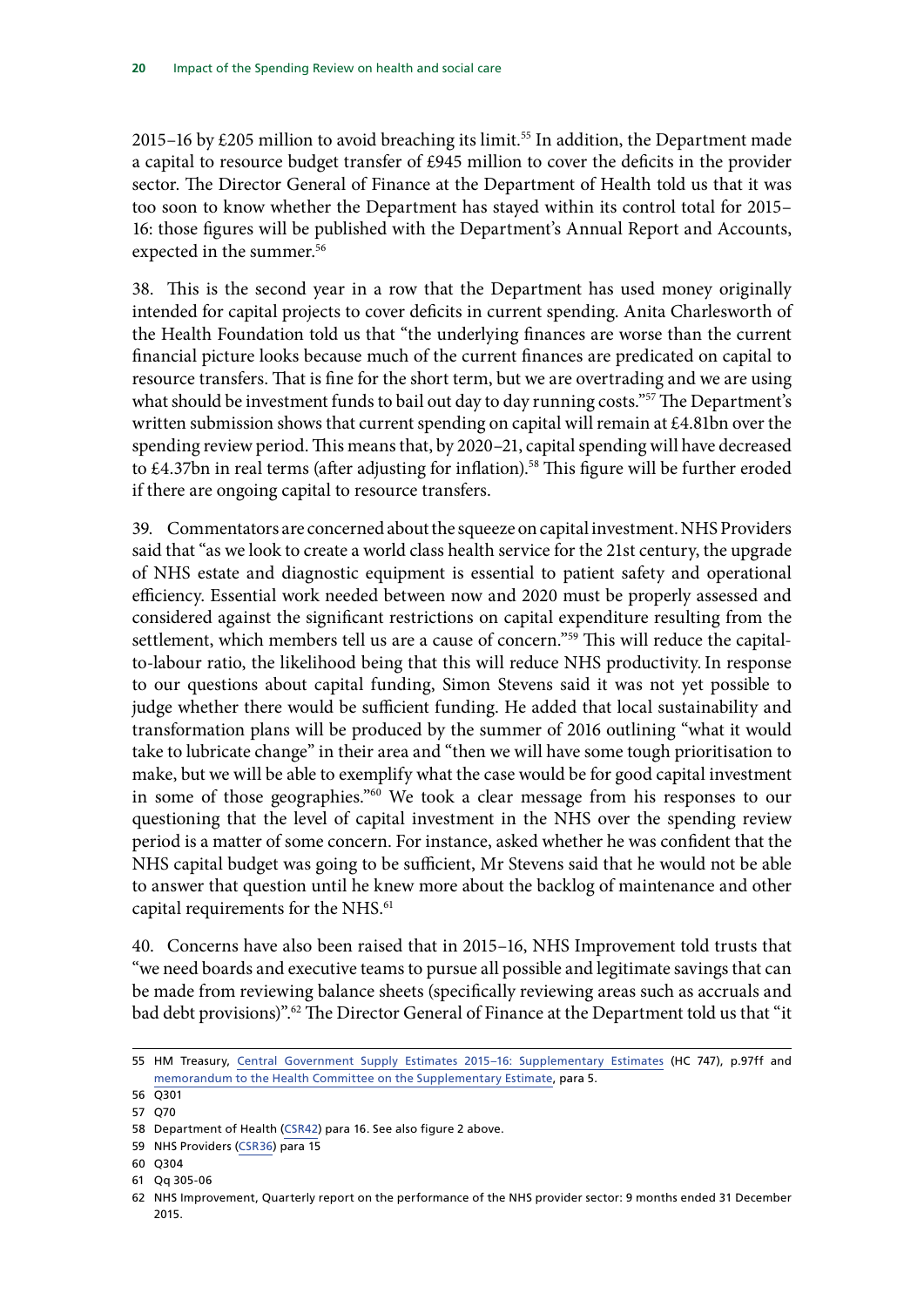<span id="page-24-0"></span>is not just clever accounting, but, as you will know from the 2014–15 accounts, the overall out turn at group level is quite tightly managed and we want to make sure that we are making every effort this year as well to deliver within the sums voted out by Parliament."<sup>63</sup>

41. However, we remain concerned that the NHS may be using accounting devices to balance the books. Changes to accounting estimates do not change the underlying financial position, but may, for example, push expenditure into successive years. The overall impact of such measures is to give a false impression that the current financial situation is better than it is.

42. **We are concerned that the Government has resorted to short-term measures to deal with the financial situation. Capital was transferred to revenue for the second year running in 2015–16 and trusts were encouraged to review their accounting estimates for savings. We are concerned that these measures are masking the true scale of the underlying financial problems facing the NHS. We are also concerned about the consequences of repeated raids on the capital budget to meet current spending, especially as that budget is already set to reduce in real terms over the spending review period.**

43. Anita Charlesworth of the Health Foundation reflected that NHS and policy has been "too focused on short-term tactical solutions." She explained that many of the savings in the NHS have been made by one-off changes such as abolishing primary care trusts and strategic health authorities. She added "we dealt with it as a short-term problem to get through and then thought everything would return to normal rather than tackling the underlying challenge of embedding improvement in the way we work."<sup>64</sup>

44. **The conclusion we draw from the evidence we have heard is that the proposed strategies for reducing costs—cutting the tariff price (albeit at a lower rate), strict pay restraint, imposing agency price caps and reducing capital spending—are not sustainable ways of securing long-term efficiencies. The NHS will need a new approach if it is to adapt to increasing patient demand and funding constraints.**

# **The current situation in social care**

45. Alongside pressures on health spending there have been even tighter financial constraints in local authority social service departments. The National Audit Office (NAO) estimates that government funding to local authorities reduced in real-terms by 37% between 2010–11 and 2015–16.65

46. Many of the submissions to the inquiry stressed the financial pressures currently faced by local government and generally in social care. ADASS told us that "local authorities have shouldered more of the spending cuts than the rest of government" with central government funding for local authorities having been cut by 40% in real terms over the last spending period.

<sup>63</sup> Q302

<sup>64</sup> Q47

<sup>65</sup> National Audit Office, [Financial sustainability of local authorities 2014,](https://www.nao.org.uk/wp-content/uploads/2014/11/Financial-sustainability-of-local-authorities-20141.pdf) p. 4, 19 November 2014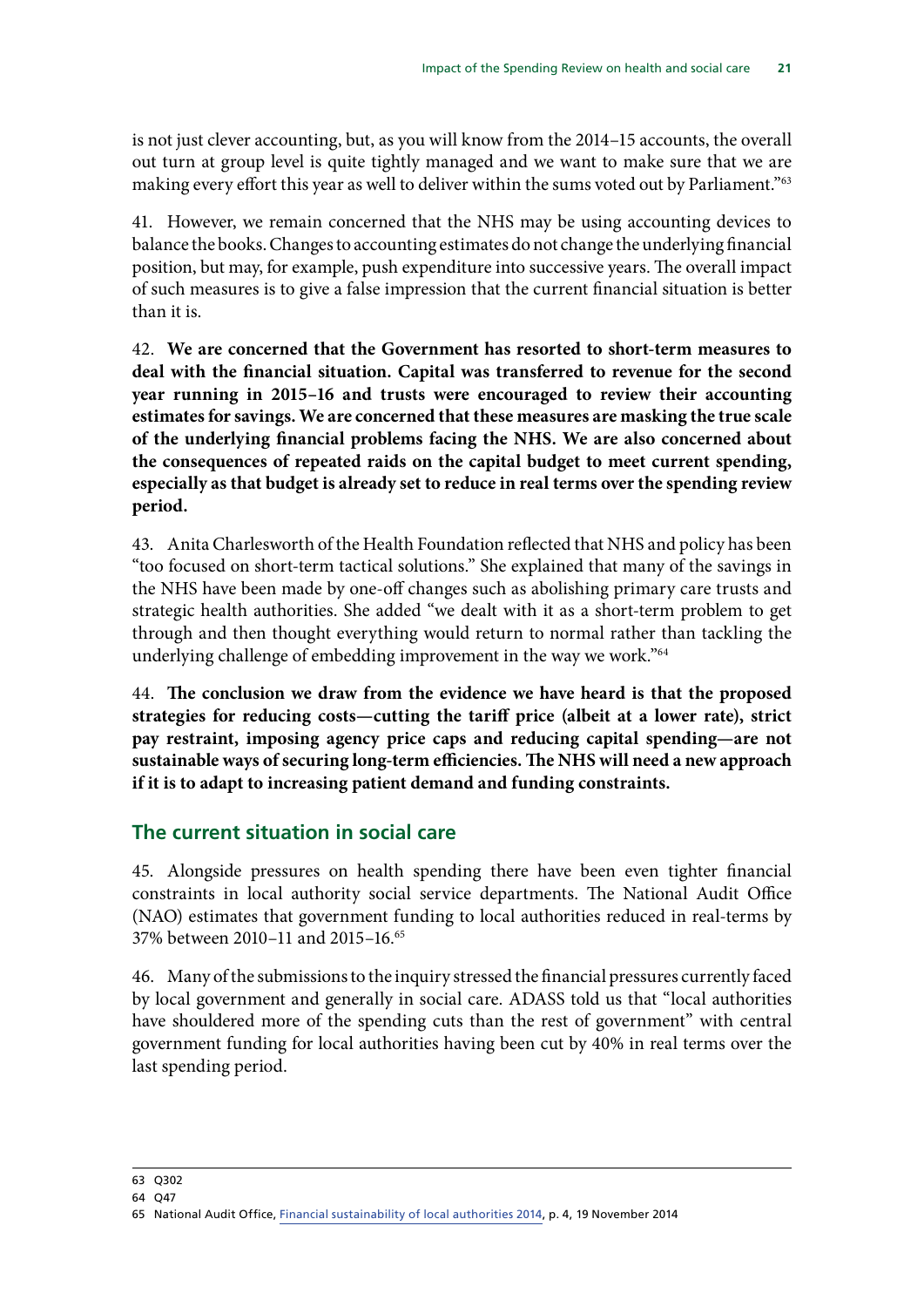ADASS reported that adult social care budgets reduced by some £4.6 billion (31%) from 2010–11 to 2015–16.66 Sarah Pickup of the Local Government Association (LGA) told us that pressures on social care funding have been compounded by demographic changes as a result of an increasing number of older people with greater need, as well as increases to national insurance and pension fund costs.<sup>67</sup>

47. ADASS, the LGA and others reported that local authorities have responded to budget pressures by reducing the availability of social care. ADASS told us that in June 2015, some 400,000 fewer disabled and older people received social care than in 2009–10. It highlighted the results of its survey of councils which in 2015–16 found that some £228 million (28%) of reported "efficiencies" were in fact met by reducing volumes of care packages.68 Ray James of ADASS explained that "in essence, what we have probably seen is people with lower-level needs not being supported as much by councils."69 In other words, this has resulted not only in reduced numbers of people who have been eligible for care but in a reduction of the packages of care received.

48. Local authorities have reduced the prices they pay for social care and we have heard that in some cases, the rates are no longer financially viable. Sarah Pickup of the LGA told us that there was already evidence that some providers were moving out of the local authority market.<sup>70</sup> Professor Green of Care England shared these concerns, adding that its work has identified that around 50% of services would no longer be viable in some areas. He told us:

It is already happening. We have seen people withdrawing from contracts. We have seen it in the domiciliary care sector. Certainly, some organisations are saying, "We are no longer going to develop services in particular areas" and it will not be long before they start saying, "It is not viable and we are going to close in certain areas".71

49. Care England told us that, in the interest of financial viability, some care homes are no longer taking local authority clients, creating the risk of a "two-tier system" of care emerging between those who can and cannot fund their own care.<sup>72</sup> Professor Green was concerned this may have an impact on the geographical distribution of services:

In some areas, particularly those where there are large numbers of selffunders, we are getting the development of some new services. But when we look across other parts where we are dependent upon public funding, we see lots of services that are in danger of closing. What I think we will see is the demand and supply equation changing as a result of this. It will not happen immediately but it will happen over a period of probably a year to 18 months but it will definitely have an impact, so there will not be the services available

- 69 Q196
- 70 Q206
- 71 Ibid.

<sup>66</sup> Association of Directors of Adult Social Care ([CSR86\)](http://data.parliament.uk/writtenevidence/committeeevidence.svc/evidencedocument/health-committee/impact-of-the-comprehensive-spending-review-on-health-and-social-care/written/27617.pdf) paras 3, 55. According to the ADASS Budget Survey for 2015, the organisation had, since 2010, "tracked a total of £4.6 billion budget reductions for Adult Social Care. This is equivalent [to] 31% of the 2010/11 Net Adult Social Care budget, and the £4.6 billion cumulative savings over 5 years equates to cash reductions of £1.6 billion, demographic increases of £1.75 billion and price pressures of £1.25 billion."

<sup>67</sup> Q 195

<sup>68</sup> ADASS [\(CSR86](http://data.parliament.uk/writtenevidence/committeeevidence.svc/evidencedocument/health-committee/impact-of-the-comprehensive-spending-review-on-health-and-social-care/written/27617.pdf)) para 7

<sup>72</sup> Care England [\(CSR5](http://data.parliament.uk/writtenevidence/committeeevidence.svc/evidencedocument/health-committee/impact-of-the-comprehensive-spending-review-on-health-and-social-care/written/26959.pdf)) para 2.3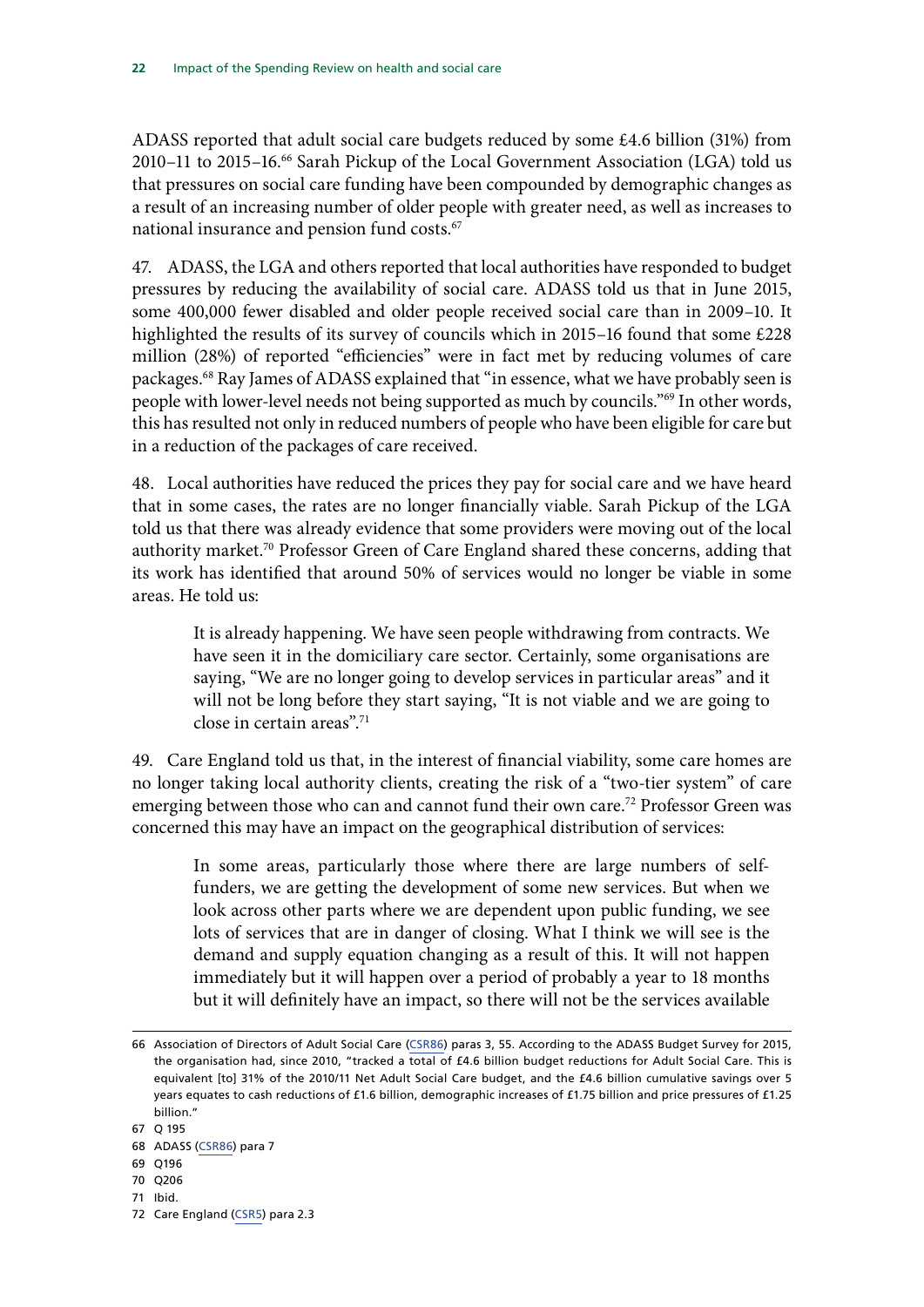<span id="page-26-0"></span>in some areas. One of the challenges is that it will be very geographical and there will be some areas where more services will go down because they are reliant on public funding.<sup>73</sup>

### **The impact of pressures in social care funding on health**

50. The reductions in social care funding have led to adverse consequences for the NHS. Dr José-Luis Fernández of the London School of Economics told us "there is now growing evidence that there is a clear interrelationship between health and social care. For example, by providing more social care you reduce demand, to some extent, on the healthcare system, or there is complementarity between the two systems so that by providing social care you make the activity on the healthcare side more effective."74

51. Supplementary evidence to our inquiry from NHS England (NHSE) referred to the adequacy of funding for social care as one of the "five tests" which NHSE used to assess the outcome of the Spending Review relative to the Five Year Forward View:

[...] the Forward View made the obvious point that the level of patient demand on the NHS is partly a function of the availability of social care, particularly for frail older people. The SR makes some welcome moves to hypothecate new funding streams for social care, but the overall funding quantum nationally and the distributional effects across England still imply a widening gap between growing need and available services. If unaddressed this would result in extra demand on GPs, community health services and hospitals over and above the FYFV NHS cost estimates. Our 'fifth test' should therefore be regarded as 'unfinished business'.75

52. The Secretary of State for Health told us his department is "very conscious" of how pressures in social care are impacting on health. For example, reduced social care support may mean that people go to A&E when their problems become critical; and difficulties putting adequate care packages in place contribute to delays in discharging patients from hospital.

53. **We are concerned about the effect of reduced access to adult social care as a result of the cuts to funding and the impact of this on the NHS. Given the evidence of the linkages between health and social care, we were concerned that none of the senior officials giving evidence from the Department of Health, NHS England or NHS Improvement were able to quantify the financial cost of one of the most visible interfaces between health and social care, namely delayed transfers of care as a result of not having adequate social care packages in place. The supplementary evidence sent to us by the Department, NHS England and NHS Improvement following the session was able only to refer us to estimates from a recent National Audit Office report.**<sup>76</sup>

54. **We recommend that the Government urgently assess and set out publicly the additional costs to the NHS as a result of delayed transfers of care, and the wider costs to the NHS associated with pressures on adult social care budgets more generally. That** 

76 CSR108, section 4.

<sup>73</sup> Q198

<sup>74</sup> Q31

<sup>75</sup> Supplementary evidence from NHS England ([CSR107\)](http://www.parliament.uk/documents/commons-committees/Health/Written%20evidence/CSR0107-NHS-England-TT.pdf), Chapter 4.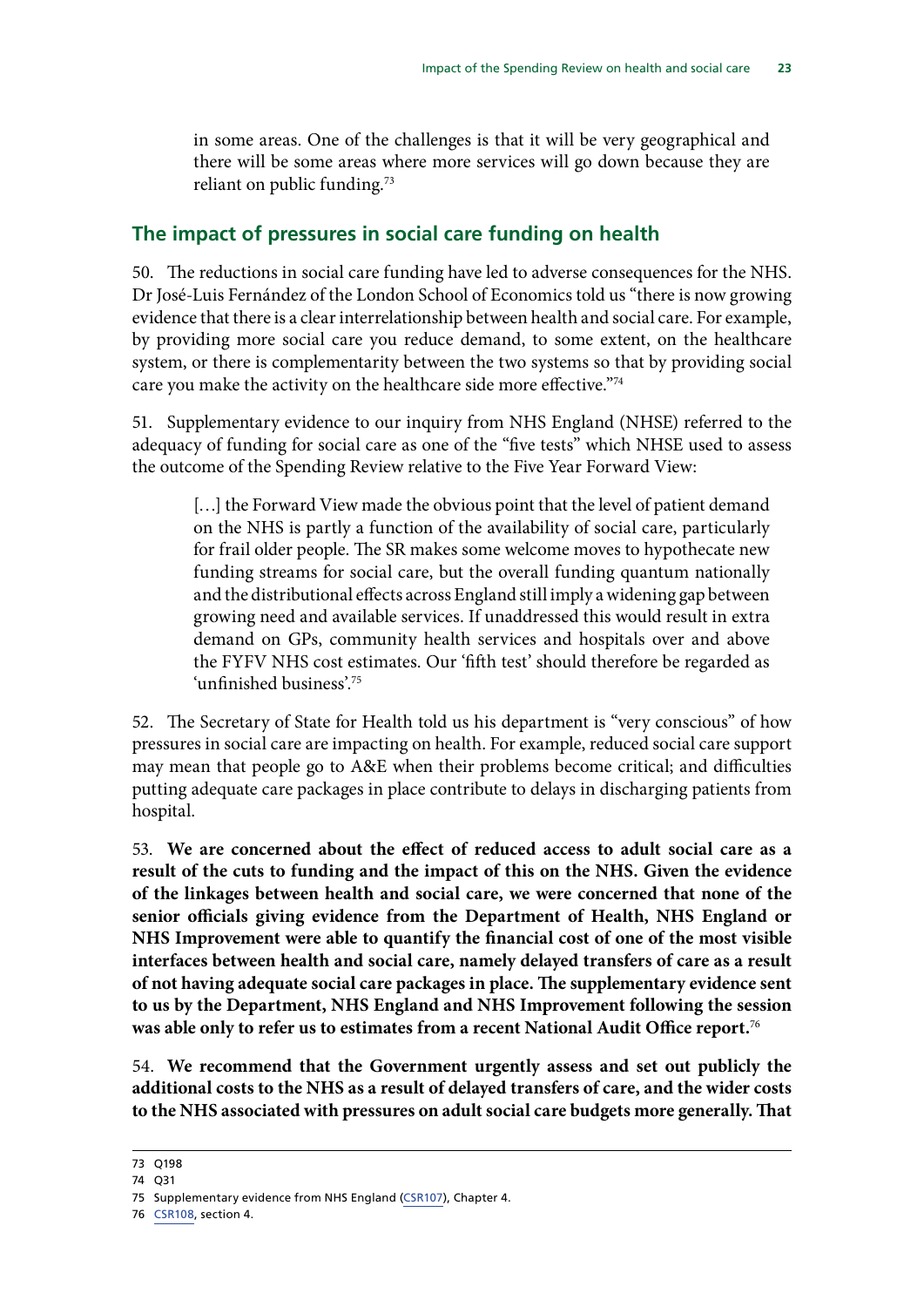<span id="page-27-0"></span>**assessment should be accompanied by a plan for adult social care which demonstrates that the Government is addressing the situation in social care and dealing with its effect on health services.**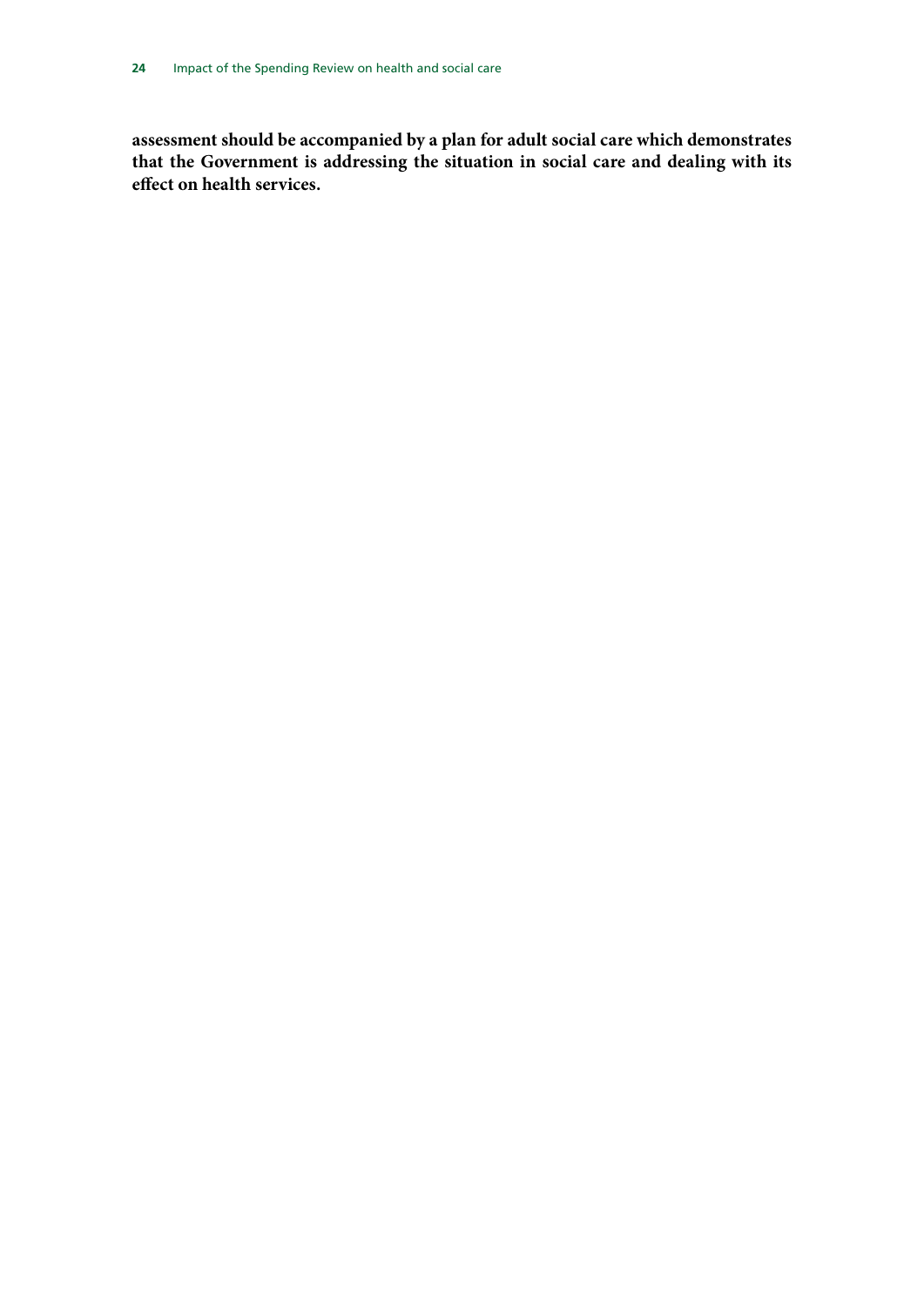# **3** The impact of the Spending Review on health and social care finances

## **The Spending Review announcements on health**

<span id="page-28-0"></span>55. The following two tables show the 2015 Spending Review settlement for health, as taken from the Department of Health's written evidence to our inquiry. Table 1 sets out the Department of Health's budget for the 2015 spending review period and table 2 shows the funding for the NHS, allocated through NHS England. The baseline for the Spending Review period stated in these tables, 2015–16, includes the additional  $£2$  billion provided to the NHS in 2015–16, prior to the period covered by the Spending Review, which is included in the figure of £10 billion for the NHS by 2020–21 discussed in para [6](#page-11-1) above.

| £ billion            | 2015-16<br>baseline | 2016-17 | 2017-18 | 2018-19 | 2019-20 | 2020-21 |
|----------------------|---------------------|---------|---------|---------|---------|---------|
| RDEL (1),(3)         | 111.56              | 115.61  | 118.72  | 121.31  | 124.09  | 128.24  |
| Real terms<br>growth |                     | 1.9%    | 0.8%    | 0.2%    | 0.2%    | 1.1%    |
| CDEL(2)              | 4.81                | 4.81    | 4.81    | 4.81    | 4.81    | 4.81    |
| Real terms<br>growth |                     | $-1.6%$ | $-1.8%$ | $-1.9%$ | $-2.0%$ | $-2.2%$ |
| <b>TDEL</b>          | 116.37              | 120.42  | 123.53  | 126.12  | 128.90  | 133.05  |
| Real terms<br>growth |                     | 1.8%    | 0.7%    | 0.2%    | 0.1%    | 1.0%    |

**Figure 9: Department of Health budget for Spending Review period, in nominal terms** 

Source: Department of Health ([CSR0042\)](http://data.parliament.uk/writtenevidence/committeeevidence.svc/evidencedocument/health-committee/impact-of-the-comprehensive-spending-review-on-health-and-social-care/written/27323.html) table 1.

(1) The Resource Department Expenditure Limit (RDEL) is the budget authorised by Parliament to cover current spending on the cost of providing services and maintaining assets.

(2) The Capital Department Expenditure Limit (CDEL) is the budget authorised by Parliament to cover investment spending on creating, purchasing and disposing of assets.

(3) RDEL excludes depreciation.

(4) The real term growth figures are expressed in 2020-21 prices, rather than current prices (2015-16 at the time of the spending review).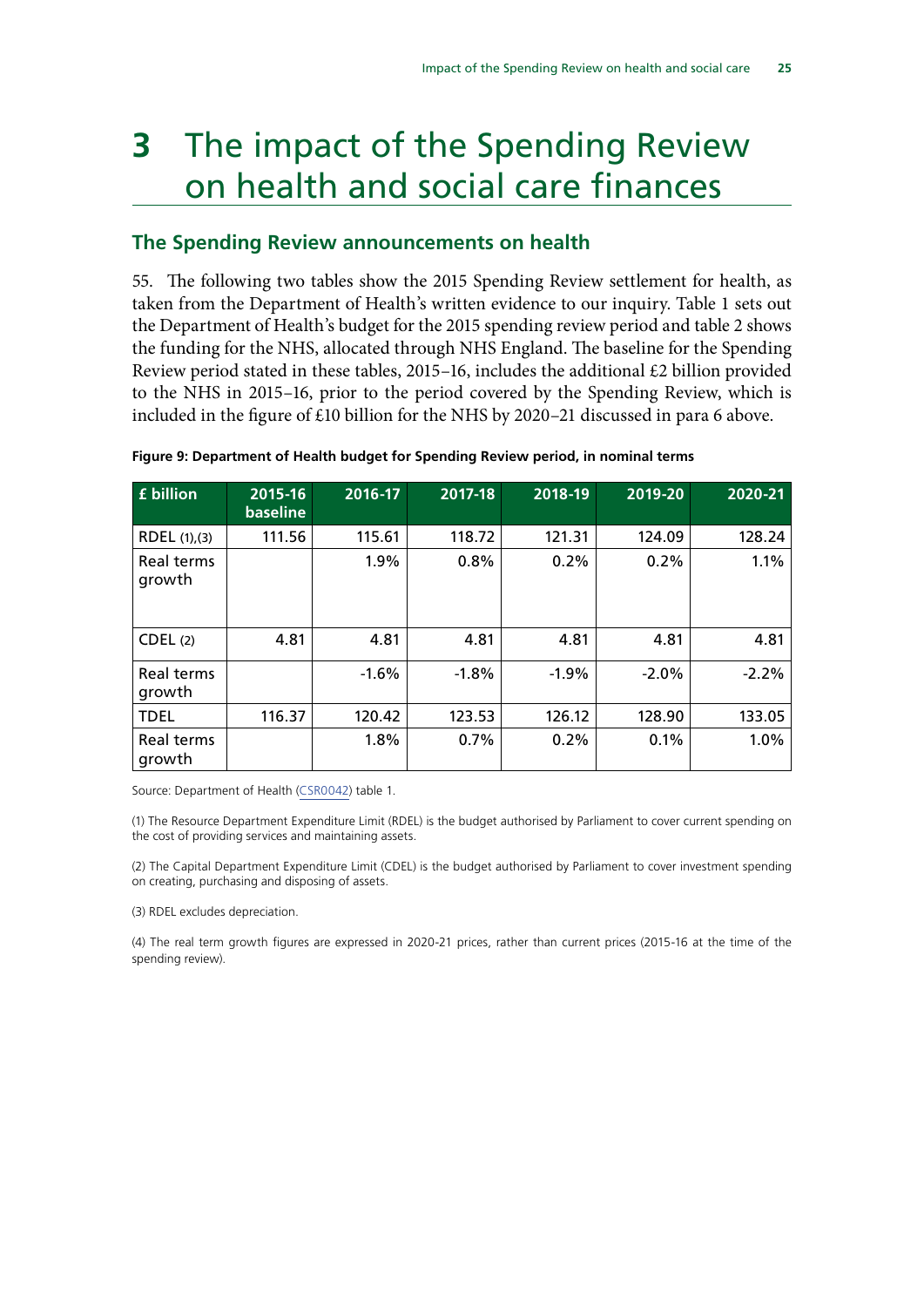| Revenue and capital combined 2015-16 2016-17 2017-18 2018-19 2019-20 2020-21 |        |        |         |         |         |        |
|------------------------------------------------------------------------------|--------|--------|---------|---------|---------|--------|
| Total (£ billion)                                                            | 100.50 | 105.98 | 109.34  | 111.82  | 114.93  | 119.04 |
| Real terms increase on<br>previous year (%)                                  |        | 3.7%   | $1.3\%$ | $0.3\%$ | $0.7\%$ | 1.3%   |
| Real terms increase on 2015-16<br>baseline (£ billion)                       |        | 3.8    | 5.3     | 5.8     | 6.7     | 84     |

#### **Figure 10: NHS England's budget for Spending Review period, in nominal terms**

Source: Department of Health ([CSR0042\)](http://data.parliament.uk/writtenevidence/committeeevidence.svc/evidencedocument/health-committee/impact-of-the-comprehensive-spending-review-on-health-and-social-care/written/27323.html) table 2

(1) These figures differ from the NHS TDEL figures announced at SR due to a number of technical adjustments, including transfers of functions. The main transfer of function is the move of 0-5 public health services from NHS England to local government. There are a small number of other transfers including the move of the Leadership Academy to Health Education England. To ensure comparability of numbers, in this table £500 million has been removed from the 2015-16 baseline, representing 6 months of funding for 0-5 public health services between 1 April and 30 September 2015 and these other planned transfers.

(2) The real term increases are expressed in 2020-21 prices, rather than current prices (2015-16 at the time of the spending review).

56. Notwithstanding the Government's announcements at the time of the Spending Review, the Health Foundation, King's Fund and Nuffield Trust think tanks assessed the actual increase to NHS England's budget as £7.6 billion, rather than £8.4 billion. They note that the "additional" £8.4 billion is reported in terms of 2020–21 prices, which is a change from usual practice. If 2015–16 prices are used, as would normally be the case for these reports, NHS England's budget increases by £7.6 billion between 2015–16 and 2020–21 and by £9.5 billion between 2014–15 and 2020–21.77 Figure 11 below sets out the profile of Department of Health spending, as expressed in 2015–16 prices.

| <b>Funding in</b><br>£billion, 2015-<br>16 prices | 2015-16 | 2016-17 | 2017-18 | 2018-19 | 2019-20 | 2020-21 | <b>Change</b><br>2015-16<br>to<br>2020-21 |
|---------------------------------------------------|---------|---------|---------|---------|---------|---------|-------------------------------------------|
| <b>NHS England</b>                                | 101.3   | 105     | 106.4   | 106.8   | 107.5   | 108.9   | 7.6                                       |
| Other<br>Department<br>of Health                  | 15.1    | 13.4    | 12.8    | 12.7    | 12.2    | 12      | $-3.1$                                    |
| Department<br>of Health<br>$(TDEL)*$              | 116.4   | 118.4   | 119.3   | 119.5   | 119.7   | 120.9   | 4.5                                       |

|  | Figure 11: NHS England and Department of Health's budget for the spending review |  |
|--|----------------------------------------------------------------------------------|--|
|  |                                                                                  |  |

Source: Nuffield Trust, Health Foundation and King's Fund [\(CSR0091](http://data.parliament.uk/writtenevidence/committeeevidence.svc/evidencedocument/health-committee/impact-of-the-comprehensive-spending-review-on-health-and-social-care/written/28159.html))

57. The three health think tanks also pointed out that a substantial element of the additional funding is not extra money, but a transfer from the overall Department of Health budget to NHS England. They explained that previous governments have defined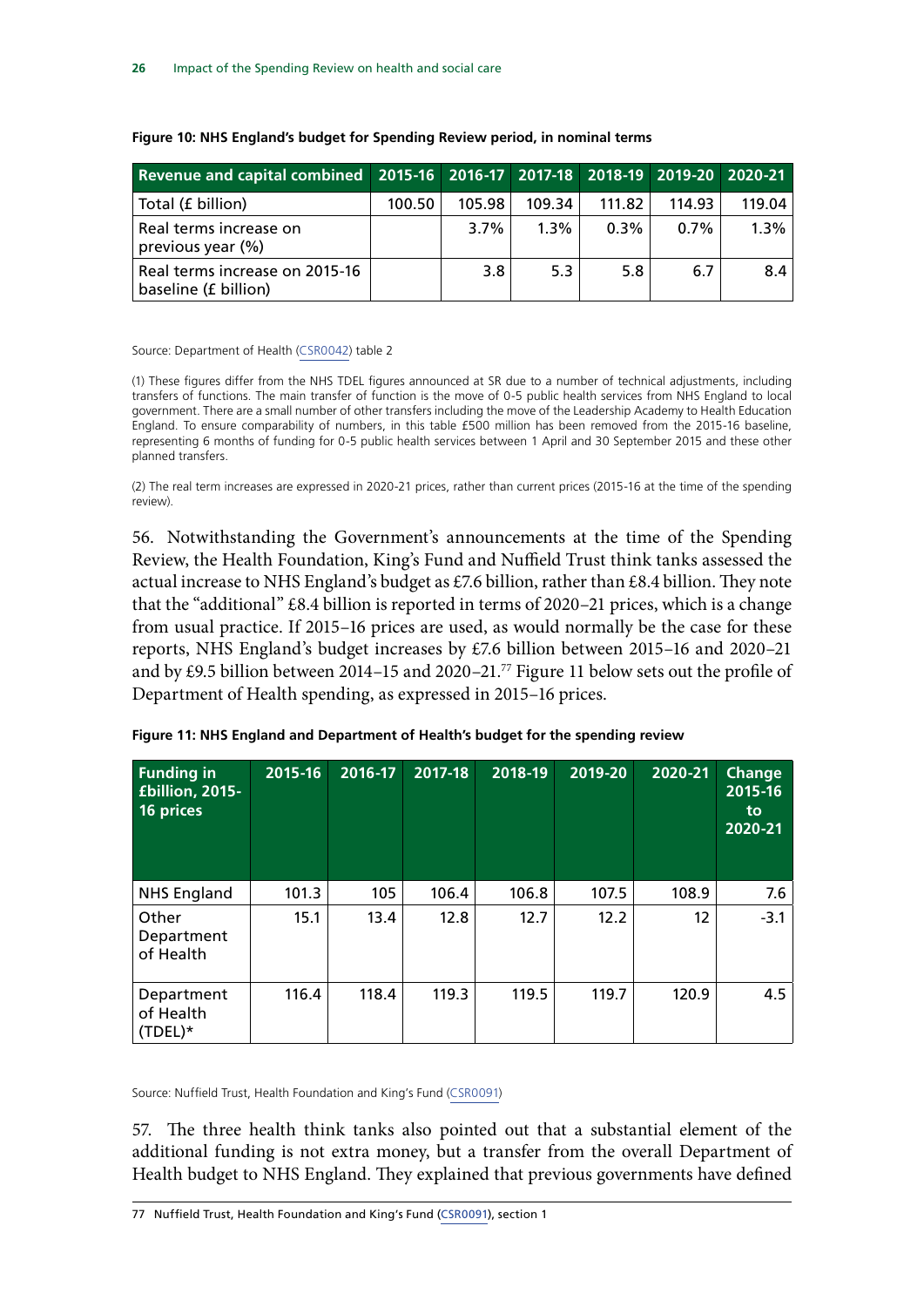<span id="page-30-0"></span>health spending using the whole of the Department of Health's budget, but the spending review defines 'NHS spending' as NHS England's budget.78 Whilst NHS England's budget will rise by £7.6 billion in real terms over the period, other areas of health spending, including on public health, education and training, will fall by more than £3 billion. The three health think tanks told us that using the previous definition of health spending, and taking 2015–16 as the baseline, health spending in England will increase in real terms by £4.5 billion by 2020–21.

58. Chris Hopson of NHS Providers told us that there is uncertainty about how the additional funding will be spent:

If I am honest, we see the £8.4 billion real terms extra increase being spent several times over in a rather confusing way… we welcome the fact that extra money is on the way but we need pinpoint clarity on which priorities are going to be delivered when and, therefore, how much money is coming to the front line to deliver those priorities. At the moment, it is pretty unclear and woolly.<sup>79</sup>

He added that providers need clarity on where the extra money is going to be spent, on what and with a clear profile across the rest of the spending review period.

59. The three think tanks, NHS Clinical Commissioners and NHS Providers all welcomed the "front-loaded" nature of the settlement. NHS Clinical Commissioners told us it would provide resource to "begin to tackle some of the key systemic issues".<sup>80</sup> Chris Hopson of NHS Providers added that it "provides the beginnings of a good plan. We would describe it as reversing the car out of the financial ditch into which it has been driven."<sup>81</sup> The Chief Executive of NHS England, Simon Stevens, told us the front-loading would "enable people to re-baseline and focus on sorting themselves out this year".<sup>82</sup>

60. However, Professor Sutton of the University of Manchester, amongst others, was concerned that most of the front-loading would be "taken up by things like additional pension contributions and the deficits that are already there."83 Chris Hopson said he considered it unlikely that the front-loading will be sufficient to reverse the deficit position in 2016-17:

Our view would be that, if you look at the sums of money involved and at the likely size of the provider deficit, it will be a struggle to get back to surplus in 2016–17. It is more likely that you will get back to surplus in 2017–18. If you look at the degree to which the financial pressures are building on our members—there is £1 billion extra national insurance related pension cost—if you look at the increases in demand, there are a whole number of different issues that mean that, if you were to ask what would be our best guess for the provider sector's overall position in 2016–17, we would probably say a  $£0.5$ billion deficit is about as far as we can get. However, if we end the year, as we probably expect, at minus 2.8 billion, there is a lot of progress to have got from minus 2.8 billion to minus 500 million. $84$ 

79 Q134

- 81 Q88
- 82 Q386
- 83 Q28
- 84 Q88

<sup>78</sup> Nuffield Trust, Health Foundation and King's Fund [\(CSR91](http://data.parliament.uk/writtenevidence/committeeevidence.svc/evidencedocument/health-committee/impact-of-the-comprehensive-spending-review-on-health-and-social-care/written/28159.pdf)) para 1.2

<sup>80</sup> NHS Clinical Commissioners ([CSR65](http://data.parliament.uk/writtenevidence/committeeevidence.svc/evidencedocument/health-committee/impact-of-the-comprehensive-spending-review-on-health-and-social-care/written/27375.pdf)) para 4.2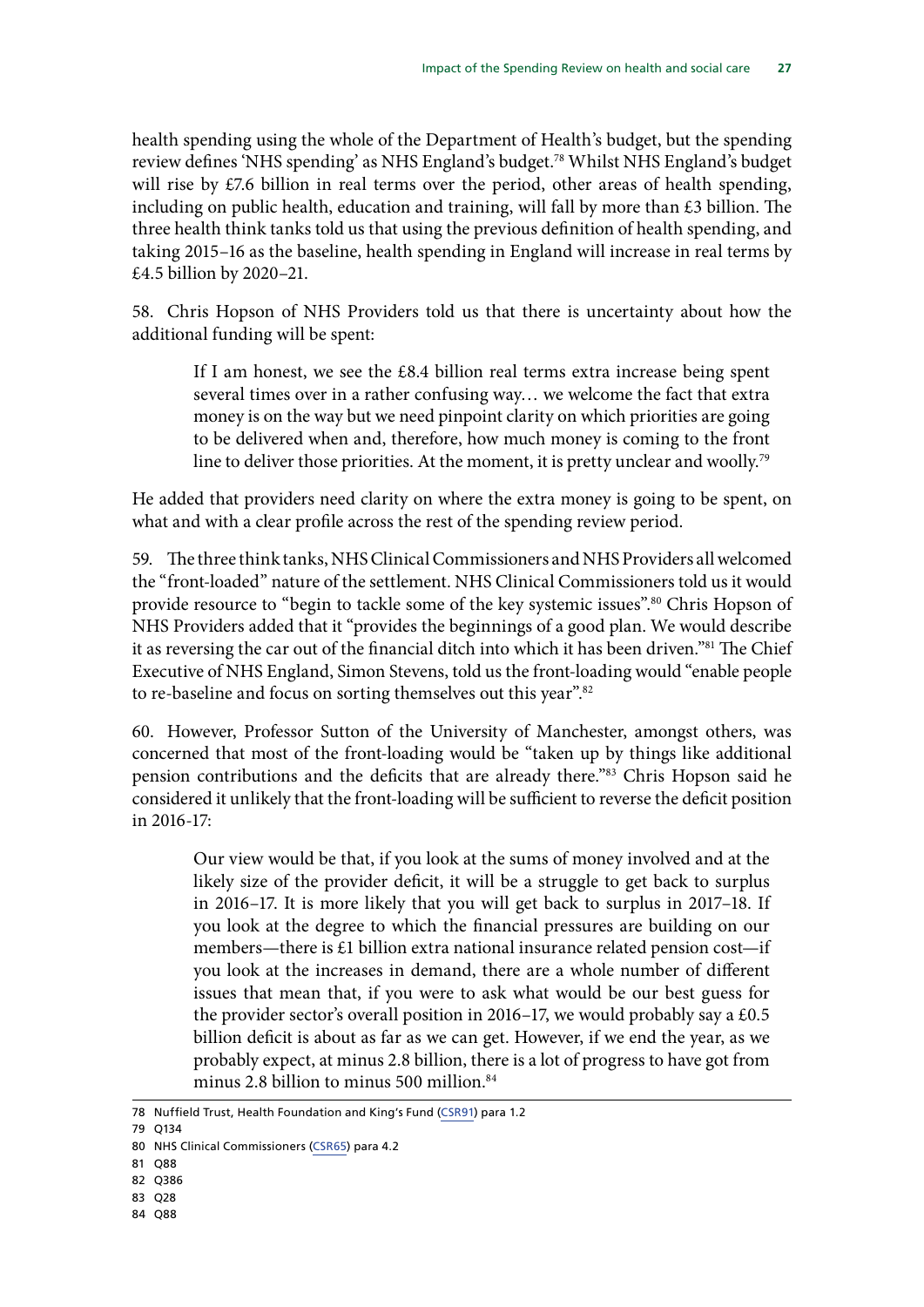61. **Health spending will not increase by as much as expected from official pronouncements. In previous years, spending reviews have defined health spending as the entirety of the Department of Health's budget, but the 2015 spending review defines spending in terms of NHS England's budget, which excludes, for example, spending on public health, education and training. Excluding these aspects of spending—which are being cut over the spending review period—is misleading, as these organisations play a vital role in providing front line services to patients, reducing demand through prevention and in training the future workforce. We call on the Government to set out the rationale for changing the definition of health spending. Until there is a clear case for the change, we will continue to use the previous definition of health spending, and we call on the Government to do likewise.**

62. **Using the original definitions, and taking 2015–16 as the base year, total health spending will increase by £4.5 billion in real terms by 2021. This is a welcome increase, particularly in the context of the financial constraints faced by other Government departments, but is clearly far less than the £8.4 billion implied by the Spending Review announcements and does not in our view meet the commitment to fund the Five Year Forward View.**

# **The Spending Review settlement for social care**

63. The Department of Health told us that "social care continues to be a key priority for this Government. It is critical in enabling people to retain their independence and dignity. This is why, against the context of tough public sector finances the Government has taken steps to protect social care services."85

| £ billions                            | $2016 - 17$ | $2017 - 18$ | 2018-19 | 2019-20 |
|---------------------------------------|-------------|-------------|---------|---------|
| Potential revenue from<br>ASC precept | 0.4         | 0.8         | 1.3     | 1.8     |
| Improved Better Care Fund             | 0.0         | 0.1         | 0.8     | 1.5     |
| Total additional funding              | 0.4         | 0.9         | 2.1     | 3.3     |

**Figure 12: Additional funding for adult social care announed in the Spending Review**

Source: Department of Health ([CSR0042\)](http://data.parliament.uk/writtenevidence/committeeevidence.svc/evidencedocument/health-committee/impact-of-the-comprehensive-spending-review-on-health-and-social-care/written/27323.html), table 4

64. The LGA and ADASS both told us that the overall funding settlement for social care was unclear. Specifically, the spending review assumes that all councils will raise council tax by the full 2% in each year of the spending review, but the LGA and ADASS both considered that unlikely.<sup>86</sup> The three thinks tanks agreed with this view, reflecting that only around half of councils chose to increase council tax in 2015–16.<sup>87</sup> Sarah Pickup of

<sup>85</sup> Department of Health [\(CSR42](http://data.parliament.uk/writtenevidence/committeeevidence.svc/evidencedocument/health-committee/impact-of-the-comprehensive-spending-review-on-health-and-social-care/written/27323.pdf)) para 13

<sup>86</sup> Local Government Association [\(CSR15](http://data.parliament.uk/writtenevidence/committeeevidence.svc/evidencedocument/health-committee/impact-of-the-comprehensive-spending-review-on-health-and-social-care/written/27203.pdf)) para 8.5; ADASS ([CSR86\)](http://data.parliament.uk/writtenevidence/committeeevidence.svc/evidencedocument/health-committee/impact-of-the-comprehensive-spending-review-on-health-and-social-care/written/27617.pdf) para 33

<sup>87</sup> Nuffield Trust, Health Foundation and King's Fund [\(CSR91](http://data.parliament.uk/writtenevidence/committeeevidence.svc/evidencedocument/health-committee/impact-of-the-comprehensive-spending-review-on-health-and-social-care/written/28159.pdf)) para 42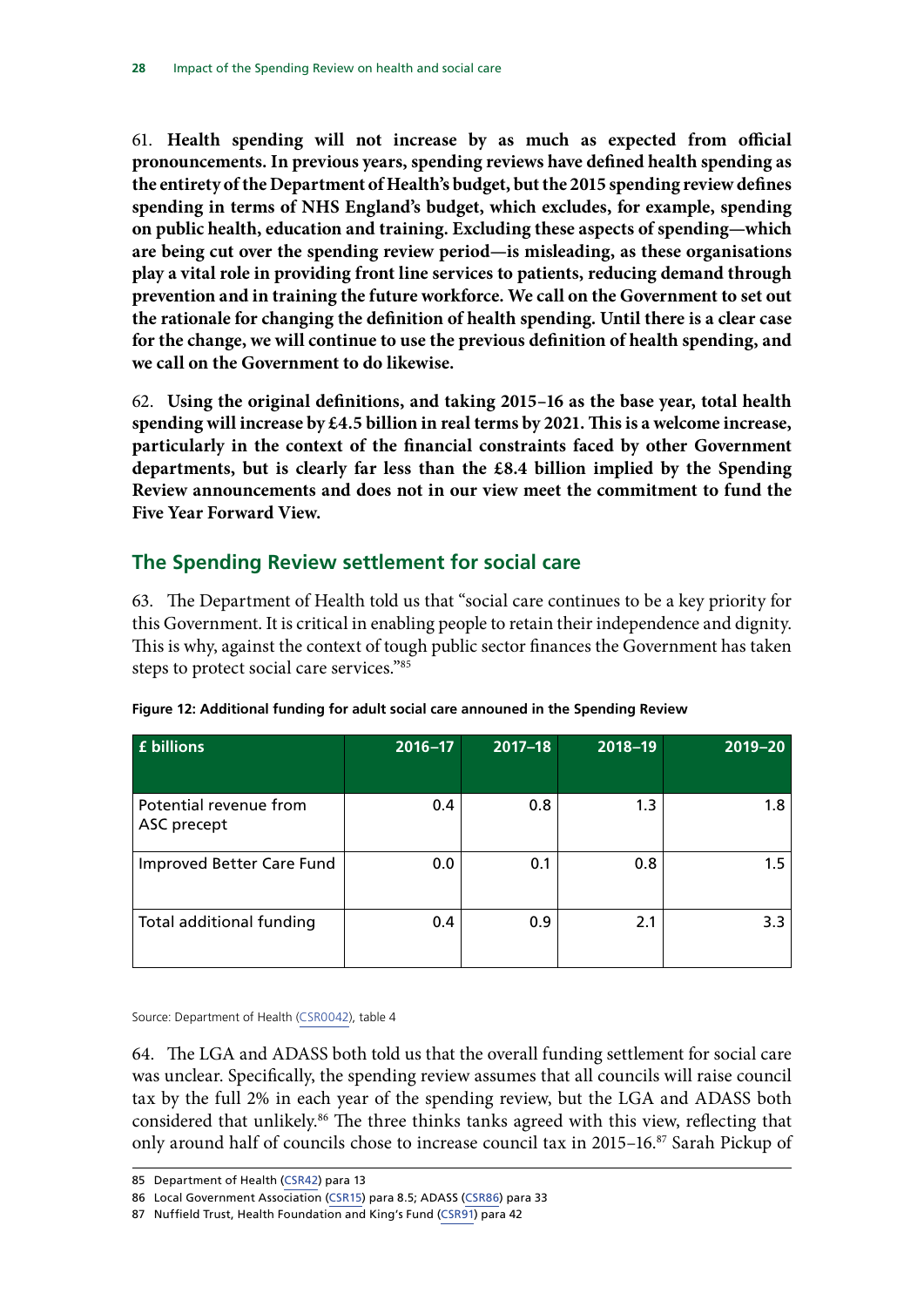<span id="page-32-0"></span>the LGA told us that the funding settlement is likely to mean that social care spending will be roughly flat in cash terms and therefore with "real-term reductions in budgets over the four year spending review period".<sup>88</sup> ADASS estimates the settlement will be broadly flat in real terms.<sup>89</sup>

65. We heard concerns that any additional funding for social care will be swallowed up by demographic pressures and additional costs for providers of implementing the National Living Wage. Sarah Pickup of the LGA told us "the biggest pressures in adult social care are demographic pressures and they are, in part, due to the rising number of older people in the population and their rising levels of needs.<sup>90</sup> But Ms Pickup also said that "what we must not forget is that the number and levels of many people with learning disabilities is as big a financial pressure on council budgets as older people."<sup>91</sup> ADASS estimates that additional cost pressures will leave a funding gap of at least £1.1 billion by 2019–20, with a gap of at least £1.4 billion in 2016–17 and £1.6 billion in 2017–18. This assumes full take up of the council tax precept. ADASS reports that in a scenario where only 50% of councils raise the precept for all four years, the gap would be nearly  $£2$  billion.<sup>92</sup>

66. Whilst the introduction of the council tax precept has been welcomed, we heard concerns that poorer areas with greater social care needs may be less able to raise revenue in this way. Dr Fernández of the London School of Economics explained:

The challenge of the precept is its impact on perhaps spatial or geographical equity and the fact that a 2% increase in council tax will not translate into the same increased revenue for local councils across the country. This is important because those councils that have the greatest opportunity to raise resources the wealthier councils and, therefore, those with the highest tax base—are also those that are likely to be faced with the least demand for social care, because there is a very strong correlation between deprivation and demand for local authority supported care.<sup>93</sup>

67. Ray James of ADASS gave a helpful illustration of the same point:

In the most affluent areas you will raise about two-thirds of your council spend through the council tax. In the most deprived areas you will raise less than 20% of your council spend through the council tax, so 2% on two-thirds versus 2% or less than 20% is quite a marked difference. It is also perhaps not surprising that there is a very strong correlation between increased social care demand and high levels of deprivation. One of the distribution challenges with the precept is that it raises least money in areas of greatest need.<sup>94</sup>

68. The Secretary of State acknowledged that this was an area of concern and told us the Government would therefore introduce a redistribution mechanism in which additional funding from the Better Care Fund (BCF) will be distributed to those authorities which benefit least from the council tax precept.<sup>95</sup> The fact there will be a redistribution

90 Q195

- 93 Q34
- 94 Q197
- 95 Q333

<sup>88</sup> Q197

<sup>89</sup> ADASS [\(CSR86](http://data.parliament.uk/writtenevidence/committeeevidence.svc/evidencedocument/health-committee/impact-of-the-comprehensive-spending-review-on-health-and-social-care/written/27617.pdf))

<sup>91</sup> Q195 92 ADAS [\(CSR86](http://data.parliament.uk/writtenevidence/committeeevidence.svc/evidencedocument/health-committee/impact-of-the-comprehensive-spending-review-on-health-and-social-care/written/27617.pdf)) para 29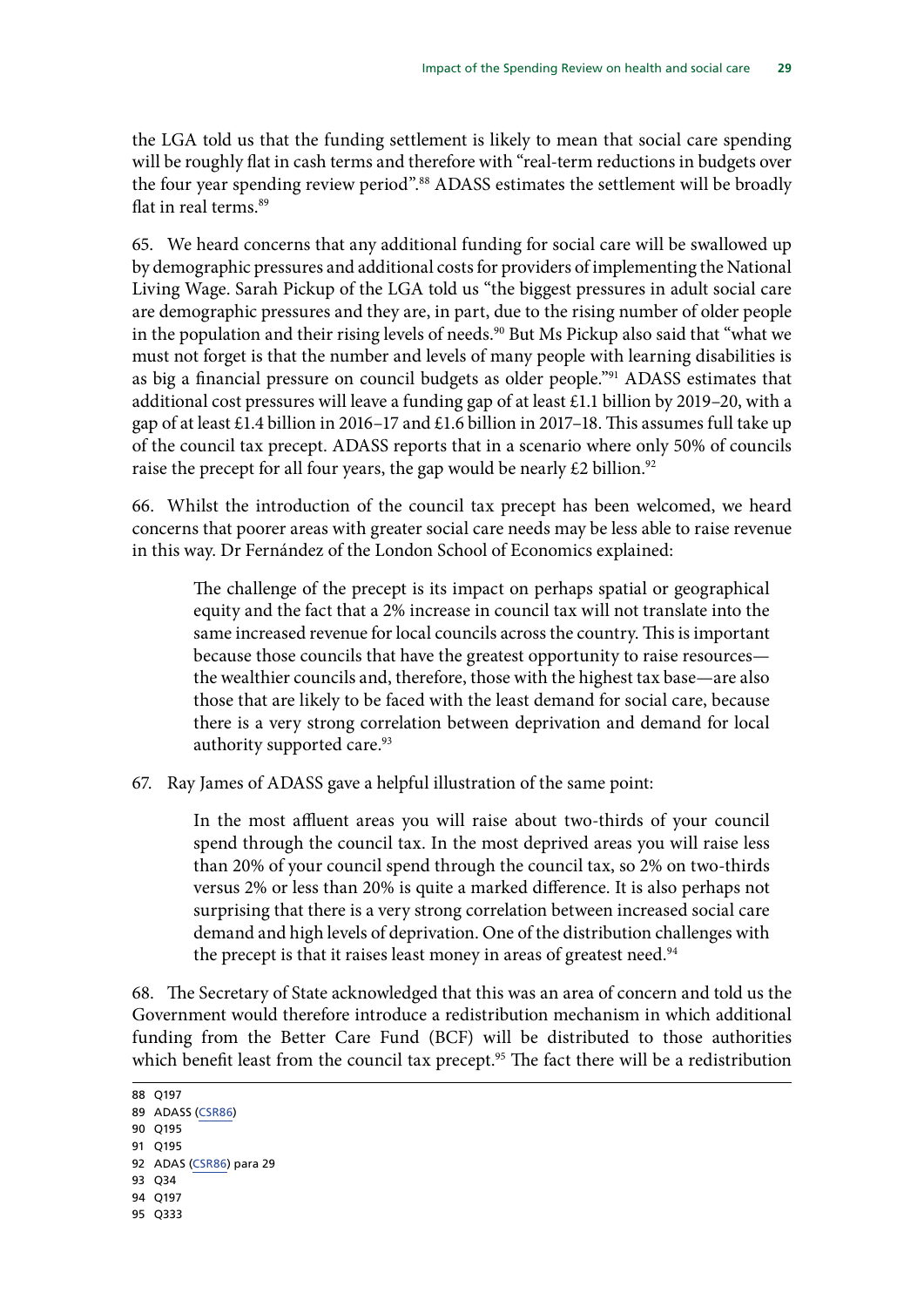<span id="page-33-0"></span>mechanism has generally been welcomed, although more detail is needed about the plans for redistribution so that the impact can be better understood. We also note that proposals to use the Better Care Fund for redistribution will reduce the amount available for transformation and integration of care, the purpose for which the BCF was originally established.

69. The LGA, ADASS, Health Foundation, King's Fund and Nuffield Trust all expressed concern that the additional money provided through the Better Care Fund will not begin to come through until 2017–18. Sarah Pickup of the LGA told us there is therefore "a big gap in funding in those first two years of the spending review".96 Similarly Ray James told us that "the money that is available in the first two years of the Parliament simply does not meet the increased cost of the living wage and the increased demand for services".<sup>97</sup> Professor Green added that the impact of the National Living Wage and back-loaded settlement means there will be a "big challenge around cash flow".<sup>98</sup>

# **The impact of the Spending Review on future efficiencies**

70. In the Five Year Forward View, NHS England estimated that, with no action, meeting rising demand and cost pressures would require an extra £30 billion above inflation for its budget by 2020–21. It forecast that if the NHS had £8 billion more funding, the gap between resource and patient needs would be £22 billion by 2020–21.<sup>99</sup> To close the gap, demand and efficiency savings will be required each year, with £22 billion required in 2020–21 alone. NHS Providers told us that it welcomed the Five Year Forward View, which it said provides a "compelling vision of the gaps the service needs to address and the alternative care models the NHS might adopt."<sup>100</sup>

71. The Chief Executive of NHS England, Simon Stevens, told us that he did not consider that the size of the funding gap had changed following the spending review.101 However, we heard evidence that the financial situation is more challenging than when estimates were made for the Five Year Forward View. Anita Charlesworth explained:

If you go back to 2014–15, the additional  $\pounds 8$  billion was the minimum that NHS England identified as necessary and, as Simon Stevens has said, it was predicated on a number of things. The first was some of that money coming up front, which has happened, but there were two other things that are really important that it was predicated on. One was effective action and a strategy on public health and population health, and, as he has said, there are real questions about that now. The second was an effective, sustainable social care system. Again, although this spending review settlement is more generous for social care than the previous Parliament spending resettlement, the work that we three organisations have done suggests it leaves a very big gap, and while the health settlement is front-loaded the social care settlement is back-loaded.<sup>102</sup>

<sup>96</sup> Q197

<sup>97</sup> Q200

<sup>98</sup> Q197

<sup>99</sup> [Five Year Forward View](https://www.england.nhs.uk/wp-content/uploads/2014/10/5yfv-web.pdf), pp. 35-36. See also supplementary evidence from NHS England ([CSR107](http://www.parliament.uk/documents/commons-committees/Health/Written%20evidence/CSR0107-NHS-England-TT.pdf)), Chapter 4. 100 NHS Providers ([CSR36\)](http://data.parliament.uk/writtenevidence/committeeevidence.svc/evidencedocument/health-committee/impact-of-the-comprehensive-spending-review-on-health-and-social-care/written/27288.pdf) para 4

<sup>101</sup> Q299

<sup>102</sup> Q70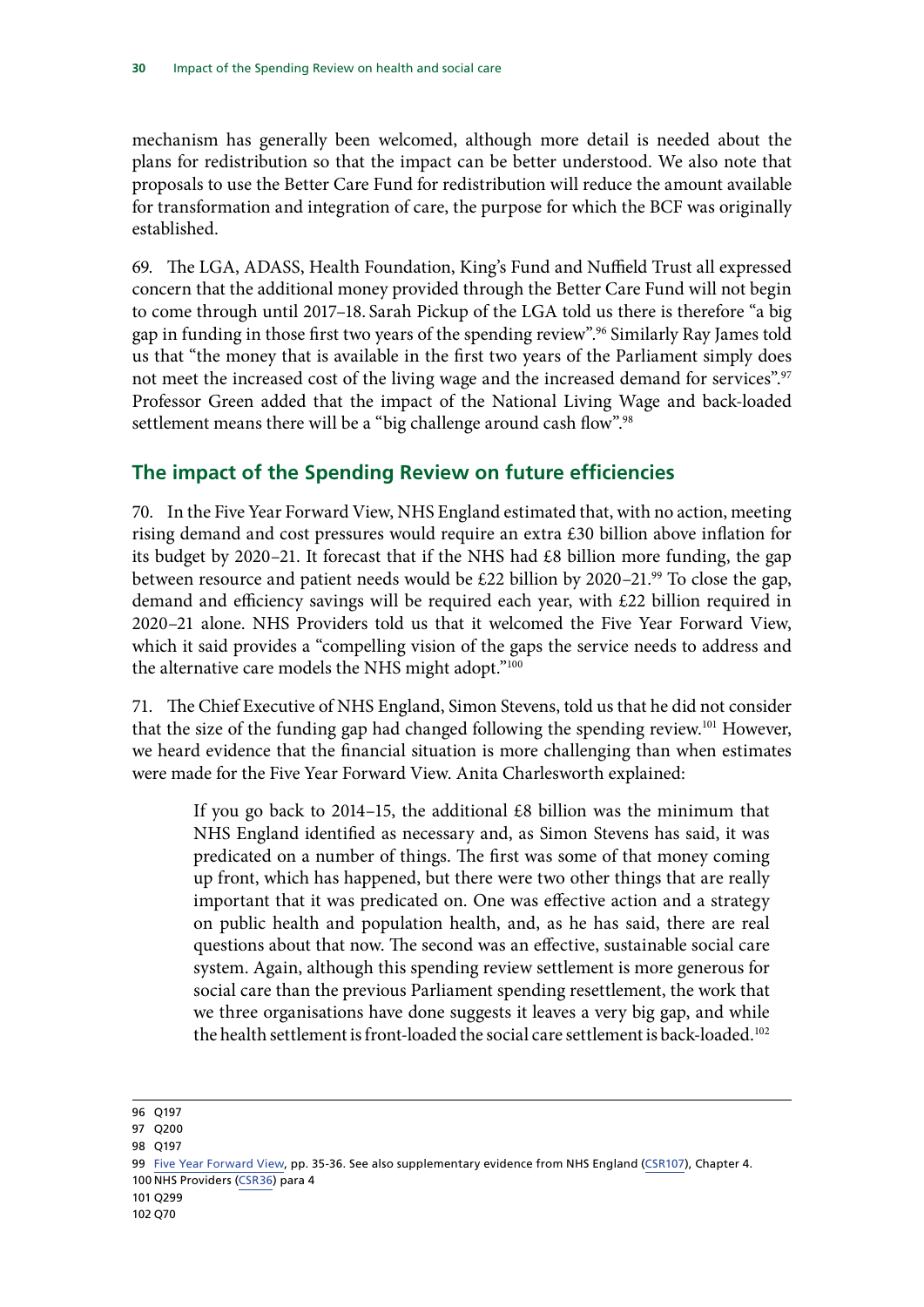72. Simon Stevens provided us with a high-level breakdown of where the £22 billion of efficiencies would come from:

£6.7 billion of it will be delivered nationally through a range of measures that the NHS nationally, the Department of Health and wider Government will be able to take, and that leaves us £14.9 billion to secure locally. Of that, £1 billion we already have in hand, so that leaves us just under £14 billion, of which £8.6 billion will come from the 2% provider tariff efficiencies and the rest from service change and the process that is now under way through the local planning processes—the sustainability and transformation plans that are being developed in 44 geographical footprints across the country.<sup>103</sup>

73. However, other than this high-level breakdown, many organisations observed that as yet, there is no detailed plan for how the £22 billion—or even the £9 billion or £15 billion of which Simon Stevens spoke—of savings will be made. NHS Providers told us that the Five Year Forward View "now needs to be complemented by a clear plan of how this destination will be reached including how the service will fund transformation in the middle years of the settlement".104 Likewise, the British Medical Association told us "there is still no credible plan to enable this unprecedented scale of efficiency savings to be made. This is even more unrealistic when we consider the fact that this expectation is balanced against the NHS priority for improving performance".105 Similar views were expressed by a number of other witnesses, including the Health Foundation, Nuffield Trust, King's Fund and NHS Clinical Commissioners.<sup>106</sup>

74. **We welcome the Five Year Forward View, which provides NHS England's assessment of the challenge and proposes a way forward for the NHS to be able to meet the widening funding gap.**

75. **NHS England published further details of where the £22 billion of savings will come from on the day of our final oral evidence session, but we consider that it falls short on detail. It is still not sufficiently clear how or when the stated efficiencies will be achieved, or the contribution that individual organisations and sectors are expected to make.**

76. **The Department and NHS England now need to set out a detailed plan for realising the savings and demand reductions that are needed to realise the aspirations of the Five Year Forward View, so that bodies understand the contribution they need to make. The plan needs to be seen to be realistic, show the profile of savings and include metrics and milestones for monitoring progress against a trajectory. We will return to this subject on a regular basis through the spending review period to monitor progress against achieving the plan.**

# **Opportunities for efficiencies in health**

77. In its evidence, the Department pointed to work led by Lord Carter of Coles, which is helping to identify some of the efficiency savings. His report found that hospitals could save £5 billion per annum by 2020. The report concluded that variation in clinical costs,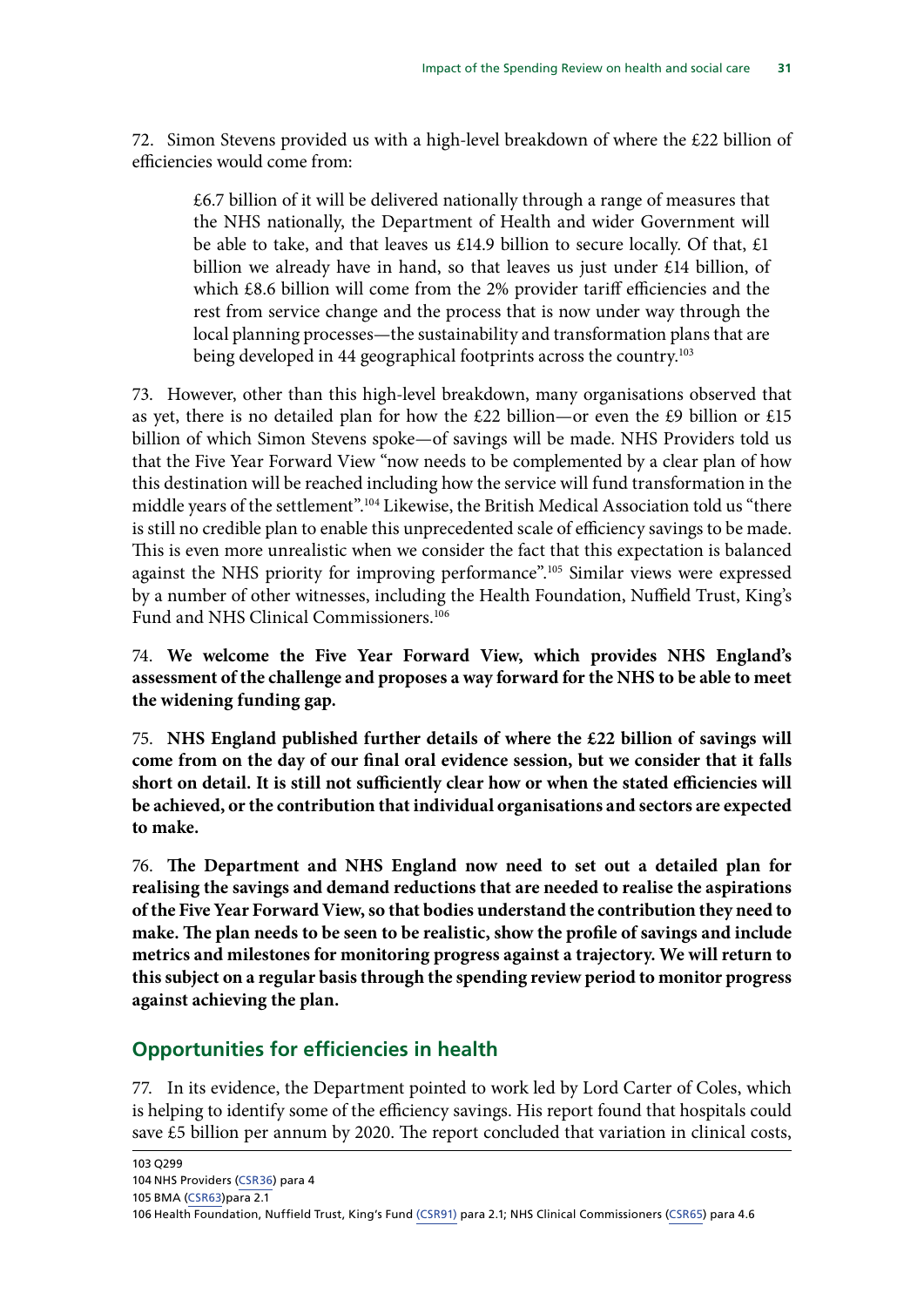<span id="page-35-0"></span>infection rates, readmission rates, litigation payments and device and procedure selection highlights "huge opportunity" for hospitals to tackle these variations. The Department is developing the "model hospital" which will set out what "good" looks like and provide indicators and benchmarks. Trusts will also be provided with analysis to identify their potential saving opportunities.<sup>107</sup>

78. The Secretary of State for Health told us that the Carter programme of efficiencies for NHS providers is "motoring". He added that "there is lots more work to do, but there are some very encouraging signs. For example, as of this year, for the first time, 92 trusts are sharing full data about the 100 products that they purchase the most, so they can see complete transparency on who is spending what". He added that from the start of 2015–16, the NHS would start collecting monthly data to track trusts' progress in meeting the efficiency targets. "We are putting together a programme that supports trusts that are struggling to meet their Carter efficiency programme so that they will get better help from the centre."<sup>108</sup>

79. We heard mixed views on the extent to which addressing unwarranted variation between providers—such as through the work of Lord Carter—might realise further efficiencies. Professor Sutton of the University of Manchester and the three think tanks were sceptical about the savings that could be made. For example, Nigel Edwards of the Nuffield Trust told us that variation in data is normal and can be explained by systemic differences between areas, such as difficulties attracting staff in rural areas. Nigel Edwards and Professor Sutton both commented that previous attempts at cutting costs by reducing variation had had little impact.<sup>109</sup>

80. NHS Providers told us it welcomed the approach being used by Lord Carter, but suggested that even if £5 billion of efficiencies are released, it still leaves a significant gap. It acknowledged that further savings may be identified from tackling variation within community, mental health, ambulance, primary care and specialist acute services, but told us work has not yet started within these sectors.<sup>110</sup>

81. We also heard that there is good practice to build on. Professor Andrew Street of the Centre for Health Economics at the University of York—our specialist adviser for this inquiry—told us that since 2007–08, NHS productivity had outpaced that of the wider economy. He argued that notwithstanding this achievement, there remains scope for improvement. Specifically, he found that productivity has not improved at the same rate across all NHS settings, with the productivity of the hospital sector having fallen by 0.5% between 2012–13 and 2013–14. Research shows that hospital productivity varies substantially across hospitals. In 2012–13, hospital productivity ranged from +31% above to -50% below the national average. Professor Street explained that "for individual hospitals, relative productivity is fairly stable from one year to the next. This persistence over time suggests scope to improve the performance of hospitals with low productivity".<sup>111</sup>

82. Professor Timothy Briggs, author of a national review of adult elective orthopaedic services in England, told us his review showed there are opportunities to both make

109 Q9, Q62

<sup>107</sup> Review of Operational Productivity in NHS providers: An independent report for the Department of Health by Lord Carter of Coles. Interim Report June 2015, p. 3

<sup>108</sup> Qq 311–12

<sup>110</sup> NHS Providers ([CSR36\)](http://data.parliament.uk/writtenevidence/committeeevidence.svc/evidencedocument/health-committee/impact-of-the-comprehensive-spending-review-on-health-and-social-care/written/27288.pdf) para 4

<sup>111</sup> Professor Andrew Street ([CSR94\)](http://data.parliament.uk/writtenevidence/committeeevidence.svc/evidencedocument/health-committee/impact-of-the-comprehensive-spending-review-on-health-and-social-care/written/29068.pdf) para 16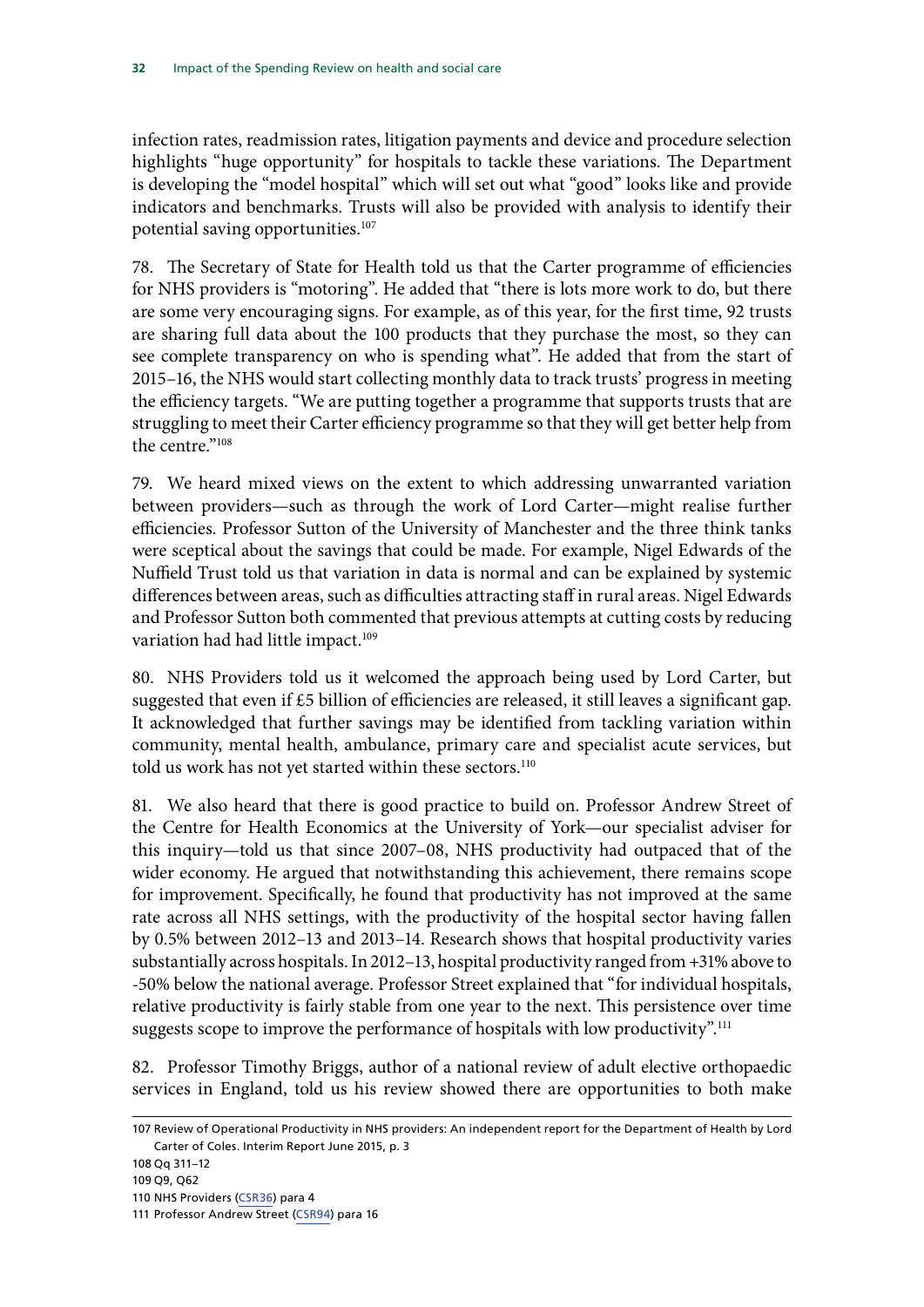efficiencies and improve the quality of care by tackling variation. Following his 2012 report, Professor Briggs initiated a national pilot to look at variation in practice across the country:

We got 12 different datasets together on every single trust. We got that together into a unique dataset—the first time it has ever really been done—sent that to every single trust and then went to visit them. In the past two years, I have been to 248 hospitals in England, Wales and Scotland to look at data, which tell a very compelling story about how we can reduce variation, improve quality, do things better and make some savings.<sup>112</sup>

Professor Briggs added that tackling variation works best where it is driven by clinicians who work "shoulder to shoulder with managers".

83. Similarly, Julie Wood of NHS Clinical Commissioners said that there are opportunities for commissioners to identify where tackling variation across the whole system can lead to efficiencies. She said that data published by the NHS Atlas of variation shows there is variation in practice across the country and between clinical commissioning groups. She argued that the data helps initiate conversations about the cause of variation and the extent to which it might point to areas for efficiencies.<sup>113</sup>

84. **We are encouraged by the progress that has been made to build on good practice in the NHS, including through the work of Lord Carter and Professor Briggs. We heard mixed views on whether addressing unwarranted variation can realise sufficient efficiency savings but we are hopeful about what might be achieved with the engagement of providers and clinicians. The NHS must now set out how it will tackle variation within community, mental health, ambulance, primary care and specialist acute services. We recommend that the NHS publish details of the profile of saving targets within each sector so that we can assess progress when we next return to this subject**.

## **Opportunities for efficiencies in social care**

85. The Secretary of State for Health acknowledged to us that the funding for social care "is not going to be enough if we do not make the challenging efficiency savings that we all know we need to make". He elaborated: "it will need to be combined with imaginative thinking and efficiency improvements at a local level that improve patient care rather than detract from it."<sup>114</sup> Sarah Pickup of the LGA was sceptical about the scope for efficiencies, explaining that "I would never say there is no more room for efficiencies because there always is, but I think in some cases they have pretty much gone as far as they can go".<sup>115</sup>

86. **Cuts to social care funding over a number of years have now exhausted the capacity for significant further efficiencies in this area. We have heard that the savings made by local councils in the last parliament have gone beyond efficiency savings and have already impacted on the provision of services. Based on the evidence we have heard we are concerned that people with genuine social care needs may no longer be receiving** 

<sup>112</sup> Q90 113 Q106 114 Qq 333, 335 115 Q207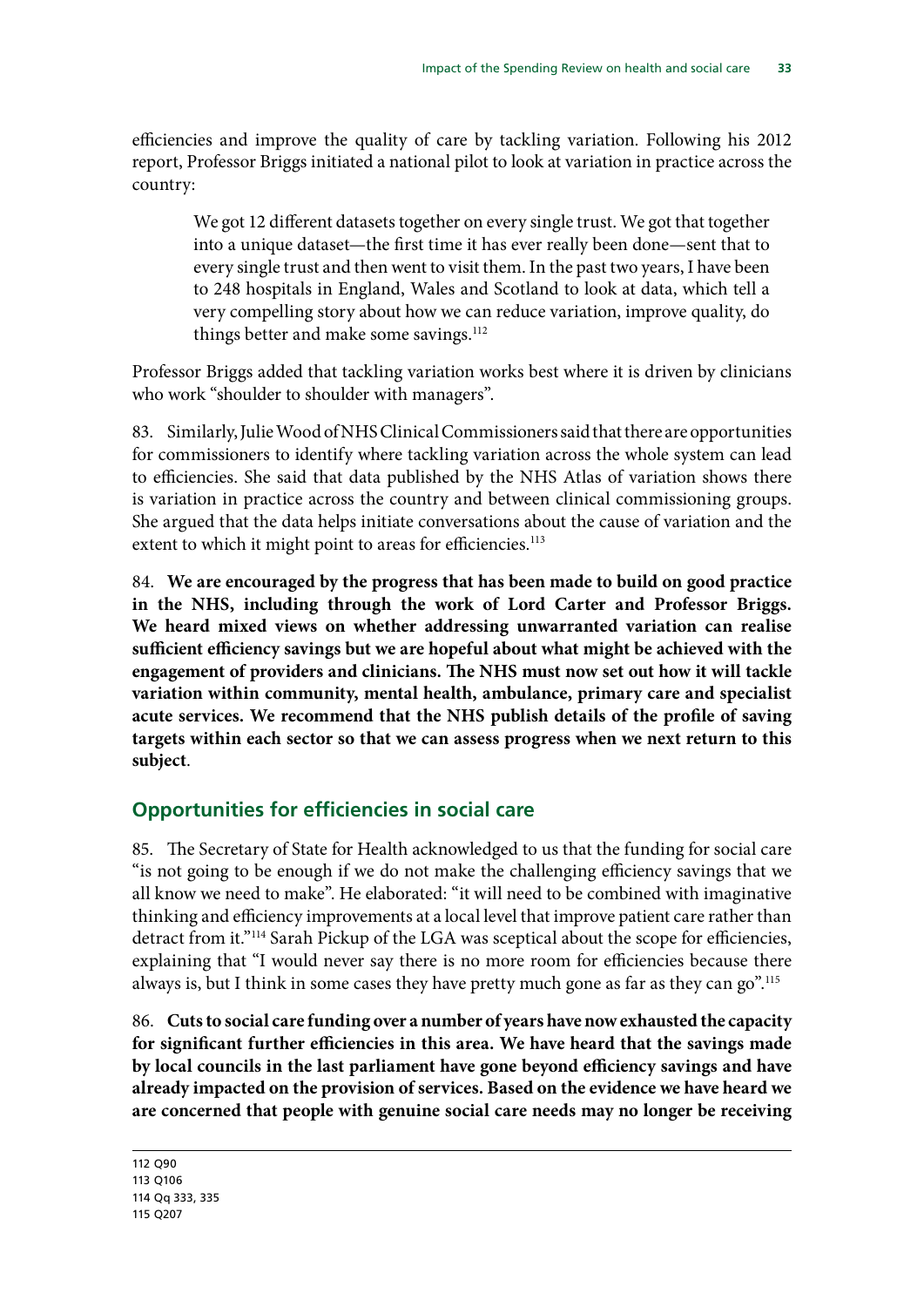**the care they need because of a lack of resource. This not only causes considerable distress to the individuals concerned but results in significant additional costs to the NHS.**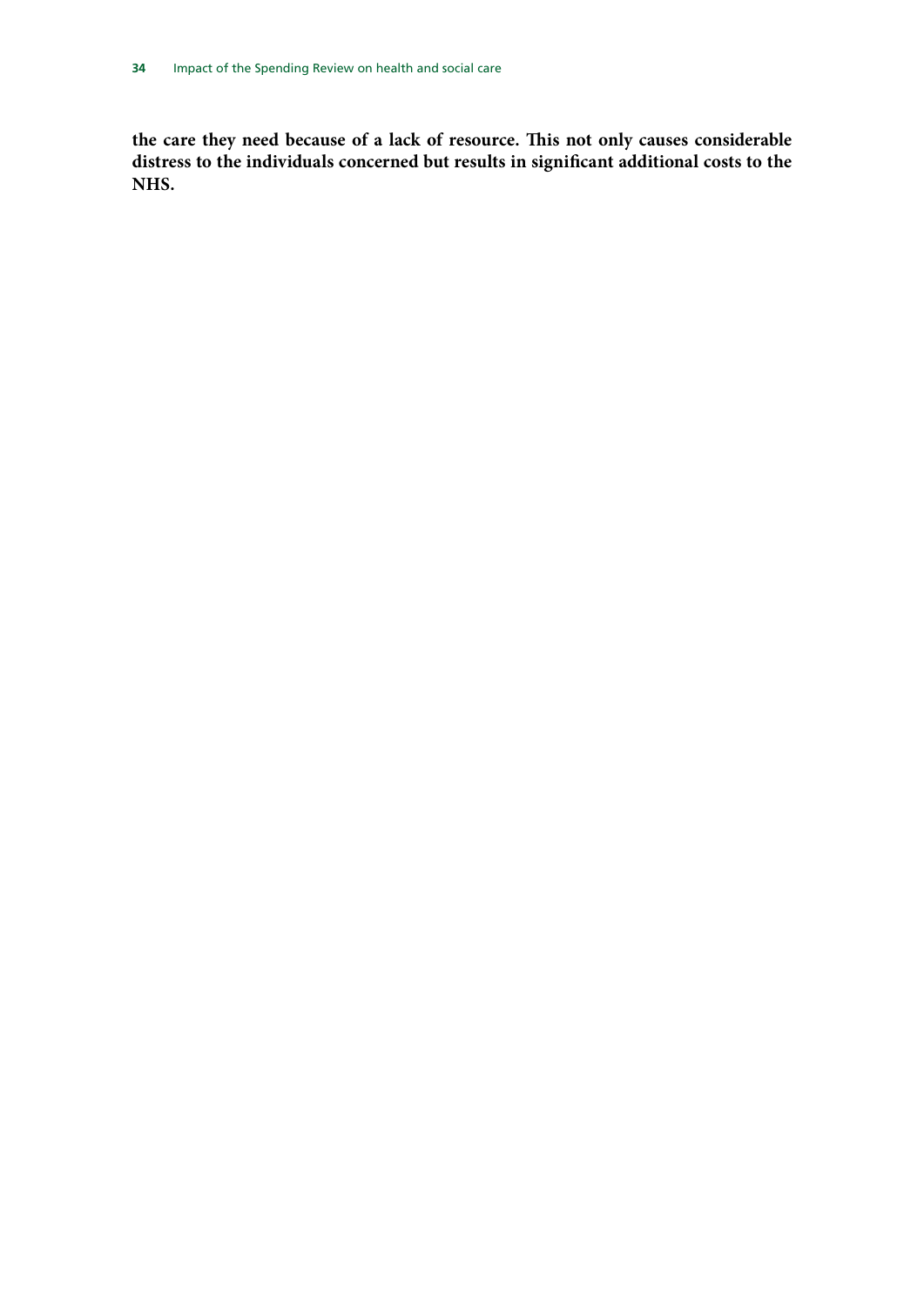## **4** The Spending Review and Government aspirations for the future of the NHS and social care

87. The previous chapter set out some of the difficulties facing the NHS in achieving the savings it needs to make during the Spending Review period. This chapter considers a number of major initiatives and key policy changes which will have a significant impact on the financial position of the NHS and social care, both in the next few years and in the longer term.

88. Some of these initiatives were set out in the Five Year Forward View, where NHS England said that "there is now quite broad consensus on what a better future should be" for the Service. In particular, the Five Year Forward View listed a number of specific ways in which demand for expensive hospital services could be reduced, while at the same time improving services to patients. Among the initiatives mentioned in the Five Year Forward View are these:

- A "radical upgrade" in prevention and public health
- Patients to be given greater control of their own care, including the option of shared budgets combining health and social care.
- "Decisive steps" to break down the barriers in how care is provided between family doctors and hospitals, between physical and mental health, and between health and social care. In some areas this integration would be associated with full devolution of the management of health and social services.

89. The Five Year Forward View makes clear the importance of these initiatives for the future of the NHS. The document "makes the case for a more activist prevention and public health agenda: greater support for patients, carers and community organisations; and new models of primary and out-of-hospital care", continuing "While the positive effects of these [measures] will take some years to show themselves in moderating the rising demands on hospitals, over the medium term the results could be substantial." However, the Five Year Forward View cautions that the "net impact" of these measures will "also partly depend on the availability of social care services over the next five years."<sup>116</sup>

90. This chapter asks whether, in view of the financial situation, these and other aspirations for the NHS and social care in England appear to be realistic.

## **Funding for public health**

91. The Five Year Forward View emphasised the importance of major improvements in prevention and public health, stating that "The future health of millions of children, the sustainability of the NHS, and the economic prosperity of Britain all now depend on a radical upgrade in prevention and public health."<sup>117</sup>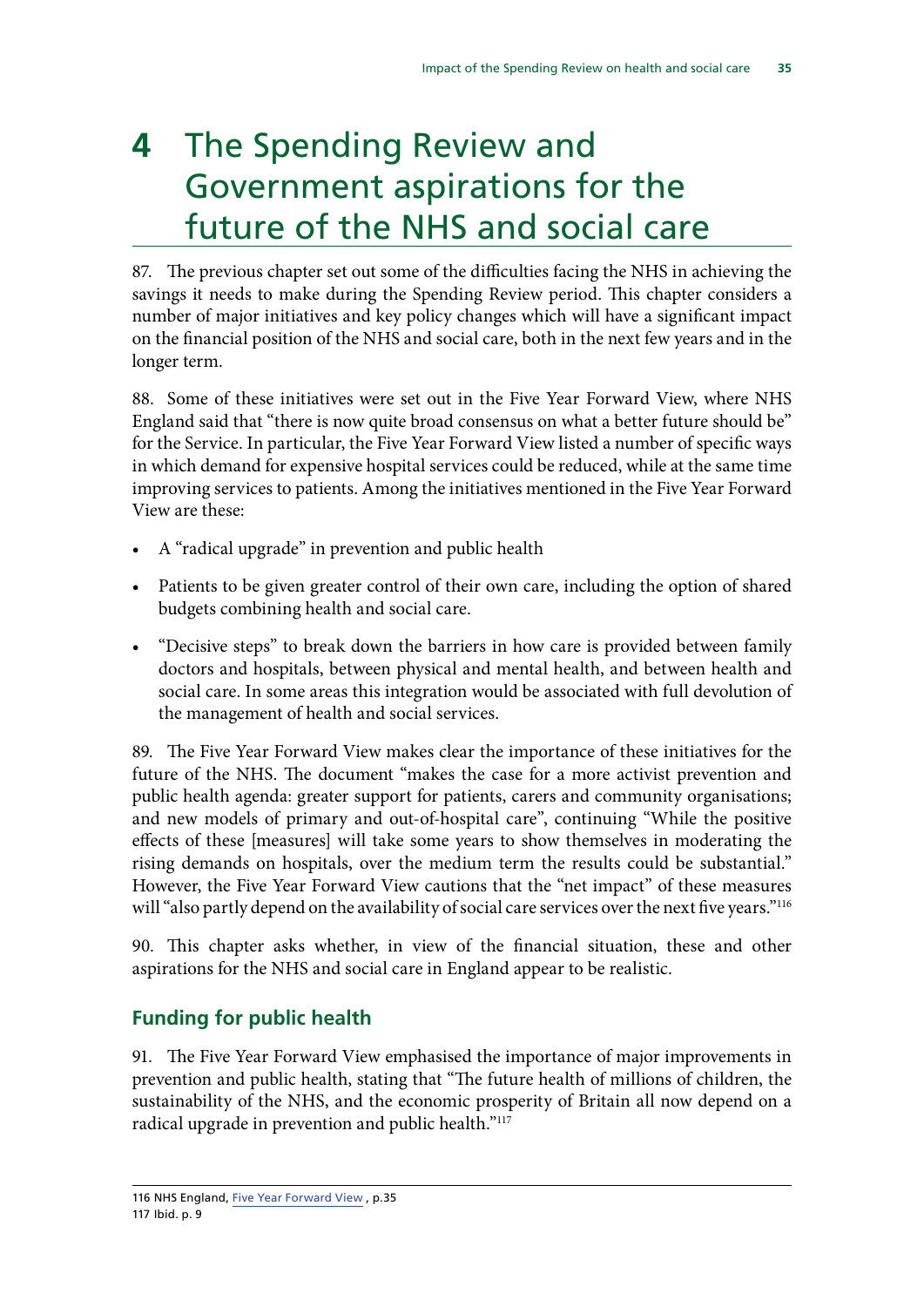92. The document also made clear that NHS England sees prevention as key to financial stability as well as better health: "Twelve years ago Derek Wanless's health review warned that unless the country took prevention seriously we would be faced with a sharply rising burden of avoidable illness. That warning has not been heeded—and the NHS is on the hook for the consequences."118

93. The Government told us that it "remains fully committed to improving the health of the people of England … Local authorities will receive over £16 billion to spend on public health over the next five years. This is in addition to what the NHS will continue to spend on vaccinations, screening and other preventative interventions—including the world's first national diabetes prevention programme."119 However, despite the warnings of the Five Year Forward View, spending on the public health grant to local authorities in England fell in 2015–16 with an in-year cut of £200 million. It is due to be cut further over the next five years, with the cuts being "significantly front-loaded", according to the Health Foundation. Real terms reductions in the first four years from 2015-16 (-3.8%, -4.2%, -4.4%, - 4.6%) are followed by a lower reduction in 2020–21 of -2.2%. The Health Foundation calculates that this amounts to a real terms reduction from £3.47bn in 2015– 16 to just over £3bn in 2020–21.120

94. Public Health England recalled that 2013 reforms to the public health system "recognised these wider drivers of good health and wellbeing" with the statutory duty to improve the health of the population being given to upper tier local authorities—the metropolitan and non-metropolitan authorities and the Greater London A ring-fenced grant is provided by the Secretary of State for Health to those authorities. Directors of Public Health and their teams transferred from primary care trusts to local government. The transition was completed in October 2015 with the transfer of responsibility for public health services for children aged under 5 to local authorities. The NHS continues to play a role in public health, including in commissioning and delivering immunisation and screening programmes.<sup>121</sup>

95. The three health think tanks have not identified any cuts to the 2016–17 budget for public health services within NHS England's remit, such as immunisation and screening programmes. However, they say, "complex changes to what this budget covers—such as the transfer of child public health duties to local government—make it difficult to be exact about the net effect."122

96. In an interview in October 2015, Mr Stevens of NHS England set out five "tests" of whether the spending review settlement would meet the needs of the NHS; one was action in relation to public health.<sup>123</sup> That test echoed a comment made in oral evidence to us in July 2015. Referring to the in-year cut of £200m in the public health grant to local authorities which was effected in 2015–16, Mr Stevens suggested that further reductions in funding for public health "would not be a smart approach".124 Giving evidence to this

<sup>118</sup> [Five Year Forward View,](https://www.england.nhs.uk/wp-content/uploads/2014/10/5yfv-web.pdf) p.3. A report by Derek Wanless, [Securing our future health: taking a long-term view - the](http://webarchive.nationalarchives.gov.uk/20130107105354/http:/www.hm-treasury.gov.uk/consult_wanless_index.htm) [Wanless Review,](http://webarchive.nationalarchives.gov.uk/20130107105354/http:/www.hm-treasury.gov.uk/consult_wanless_index.htm) was published in 2002.

<sup>119</sup> Department of Health [\(CSR42](https://www.england.nhs.uk/wp-content/uploads/2014/10/5yfv-web.pdf)) para 14

<sup>120</sup> Health Foundation, supplementary evidence ([CSR97\)](http://data.parliament.uk/writtenevidence/committeeevidence.svc/evidencedocument/health-committee/impact-of-the-comprehensive-spending-review-on-health-and-social-care/written/29950.pdf)

<sup>121</sup> Public Health England [\(CSR59](http://data.parliament.uk/writtenevidence/committeeevidence.svc/evidencedocument/health-committee/impact-of-the-comprehensive-spending-review-on-health-and-social-care/written/27365.pdf)) para 1.3

<sup>122</sup> Nuffield Trust, the Health Foundation and The King's Fund [\(CSR 91\)](http://data.parliament.uk/writtenevidence/committeeevidence.svc/evidencedocument/health-committee/impact-of-the-comprehensive-spending-review-on-health-and-social-care/written/28159.pdf) para 3.5

<sup>123</sup> Health Service Journal, 22 October 2015

<sup>124</sup> Oral evidence to this Committee on NHS Current Issues, 21 July 2015, [HC323](http://data.parliament.uk/writtenevidence/committeeevidence.svc/evidencedocument/health-committee/nhs-current-issues/oral/18809.pdf), Q74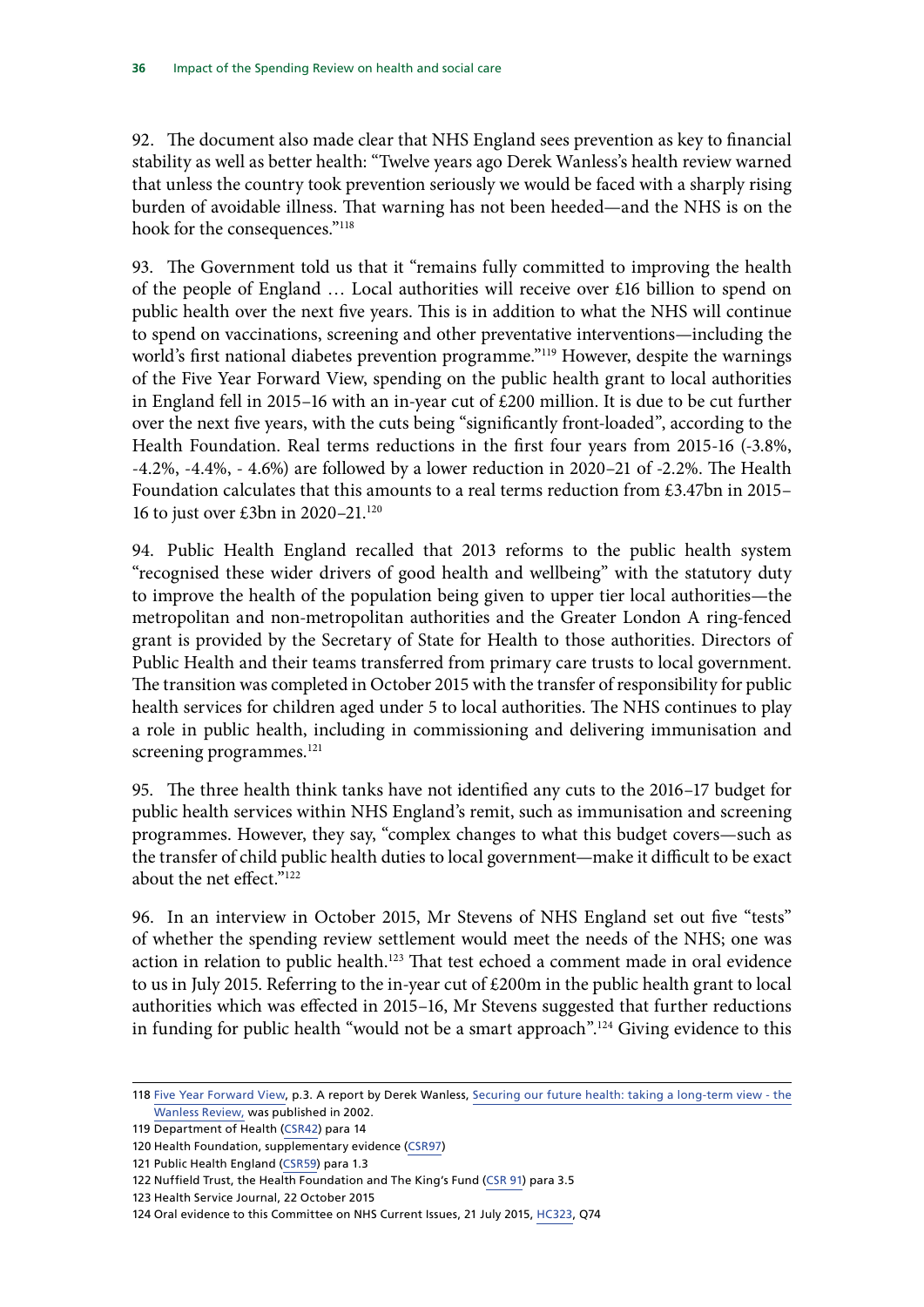inquiry in May 2016, Mr Stevens was asked whether his view of reductions in public health spending had changed since July 2015. His understated reply—"Overall, it is not helpful"—speaks volumes.<sup>125</sup>

97. Public Health England accepted that "No reduction in the public health grant is ever welcome" but, they say, the Spending Review "did not fundamentally derail the system."<sup>126</sup> When asked in oral evidence whether the planned spending would be enough to fund the aims within the Five Year Forward View, Michael Brodie, Finance and Commercial Director of Public Health England, responded "There is enough within the system."127

98. Many of our witnesses took a less sanguine view of the financial situation in public health. The three health think tanks noted that the reduction in public health spending will affect a wide range of services including health visiting, sexual health and vaccinations, and argued that it "will have a significant knock-on effect on the NHS. This is a false economy, undermining the government's commitments on prevention and the NHS Five Year Forward View".<sup>128</sup> NHS Clinical Commissioners made similar points.<sup>129</sup>

99. Sarah Pickup of the LGA called the situation with public health "local government's worst fears realised ... A service is transferred and then it is reduced."<sup>130</sup> The LGA told the Committee in written evidence that "Local authorities were eager to take on public health duties in 2013 but many now feel they have been handed all of the responsibility without the necessary resources to do the job."131 Local authorities such as Cheshire West and Chester Council and Essex County Council expressed similar views, with the latter forced to impose "considerable cuts" in public health—£3.7m in 2015–16 and a further £2m in 2016–17.132

100. Some clinical organisations criticised the level of and reductions in public health spending.<sup>133</sup> A range of charities also opposed the spending plans.<sup>134</sup> The National Voices group of charities were concerned that cuts to local public health services "often in effect means a cut to what the public would consider 'front-line' NHS services—HIV and Aids support in sexual health clinics, and smoking cessation services, for example. This puts people's health at direct risk."135

101. Supplementary evidence sent to us by NHS England reinforces the point, quoting NHS England's public Board assessment of the Spending Review settlement:

[...] the Forward View called for a radical upgrade in prevention, and support for wider public health measures. Given the funding pressures in the local authority financed public health services and the need for wider government

<sup>125</sup> Q346

<sup>126</sup> Public Health England [\(CSR59](http://data.parliament.uk/writtenevidence/committeeevidence.svc/evidencedocument/health-committee/impact-of-the-comprehensive-spending-review-on-health-and-social-care/written/27365.pdf)) para 3.8

<sup>127</sup> Q172

<sup>128</sup> Nuffield Trust, the Health Foundation and The King's Fund [\(CSR 91\)](http://data.parliament.uk/writtenevidence/committeeevidence.svc/evidencedocument/health-committee/impact-of-the-comprehensive-spending-review-on-health-and-social-care/written/28159.pdf) para 3.6

<sup>129</sup> NHS Commissioners ([CSR65\)](http://data.parliament.uk/writtenevidence/committeeevidence.svc/evidencedocument/health-committee/impact-of-the-comprehensive-spending-review-on-health-and-social-care/written/27375.pdf) para 7.2

<sup>130</sup> Q210

<sup>131</sup> Local Government Association [\(CSR15](http://data.parliament.uk/writtenevidence/committeeevidence.svc/evidencedocument/health-committee/impact-of-the-comprehensive-spending-review-on-health-and-social-care/written/27203.pdf)) para 5.8

<sup>132</sup> Cheshire West and Chester Council ([CSR73](http://data.parliament.uk/writtenevidence/committeeevidence.svc/evidencedocument/health-committee/impact-of-the-comprehensive-spending-review-on-health-and-social-care/written/27385.pdf)) ; Essex County Council [\(CSR89](http://data.parliament.uk/writtenevidence/committeeevidence.svc/evidencedocument/health-committee/impact-of-the-comprehensive-spending-review-on-health-and-social-care/written/27351.pdf)) para 5.1

<sup>133</sup> In particular in written evidence from the [Royal Society of Public Health](http://data.parliament.uk/writtenevidence/committeeevidence.svc/evidencedocument/health-committee/impact-of-the-comprehensive-spending-review-on-health-and-social-care/written/27561.pdf), [Royal College of Physicians](http://data.parliament.uk/writtenevidence/committeeevidence.svc/evidencedocument/health-committee/impact-of-the-comprehensive-spending-review-on-health-and-social-care/written/27192.pdf), [Royal College](http://data.parliament.uk/writtenevidence/committeeevidence.svc/evidencedocument/health-committee/impact-of-the-comprehensive-spending-review-on-health-and-social-care/written/27547.pdf) [of Nursing,](http://data.parliament.uk/writtenevidence/committeeevidence.svc/evidencedocument/health-committee/impact-of-the-comprehensive-spending-review-on-health-and-social-care/written/27547.pdf) [Royal College of Surgeons/Faculty of Dental Surgery](http://data.parliament.uk/writtenevidence/committeeevidence.svc/evidencedocument/health-committee/impact-of-the-comprehensive-spending-review-on-health-and-social-care/written/27346.pdf) and the [British Medical Association](http://data.parliament.uk/writtenevidence/committeeevidence.svc/evidencedocument/health-committee/impact-of-the-comprehensive-spending-review-on-health-and-social-care/written/27346.pdf).

<sup>134</sup> Several submissions on this issue were from organisations concerned with sexual health – th[e FPA](http://data.parliament.uk/writtenevidence/committeeevidence.svc/evidencedocument/health-committee/impact-of-the-comprehensive-spending-review-on-health-and-social-care/written/27274.pdf), [National Aids](http://data.parliament.uk/writtenevidence/committeeevidence.svc/evidencedocument/health-committee/impact-of-the-comprehensive-spending-review-on-health-and-social-care/written/27374.pdf) [Trust](http://data.parliament.uk/writtenevidence/committeeevidence.svc/evidencedocument/health-committee/impact-of-the-comprehensive-spending-review-on-health-and-social-care/written/27374.pdf), the [Advisory Group on Contraception](http://data.parliament.uk/writtenevidence/committeeevidence.svc/evidencedocument/health-committee/impact-of-the-comprehensive-spending-review-on-health-and-social-care/written/27338.pdf) and the [Terrence Higgins Trust.](http://data.parliament.uk/writtenevidence/committeeevidence.svc/evidencedocument/health-committee/impact-of-the-comprehensive-spending-review-on-health-and-social-care/written/31436.pdf) Other charities making similar points included [Cancer Research UK](http://data.parliament.uk/writtenevidence/committeeevidence.svc/evidencedocument/health-committee/impact-of-the-comprehensive-spending-review-on-health-and-social-care/written/27392.pdf) [and the British Heart Foundation](http://data.parliament.uk/writtenevidence/committeeevidence.svc/evidencedocument/health-committee/impact-of-the-comprehensive-spending-review-on-health-and-social-care/written/27380.pdf).

<sup>135</sup> National Voices ([CSR82\)](http://data.parliament.uk/writtenevidence/committeeevidence.svc/evidencedocument/health-committee/impact-of-the-comprehensive-spending-review-on-health-and-social-care/written/27552.pdf) para 20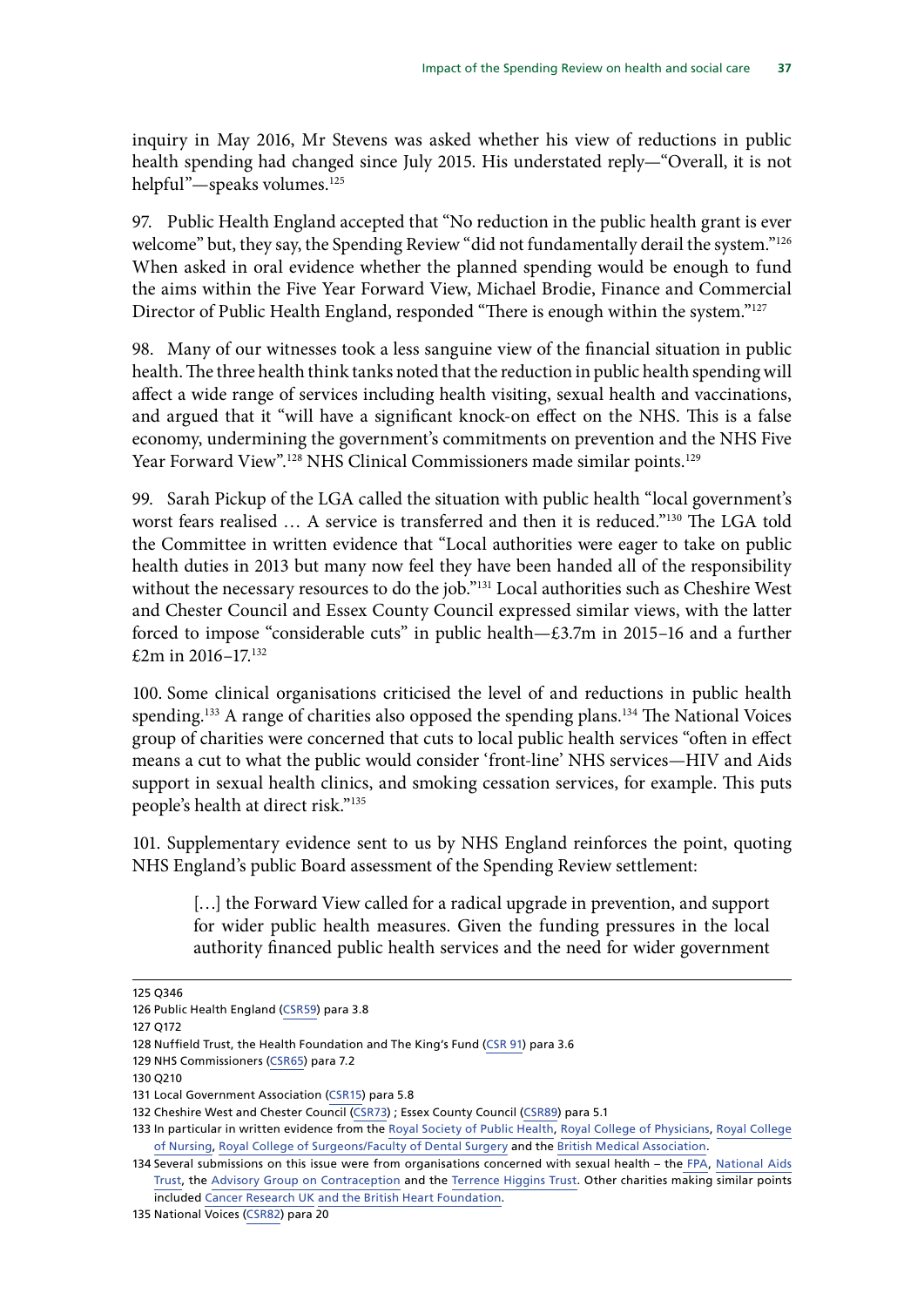action on obesity and related challenges, we cannot yet conclude that this test has been met. Much hinges on whether the Government's proposed childhood obesity strategy [which has yet to be published] comprises an effective package of credible actions […] Absent this, and other linked action, the NHS will be exposed to patient demand and consequent funding pressures over and above that modelled in the Five Year Forward View assumptions.<sup>136</sup>

102. **Cuts to public health budgets threaten to undermine key parts of the vision set out in the Five Year Forward View, which are predicated on, among other things, a "radical upgrade in prevention and public health". Failing to promote prevention with sufficient vigour will mean increasing operational and financial pressure on the NHS. The overwhelming view amongst our witnesses is that the public health cuts will turn out to have been a false economy.**

103. **Given that even greater responsibility for public health has been transferred to local authorities, monitoring what is spent, how it is spent, and what it has achieved is of great importance. The Government needs to analyse and closely monitor the effects of the public health cuts on the aspirations set out in the Five Year Forward View. The Government should set out clearly, with measurable objectives and milestones, what it expects public health spending to achieve over the next five years, in terms of improved health and savings in NHS expenditure. We will return to this issue in future consideration of the financial situation in health and social care.**

104. **By the time this report is published, a new Prime Minister will have taken office. We are concerned about the future of the childhood obesity strategy. We call on the Government under Theresa May as Prime Minister to publish and implement the strategy at the earliest possible opportunity, and on the Chancellor of the Exchequer to implement the existing plans for a levy on the manufacturers of sugary soft drinks.**

## **Transformation, integration and devolution**

105. The Five Year Forward View and the Spending Review placed great emphasis on service integration, including "new models" combining primary and secondary care and health and social care. In some areas, there is not simply integration but also devolution of entire categories of public spending, including spending on health.

106. In Spending Round 2013 the Government announced the Better Care Fund (BCF), which in 2015–16 mandated local authorities and the NHS to establish pooled budgets in every area in England, totalling £3.8 billion nationally. The Department of Health told us that "Local leaders and clinical experts have put together plans setting out how these local pooled budgets will be used to commission more person-centred, co-ordinated services for local people, and these plans have been signed off by health and wellbeing boards."137

107. The Spending Review 2015 included an obligation on every part of the country to have a plan for longer term integration in place by 2017, to be implemented by 2020. The Spending Review said that "Areas will be able to graduate from the existing BCF programme management once they can demonstrate that they have moved beyond its

<sup>136</sup> Supplementary evidence from NHS England ([CSR107\)](http://www.parliament.uk/documents/commons-committees/Health/Written%20evidence/CSR0107-NHS-England-TT.pdf), Chapter 4.

<sup>137</sup> Department of Health [\(CSR42](http://data.parliament.uk/writtenevidence/committeeevidence.svc/evidencedocument/health-committee/impact-of-the-comprehensive-spending-review-on-health-and-social-care/written/27323.pdf)) para 116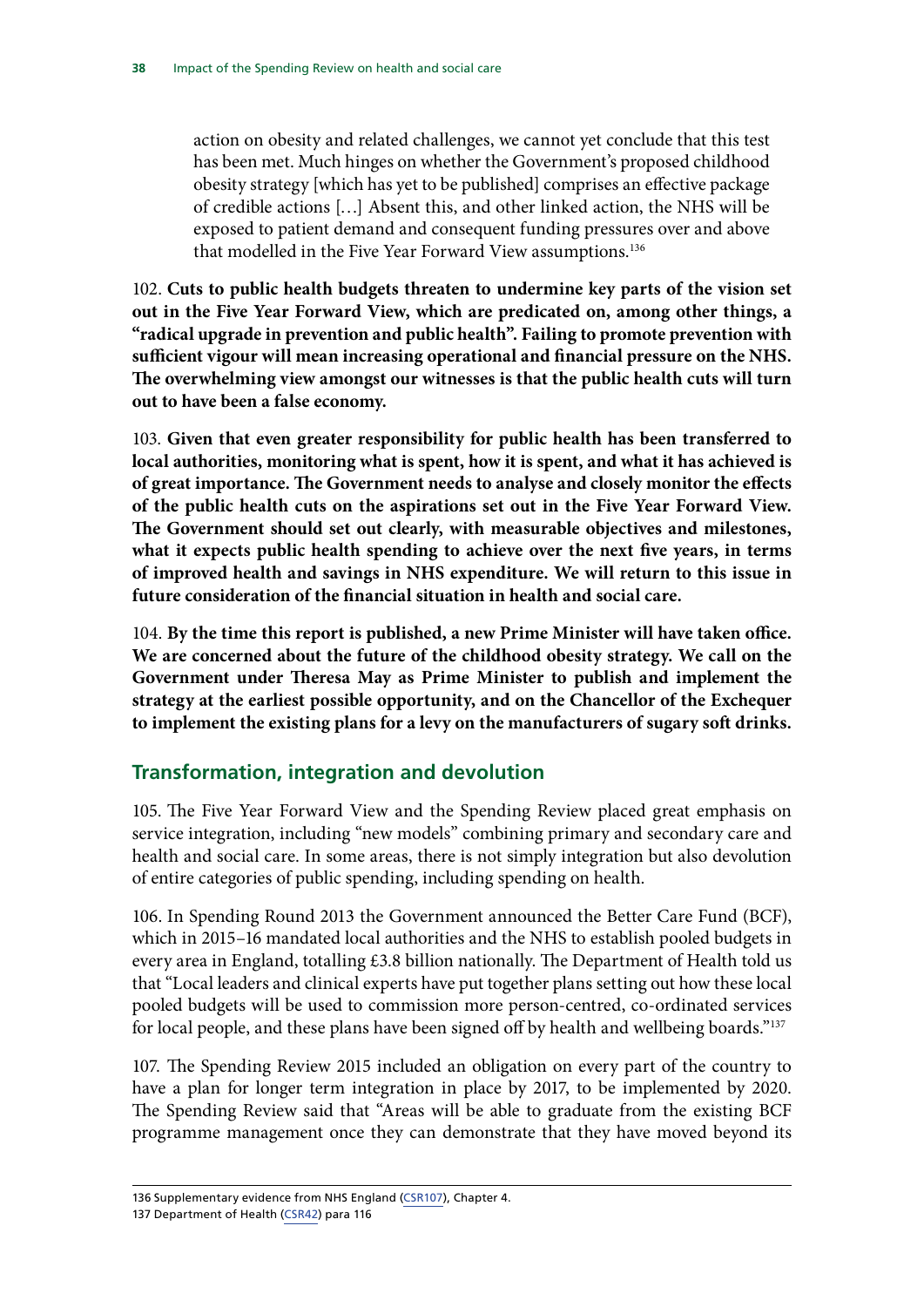requirements, meeting the Government's key criteria for devolution".<sup>138</sup> We understand that further details of the policy are being worked out and will be announced in due course. There are 50 "vanguard" projects across England, taking the lead on the development of new care models.

108. As noted above, NHS England is also placing £2.1 billion in 2016–17 into a Sustainability and Transformation Fund, rising to £3.4 billion (in cash terms) in 2020–21. The transformation element of the fund is intended to support "the ongoing development of new models of care along with the investment identified to begin implementation of policy commitments in areas such as seven-day services, GP access, cancer, mental health and prevention."139 However, these plans have been delayed because of the deficit position of the hospital sector. In 2016–17, £1.8 billion forms the sustainability element of the fund, the purpose of which is to support NHS Improvement to bring the provider trust sector back to financial balance in-year.

109. NHS England intends that over the five-year period the split between sustainability and transformation requirements for local health economies will change. The Department told us: "As the provider sector comes back into underlying balance under NHS Improvement's supervision, the share of the funding available for transformation and new policy commitments will increase in subsequent years."140

110. The purpose of front loading the financial settlement over the spending review period had been to allow the funding of the transformation of service. This is fundamental to delivering the efficiency savings necessary to close the financial gap set out in the Five Year Forward View. So much has now been diverted to plugging provider deficits that we are deeply concerned about the funding available for service transformation.

111. There was a welcome from a number of witnesses for the policy of integration and transformation. The Turning Point social enterprise, for example, acknowledged that "Although cuts can be detrimental, they also (to a degree) provide an opportunity for providers to do things differently, to develop new partnerships, to integrate provision in different areas where needs overlap, and deliver digital solutions."<sup>141</sup>

112. The most ambitious and comprehensive plan for integration is that being implemented in Greater Manchester. This is the Greater Manchester Combined Authority, responsible for the programme which is popularly known as 'Devo Manc', under which the councils and NHS in Greater Manchester have taken control of the region's £6 billion health and social care budget, as well as other public spending. This is being delivered in ten 'localities'–parts of Greater Manchester which will have their own approach within an overall framework. We took evidence in Salford from two people closely concerned with the devolution of health and other public services in Greater Manchester.

113. Sir Howard Bernstein, Head of the Greater Manchester Combined Authority Paid Service, summarised the key framework for devolution that is embodied in that health and social care plan, which describes a "collective set of priorities", including driving "radical changes in improvements in population health … not just around the public health programme, but a wider public sector reform, a behavioural change programme

<sup>138</sup> HM Treasury, [Spending Review and Autumn Statement 2015](https://www.gov.uk/government/uploads/system/uploads/attachment_data/file/479749/52229_Blue_Book_PU1865_Web_Accessible.pdf) (Cm 9162 )November 2015, para 1.112

<sup>139</sup> Department of Health [\(CSR42](http://data.parliament.uk/writtenevidence/committeeevidence.svc/evidencedocument/health-committee/impact-of-the-comprehensive-spending-review-on-health-and-social-care/written/27323.pdf)) para 47

<sup>140</sup> Ibid. para 48

<sup>141</sup> Turning Point [\(CSR74](http://data.parliament.uk/writtenevidence/committeeevidence.svc/evidencedocument/health-committee/impact-of-the-comprehensive-spending-review-on-health-and-social-care/written/27387.pdf)) para 1.33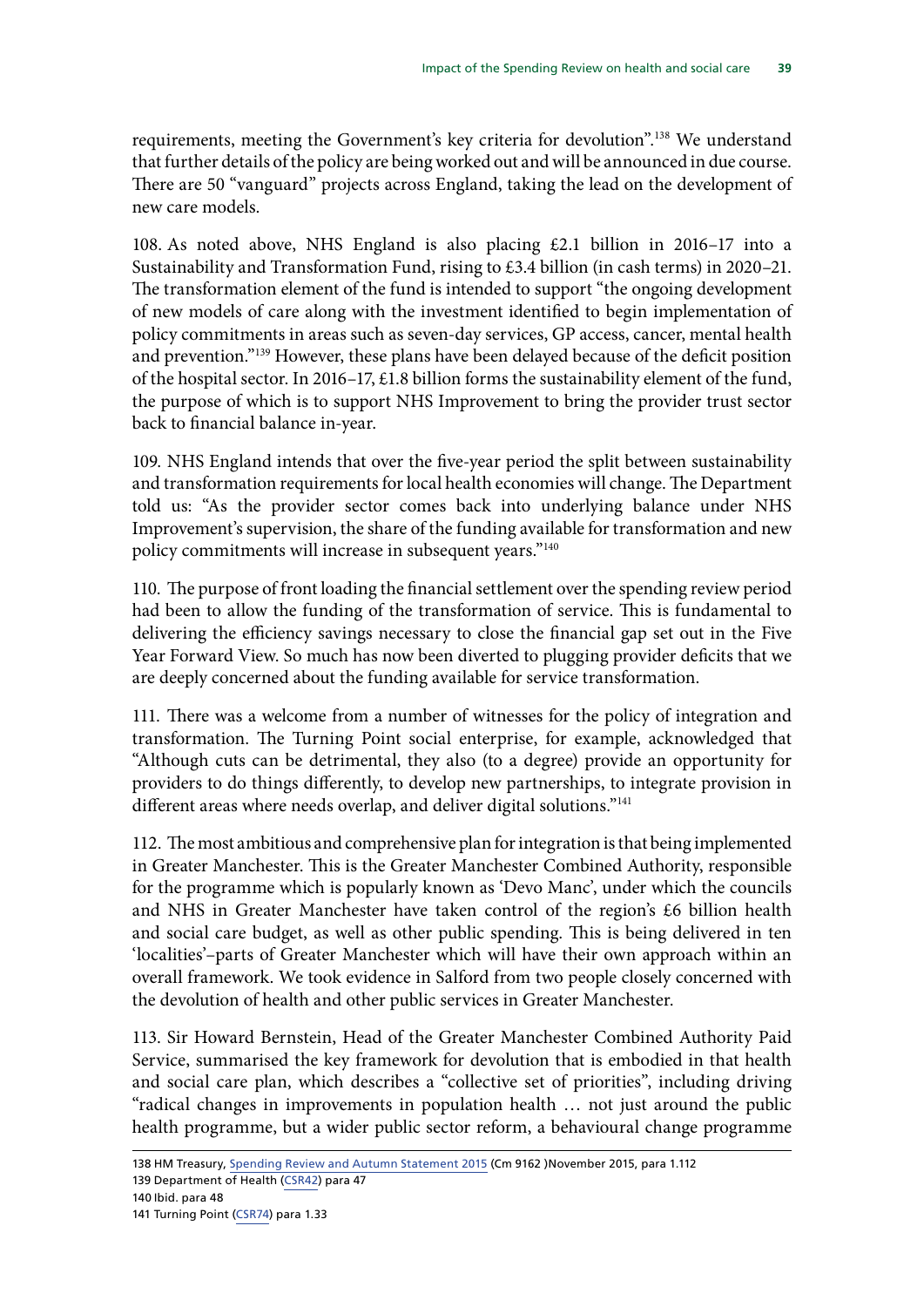for Greater Manchester." Another priority is transforming community-based care, "with a real focus on how we shift the demand away from acute hospitals into community settings." Thirdly, there is the standardisation of acute care itself and "how we move increasingly to more collaborative service models around particular localities … we are working towards an integrated hospital service." There is also an aim of standardising clinical support and back office services.<sup>142</sup>

114. Most other areas of England, except those with highly developed vanguard schemes, are not as far advanced towards integration as Greater Manchester, although good progress was being made. In Somerset, we heard, planning is going ahead for a programme called Somerset Together, a key component of which is to introduce outcome-based contracts from April 2017 across as many services as possible, including health. The intention is to pay for services on a per capita basis or per head of population rather than an activitybasis, making the service focused better on the user rather than the organisation.<sup>143</sup> Other parts of the country have less well-developed plans.

115. We heard evidence on one issue which appeared to have the potential to slow progress towards integration. The original intention in Somerset was to set up joint commissioning across health and social care. David Slack of Somerset CCG explained that this was not thought to be possible, because the CCG wished to be able to award contracts to bodies that qualified as Most Capable Providers, while Somerset County Council, responsible for social care, believed that it had to follow stricter procurement rules which precluded such considerations.<sup>144</sup> There have been a number of recent changes to these regulations. NHS Improvement told us that there was nothing in the regulations to prevent joint commissioning as "both CCGs and local authorities have freedom to design appropriate processes that meet their commissioning objectives as long as they meet the minimum standards for transparency and equal treatment required by the rules."<sup>145</sup>

116. **We expect the Government to clarify the situation for CCGs wanting to adopt integrated commissioning with local authorities including through "most capable provider" approaches. During the passage of the Health and Social Care Act, the then Secretary of State assured our predecessor committee that integration would trump competition where that was in the best interests of patients. All those working towards the goal of providing an integrated service need clarity about the legal avenues open to them in order to do so.**<sup>146</sup>

117. The current financial problems of the NHS, in particular trust deficits, have provided a difficult backdrop for the efforts at transformation and integration. Many witnesses expressed concern at what they saw as the diversion of the Sustainability and Transformation Fund to correct deficits rather than to support transformation. Chris Hopson of NHS Providers suggested that there might not be a provider surplus in 2016– 17, which would mean that "you will probably need to take another chunk out of the 2017–18 sustainability and transformation fund to get providers back into surplus. You then have the worrying-looking 2018–19 and 2019–20 settlement". Mr Hopson believed

<sup>142</sup> Q227

<sup>143</sup> Q214, Q226

<sup>144</sup> Q214, Q221-225

<sup>145</sup> NHS Improvement ([CSR105\)](http://data.parliament.uk/writtenevidence/committeeevidence.svc/evidencedocument/health-committee/impact-of-the-comprehensive-spending-review-on-health-and-social-care/written/32899.pdf) para 12

<sup>146</sup> Health Committee, [Report of the NHS Future Forum - Oral Evidence,](http://www.publications.parliament.uk/pa/cm201012/cmselect/cmhealth/1248/1248i_ii.pdf) HC 1248 – I, 5 July 2011 Q156, Andrew Lansley: "What we are doing, through amendments to the legislation, is to make it absolutely clear that integration around the needs of patients trumps other issues, including the application of competition rules."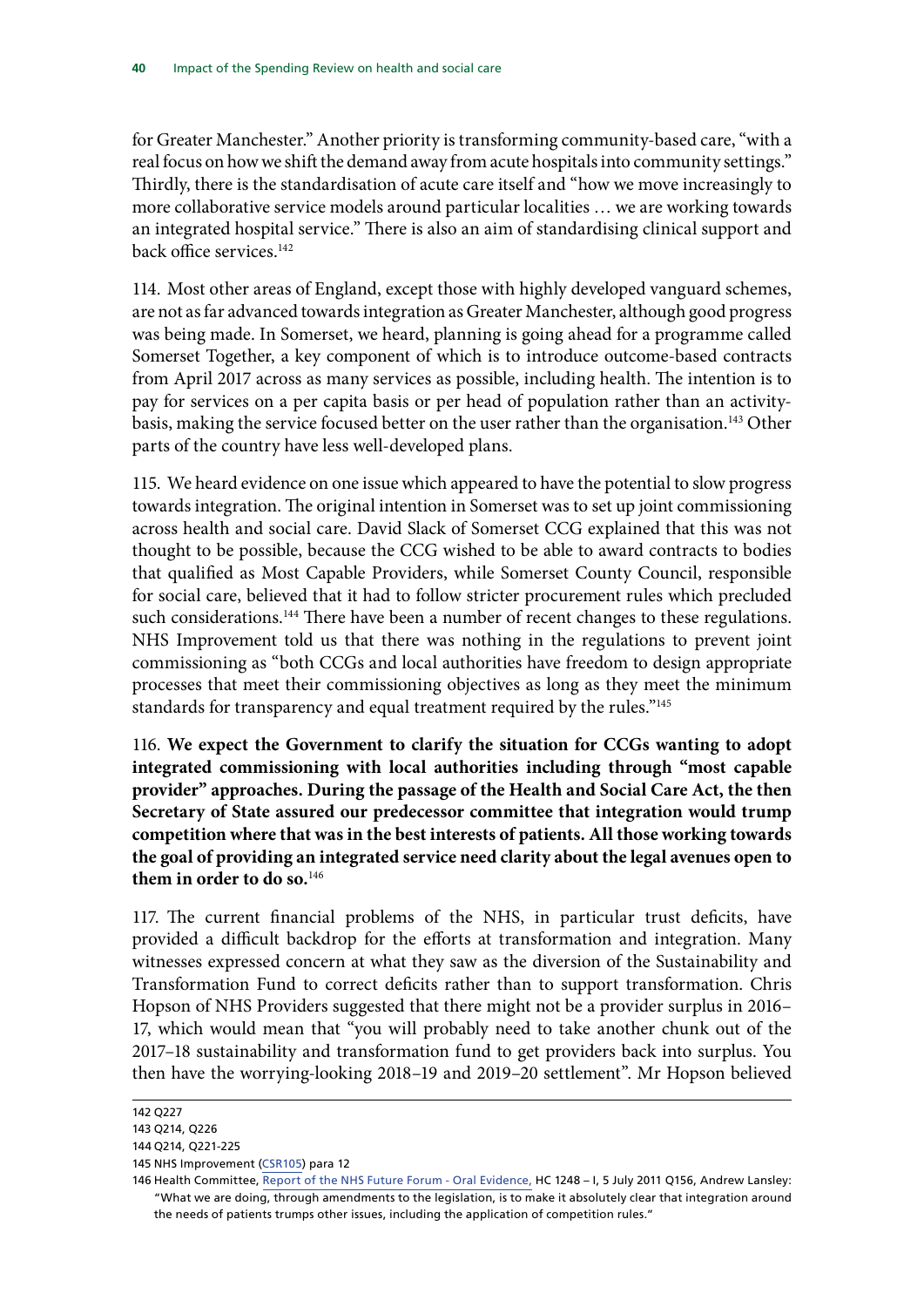that in these circumstances "you could not afford to spend the money on sustainability and transformation in those years because you would need to keep the day-to-day ship upright".<sup>147</sup>

118. Several witnesses agreed that the problems caused by deficits hampered the early investment that was important if integration and other transformation projects were to be successful. UNISON said that it had often pointed to the need "to provide upfront investment when moving to new models of care to allow for items such as double-running costs or staff redeployment and retraining when establishing new systems."148 Similar points were made by the County Councils Network and also by NHS Clinical Commissioners, who told us: "The current CCG annual spending round [militates] against investment in services that will transform the NHS and make savings in the longer term … In order to support transformation there needs to be a shift away from annual budget rounds towards a more mature funding cycle that will allow CCGs to plan with certainty and clarity."<sup>149</sup> Similar points were made by Anita Charlesworth of the Health Foundation.<sup>150</sup>

119. It was also clear to several of those close to the process of integration that, if savings were to be realised, they would take some time to emerge. It seemed unlikely that there would be substantial savings within the Spending Review period. When we asked David Slack from Somerset CCG about the prospects of savings from the integration projects in his county, he was cautious, saying that "I think the savings will take a significant period of time".151 We had a similar answer from Sir Howard Bernstein of the Greater Manchester Combined Authority, who told us "The key is that over the next five years, we have to get pretty close to delivering financial sustainability."<sup>152</sup> Whether this meant that in fact devolution in Greater Manchester would contribute to the savings targets set out in the Spending Review is not clear.

120. There is evidence that there might be net costs rather than net savings from integration. Professor Nick Mays of the London School of Hygiene and Tropical Medicine said that "if anything … the most consistent finding of better co-ordinated care is that it uncovers unmet need and raises costs." 153 The Health Secretary said that he did believe there were savings to be produced by integration, although "We are not putting a cash amount to it except for the fact that, across all our plans, we recognise that we will only make the numbers add up if we reduce demand for services by getting care to people earlier."<sup>154</sup>

121. The programme of work being undertaken in Greater Manchester to integrate health, social care and other public services is highly impressive in scope and aspiration. 'Devo Manc' is the product of a long period of growing co-operation between the NHS, local authorities and others and appears to be have been well-prepared and widely supported. There is confidence among those running the devolution programme that it will be financially sustainable by 2020–21.

122. Chris Hopson of NHS Providers warned against talking about transformation as purely "a money issue". He said it was also "a capacity and a timing issue. Our members

147 Q100 148 UNISON [\(CSR46\)](http://data.parliament.uk/writtenevidence/committeeevidence.svc/evidencedocument/health-committee/impact-of-the-comprehensive-spending-review-on-health-and-social-care/written/27336.pdf) para 11 149 County Councils Network [\(CSR89](http://data.parliament.uk/writtenevidence/committeeevidence.svc/evidencedocument/health-committee/impact-of-the-comprehensive-spending-review-on-health-and-social-care/written/27709.pdf));NHS Clinical Commissioners [\(CSR65](http://data.parliament.uk/writtenevidence/committeeevidence.svc/evidencedocument/health-committee/impact-of-the-comprehensive-spending-review-on-health-and-social-care/written/27375.pdf)) para 4.7 150 Qq77-78 151 Q218 152 Q227 153 Q32 154 Q334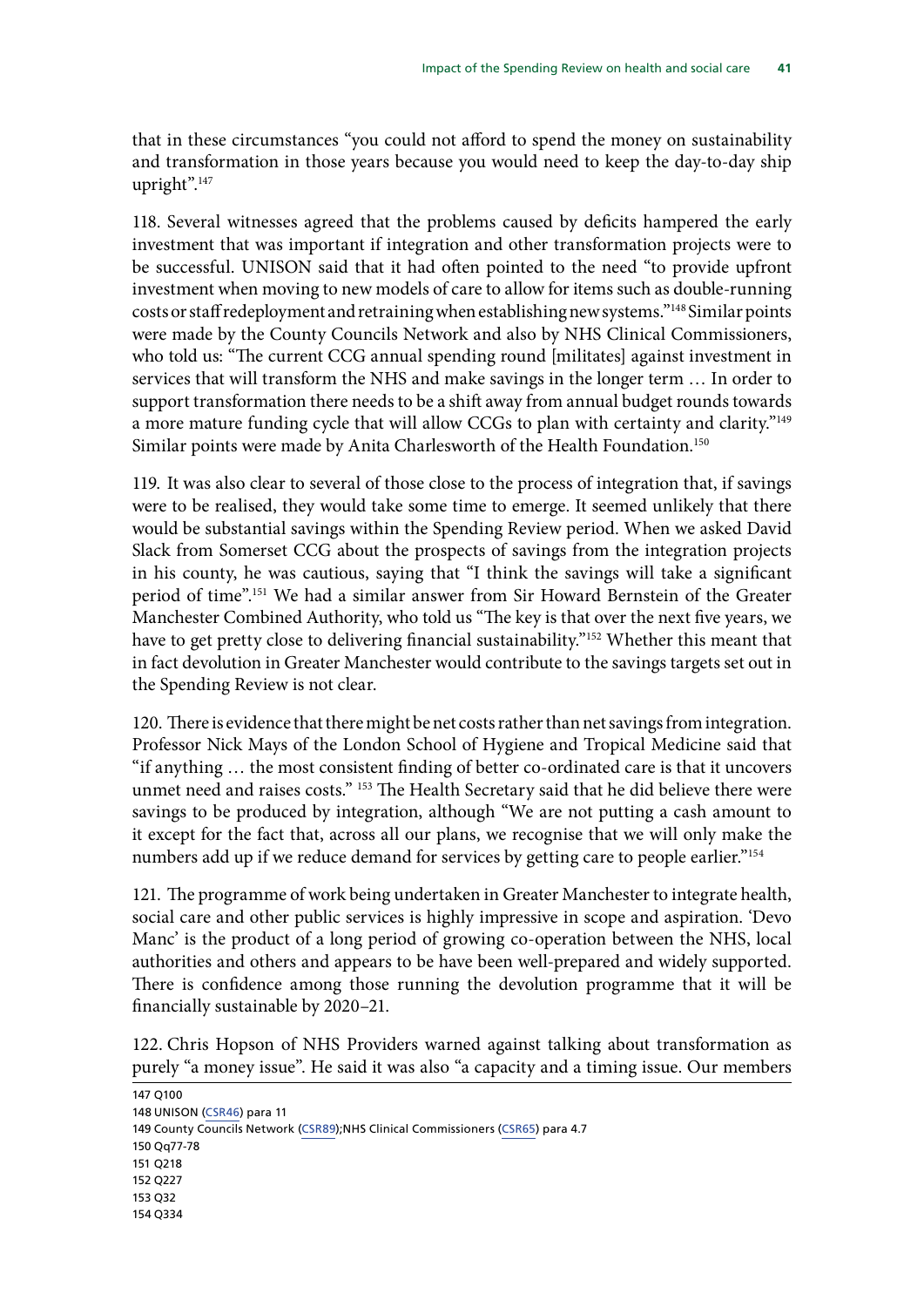are currently being asked to keep a very unstable operational day-to-day ship upright, being asked to find their pretty stretching share of £22 billion-worth of savings and, at the same time, being asked to move to new care models, which, to be frank, in most other advanced western health economies have taken 10 or 15 years to deliver."<sup>155</sup>

123. The Royal Society for Public Health agreed that the key to success of health and social care integration "may not be a financial issue". They stressed the importance of strong relationships built on trust between those who lead local bodies, something that would take time to build.<sup>156</sup> Such long-term relationships were seen as vital to the development of the Greater Manchester devolution model.<sup>157</sup>

124. Doubt was also expressed about the capacity of the national body NHS Improvement to promote transformation; that body was described by Anita Charlesworth of the Health Foundation as "very distant" from local decision-makers, when it was important to understand the right solution for different areas will need to be "tailored".158

125. Several witnesses pressed for regular and rigorous evaluation of the vanguards and of transformation and integration projects more widely; it was seen as important to assess the impact of these schemes, to identify the ingredients of success, to communicate the lessons across the country and to find out what works. Professor Matt Sutton said: "Things like the Five Year Forward View are going to take a lot of very measured evaluations of what is being done and all the ideas in the vanguards so that you can see a sort of sustainable, generalisable solution rather than small ideas that appear to work."159 Professor Mays called for a "sustained" commitment to evaluation.<sup>160</sup>

126. **We heard some impressive evidence of the work going on to integrate health and social care services, and to incorporate other public services in ways that meet the needs of patients better and improve the local population's health. These initiatives for integration have great potential. In many areas, patients are already benefitting from better integration and other transformation initiatives. This will however not necessarily save money in the short term, as this approach also identifies more individuals who could benefit from services.**

127. **Integration and devolution do not offer a quick solution to the financial problems facing the NHS and social care services. Such projects require substantial investment in preparation and during the early years of operation, and may in some cases add to costs in order to deliver long term savings. The Government needs to take a long term view in assessing their financial benefits and should define how the success of the vanguards will be evaluated.**

128. **With much of the upfront investment in the Spending Review being used to plug deficits, there is a real danger that greater integration and the move to the new models of care set out in the Five Year Forward View will be jeopardised by the shortage of transformation funds across the wider NHS outside the vanguards. At present the Sustainability and Transformation Fund is being used largely to 'sustain' in the form** 

155 Q99 156 Royal Society for Public Health ([CSR83\)](http://data.parliament.uk/writtenevidence/committeeevidence.svc/evidencedocument/health-committee/impact-of-the-comprehensive-spending-review-on-health-and-social-care/written/27561.pdf) 157 Q227 158 Q68 159 Q28 160 Q43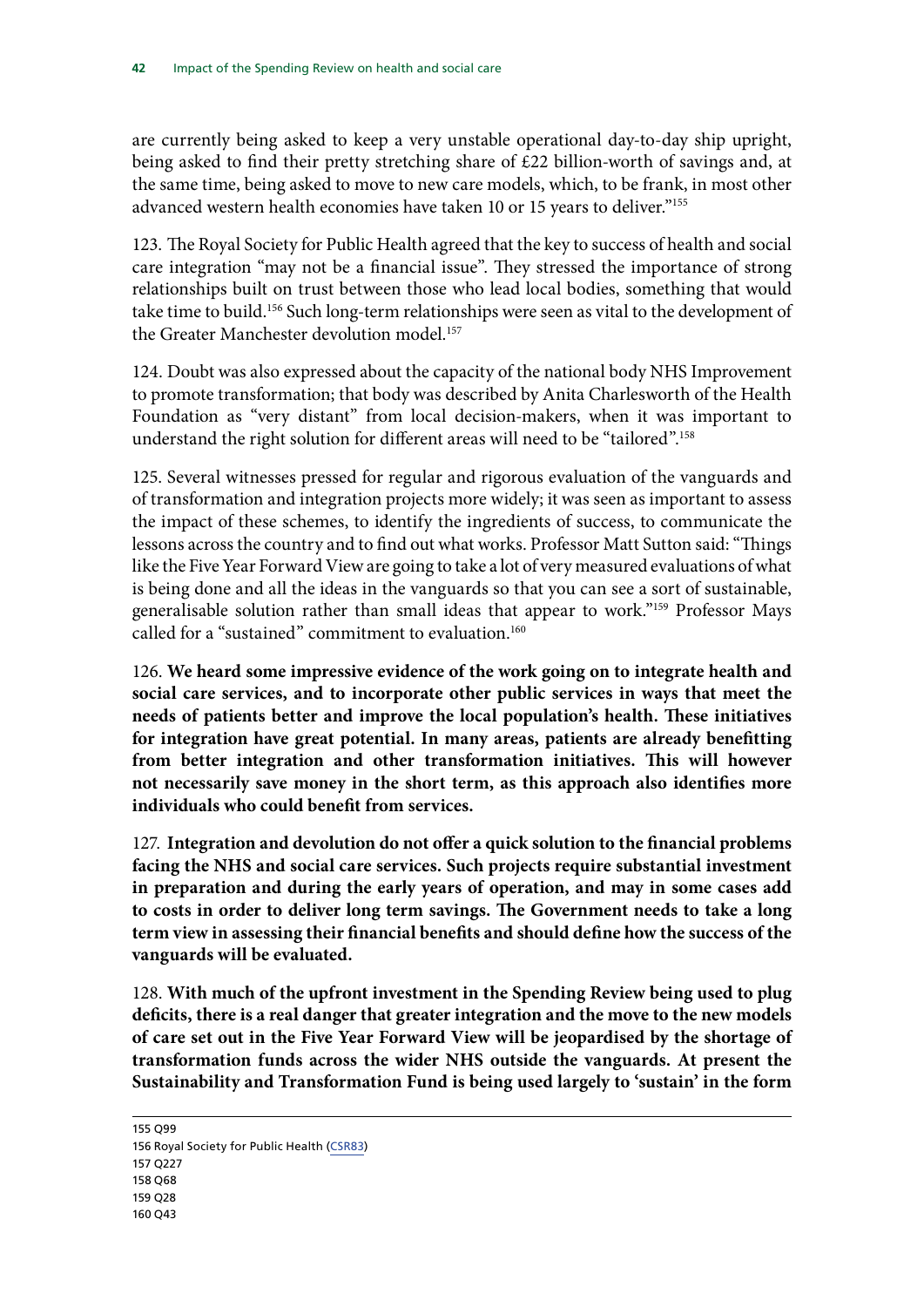**of plugging provider deficits rather than in transforming the system at scale and pace. If the financial situation of trusts is not resolved or, worse, deteriorates further, it is likely that the overwhelming majority of the Fund will continue to be used to correct short-term problems rather than to support long-term solutions. We call on the Government to set out how it will protect the Transformation element of the Fund to ensure that the ambitions of the Five Year Forward View are realised.**

#### **Health education funding**

129. The importance of substantial improvements to workforce planning for the achievement of the ambitions set out in the Five Year Forward View has already been noted.161 We took specific evidence on several aspects of the work of Health Education England, which "works across England to deliver high quality education and training for a better health and healthcare workforce".

130. The Department of Health told us early in our inquiry that "Although Health Education England's funding for 2016–17 is yet to be determined, the aim is to broadly maintain programme funding at current levels."162 Later Health Education England Board papers confirm that position, stating that "HEE's Programme allocation has been held at the 2015–16 cash level for the whole of the CSR period, with an increase of c£30 million to mitigate the effect of changes to employers' National Insurance contributions."<sup>163</sup> In their joint submission, the three health think tanks, the Health Foundation, King's Fund and Nuffield Trust, note that of HEE's £5 billion budget, "£3.5 billion goes straight back to the NHS front line to pay the salaries of doctors while they are undergoing training." They comment that "Freezing this budget risks increasing pressure on hospitals if Health Education England is forced to reduce the subsidies it pays providers to cover these costs."164

#### *Nursing bursaries and loans*

131. One of the key changes announced in the settlement was the planned removal of nurse bursaries. The three health think tanks who gave evidence to us estimated that this would save £1.2 billion a year.<sup>165</sup> Nurses and other non-medical undergraduate students do not currently pay tuition fees; they receive a grant towards their living expenses and a means-tested bursary. This will change from 1 August 2017, when new nursing, midwifery and allied health students will no longer receive NHS bursaries. Instead, they will have access to the same student loans system as other students. The Government says that it will run a consultation on how best to implement these changes. We heard sharply contrasting views as to the merits of the new arrangements.

132. The Department of Health put the changes in the context of the Five Year Forward View, which "outlined the need for a modern NHS workforce, with the right numbers,

<sup>161</sup> See para [35](#page-22-0) above

<sup>162</sup> Department of Health [\(CSR42](http://data.parliament.uk/writtenevidence/committeeevidence.svc/evidencedocument/health-committee/impact-of-the-comprehensive-spending-review-on-health-and-social-care/written/27323.pdf)) para 84

<sup>163</sup> Health Education England, "2016/17: Budget Setting & Business Plan: Paper 1: HEE Budget 2016-17", para 4. Available from [www.hee.nhs.uk](http://www.hee.nhs.uk) (accessed 22 June 2016)

<sup>164</sup> The [Royal College of Surgeons and Faculty of Dental Surgery](http://data.parliament.uk/writtenevidence/committeeevidence.svc/evidencedocument/health-committee/impact-of-the-comprehensive-spending-review-on-health-and-social-care/written/27346.pdf) agreed, indicating that the HEE funding changes could have "negative consequences for the health service". Para 3.4.1

<sup>165</sup> Nuffield Trust, the Health Foundation and The King's Fund [\(CSR 91\)](http://data.parliament.uk/writtenevidence/committeeevidence.svc/evidencedocument/health-committee/impact-of-the-comprehensive-spending-review-on-health-and-social-care/written/28159.pdf) para 3.2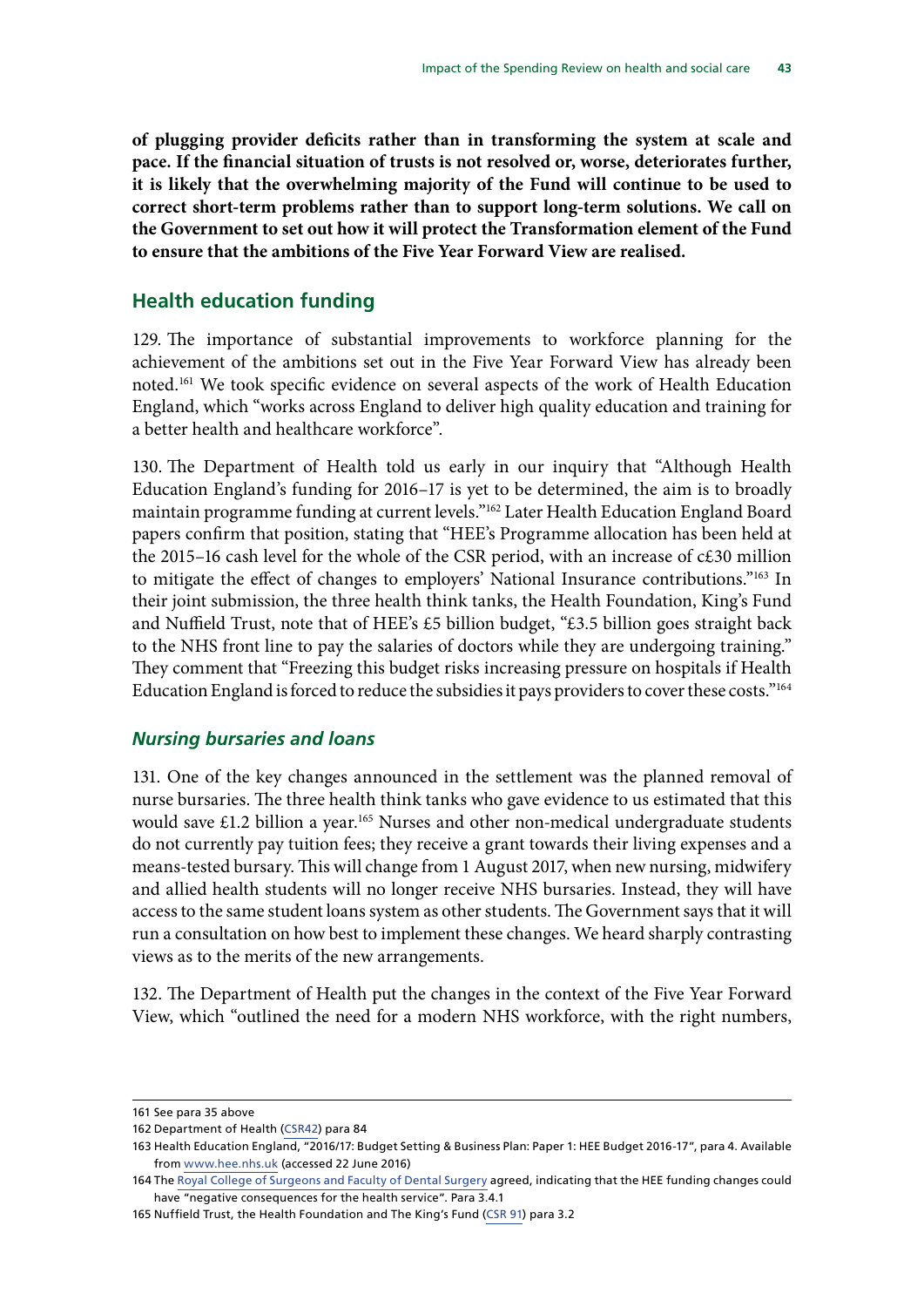skills, values and behaviours to deliver it. Under the loans system, most students on nursing, midwifery and allied health courses will receive around a 25% increase in the financial support available to them for living costs."166

133. The Department said that the current system, with its limited number of bursaries, denies thousands of applicants a place to study health subjects at university, because the limited number of university places on offer is insufficient to meet demand. The new system "will ensure that there are enough health professionals for the NHS while reducing the current reliance on expensive agency staff and overseas staff and giving more applicants the chance to become a health professional." This will "enable universities to provide up to 10,000 additional nursing, midwifery and allied health training places over this parliament, so more applicants will have the chance to become a health professional."<sup>167</sup>

134. The Royal College of Midwives told us that the impact of these changes on those studying to become midwives would be "sizeable." The RCM says that student midwives starting their training in autumn 2017 could graduate with up to around  $£60,000$  of debt. The RCM estimates that the NHS in England is short of the equivalent of around 2,600 full-time midwives. They commented "We are unaware of evidence that increasing the likely debt to be carried by graduates will lead to an increase in training numbers, as the Government suggests it will."168

135. The Royal College of Nursing, while recognising "the need for a new funding model for nursing students", was also concerned about the effects of student debt, and told us that it was "deeply disappointed" by the announcement that NHS nurse bursaries were to be replaced by a loans based system". There had been "no prior consultation or evidence gathering" by the Government before the decision. The RCN said that "the purported benefits" of such a change had been "overstated".<sup>169</sup>

136. These views contrasted with those of Universities UK and the Council of Deans of Health. In evidence submitted for our inquiry into primary care, they said this measure would provide the financial headroom to be able to loosen controls on student numbers. They added that it would provide a framework for long-term planning as the current system of bursaries creates a rigid dependence on Health Education England's annual budget. They stressed, however, that such reforms would need to be handled carefully to manage the risk of reducing demand from applicants.<sup>170</sup>

137. Professor Cumming of Health Education England identified "opportunities and disadvantages in both the current system and the new system." The current system was "cash constrained" and did not allow recruitment of enough nurses. He recognised that the new system would result in individuals incurring debt through the student loan system, but "if people are willing to incur that debt, then there will definitely be more opportunities." He said that he was currently talking to universities that were planning to increase their intakes on nursing, physiotherapy and other courses. Professor Cumming

169 Royal College of Nursing ([CSR81](http://data.parliament.uk/writtenevidence/committeeevidence.svc/evidencedocument/health-committee/impact-of-the-comprehensive-spending-review-on-health-and-social-care/written/27547.pdf)) para 2.3

<sup>166</sup> Department of Health [\(CSR42](http://data.parliament.uk/writtenevidence/committeeevidence.svc/evidencedocument/health-committee/impact-of-the-comprehensive-spending-review-on-health-and-social-care/written/27323.pdf)) para 86

<sup>167</sup> Ibid. para 87

<sup>168</sup> Royal College of Midwives [\(CSR56\)](http://data.parliament.uk/writtenevidence/committeeevidence.svc/evidencedocument/health-committee/impact-of-the-comprehensive-spending-review-on-health-and-social-care/written/27360.pdf) para 19. See also the Committee of Public Accounts, Fortieth Report of Session 2015-16, Managing the supply of NHS clinical staff in England, HC 731, p.7

<sup>170</sup> Universities UK and the Council of Deans of Health ([PRI0224](http://data.parliament.uk/writtenevidence/committeeevidence.svc/evidencedocument/health-committee/primary-care/written/25009.pdf)) paras 13-14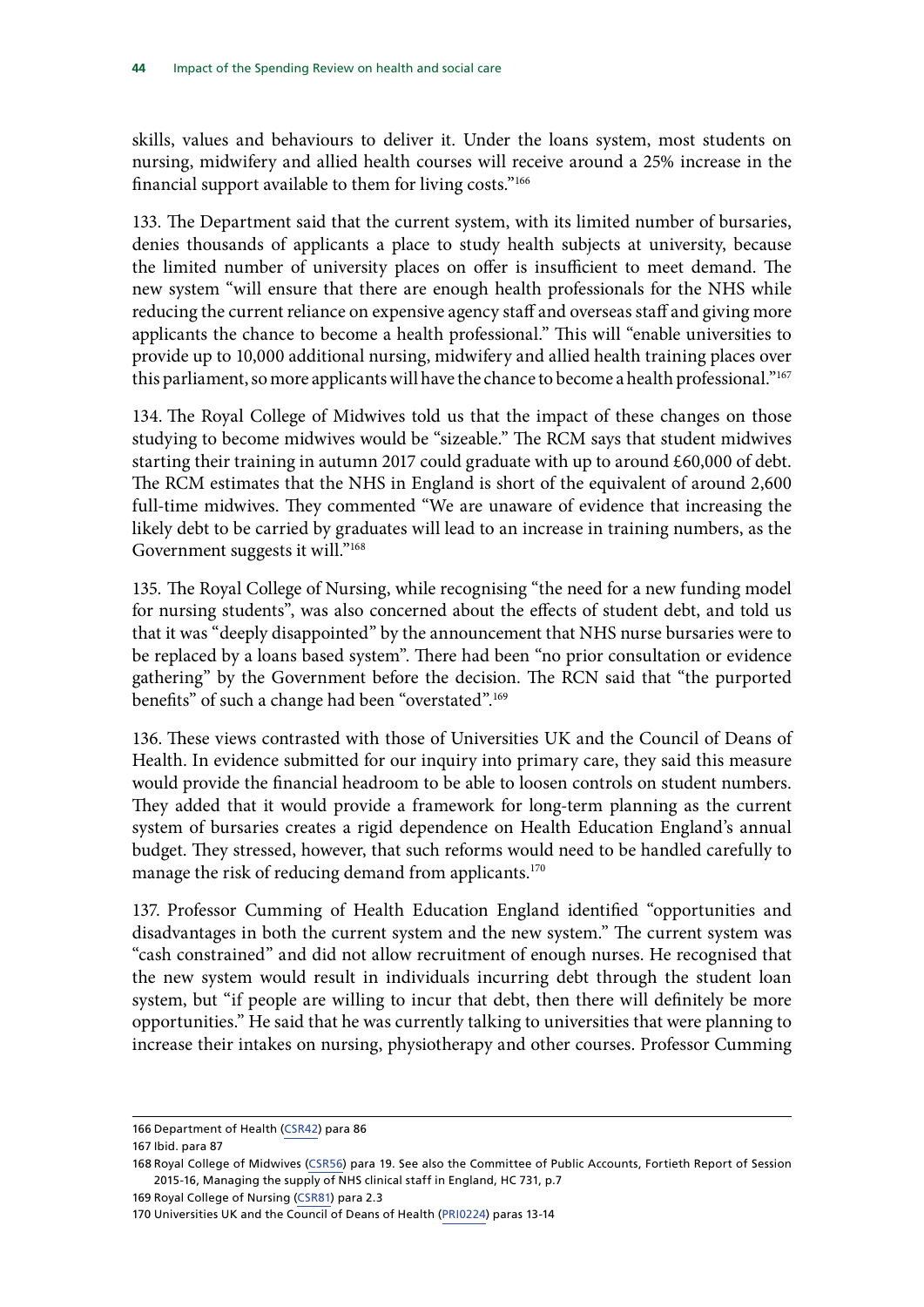also said that HEE had examined the impact of the introduction of the previous student loan system and "it did not seem to have a huge impact on the number of students applying in those days."171

#### *Effect of HEE's budget on hospital finances*

138. The BMA said that, by freezing the budget of Health Education England, 70 per cent of which currently goes on subsidising the salaries of doctors in training, the Government was only increasing the financial pressure on hospitals.<sup>172</sup> Similar concerns were expressed by the Royal College of Surgeons and Faculty of Dental Surgery and the Shelford Group of major academic healthcare organisations. The Shelford Group said there was a risk that restricting the HEE budget would affect "the transformation of the workforce, which is key to underpinning the delivery of a transformed NHS." 173

#### *Health education funding: conclusions*

139. **The failure to train and retain an adequate supply of clinical staff is causing great strain in many parts of the NHS. This is undermining patient care, driving up the use of more expensive agency staff to fill rota gaps and diverting resources away from other important priorities. We expect Health Education England to set out their strategic plan and state whether they expect it to be achievable, and whether it will deliver the staff needs of the NHS, within their current budget. As we return to this subject through the spending review period we intend to examine the progress which HEE is making in improving workforce planning and effecting the transformation of the workforce at the heart of achieving the aims of the aims of the Five Year Forward View.**

140. **We have heard concerns about the potential impact of the proposed abolition of NHS bursaries on the supply of nursing staff and other allied health professionals. We recommend that the Government review the impact on those training as a second degree and examine a transitional approach to support this section of the future workforce. We welcome the introduction of new routes to Associate Nurse and degree level nursing for those working as Health Care Assistants. We plan to return to this issue.**

## **The Government's aspirations for service improvement**

141. The Government also has a number of ambitious and specific aspirations for service improvement in the NHS. In particular it has made it clear that it wishes to see:

- more NHS services available at the weekends, and
- parity of esteem being given to mental health services.

142. However, it was not clear to us that the Government had fully considered the expenditure implications of these aspirations. Given the financial situation described in Chapter Two, there is a risk that the funds will not be available to make them a reality.

<sup>171</sup> Q157

<sup>172</sup> British Medical Association ([CSR63\)](http://data.parliament.uk/writtenevidence/committeeevidence.svc/evidencedocument/health-committee/impact-of-the-comprehensive-spending-review-on-health-and-social-care/written/27372.pdf) para 1.5

<sup>173</sup> The Shelford Group ([CSR93\)](http://data.parliament.uk/writtenevidence/committeeevidence.svc/evidencedocument/health-committee/impact-of-the-comprehensive-spending-review-on-health-and-social-care/written/29046.pdf) para 4.4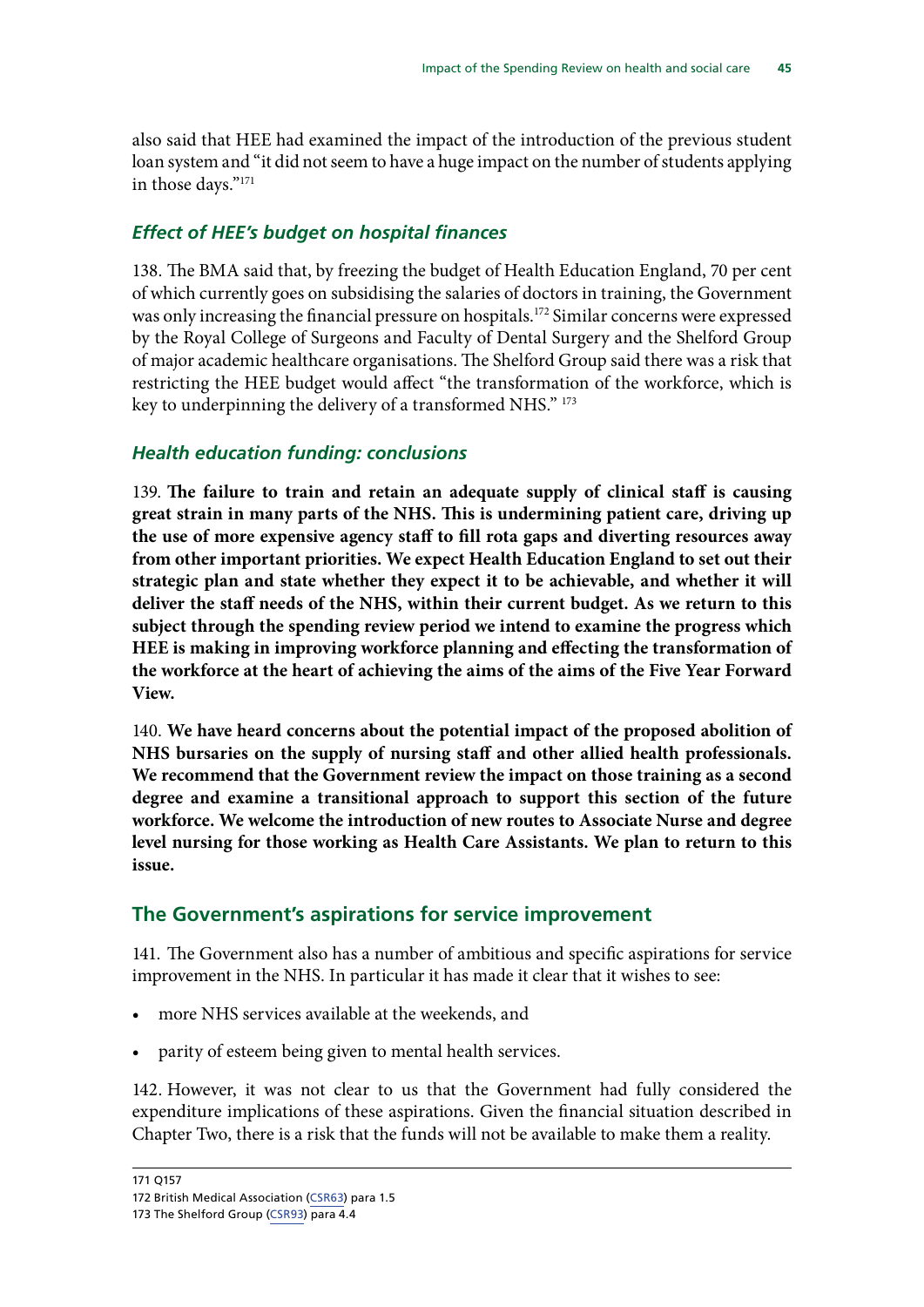## *Seven-day services*

143. We heard a great deal of evidence about the Government's ambitions for a seven-day NHS. In its written evidence to this inquiry, the Government said that it had

set the NHS the objective of guaranteeing that, by the end of this parliament, anyone who needs urgent or emergency hospital care will have access to the same level of consultant assessment and review, diagnostic tests and consultantled interventions, whatever day of the week it is. Hospitals will deliver this for 25% of the population by March 2017, 50% by March 2018 and everyone by 2020.174

144. A 2015 Conservative Party election manifesto commitment under the heading "We will make the NHS more convenient for you", said: "We want England to be the first nation in the world to provide a truly seven-day NHS. Already millions more people can see a GP seven days a week, from 8am-8pm, but by 2020 we want this for everyone. We will now go further, with hospitals properly staffed, so that the quality of care is the same every day of the week."<sup>175</sup>

145. The pledge on hospitals was apparently motivated by what the Government claimed was evidence of higher mortality at 30 days among patients who are admitted to hospital at weekends. During our inquiry, we heard conflicting evidence about the so-called 'weekend effect'. The Secretary of State for Health told us that the evidence showed that: "there is a weekend effect … the standard of care we give at weekends is different because you have to be more ill to get a decision to admit you … there are, I think, internationally 15 studies that show that there is a weekend effect."<sup>176</sup> Other studies suggest that such an effect is at most very limited. We note that there are a variety of views on this question and whilst there is a statistical increase in mortality at 30 days for those admitted at the weekend, there is no consensus about the cause, which is likely to be complex and multifactorial, and neither is it clear to what extent these are preventable deaths. For this inquiry we have focused on the financial implications of the policy and whether it represents best value for patients from a limited resource.

146. There has been confusion about the range of services which would be provided at the weekends under the Government's plans, confusion perhaps prompted by the broad wording of the manifesto pledge. There have been suggestions that this implied complete replication of weekday services across the weekend in all areas of the NHS. When we took evidence from him in February, Professor Matt Sutton of Manchester University urged the Government to be clear about its priorities for seven-day working. "Instead of having this extremely large-scale plan for a major overhaul, we need to identify the individual things that will make a difference to patient outcomes and that can be afforded within the existing budget."<sup>177</sup> The BMA noted that the money to pay for a seven-day service "was not factored into the funding scenarios in the Five Year Forward View."178

<sup>174</sup> Department of Health [\(CSR42](http://data.parliament.uk/writtenevidence/committeeevidence.svc/evidencedocument/health-committee/impact-of-the-comprehensive-spending-review-on-health-and-social-care/written/27323.pdf)) para 10

<sup>175</sup> Conservative Party General Election Manifesto 2015 : [Strong Leadership, A Clear Economic Plan, A Brighter, More](https://s3-eu-west-1.amazonaws.com/manifesto2015/ConservativeManifesto2015.pdf) [Secure Future](https://s3-eu-west-1.amazonaws.com/manifesto2015/ConservativeManifesto2015.pdf), April 2015, p. 38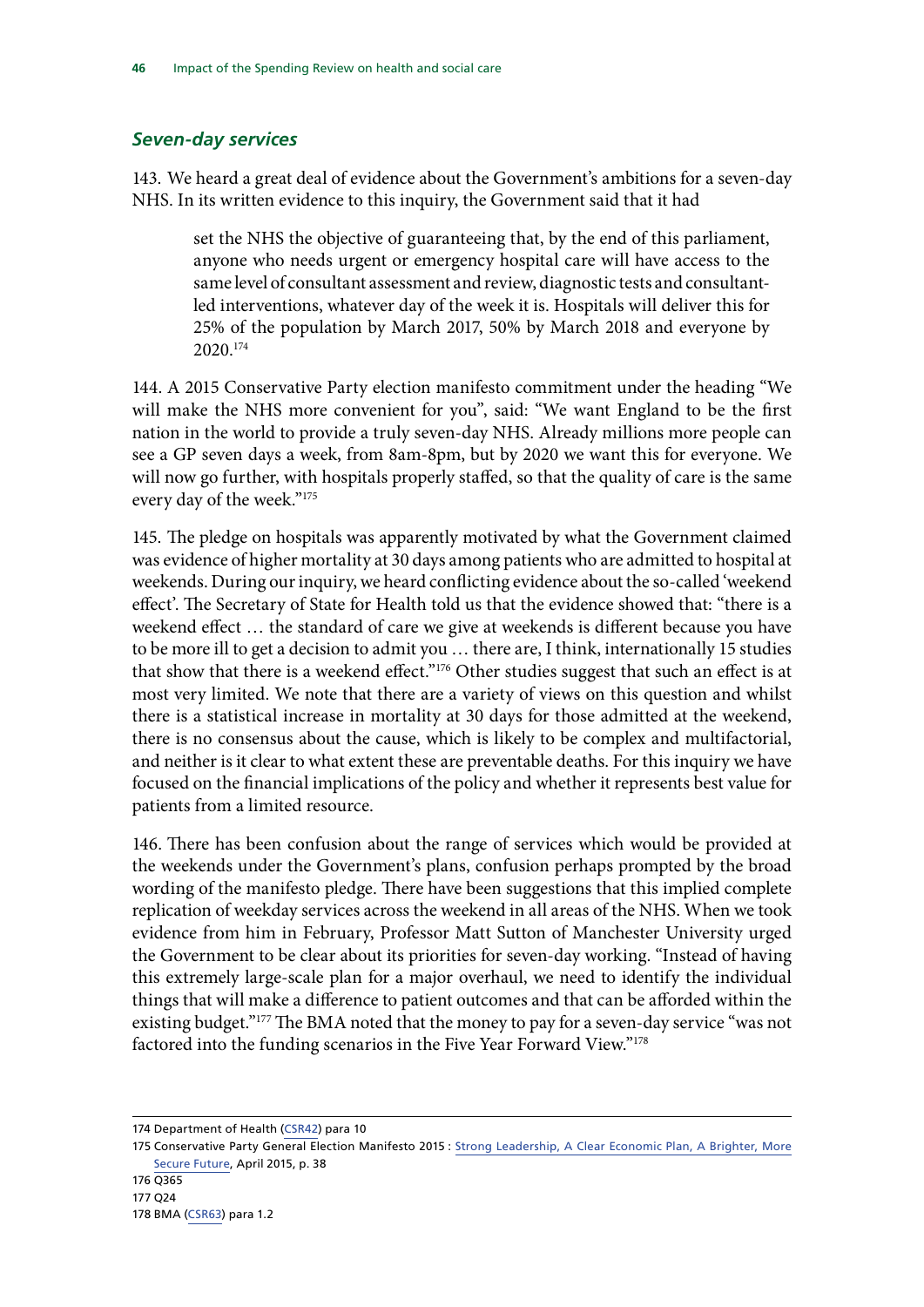147. Research suggests that trying to provide a full range of services over seven days would not be a good use of scarce resources. While acknowledging that there appeared to be higher mortality at the weekends, Professor Sutton said that "There is as yet no clear evidence that seven-day services will reduce weekend deaths or can be achieved without increasing weekday deaths." In oral evidence, Professor Sutton said "if we took the most optimistic scenario, where we assumed we could save all of those excess deaths, because the NHS, we think, is planning to spend £1.1 billion to £1.4 billion, it cannot be cost-effective. I think that, because of a concern about what might be a genuine problem, we have a very large response, but that response is only going to divert money away from better things that the NHS could be doing with that money."179

148. Since we began this inquiry, the Government and NHS England have clarified their aims for seven-day working. On 25 April, the Secretary of State for Health told the House that "there is a concern that the Government may want to see all NHS services operating seven days a week. Let me be clear: our plans are not about elective care, but about improving the consistency of urgent and emergency care at evenings and weekends."<sup>180</sup> Simon Stevens of NHS England gave us more detail in oral evidence of what is considered "the appropriate clinical standard of care for any emergency in-patient on a weekend". Mr Stevens said that the Service was guided by the Academy of Medical Royal Colleges, which, listed "four things that emergency patients on a weekend, just as on a weekday, should expect:

One is that they should get an assessment of their need and their treatment by a senior doctor within 14 hours at the latest; the second is that there needs to be diagnostic back-up available on a weekend, including CT, MRI, ultrasound and pathology … The third is that there should be consultantdirected treatments available for emergency patients on a weekend, including in critical care, interventional radiology, interventional endoscopy, emergency general surgery. The fourth is that there should be ongoing review for acutely ill patients.<sup>181</sup>

149. Asked about the extra costs of these changes, Mr Stevens said "There will be a smart way and an unaffordable way of doing this, so the reason for doing this … on a phased basis is precisely to figure out what is the smart, most cost-effective way of implementing this." He told us that "a quarter of the country will be covered by these standards from next March at really very modest incremental cost—indeed, a number of trusts are already providing services to these standards."182

150. The Government says it is also "committed to improving access to GP services as part of our plan for a seven-day NHS. Achieving improved access not only benefits patients but also has the potential to create more efficient ways of working, which benefits GPs and practice staff."183 Mr Hunt gave more details of how this would work:

When it comes to GP care, we have also been very clear that, yes, we do want people to be able to make routine appointments at the weekend. We think that is an important thing for the NHS to offer people who work during the week

- 181 Q368
- 182 Q378

<sup>179</sup> Q22 180 HC Deb, [25 April 2016,](https://hansard.parliament.uk/commons/2016-04-25/debates/16042516000001/JuniorDoctorsContracts) column 1152

<sup>183</sup> Department of Health [\(CSR42](http://data.parliament.uk/writtenevidence/committeeevidence.svc/evidencedocument/health-committee/impact-of-the-comprehensive-spending-review-on-health-and-social-care/written/27323.pdf)) para 11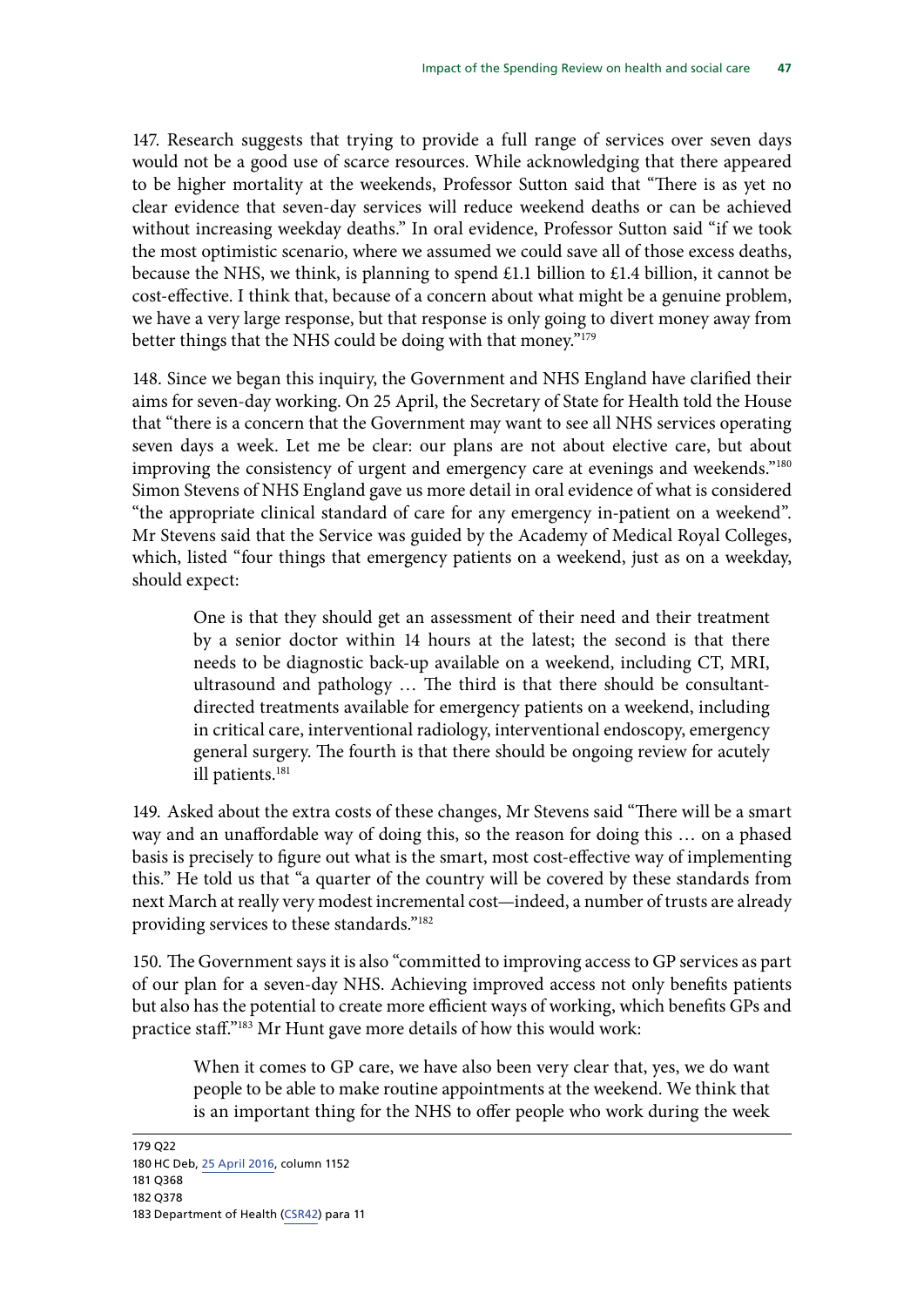and may not be able to take time off work … We have said we would like them to be able to make appointments until eight in the evening and at weekends, but we are not asking every GP surgery to open at weekends.<sup>184</sup>

151. Mr Hunt suggested that "networking arrangements", involving a number of surgeries, could help provide a service enabling patients to see a GP, if not their usual GP, at weekends.<sup>185</sup>

152. Asked whether the GP changes would be funded from the £2.4 billion package for GP Services announced as part of the General Practice Forward View in April 2016, Mr Stevens suggested that they would be. He said that the money was "a comprehensive package of support for GPs … [the package] is a range of things which is, frankly, all about implementing the strength of out-of-hospital new care models that were envisaged in the forward view, so I think delivering the GP forward view is one and the same as delivering that pillar of the Five Year Forward View."186 When we asked him whether the Treasury would be providing any extra money for the £2.4 billion package, Mr Stevens said: "It is coming from the overall funding increase available to the National Health Service over the next five years". It will, therefore, be important to understand what other spending commitments will be re-prioritised to release the funds for this package of support.

153. **The Government and NHS England have now produced a clearer account of their intentions for seven-day services in hospitals and GP surgeries. We welcome the more realistic vision for seven-day hospital services, focussing on urgent and emergency care. We will continue to monitor progress on seven-day services across the Spending Review period, with the aim of assessing whether the Government's ambitions are achievable and delivering value for patients given the constraints on available resources and the risk of displacing measures which would be more cost effective.**

## *Parity of esteem for mental health*

154. 'Parity of esteem' means mental health is valued as much as physical health, for example in terms of access to care and allocation of resources on the basis of need. The principle of parity of esteem was enshrined in legislation as part of the Health and Social Care Act 2012. The Spending Review made explicit reference to mental health, pledging to "improve quality, choice and clinical outcomes in areas such as cancer, dementia and mental health".187

155. The NHS shared planning guidance for 2016–17 to 2020–21 made it clear that Clinical Commissioning Groups must continue to increase investment in mental health services each year at a level which at least matches their overall expenditure increase. The main source of published information on how much clinical commissioning groups spend on mental health comes from annual 'programme budgeting' data. However, the information is not up to date, with the most recent published data, released in June 2015, relating to spending in 2013–14.188 The Department of Health's evidence to this inquiry, which does not include audited figures, suggests spending on mental health increased by

<sup>184</sup> Qq 371–72

<sup>185</sup> Q374

<sup>186</sup> Q373

<sup>187</sup> HM Treasury, [A country that lives within its means: Spending Review 2015](https://www.gov.uk/government/uploads/system/uploads/attachment_data/file/447101/a_country_that_lives_within_its_means.pdf), July 2015 (Cm 9112) para 3.7

<sup>188</sup> NHS England, [Programme Budgeting data,](https://www.england.nhs.uk/resources/resources-for-ccgs/prog-budgeting/) accessed on 17 June 2016.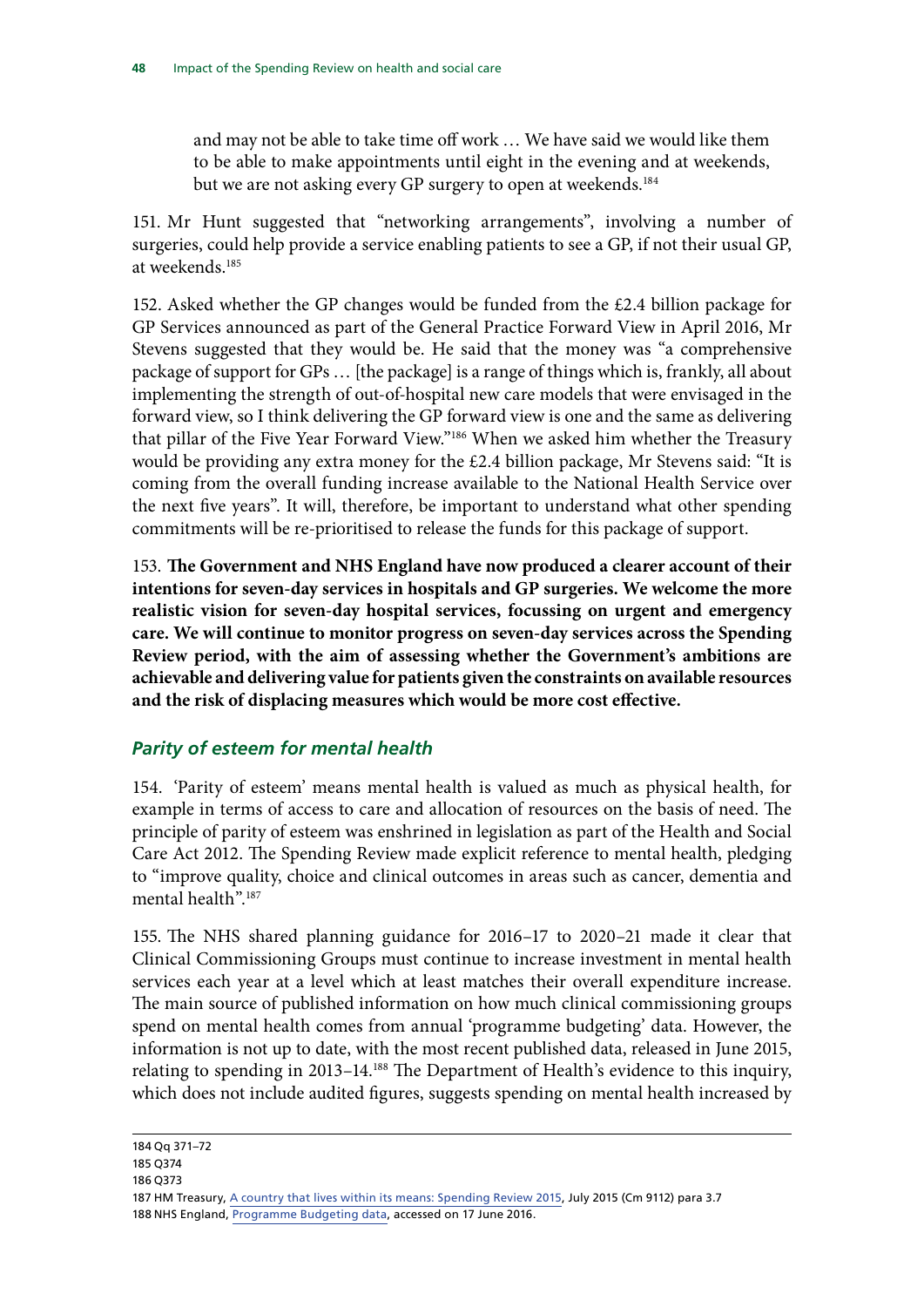3% between 2013–14 and 2014–15, from £11.4 billion to £11.7 billion. It reports that its inyear information for 2015–16 is showing that spending on mental health is continuing to increase $^{189}$ 

156. A number of organisations told us that there was limited accurate information on how much the NHS currently spends on mental health services. Rethink Mental Illness expressed concern at what it called "the lack of a robust, transparent national picture of mental health funding. This means accurate and accessible data about spending on mental health is not available."190 Julie Wood of NHS Clinical Commissioners told the Committee that the data suggest the majority of Clinical Commissioning Groups have met their commitment to increase their investment in mental health by the overall increase in their allocation.<sup>191</sup> In contrast, Chris Hopson at NHS Providers said its members feel strongly that they have not seen an increase. He explained that "There is a bit of a sense that CCGs are using some slightly weird and wonderful calculation methodology to prove they have delivered this increase, when our members are saying it is not coming to the front line where it really is needed."<sup>192</sup>

#### *The spending review settlement and its impact on mental health*

157. The Spending Review committed the Government to spend an extra £600 million on mental health over the course of the spending review period. The Department of Health clarified in written evidence that the funding is in addition to funding already announced in the March 2015 budget and Autumn Statement 2014, meaning the Government will have invested an additional £2 billion in mental health by 2020-21.<sup>193</sup> The sum is however included in the overall figure of the £8.4 billion increase to NHS England's budget (by 2020–21, in 2020–21 prices), a point made clear by three leading health think tanks during oral evidence to us. The £2 billion for mental health is made up of:

- £150 million for young people with eating disorders (announced in Autumn Statement 2014);
- £1.25 billion for system-wide transformation of children and young people's mental health and perinatal mental health (announced in March 2015 budget); and
- £600 million for mental health, which will particularly focus on improving access to psychological therapies, perinatal mental health and crisis care (announced in the Spending Review for 2015).<sup>194</sup>

158. NHS Providers, the King's Fund and Mind were all concerned about the risk that additional funding set aside for mental health will be diverted to alleviate financial pressures in the acute sector.Mind noted that some 98% of the NHS's estimated £1 billion deficit lies in the acute sector. It said that the solvency of mental health budgets had been achieved through cuts to services, which has "severely impacted the care available to people needing support".195 Julie Wood of NHS Commissioners told the Committee that

- 191 Q143
- 192 Ibid.

194 Q84

<sup>189</sup> Department of Health [\(CSR42](http://data.parliament.uk/writtenevidence/committeeevidence.svc/evidencedocument/health-committee/impact-of-the-comprehensive-spending-review-on-health-and-social-care/written/27323.pdf)) para 153

<sup>190</sup> Rethink Mental Illness ([CSR24\)](http://data.parliament.uk/writtenevidence/committeeevidence.svc/evidencedocument/health-committee/impact-of-the-comprehensive-spending-review-on-health-and-social-care/written/27265.pdf) para 1.4

<sup>193</sup> Department of Health (CSR42) para 152

<sup>195</sup> Mind [\(CSR52](http://data.parliament.uk/writtenevidence/committeeevidence.svc/evidencedocument/health-committee/impact-of-the-comprehensive-spending-review-on-health-and-social-care/written/27352.pdf)) para 2.4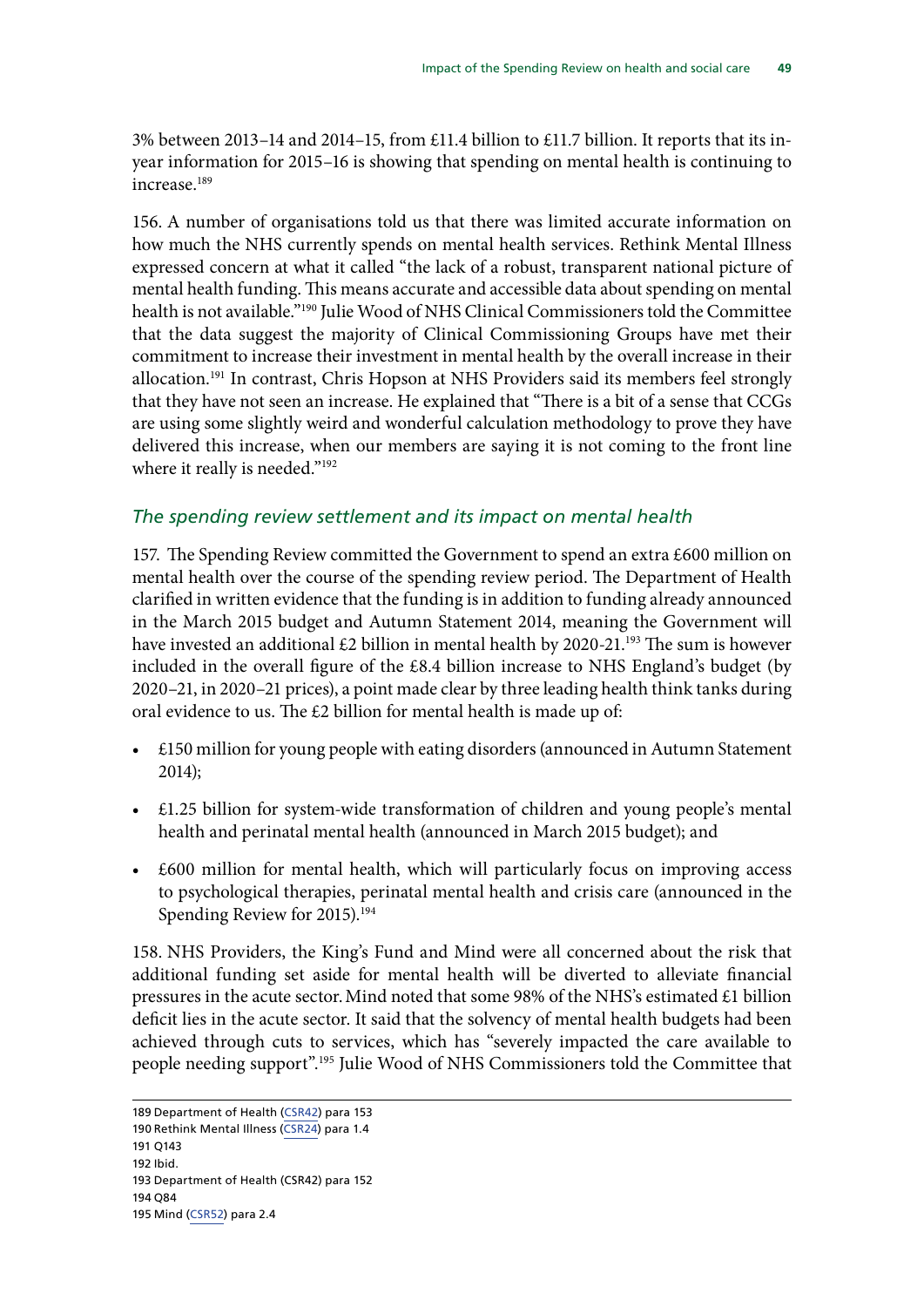in the case of mental health, she would support the introduction of a ring-fencing on funding so that spending could be guaranteed, "because of where it is starting from—very much a Cinderella service".196

159. There was also concern about the impact of public health cuts on mental health. The Mental Health Foundation argues that "achieving better mental health and wellbeing for the nation cannot be achieved purely through crisis care investment, and the focus needs to be moved upstream to prevention and early intervention, particularly for those most at risk". It therefore says the cuts to public health budgets for mental health are "a clear missed opportunity for the government".197 Geoff Heyes at Mind shared these concerns, adding that its analysis of freedom of information requests suggests just 1% of public health budgets are currently spent on mental health.<sup>198</sup>

160. Similarly, the LGA is concerned that pressures on spending by councils will have an impact on funding for mental health services. It explains that most people who receive support from mental health services do so within the community and do not need hospitalisation. It therefore considers that council funding reductions will have an impact on funding for mental health.<sup>199</sup>

#### *The Mental Health Taskforce findings on mental health*

161. As part of the NHS Five Year Forward View, NHS England commissioned a Mental Health Taskforce to produce a strategy for improving mental health. In February 2016, the Taskforce published its Five Year Forward View for Mental Health, setting out a series of recommendations for the government and NHS. The report says that significant progress had been made in areas such as public attitudes, improved outcomes, and developing services like psychological therapies. However, there were also huge challenges.<sup>200</sup>

162. The report called for improvements in the three main areas of prevention, sevenday services for people in crisis and integrated physical and mental health. It set out an ambition to make mental health services available to one million more people by 2021, stating that the Government would need to invest an additional £1 billion in 2021 to make this a reality.

163. Following the publication of the Taskforce's report, NHS England declared there would be the "biggest transformation of mental health care across the NHS in a generation". It said it would spend more than a billion pounds to support the vision outlined in the Taskforce's report and committed to a series of recommendations.<sup>201</sup> In oral evidence to this inquiry, the Secretary of State for Health said that "Broadly, we agree with all those recommendations. It is a very ambitious programme … and something we are very much committed to delivering".<sup>202</sup>

<sup>196</sup> Q143

<sup>197</sup> Mental Health Foundation ([CSR27\)](http://data.parliament.uk/writtenevidence/committeeevidence.svc/evidencedocument/health-committee/impact-of-the-comprehensive-spending-review-on-health-and-social-care/written/27271.pdf)

<sup>198</sup> Q275

<sup>199</sup> Local Government Association [\(CSR15](http://data.parliament.uk/writtenevidence/committeeevidence.svc/evidencedocument/health-committee/impact-of-the-comprehensive-spending-review-on-health-and-social-care/written/27203.pdf)) paras 9.1-9.2

<sup>200</sup> [The Five Year Forward View for Mental Health: A report from the independent Mental Health Taskforce to the NHS](https://www.england.nhs.uk/wp-content/uploads/2016/02/Mental-Health-Taskforce-FYFV-final.pdf) [in England](https://www.england.nhs.uk/wp-content/uploads/2016/02/Mental-Health-Taskforce-FYFV-final.pdf), February 2016

<sup>201</sup> NHS England press release:[NHS commits to major transformation of mental health care with help for a million more](https://www.england.nhs.uk/2016/02/fyfv-mh/) [people](https://www.england.nhs.uk/2016/02/fyfv-mh/), 15 February 2016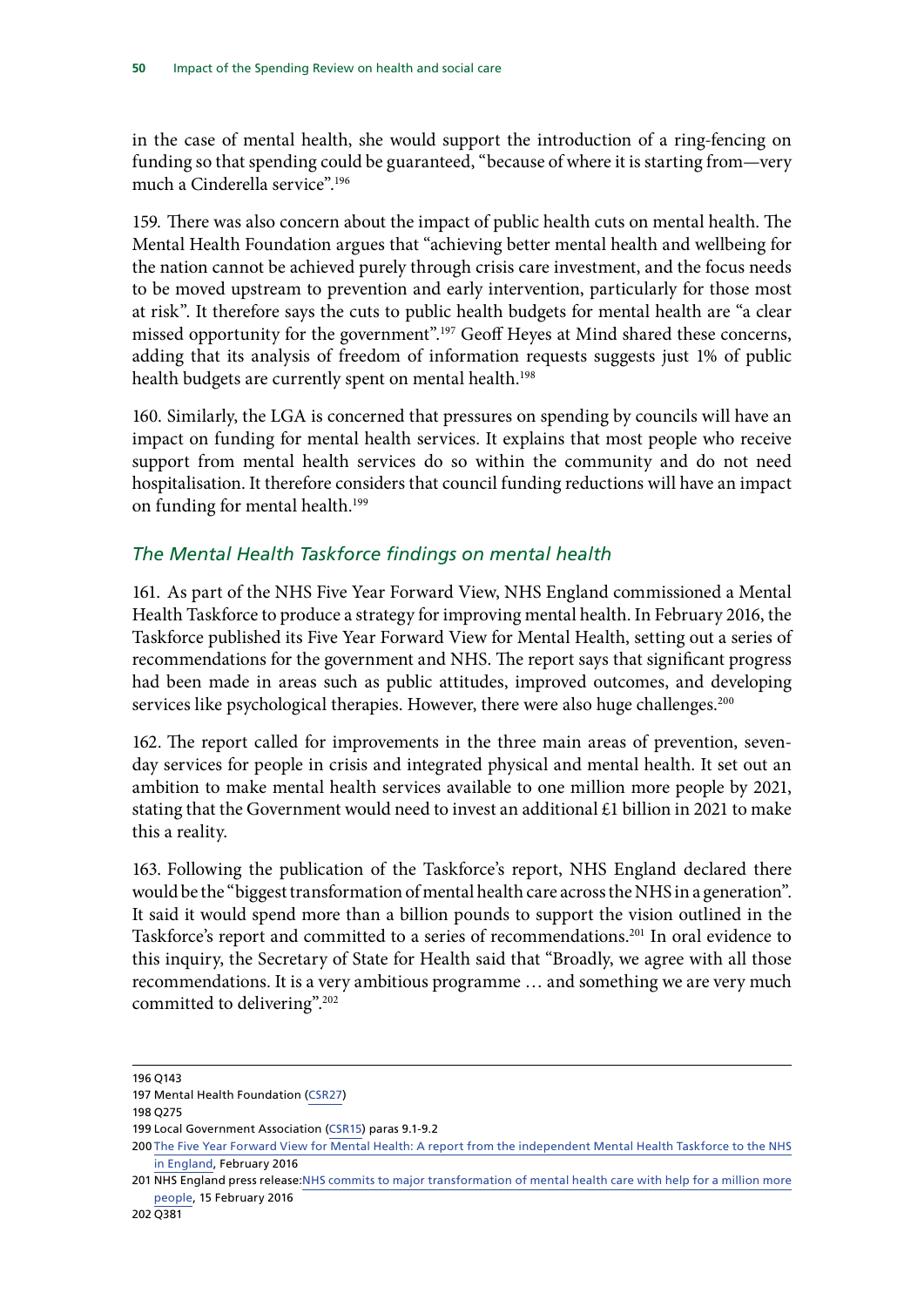164. Chris Hopson of NHS Providers told us that the funding of the implementation of the recommendations of the Mental Health Task Force was "all rather foggy." Mr Hopson asked for "absolute clarity on how much extra money is going to be given to mental health to deliver priorities; secondly, a very clear instruction to CCGs … about how much extra will be spent; thirdly, a completely transparent methodology so that we can see if, in the case of each individual CCG, that commitment has truly been met."203

165. 'Parity of esteem' is about more than simply funding commitments. The Mental Health Task Force has rightly identified "a cross-society consensus on what needs to change [in mental health provision] and a real desire to shift towards prevention and transform NHS care."204

#### *Funding for mental health: conclusions*

166. **Delivery of the funding commitments the Government has made for mental health is crucial to the delivery of meaningful parity of esteem. As we return to this subject through the Spending Review period, we will be looking for clear, verifiable evidence that the additional funding for mental health is being delivered to the front line, as well as evidence of sustainable progress towards the culture change across the NHS, from commissioners to providers, necessary to deliver genuine parity of esteem.**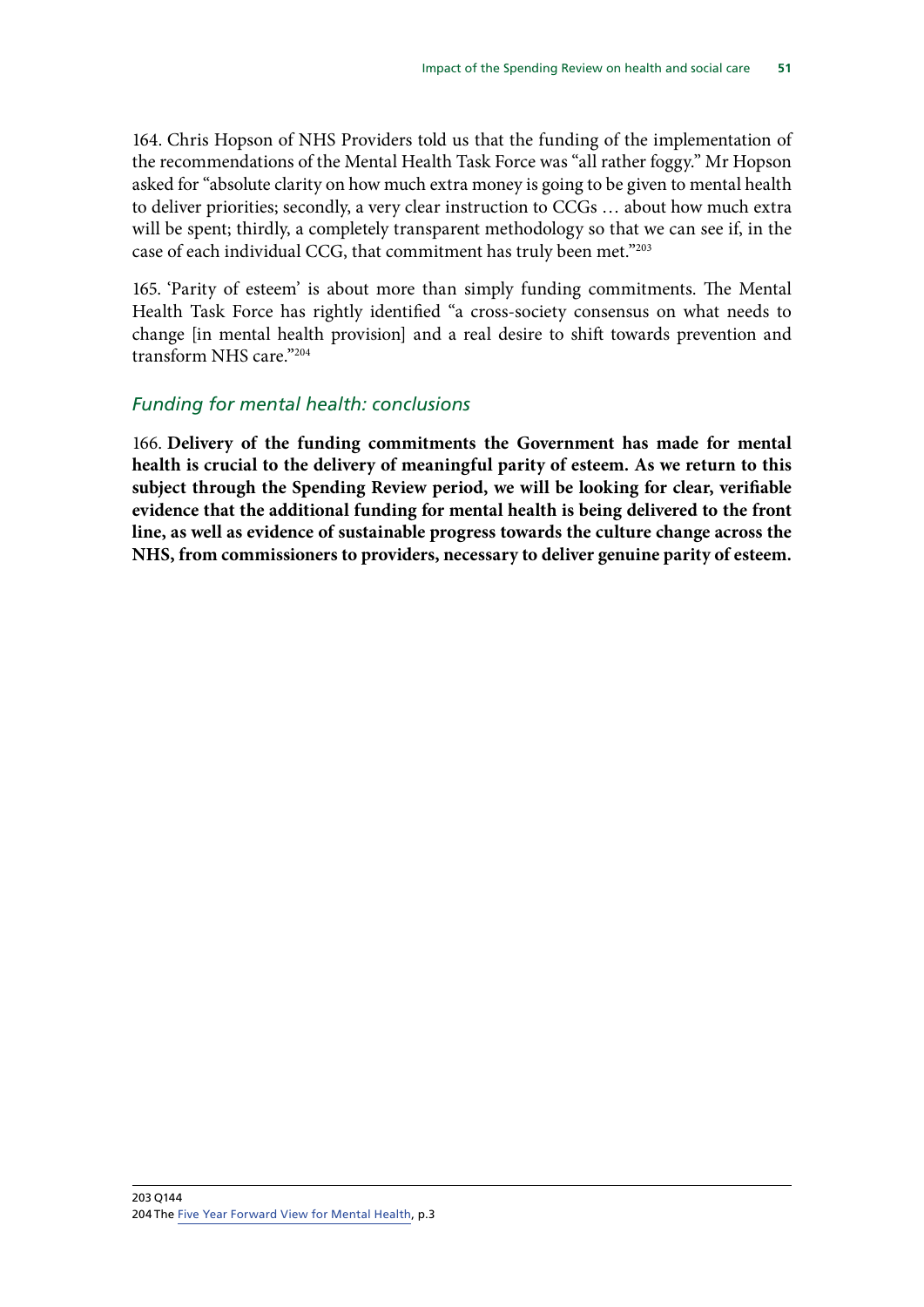# **5** Conclusions

167. The Five Year Forward View looks beyond immediate pressures and sets out a vision for the future of the NHS. However, while the Forward View sets out the vision, it does not say how to get there. The scale of that challenge is colossal, especially given the timescale for achieving it.

168. There are grave doubts about the capability and capacity in both the NHS and the social care system to achieve the vision set out in the Five Year Forward View, especially given the acute and increasing financial pressures which are apparent in the hospital sector and in social care. With much of the upfront investment flowing from the Spending Review being used to address deficits, there is a real danger that greater integration and the move to the new models of care set out in the Five Year Forward View will stall.

169. Some parts of the system—such as those we visited in Salford—are performing well and making progress towards achieving the aspirations of the Five Year Forward View and the Government's plans for seven-day services. This has been made possible by the determination of teams working together in the best interests of their communities, and has in many places been supported by extra money made available from the centre.

170. **New models of care and the measures to achieve demand reduction which are crucial to the achievement of the Five Year vision are not being embedded across the whole system. These changes are not happening at sufficient scale and pace across the wider NHS and social care. The integration of health and social care—not just the integration of funding, as in the Better Care Fund, but getting commissioners and service providers in each sector to work more closely together to deliver a service to their local population—is not proceeding at the required pace. Furthermore, there is a risk that cuts to funding outside NHS England, such as public health and social care, will put the achievement of the Five Year vision at risk.**

171. **The Forward View needs to be accompanied by strategic thinking from Ministers about what priorities will best support achievement of the vision when resources are constrained. They should be prepared to set out the evidence as it develops on the value delivered by seven-day services and how that compares with other priorities such as action on prevention and public health.**

172. **Given the scale of rising demand and costs we are not confident that the efficiency challenge is achievable. We are concerned about the failure to plan for the consequences if the current plan for savings is not achieved.**

173. **We believe it is time for the Government and NHS England to set out how they will manage the shortfall in NHS and social care finances and the decline in services to patients if the measures proposed in the Forward View fail to bridge the funding gap. If the funding is not increased, there needs to be an honest debate about what that will mean for patient care.**

174. As we have noted at various points through this report, we will continue to monitor the situation closely throughout the Spending Review period. **We expect to return to the**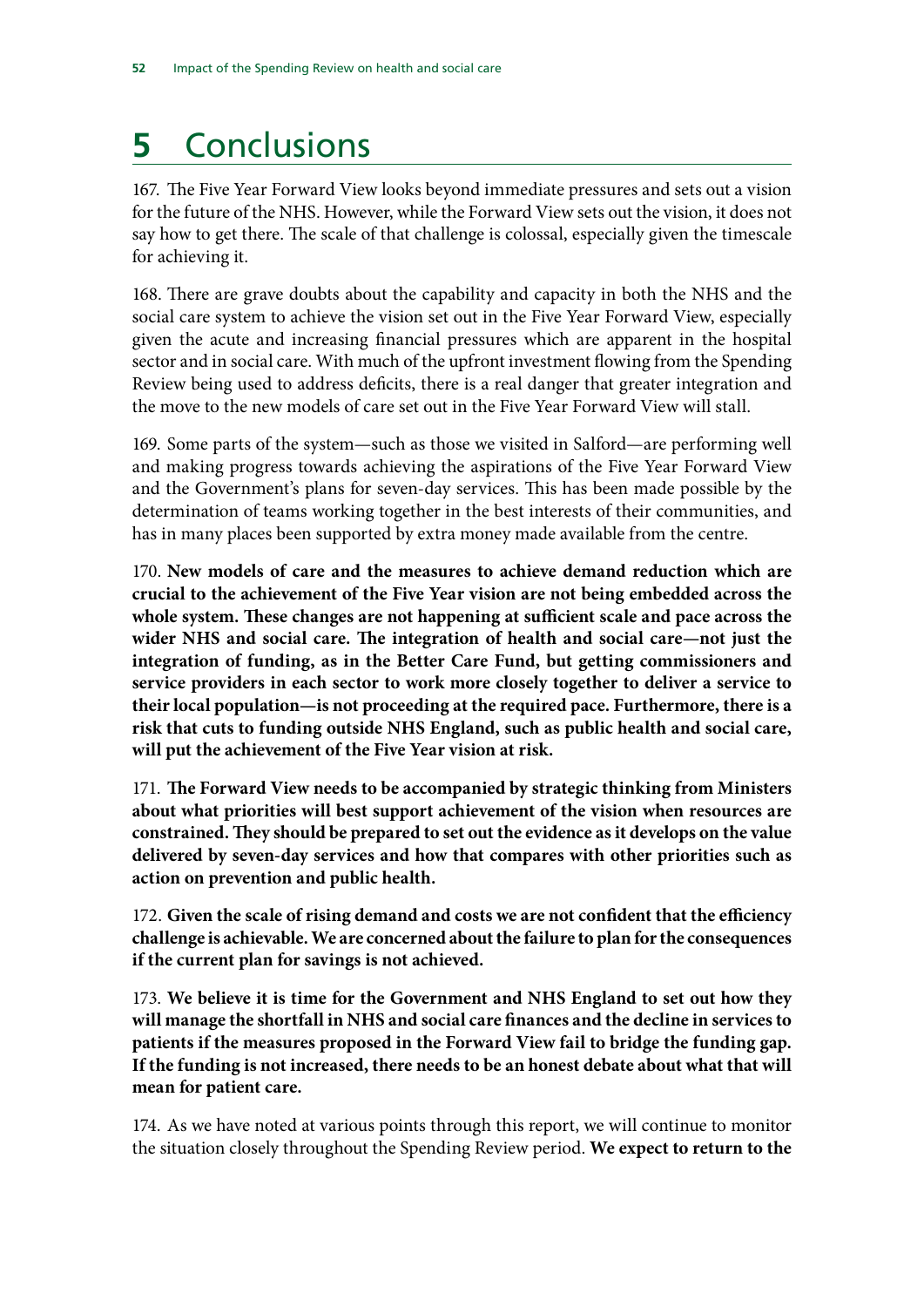**subject of the impact of the Government's spending decisions on health and social care on a regular basis and hold Ministers, NHS England and NHS Improvement regularly to account over the course of the Spending Review period.**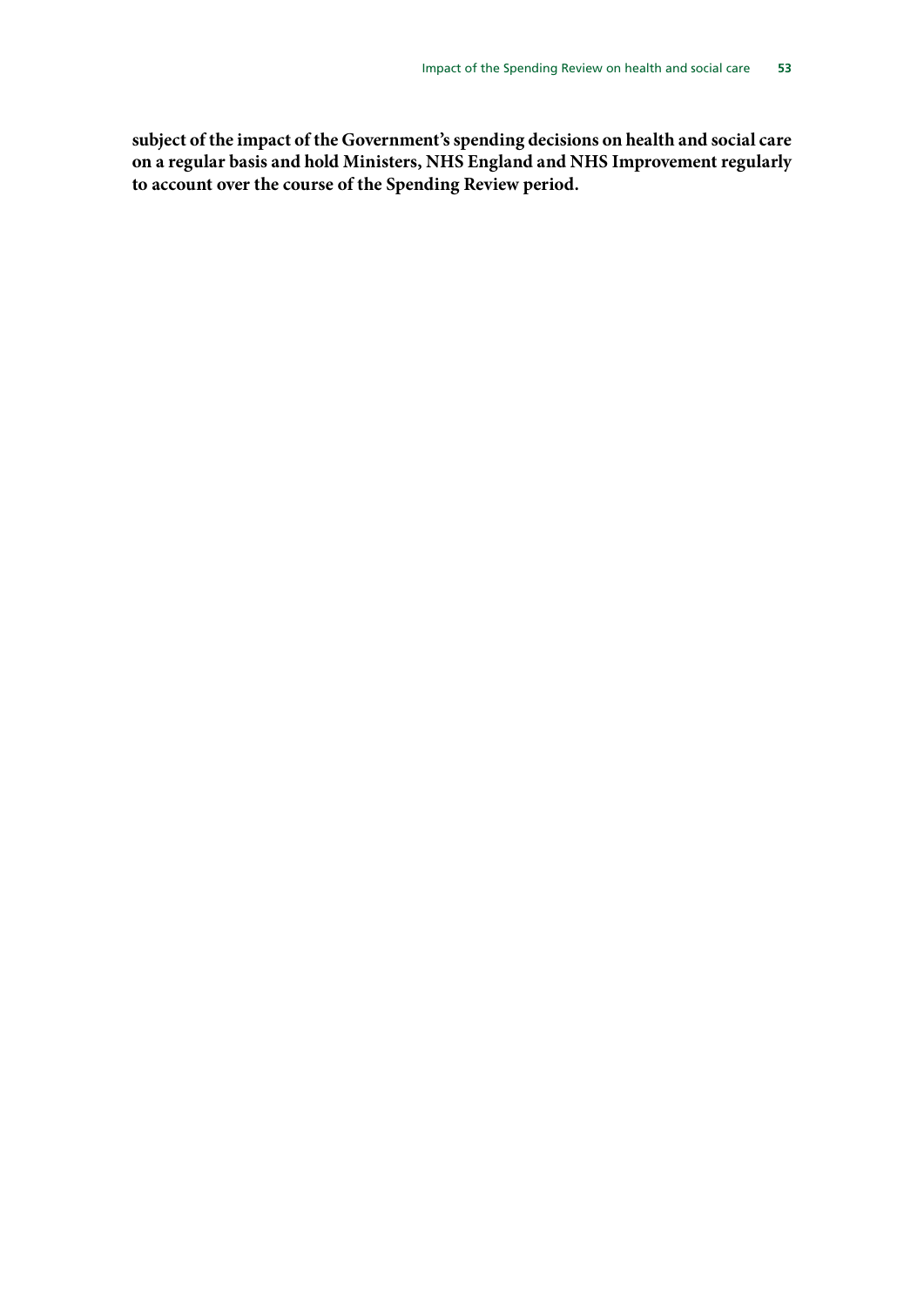# **6** Our inquiry, and acknowledgements

175. We announced our inquiry into the impact of the Spending Review settlement for health and social care on 10 December 2015. We noted that we would be looking in particular at:

- The distribution of funding for health and social care across the spending review period;
- Achieving efficiency savings: their source, scale and impact;
- Achieving service transformation set out in the Five Year Forward View at scale and pace through transformation funds;
- The impact and management of deficits in the NHS and social care;
- The effect of cuts to non-NHS England health budgets e.g. public health, health education and Department of Health, and their impact on the Five Year Forward View;
- Social care funding, including implications for quality and access to services, provider exit, funding mechanisms, increasing costs and the Care Act provisions;
- Impact of the spending review on the integration of health and social care;
- Quality and access in health and social care including the cost and implications of new policy objectives such as 7 day services; and
- Progress on achieving parity of esteem through funding for mental health services.

176. We received over 100 pieces of written evidence from a wide variety of individuals and organisations with an interest in health and social care. All the written evidence we received is available on our website, together with the transcripts of the oral evidence we took. We heard oral evidence from academics and think-tanks with an interest in health and social care; representatives of providers and commissioners of both health and social care; Public Health England and Health Education England; representatives of users of health and social care and of staff working in the health and social care sector; and finally the Chief Executive of NHS England, the Deputy Chief Executive of NHS Improvement (the economic regulator of NHS trusts and foundation trusts), and the Secretary of State.

177. We also visited Salford Royal NHS Foundation Trust, to see the pressures affecting hospital trusts on the ground and to hear how a high-performing trust is coping with them. In the course of our visit we held a round-table meeting with representatives of voluntary sector organisations working in the health and social care sectors. The notes of our visit are included as an Annex to this report.

178. We are very grateful to all those who gave us written or oral evidence, to the voluntary sector representatives who we met in Manchester, and to all those who were involved in our visit to Salford Royal NHS Foundation Trust. Our appreciation of the impact of the Spending Review on health and social care has been very much enhanced not only by the written and oral evidence which we have taken, but also by the conversations we had during the visit to Salford. We are also very grateful to our specialist adviser for this inquiry, Professor Andrew Street, Professor of Health Economics, Director of the Health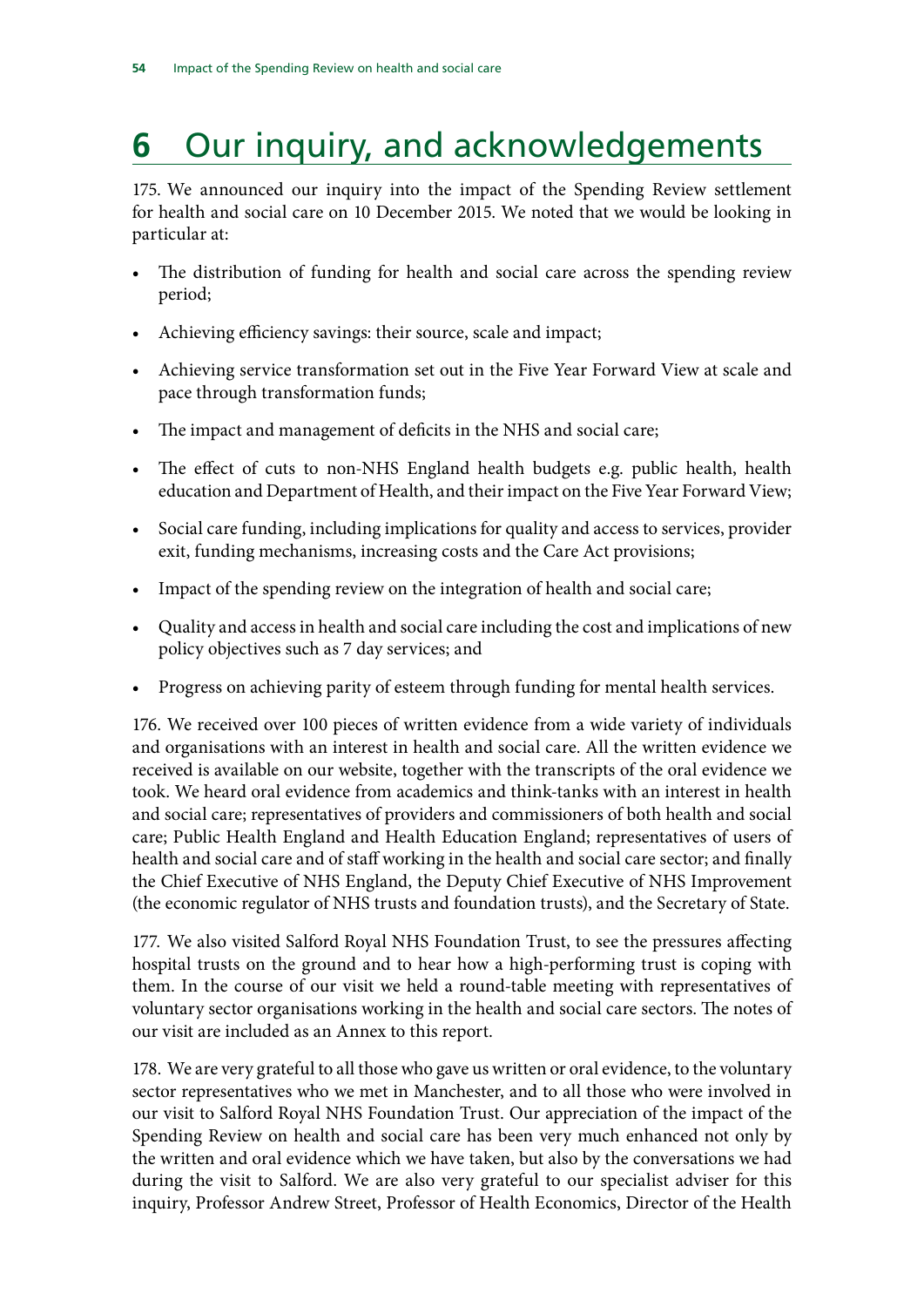Policy team in the Centre for Health Economics at the University of York, and Director of the Economics of Social and Health Care Research Unit, for his very welcome assistance throughout our inquiry.<sup>205</sup>

<sup>205</sup> Andrew Street declared the following interests to the Committee: Professor Andrew Street has been awarded research contracts from the National Institute of Health Research and the Department of Health's Policy Research Programme.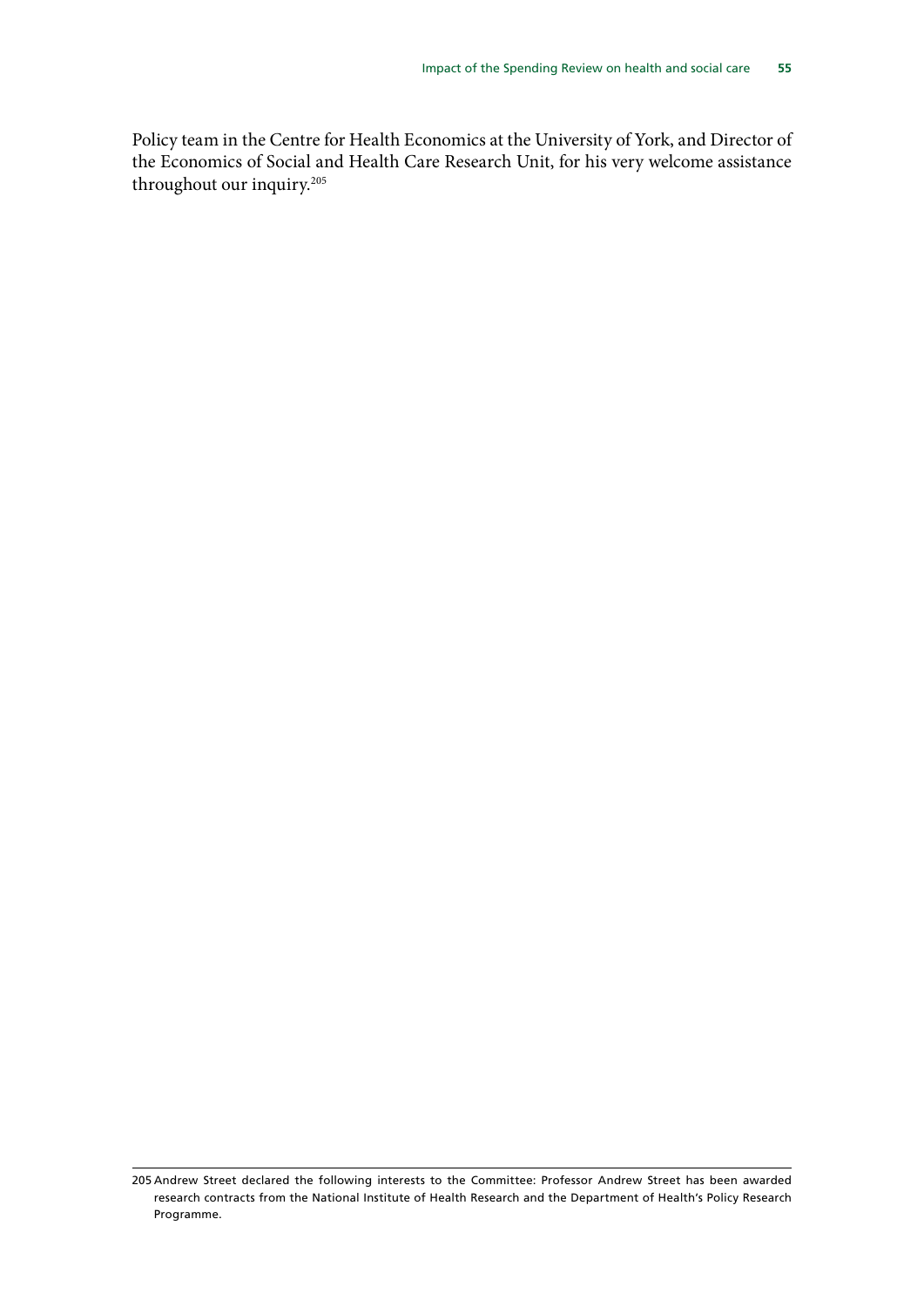## Conclusions and recommendations

#### The current financial situation in health

- 1. The financial situation in the NHS has become increasingly tight. Health spending rose at a historically low rate of 1.1% in real terms between 2009–10 and 2015–16. NHS provider deficits have become so widespread that there is a risk that running a deficit is no longer taken seriously as a sign of poor financial management. The need to manage deficits also risks skewing attention and draining resources from other NHS priorities. (Paragraph 26)
- 2. We have heard compelling evidence that the current payment system does not drive greater efficiency or support the transformation that is required across the system. The payment system needs to be reformed, so that it does not continue the perverse incentives which can drive inappropriate hospital admissions. It must however ensure that hospitals are paid a fair price, and that the system encourages them to manage their costs appropriately, with care being carried out in the right settings. Whilst we recognise that reforms of this scale cannot be rushed, we note that we and our predecessor Health Committees have been hearing concerns about the payment system for many years. We therefore recommend that NHS England and NHS Improvement set out a clear timetable for reforms to the payment system, and clarify the underlying problems that the changes will address. (Paragraph 27)

#### Staff costs

3. There is no doubt that spending on agency staff on the scale seen since 2009–10 has been a major contributor to provider deficits. The cap on agency costs and rates has helped to turn the corner, but this may be undermined by the widening gap between NHS pay and that for comparable jobs outside the NHS. Over the previous Parliament, much of the efficiency gain was achieved thanks to a pay freeze, but a long-term pay squeeze has unintended consequences for recruitment and retention, which may drive higher costs. The problems with agency spending are likely to remain until the underlying issues of workforce supply and staff shortages are addressed. We therefore call on the Government to set out its plan for how it will recruit and retain the NHS future workforce, including by making working as a permanent member of staff a more attractive option. (Paragraph 36)

#### Managing the financial situation

4. We are concerned that the Government has resorted to short-term measures to deal with the financial situation. Capital was transferred to revenue for the second year running in 2015–16 and trusts were encouraged to review their accounting estimates for savings. We are concerned that these measures are masking the true scale of the underlying financial problems facing the NHS. We are also concerned about the consequences of repeated raids on the capital budget to meet current spending, especially as that budget is already set to reduce in real terms over the spending review period. (Paragraph 42)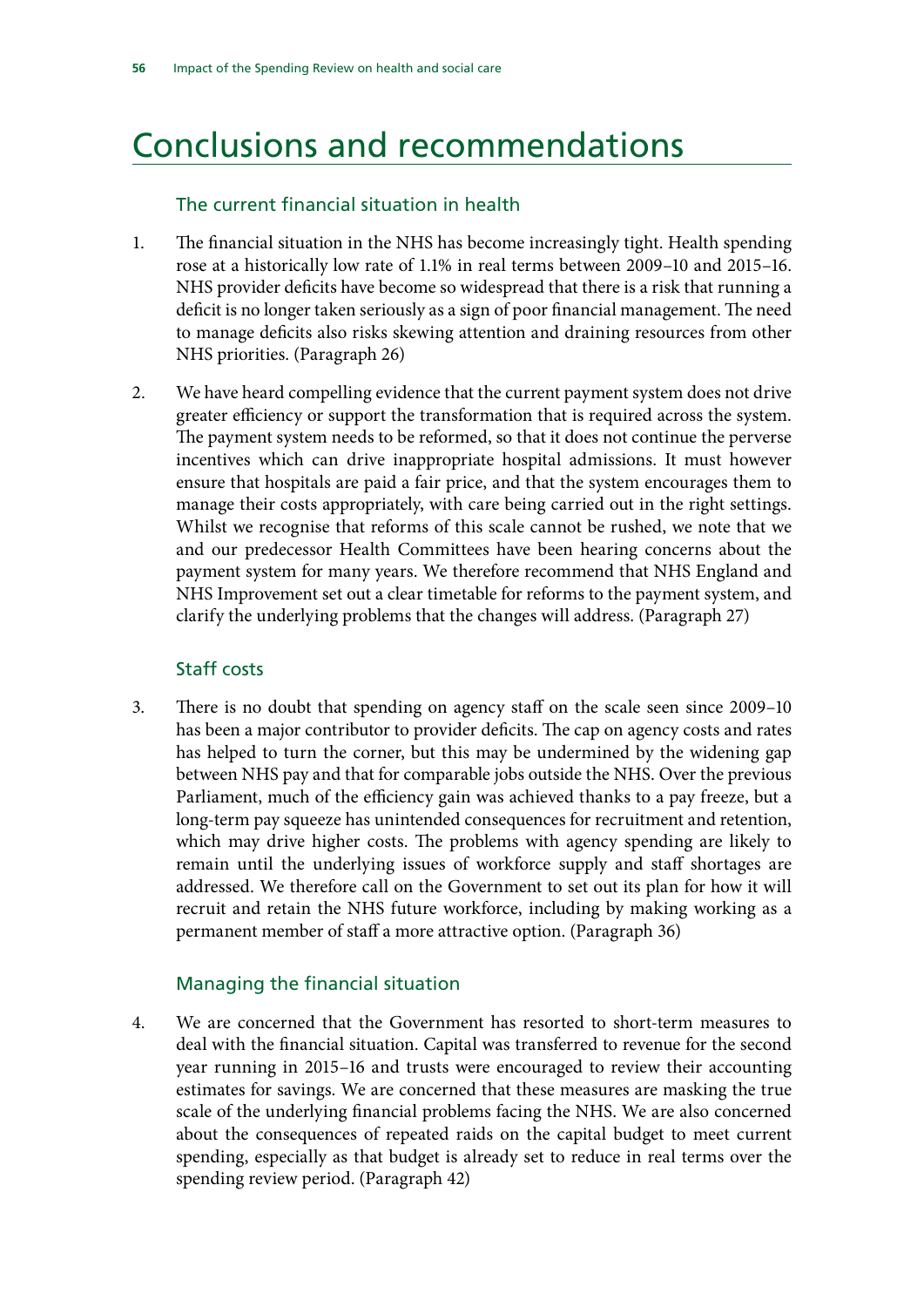5. The conclusion we draw from the evidence we have heard is that the proposed strategies for reducing costs—cutting the tariff price (albeit at a lower rate), strict pay restraint, imposing agency price caps and reducing capital spending—are not sustainable ways of securing long-term efficiencies. The NHS will need a new approach if it is to adapt to increasing patient demand and funding constraints. (Paragraph 44)

#### The current situation in social care

- 6. We are concerned about the effect of reduced access to adult social care as a result of the cuts to funding and the impact of this on the NHS. Given the evidence of the linkages between health and social care, we were concerned that none of the senior officials giving evidence from the Department of Health, NHS England or NHS Improvement were able to quantify the financial cost of one of the most visible interfaces between health and social care, namely delayed transfers of care as a result of not having adequate social care packages in place. The supplementary evidence sent to us by the Department, NHS England and NHS Improvement following the session was able only to refer us to estimates from a recent National Audit Office report. (Paragraph 53)
- 7. We recommend that the Government urgently assess and set out publicly the additional costs to the NHS as a result of delayed transfers of care, and the wider costs to the NHS associated with pressures on adult social care budgets more generally. That assessment should be accompanied by a plan for adult social care which demonstrates that the Government is addressing the situation in social care and dealing with its effect on health services. (Paragraph 54)

#### The Spending Review announcements on health

- 8. Health spending will not increase by as much as expected from official pronouncements. In previous years, spending reviews have defined health spending as the entirety of the Department of Health's budget, but the 2015 spending review defines spending in terms of NHS England's budget, which excludes, for example, spending on public health, education and training. Excluding these aspects of spending—which are being cut over the spending review period—is misleading, as these organisations play a vital role in providing front line services to patients, reducing demand through prevention and in training the future workforce. We call on the Government to set out the rationale for changing the definition of health spending. Until there is a clear case for the change, we will continue to use the previous definition of health spending, and we call on the Government to do likewise. (Paragraph 61)
- 9. Using the original definitions, and taking 2015–16 as the base year, total health spending will increase by £4.5 billion in real terms by 2021. This is a welcome increase, particularly in the context of the financial constraints faced by other Government departments, but is clearly far less than the £8.4 billion implied by the Spending Review announcements and does not in our view meet the commitment to fund the Five Year Forward View. (Paragraph 62)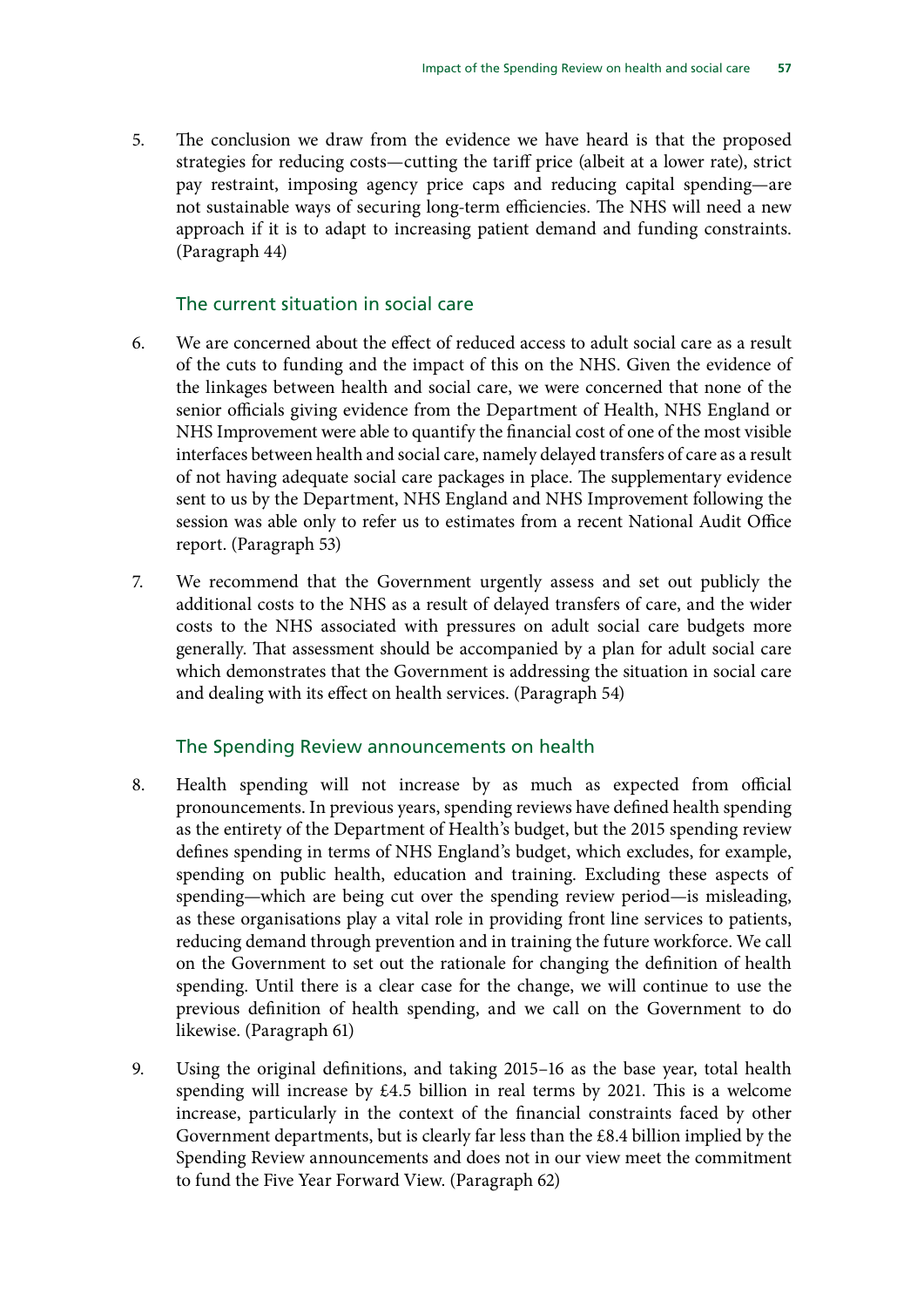## The impact of the spending review on future efficiencies

- 10. We welcome the Five Year Forward View, which provides NHS England's assessment of the challenge and proposes a way forward for the NHS to be able to meet the widening funding gap. (Paragraph 74)
- 11. NHS England published further details of where the £22 billion of savings will come from on the day of our final oral evidence session, but we consider that it falls short on detail. It is still not sufficiently clear how or when the stated efficiencies will be achieved, or the contribution that individual organisations and sectors are expected to make. (Paragraph 75)
- 12. The Department and NHS England now need to set out a detailed plan for realising the savings and demand reductions that are needed to realise the aspirations of the Five Year Forward View, so that bodies understand the contribution they need to make. The plan needs to be seen to be realistic, show the profile of savings and include metrics and milestones for monitoring progress against a trajectory. We will return to this subject on a regular basis through the spending review period to monitor progress against achieving the plan. (Paragraph 76)

## Opportunities for efficiencies in health

13. We are encouraged by the progress that has been made to build on good practice in the NHS, including through the work of Lord Carter and Professor Briggs. We heard mixed views on whether addressing unwarranted variation can realise sufficient efficiency savings but we are hopeful about what might be achieved with the engagement of providers and clinicians. The NHS must now set out how it will tackle variation within community, mental health, ambulance, primary care and specialist acute services. We recommend that the NHS publish details of the profile of saving targets within each sector so that we can assess progress when we next return to this subject. (Paragraph 84)

## Opportunities for efficiencies in social care

14. Cuts to social care funding over a number of years have now exhausted the capacity for significant further efficiencies in this area. We have heard that the savings made by local councils in the last parliament have gone beyond efficiency savings and have already impacted on the provision of services. Based on the evidence we have heard we are concerned that people with genuine social care needs may no longer be receiving the care they need because of a lack of resource. This not only causes considerable distress to the individuals concerned but results in significant additional costs to the NHS. (Paragraph 86)

## Funding for public health

15. Cuts to public health budgets threaten to undermine key parts of the vision set out in the Five Year Forward View, which are predicated on, among other things, a "radical upgrade in prevention and public health". Failing to promote prevention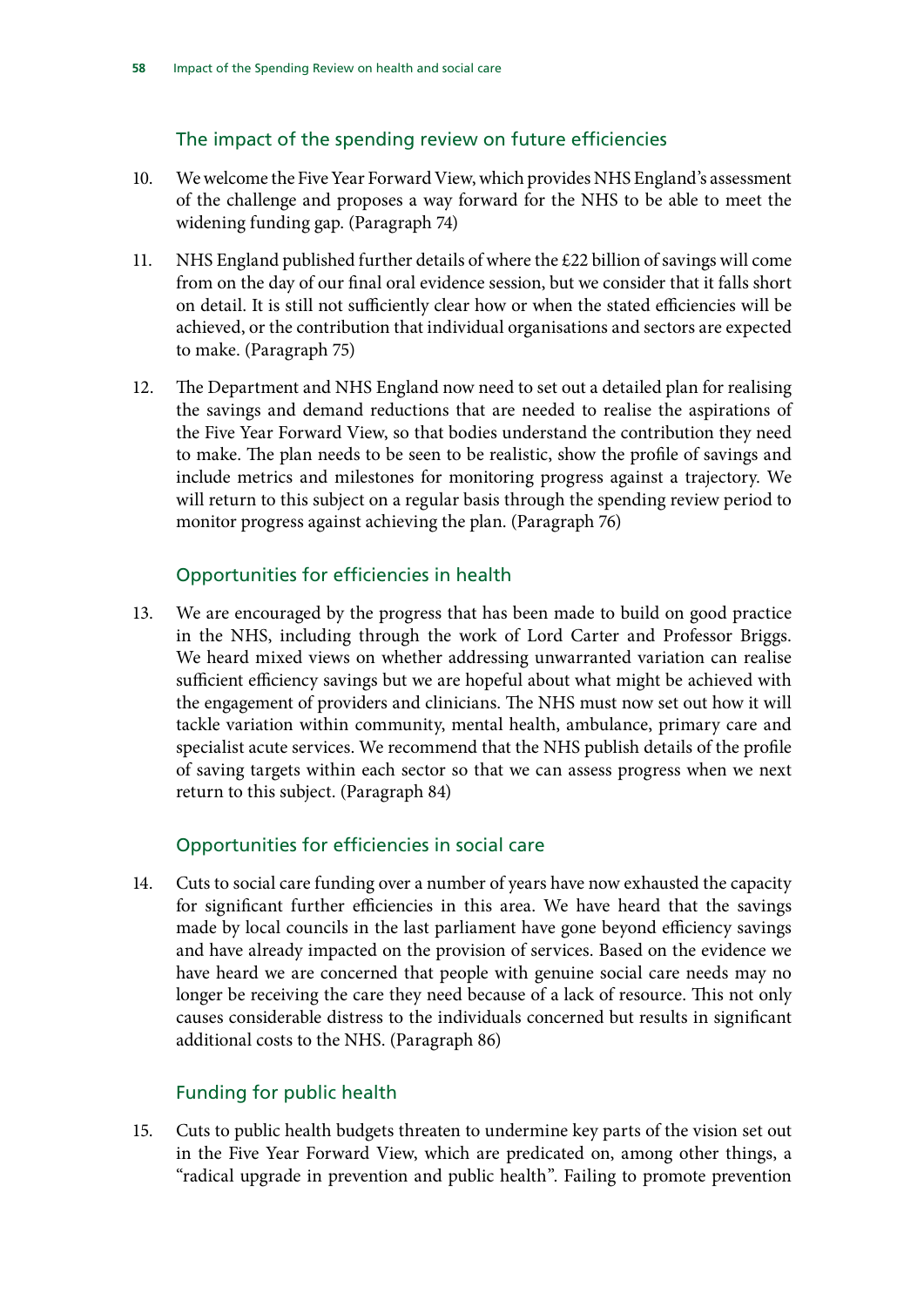with sufficient vigour will mean increasing operational and financial pressure on the NHS. The overwhelming view amongst our witnesses is that the public health cuts will turn out to have been a false economy. (Paragraph 102)

- 16. Given that even greater responsibility for public health has been transferred to local authorities, monitoring what is spent, how it is spent, and what it has achieved is of great importance. The Government needs to analyse and closely monitor the effects of the public health cuts on the aspirations set out in the Five Year Forward View. The Government should set out clearly, with measurable objectives and milestones, what it expects public health spending to achieve over the next five years, in terms of improved health and savings in NHS expenditure. We will return to this issue in future consideration of the financial situation in health and social care. (Paragraph 103)
- 17. By the time this report is published, a new Prime Minister will have taken office. We are concerned about the future of the childhood obesity strategy. We call on the Government under Theresa May as Prime Minister to publish and implement the strategy at the earliest possible opportunity, and on the Chancellor of the Exchequer to implement the existing plans for a levy on the manufacturers of sugary soft drinks. (Paragraph 104)

#### Transformation, integration and devolution

- 18. We expect the Government to clarify the situation for CCGs wanting to adopt integrated commissioning with local authorities including through "most capable provider" approaches. During the passage of the Health and Social Care Act, the then Secretary of State assured our predecessor committee that integration would trump competition where that was in the best interests of patients. All those working towards the goal of providing an integrated service need clarity about the legal avenues open to them in order to do so. (Paragraph 116)
- 19. We heard some impressive evidence of the work going on to integrate health and social care services, and to incorporate other public services in ways that meet the needs of patients better and improve the local population's health. These initiatives for integration have great potential. In many areas, patients are already benefitting from better integration and other transformation initiatives. This will however not necessarily save money in the short term, as this approach also identifies more individuals who could benefit from services. (Paragraph 126)
- 20. Integration and devolution do not offer a quick solution to the financial problems facing the NHS and social care services. Such projects require substantial investment in preparation and during the early years of operation, and may in some cases add to costs in order to deliver long term savings. The Government needs to take a long term view in assessing their financial benefits and should define how the success of the vanguards will be evaluated. (Paragraph 127)
- 21. With much of the upfront investment in the Spending Review being used to plug deficits, there is a real danger that greater integration and the move to the new models of care set out in the Five Year Forward View will be jeopardised by the shortage of transformation funds across the wider NHS outside the vanguards. At present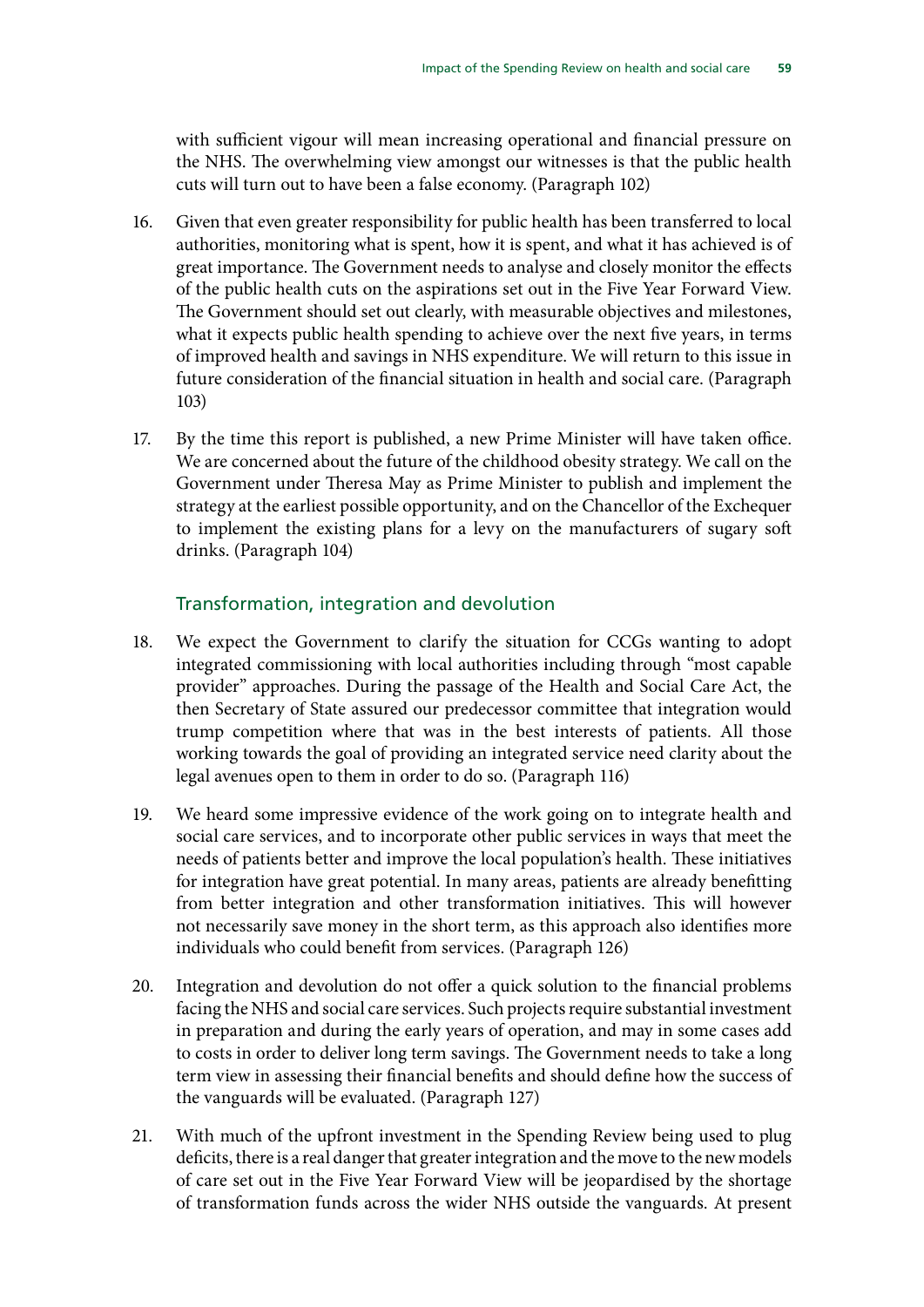the Sustainability and Transformation Fund is being used largely to 'sustain' in the form of plugging provider deficits rather than in transforming the system at scale and pace. If the financial situation of trusts is not resolved or, worse, deteriorates further, it is likely that the overwhelming majority of the Fund will continue to be used to correct short-term problems rather than to support long-term solutions. We call on the Government to set out how it will protect the Transformation element of the Fund to ensure that the ambitions of the Five Year Forward View are realised. (Paragraph 128)

#### Health education funding

- 22. The failure to train and retain an adequate supply of clinical staff is causing great strain in many parts of the NHS. This is undermining patient care, driving up the use of more expensive agency staff to fill rota gaps and diverting resources away from other important priorities. We expect Health Education England to set out their strategic plan and state whether they expect it to be achievable, and whether it will deliver the staff needs of the NHS, within their current budget. As we return to this subject through the spending review period we intend to examine the progress which HEE is making in improving workforce planning and effecting the transformation of the workforce at the heart of achieving the aims of the aims of the Five Year Forward View. (Paragraph 139)
- 23. We have heard concerns about the potential impact of the proposed abolition of NHS bursaries on the supply of nursing staff and other allied health professionals. We recommend that the Government review the impact on those training as a second degree and examine a transitional approach to support this section of the future workforce. We welcome the introduction of new routes to Associate Nurse and degree level nursing for those working as Health Care Assistants. We plan to return to this issue. (Paragraph 140)

## The Government's aspirations for service improvement

24. The Government and NHS England have now produced a clearer account of their intentions for seven-day services in hospitals and GP surgeries. We welcome the more realistic vision for seven-day hospital services, focussing on urgent and emergency care. We will continue to monitor progress on seven-day services across the Spending Review period, with the aim of assessing whether the Government's ambitions are achievable and delivering value for patients given the constraints on available resources and the risk of displacing measures which would be more cost effective. (Paragraph 153)

## Funding for mental health

25. Delivery of the funding commitments the Government has made for mental health is crucial to the delivery of meaningful parity of esteem. As we return to this subject through the Spending Review period, we will be looking for clear, verifiable evidence that the additional funding for mental health is being delivered to the front line, as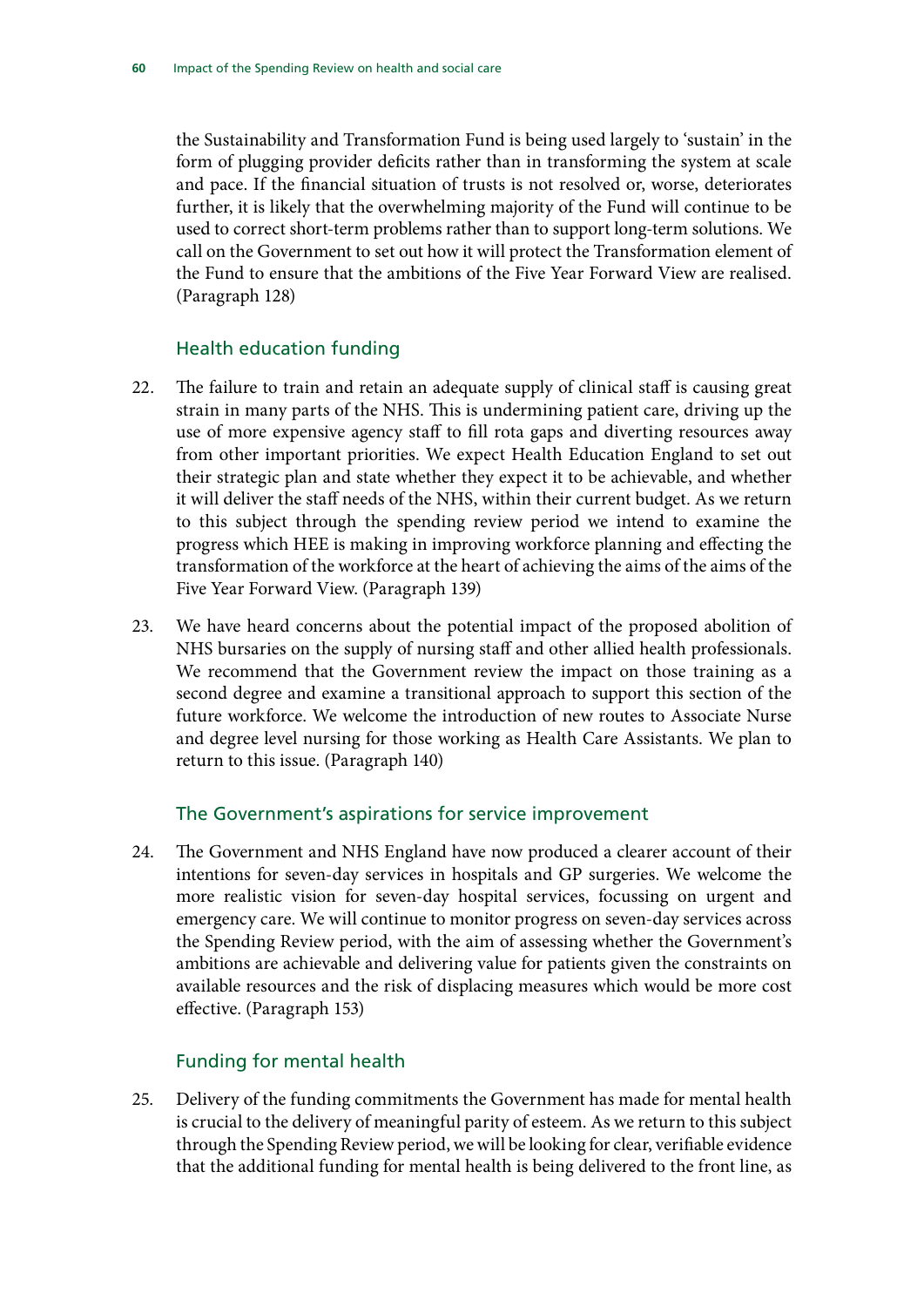well as evidence of sustainable progress towards the culture change across the NHS, from commissioners to providers, necessary to deliver genuine parity of esteem. (Paragraph 166)

#### **Conclusions**

- 26. New models of care and the measures to achieve demand reduction which are crucial to the achievement of the Five Year vision are not being embedded across the whole system. These changes are not happening at sufficient scale and pace across the wider NHS and social care. The integration of health and social care—not just the integration of funding, as in the Better Care Fund, but getting commissioners and service providers in each sector to work more closely together to deliver a service to their local population—is not proceeding at the required pace. Furthermore, there is a risk that cuts to funding outside NHS England, such as public health and social care, will put the achievement of the Five Year vision at risk. (Paragraph 170)
- 27. The Forward View needs to be accompanied by strategic thinking from Ministers about what priorities will best support achievement of the vision when resources are constrained. They should be prepared to set out the evidence as it develops on the value delivered by seven-day services and how that compares with other priorities such as action on prevention and public health. (Paragraph 171)
- 28. Given the scale of rising demand and costs we are not confident that the efficiency challenge is achievable. We are concerned about the failure to plan for the consequences if the current plan for savings is not achieved. (Paragraph 172)
- 29. We believe it is time for the Government and NHS England to set out how they will manage the shortfall in NHS and social care finances and the decline in services to patients if the measures proposed in the Forward View fail to bridge the funding gap. If the funding is not increased, there needs to be an honest debate about what that will mean for patient care. (Paragraph 173)
- 30. We expect to return to the subject of the impact of the Government's spending decisions on health and social care on a regular basis and hold Ministers, NHS England and NHS Improvement regularly to account over the course of the Spending Review period. (Paragraph 174)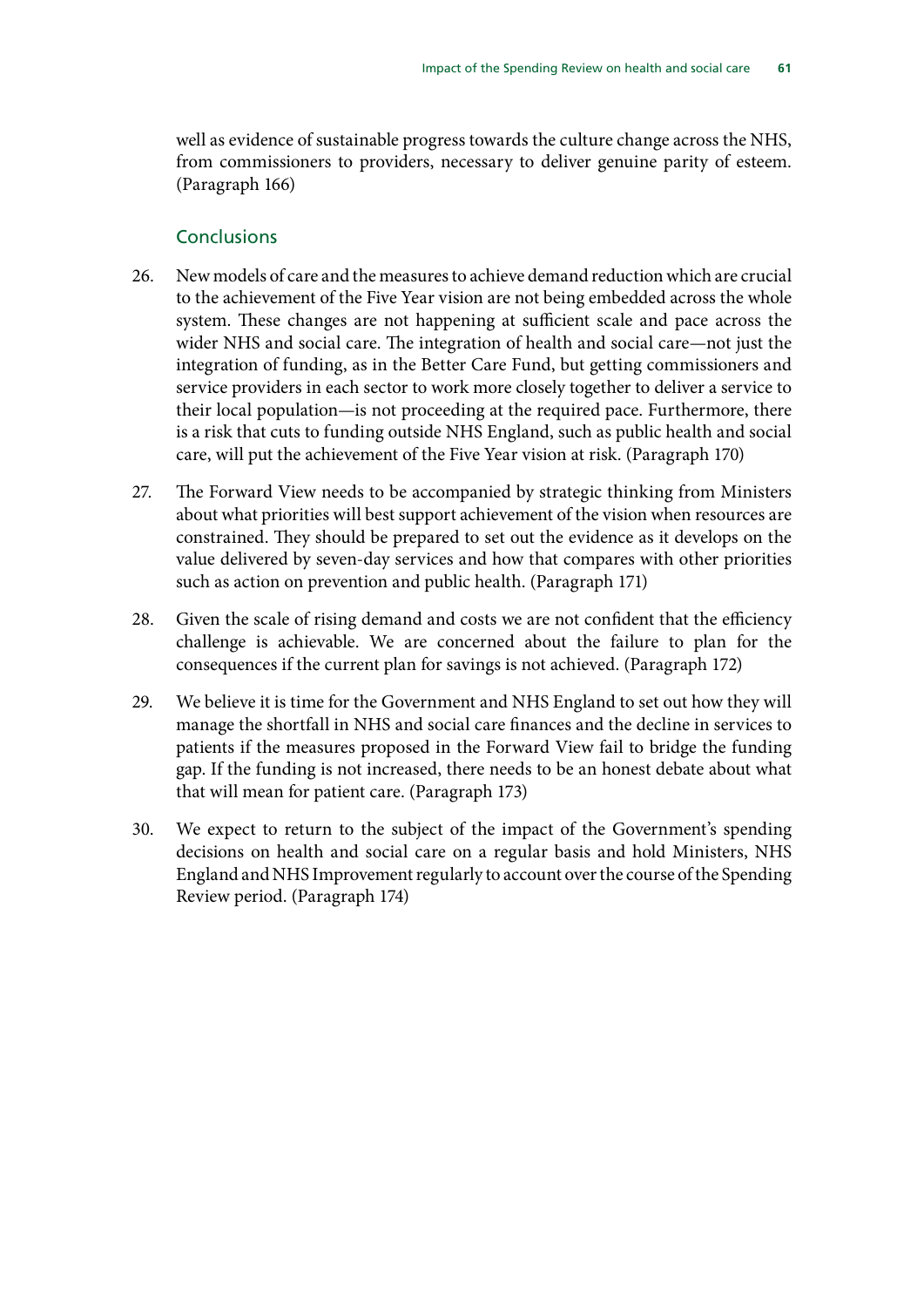## Annex 1: Note of visit to Salford Royal NHS Foundation Trust, 21 March 2016

## **Presentation by Sir David Dalton, Chief Executive of Salford Royal NHS Foundation Trust**

Sir David Dalton provided the Committee with a presentation about Salford Royal NHS Foundation Trust [\(see slides published on the Committee's website](http://www.parliament.uk/documents/commons-committees/Health/Written%20evidence/CSR0111-Sir-David-Dalton-(CSR0111).pdf)). He also expressed the following views in response to questions from the Committee:

- Sir David agreed that the health services should provide 7 day services with the focus being on the reliable delivery of the 10 NHS Clinical Standards associated with urgent/emergency care and timely clinical assessment. He noted that reliable delivery would take several years to achieve.
- Sir David emphasised that technology is a key enabler of successful transformation. Salford Royal NHS Foundation Trust's electronic health record (HER) system is integrated with primary care and has improved the effectiveness and coordination of its care. He is convinced that standardising care pathways, to the evidence of best practice, through digital HER approaches allows the best means of reducing variation in care standards and achieving economies of scale.
- However, he said that too often the NHS procures IT in the wrong way and continues to implement systems that do not deliver the expected results. He believes that improvement could be achieved by designating Trusts, who have a track record of successful implementation and delivery, as the project managers of implementation in other Trusts. He favoured a hub and spoke approach rather than every Trust retaining its independent approach to digital improvement.
- For devolution to deliver better care at a lower cost, Sir David suggested Greater Manchester needed to ensure that its hospitals collectively served larger population bases so that they can deliver single-shared services across multiple hospitals and consolidate inpatient services which are currently provided by more than one provider. This would enable standardisation of care to be delivered at scale.
- He believed that a significant proportion of NHS expense is consumed by asset renewal ambitions of Trusts and that as more care is provided out of hospital, then the estate will need to be reduced by prioritising the removal of NHS estate which was considered to be in the worst condition.
- The NHS has too many provider organisations, which often act in the interest of their own organisation instead of in the interest of the wider population that they should serve. He believes that there are significant patient and population health benefits to be achieved by creating Groups of Trusts where the Group HQ would undertake strategic and capital planning on behalf of Trusts who collectively would serve a population of between 1 and 2 million. The Group HQ would create the standardised operating models and care pathways which the Trusts would be required to implement. He believes that this would ensure that Trusts were focussed on delivering operational excellence and improving local services.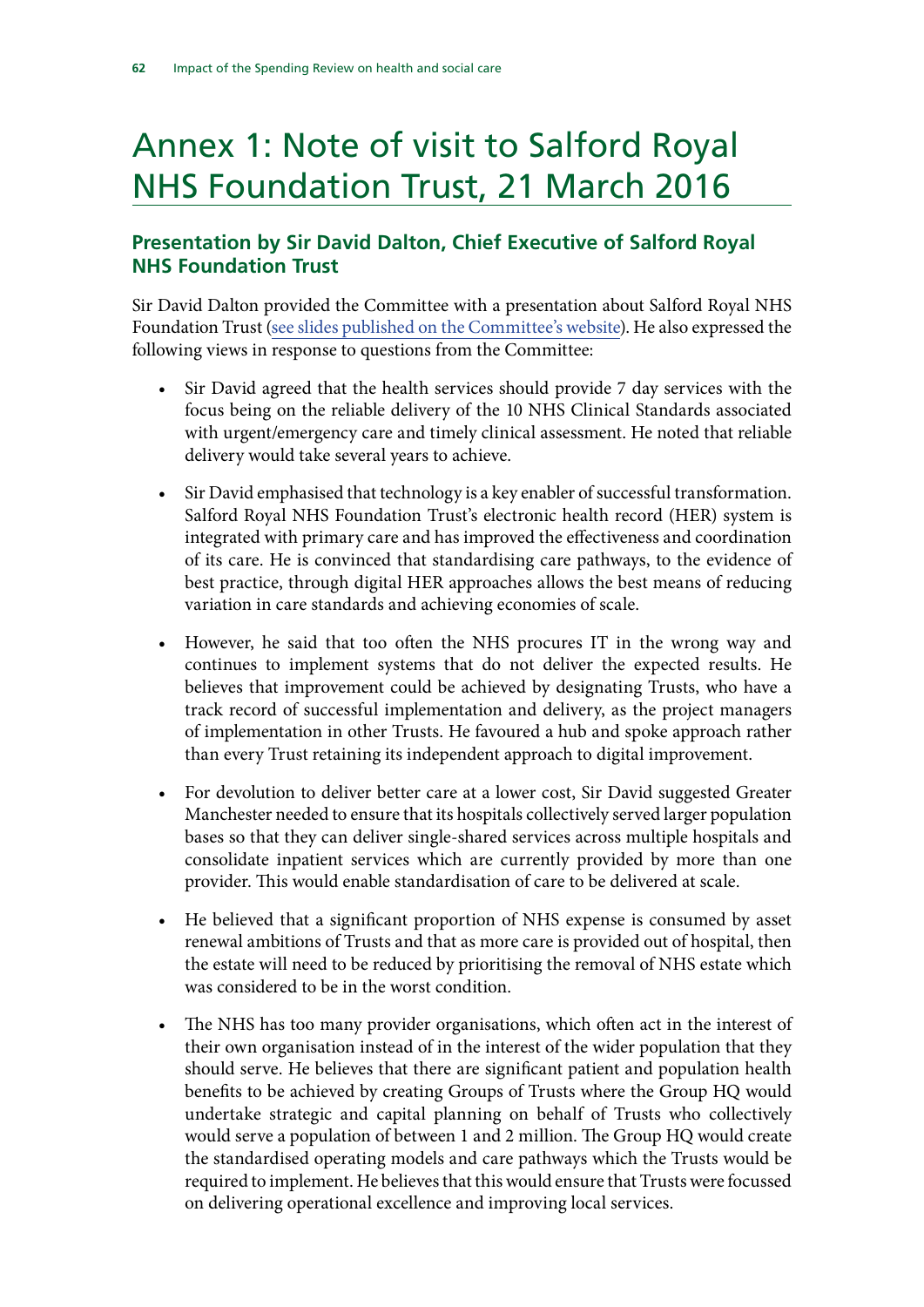• Sir David also believes that 240 independent Trusts is an unsustainable overhead which the NHS can no longer afford and which mitigates against better care being provided across a wider geographic base. He believes Providers should share back office functions and high-performing trusts should take over those that are underperforming.

### **Tour of Emergency Village**

The Committee was shown around the 'Emergency Village' which brings together the Trusts A&E department together with the adjacent emergency assessment unit (EAU). The ward is designed to accommodate early assessment and diagnostic, with a multidisciplinary approach to planning patient discharge from hospital. The Committee was shown the following features:

- The emergency department walk-in entrance and triage system.
- An electronic display of A&E attendance for clinicians to understand and prioritise patients on the basis of their needs.

The Committee spoke to an Advanced Practitioner – a trained nurse with a master's qualification that allows them to assess patients in a specialised field in a similar way to a qualified doctor.

## **Tour of Neurosciences Centre**

The Committee visited Salford Royal's Neurosciences Centre, which is already the recognised tertiary centre covering patients within Greater Manchester for Neurosurgery, Neurology, hyper acute and acute Neurorehabilitation, Neuropsychiatry, Neuropsychology and Complex Spinal Surgery. The Unit also provides Hyper acute stroke services 24/7 on behalf of Greater Manchester, supported by two other trusts which provide hyper acute access between 7am and 11pm only.

The Trust expects that the Greater Manchester Combined Authority will continue to recognise SRFT's unit as the established Neurosciences centre for Greater Manchester (and a catchment beyond Greater Manchester for many specialist neuroscience subspecialties). The unit has an excellent reputation for high performance, excellent quality outcomes and innovation, and the Trust expects full support from GMCA in continuing to develop these services in the years ahead.

The GMCA has not affected the planning of Neurosciences up to this point. However, going forward the Trust will be looking towards GMCA to support further service reconfiguration for service areas such as Neurorehabilitation and stroke services, with the aim of ensuring that it can continue to improve equity of access and the standardisation of high quality care for the population of Greater Manchester.

## **Tour of hospital wards**

The Committee were divided into three groups and shown the following three wards by the ward matron: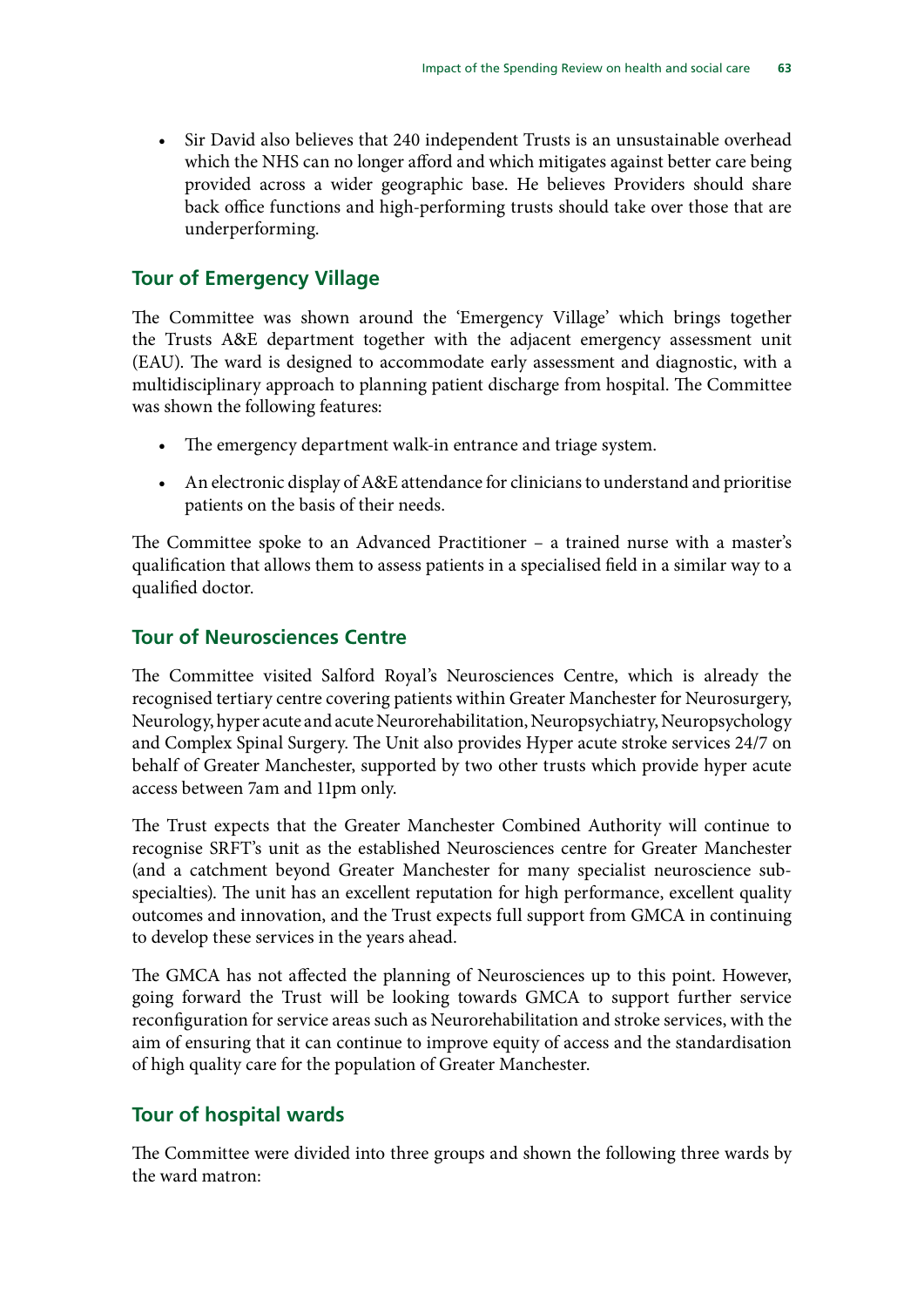- Trauma and Orthopaedic.
- Ageing and Complex Medicine.
- Urology and Short Stay Surgery Ward.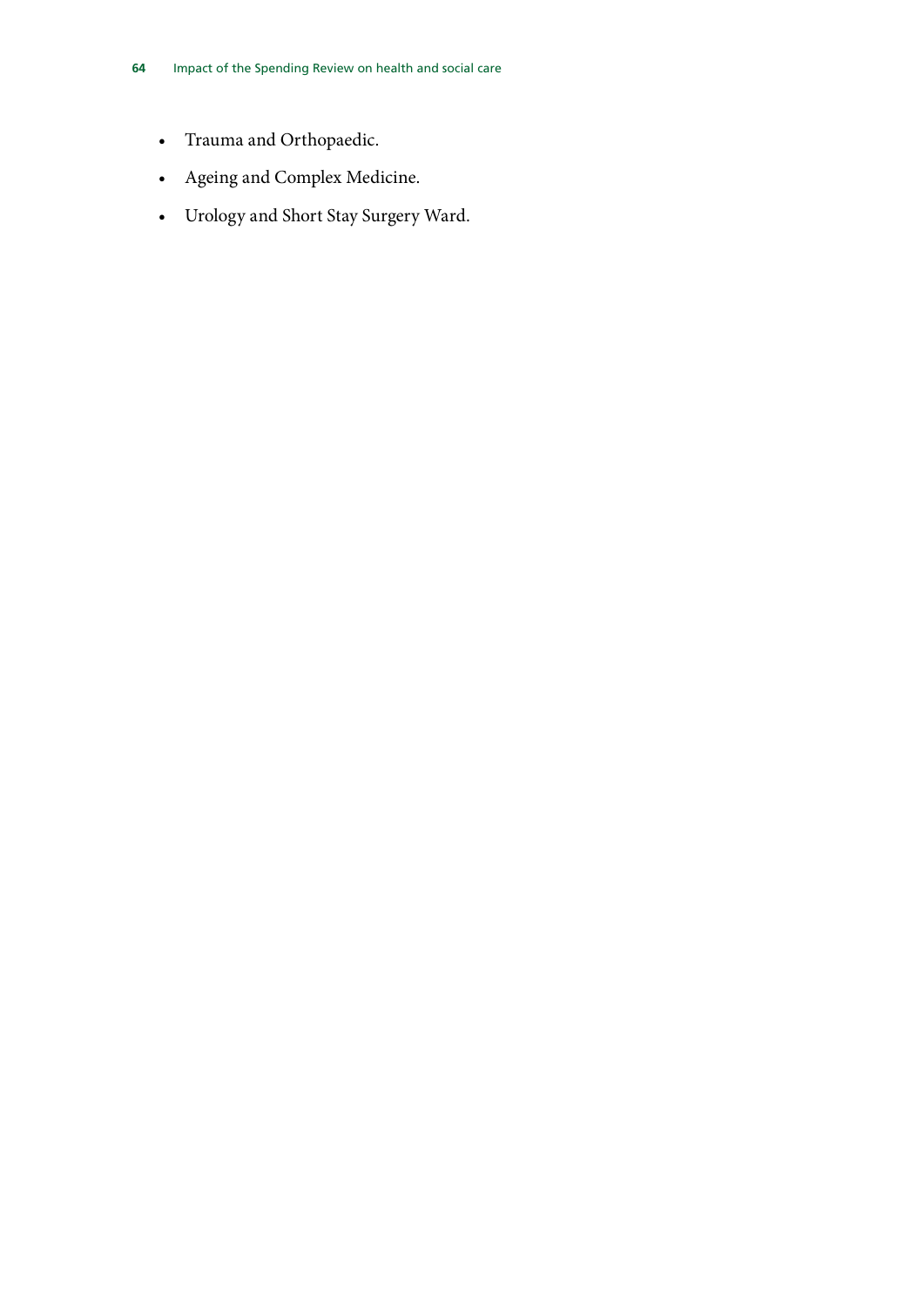## Annex 2: Note of meeting with voluntary sector organisations, Salford Royal NHS Foundation Trust, 21 March 2016

At the meeting between members of the Health Committee and representatives of voluntary organisations at Salford Royal NHS Foundation Trust on 21 March 2016, these were among the main points made by the voluntary and other bodies attending:

- Reliable housing was important for those with mental health problems, but recent changes had meant that there was less certainty. The risk was that these vulnerable people would end up requiring drastic and expensive interventions.
- The Spending Review had failed to provide the not-for-profit sector with any longterm assurance on public funding. Local authorities were in fact making more and more decisions on funding for contracted services at a late stage, sometimes just a few days before the start of the relevant financial year. Although many nonprofit organisations could raise funds through donations from the general public, income from local authority and other contracts was vital to maintaining services.
- In many areas established providers are dropping out of the provision of services because they simply can't afford to provide the service for the amount of money now being offered. A number of examples were also given of services which were now simply not being commissioned by the local authority: the "stop smoking" service in Manchester was one; another was a sexual health/HIV centre in Oxfordshire. In another case mentioned, the local authority was now tendering for only 48 weeks' care in a year, where previously it had funded a full 52 weeks.
- A number of participants suggested that the disinvestment in public health and other services, especially social care, was having knock-on effects and resulting in higher costs to other public services, particularly the NHS, but also other services such as criminal justice.
- The ability to secure Lottery funding is compromised because preference is for innovative projects not for established practice proven to work. Nor is Lottery funding provided as a substitute for government funding.
- There were concerns that, if voluntary organisations were to base contacts on the newly published Grant agreement, then they would be subject to VAT. Had NHS England asked HMRC to assess the model agreement before it was published? <https://www.england.nhs.uk/nhs-standard-contract/grant-agreement/>
- Far from having multi-period budgets, local authorities now regularly renegotiated contracts with service providers, including non-profit bodies, a few months after they had started. One body said that this instability meant that 25 percent of its services for the public sector were now provided without any relevant contract being in force. The Committee was told that the security of core contracts for third sector providers enabled additional services to be provided as well from charitable funds: the loss of those core contracts put the charitably-funded services at risk as well.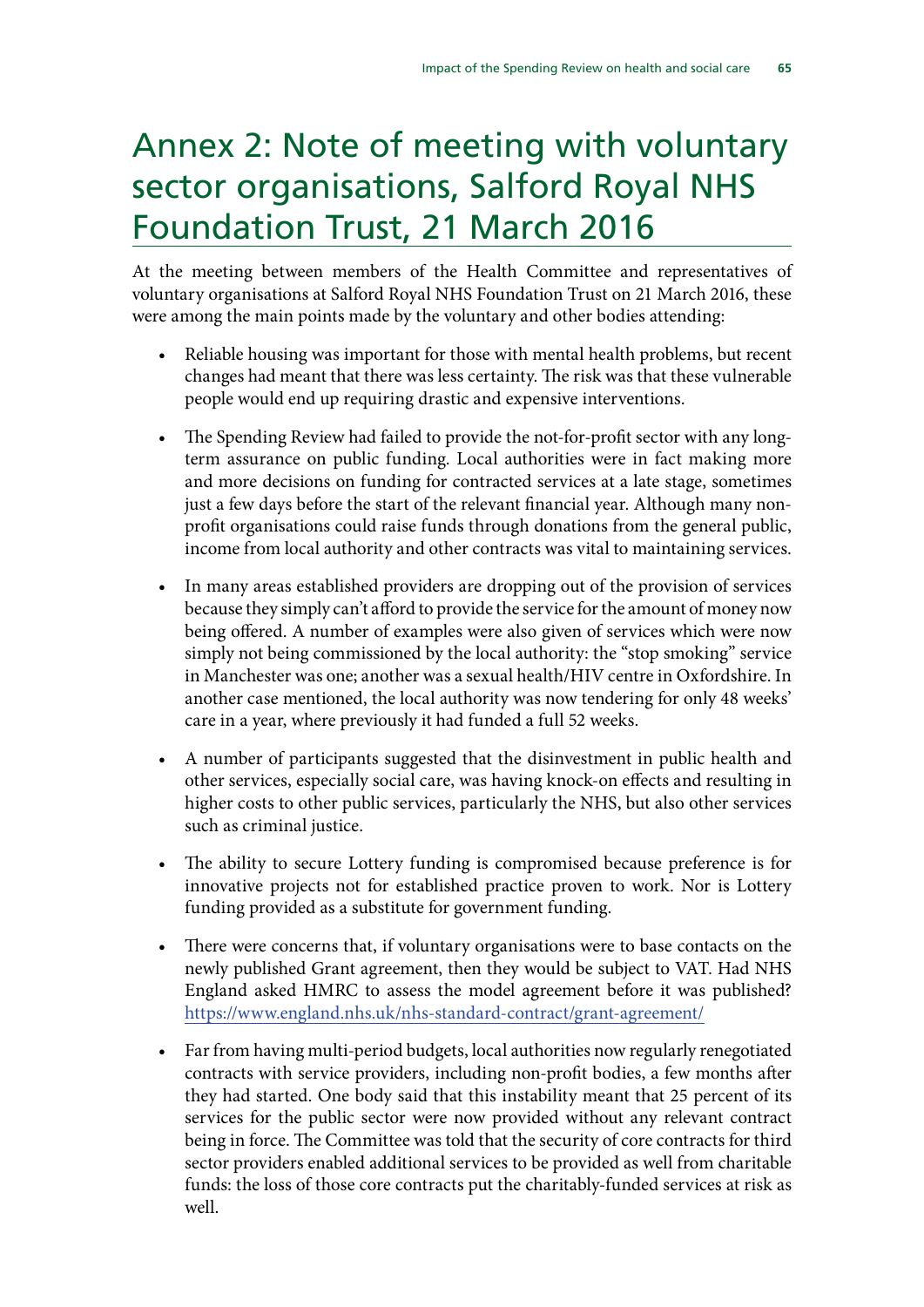- The late timing of the Spending Review statement, with its radical changes to local authority funding, had meant that decision-making in councils had been pushed back by two months. In these circumstances, local authority commissioners deserved some sympathy when they found it hard to provide suppliers of services with a settled contract. But without clarity about income streams, voluntary organisations are unable to invest in new services.
- There were likely to be regional differences in the impact of the introduction of the National Living Wage (NLW). In addition, local authorities were not adjusting their funding for contracted services in light of the NLW; they tended to tell service providers that the NLW was 'their problem'. The operation of the 'Transfer of Undertakings (Protection of Employment)' (TUPE) regulations could cause particular problems for smaller non-profit organisations; in some cases they were now walking away from invitations to tender for local authority contracts.
- The pressure on social care budgets was likely to continue to increase. The eligibility bar for access to social care had been raised, meaning that many people with less severe needs no longer received social care. However, those who remained eligible for social care were likely to have more complex needs and these would be more expensive.
- There was a general recognition of the potential benefits of integration of health and social care, but in order to make it work there needed to be serious investment in social care services, which had become run down. There were many examples of the benefits of early intervention and the provision of services, including palliative care, in the community; these examples contrasted with the more expensive (but not necessarily more effective) provision of care in acute hospitals.
- The aspirations of social services for older people, as expressed for instance in personal budget documents, were often very unambitious compared with services' aspirations for younger people. This suggested that there was ageism at work. On the other hand, it was suggested by others that discussion about social services often focussed too narrowly on services for the elderly, to the detriment of thinking about those of working age.
- There were difficulties about the funding of palliative care services. For example, there was no clear agreement on when "the end of life" started and it was suggested that around 25% of people don't receive the palliative care they need. Related to this was uncertainty about the level of funding currently devoted to "end of life" services. This lack of an agreed baseline would make it difficult to identify future progress on spending.
- It was said that the benefit of the 2 percent precept for social care would be more than wiped out by the impact of the National Living Wage and increased pension and NI contributions on budgets.
- Some participants said that the Greater Manchester Combined Authority needed to involve the not-for-profit sector more closely with the process of health and social care devolution. The sector could offer a new and positive perspective, but did not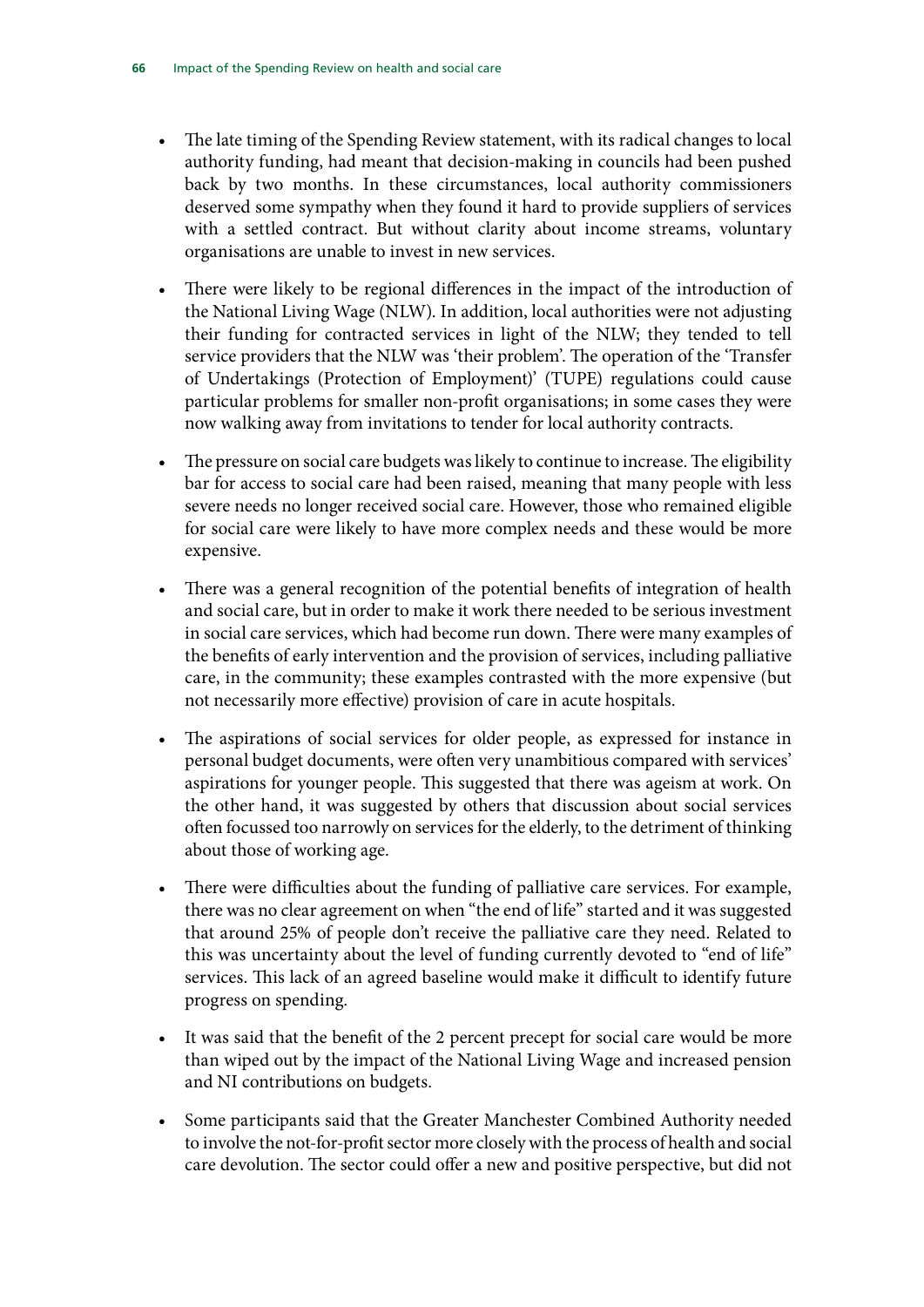always feel that it was integrated enough with the development of devolution. There was wide variation in the extent of involvement of the sector in the ten localities into which Greater Manchester was divided.

• A suggestion that each local authority and clinical commissioning group should have a "link person" for the voluntary sector was agreed as a good idea in principle, but only if that person was sufficiently senior to be influential.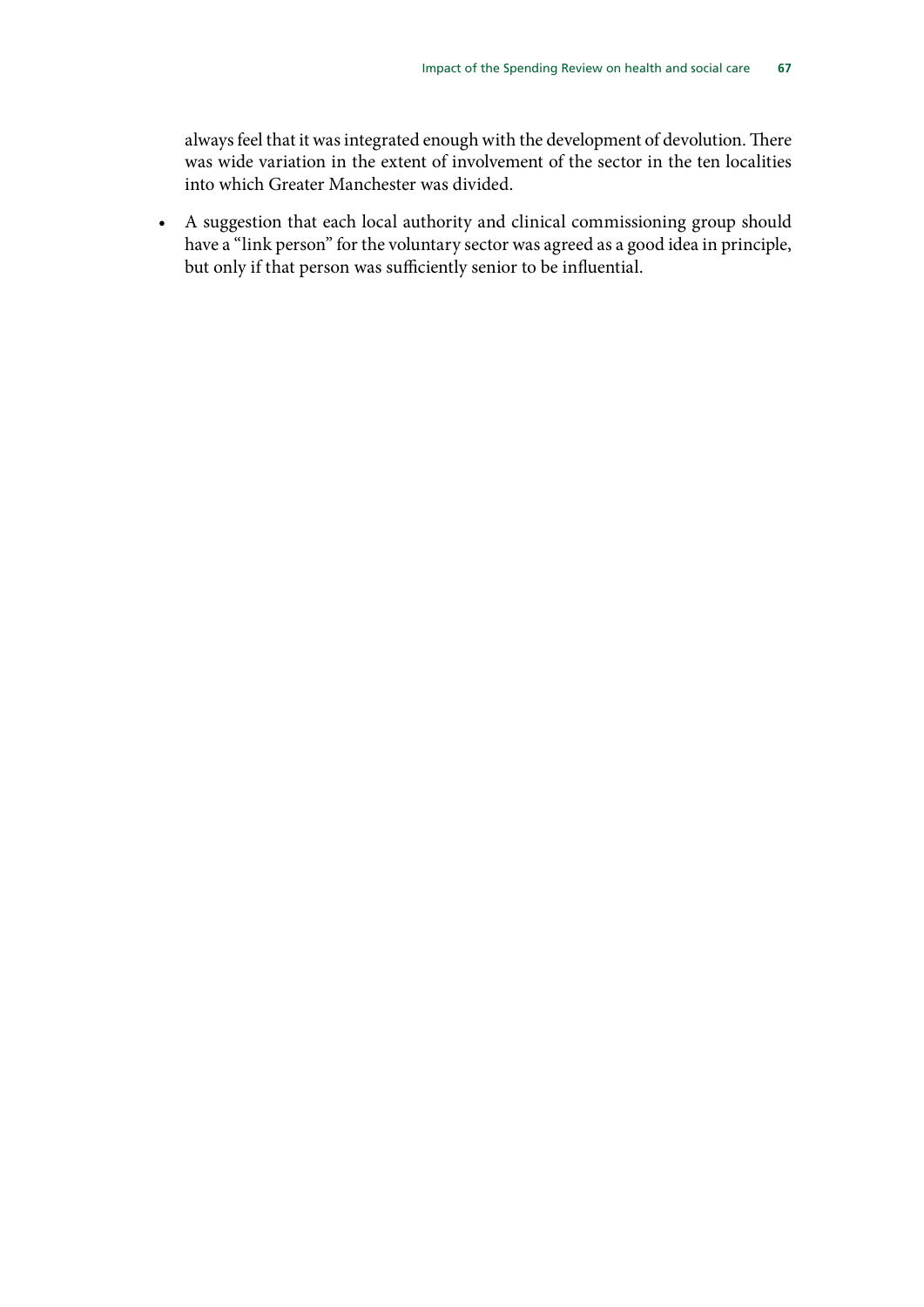## Formal Minutes

#### **Tuesday 12 July 2016**

Members present:

Dr Sarah Wollaston, in the Chair

Julie Cooper Dr James Davies Paula Sherriff

Maggie Throup Dr Philippa Whitford

Draft Report (*Impact of the Spending Review on health and social care*), proposed by the Chair, brought up and read.

*Ordered*, That the draft Report be read a second time, paragraph by paragraph.

Paragraphs 1 to 178 read and agreed to.

Annexes agreed to.

Summary agreed to.

*Resolved*, That the Report be the First Report of the Committee to the House.

*Ordered*, That the Chair make the Report to the House.

*Ordered*, That embargoed copies of the Report be made available, in accordance with the provisions of Standing Order No. 134.

[Adjourned till Monday 18 July at 4.00pm.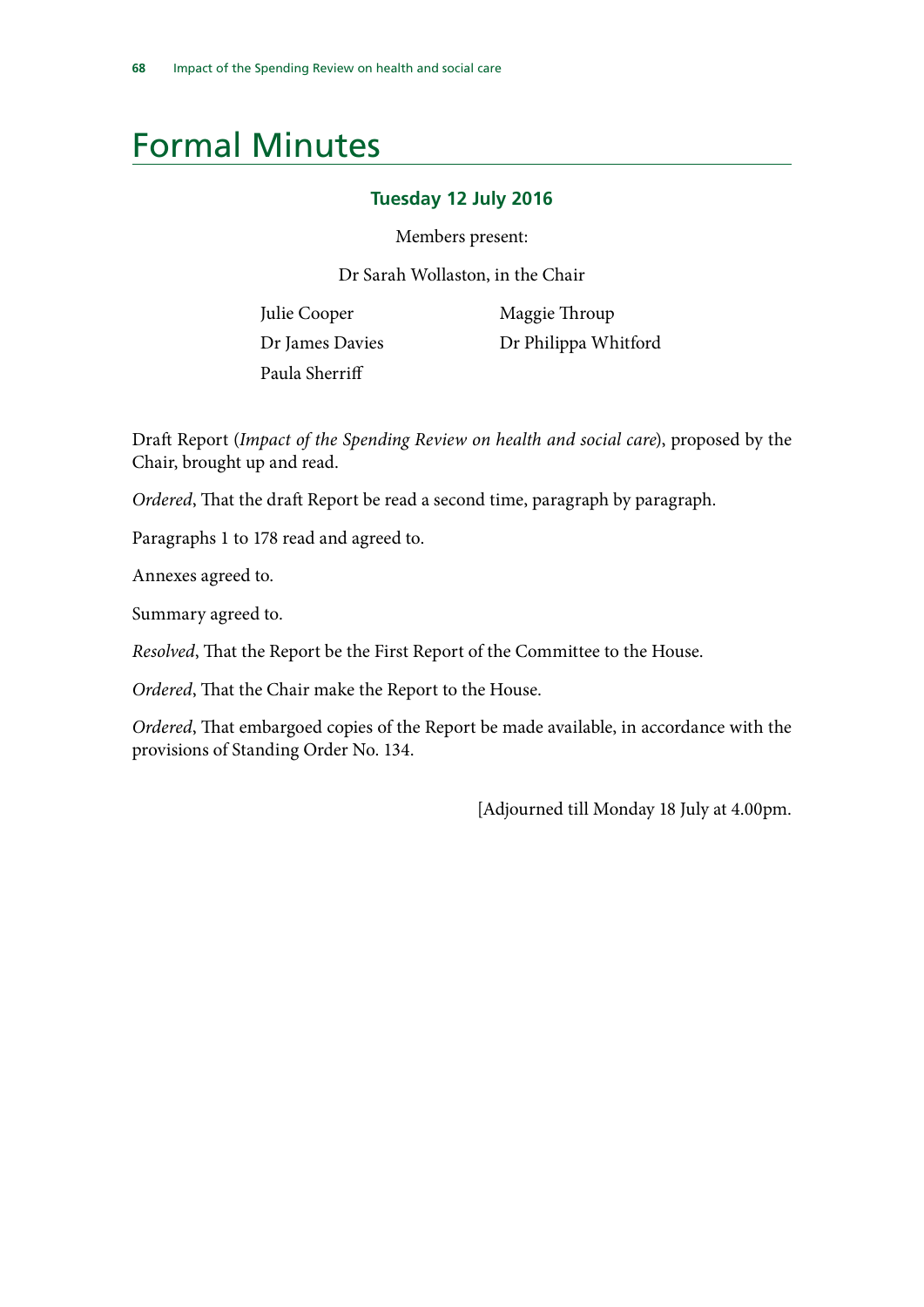### Witnesses

The following witnesses gave evidence. Transcripts can be viewed on the [inquiry publications](http://www.parliament.uk/business/committees/committees-a-z/commons-select/health-committee/inquiries/parliament-2015/impact-comprehensive-spending-review-health-social-care-15-16/publications/) [page](http://www.parliament.uk/business/committees/committees-a-z/commons-select/health-committee/inquiries/parliament-2015/impact-comprehensive-spending-review-health-social-care-15-16/publications/) of the Committee's website.

#### **Tuesday 23 February 2016** *Question number*

**Professor Matt Sutton,** Professor of Health Economics, University of Manchester, **Dr José-Luis Fernández,** Deputy Director and Associate Professorial Research Fellow, London School of Economics, and **Professor Nick Mays**, Professor of Health Policy, London School of Hygiene and Tropical Medicine **COLOGY Propilled**  $Q1-45$ 

**John Appleby**, Chief Economist, The King's Fund, **Nigel Edwards**, Chief Executive, Nuffield Trust, and **Anita Charlesworth,** Director of Research and Economics, The Health Foundation [Q46–85](http://data.parliament.uk/writtenevidence/committeeevidence.svc/evidencedocument/health-committee/impact-of-the-comprehensive-spending-review-on-health-and-social-care/oral/29678.html)

#### **Tuesday 8 March 2016**

**Chris Hopson,** Chief Executive, NHS Providers, **Julie Wood,** Chief Executive, NHS Clinical Commissioners, and **Professor Tim Briggs,** Consultant Orthopaedic Surgeon at the Royal National Orthopaedic Hospital Trust, National Director for Clinical Quality and Efficiency [Q86–145](http://data.parliament.uk/writtenevidence/committeeevidence.svc/evidencedocument/health-committee/impact-of-the-comprehensive-spending-review-on-health-and-social-care/oral/30367.html)

**Michael Brodie**, Finance and Commercial Director, Public Health England, **Professor Ian R Cumming OBE**, Chief Executive, Health Education England, and **Christina McAnea, Head of Health, UNISON CHANGE AND READ COMMUNIST CONSUMINGLY** 

#### **Monday 21 March 2016**

| Sarah Pickup, Deputy Chief Executive, Local Government Association, Professor<br>Martin Green, Chief Executive, Care England, and Ray James, President,<br><b>Association of Directors of Adult Social Services</b>                                                  | Q194-212 |
|----------------------------------------------------------------------------------------------------------------------------------------------------------------------------------------------------------------------------------------------------------------------|----------|
| Lord Smith, Leader, Wigan Metropolitan Borough Council, Greater Manchester<br>Combined Authority, Sir Howard Bernstein, Head of Paid Service, Greater<br>Manchester Combined Authority, and David Slack, Managing Director,<br>Somerset Clinical Commissioning Group | Q213-265 |
| Neil Tester, Director of Policy and Communications, Healthwatch, Elliott<br>Dunster, Interim Group Head of Public Affairs, Policy and Research, Scope, and<br>Geoff Heyes, Policy and Campaigns Manager (Mental Health Services), Mind                               | Q266-294 |

#### **Monday 9 May 2016**

**Rt Hon Jeremy Hunt MP,** Secretary of State for Health, **David Williams,** Director General of Finance, Department of Health, **Simon Stevens,** Chief Executive, NHS England, and **Bob Alexander,** Executive Director of Resources and Deputy Chief Executive, NHS Improvement Chief Chief Executive, NHS Improvement Communications of Cases Chief Chief Chief Chief Chief Chief Chief Chief Chief Chief Chief Chief Chief Chief Chief Chief Chief Chief Chief Chief Chief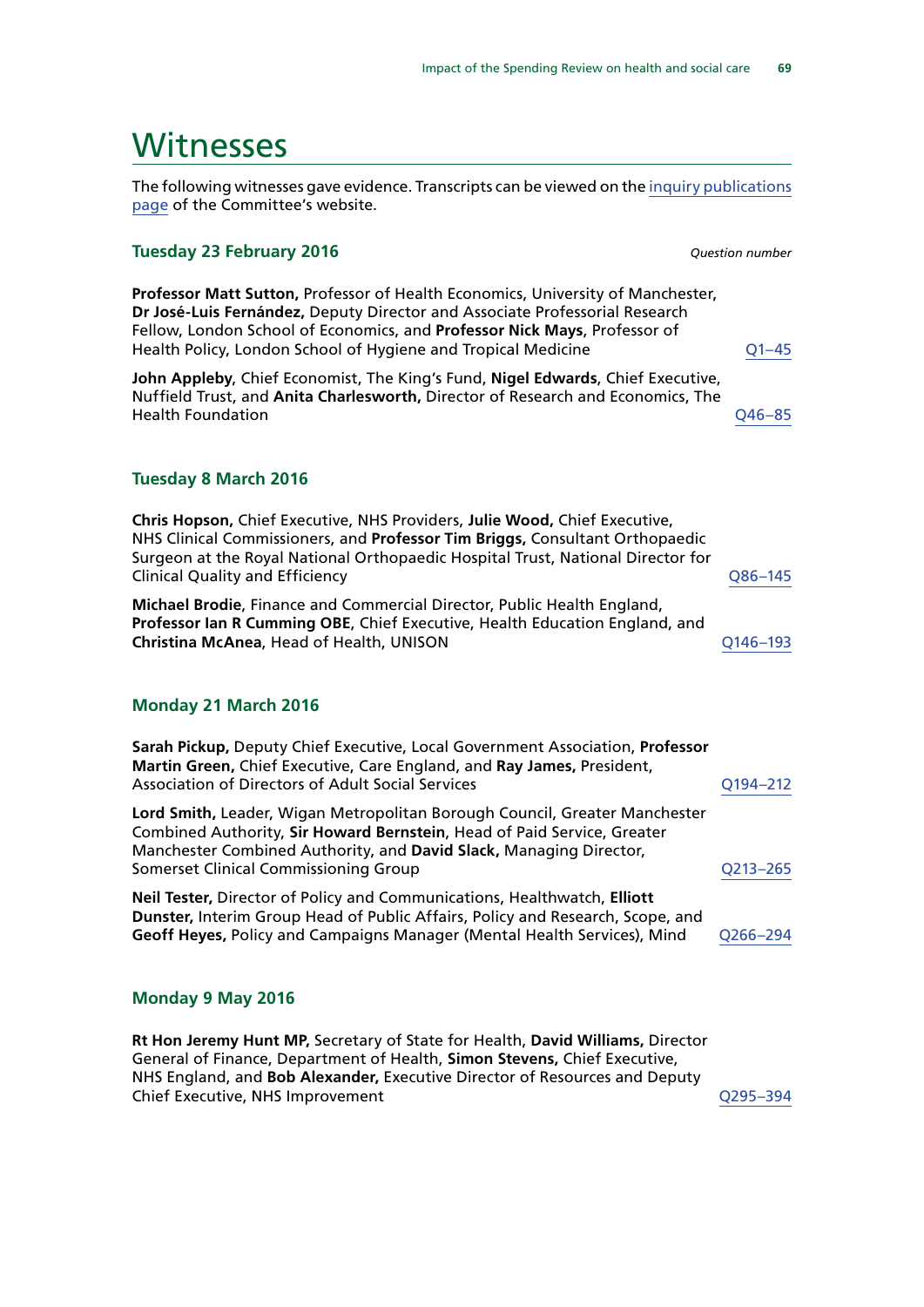## Published written evidence

The following written evidence was received and can be viewed on the [inquiry publications](http://www.parliament.uk/business/committees/committees-a-z/commons-select/health-committee/inquiries/parliament-2015/impact-comprehensive-spending-review-health-social-care-15-16/publications/) [page](http://www.parliament.uk/business/committees/committees-a-z/commons-select/health-committee/inquiries/parliament-2015/impact-comprehensive-spending-review-health-social-care-15-16/publications/) of the Committee's website.

CSR numbers are generated by the evidence processing system and so may not be complete.

- ABHI [\(CSR0026\)](http://data.parliament.uk/WrittenEvidence/CommitteeEvidence.svc/EvidenceDocument/Health/Impact%20of%20the%20Comprehensive%20Spending%20Review%20on%20health%20and%20social%20care/written/27268.html)
- 2 Action Cerebral Palsy [\(CSR0022](http://data.parliament.uk/WrittenEvidence/CommitteeEvidence.svc/EvidenceDocument/Health/Impact%20of%20the%20Comprehensive%20Spending%20Review%20on%20health%20and%20social%20care/written/27263.html))
- Action on Hearing Loss [\(CSR0070](http://data.parliament.uk/WrittenEvidence/CommitteeEvidence.svc/EvidenceDocument/Health/Impact%20of%20the%20Comprehensive%20Spending%20Review%20on%20health%20and%20social%20care/written/27382.html))
- Action on Smoking and Health [\(CSR0088\)](http://data.parliament.uk/WrittenEvidence/CommitteeEvidence.svc/EvidenceDocument/Health/Impact%20of%20the%20Comprehensive%20Spending%20Review%20on%20health%20and%20social%20care/written/27689.html)
- ADASS [\(CSR0086\)](http://data.parliament.uk/WrittenEvidence/CommitteeEvidence.svc/EvidenceDocument/Health/Impact%20of%20the%20Comprehensive%20Spending%20Review%20on%20health%20and%20social%20care/written/27617.html)
- Advisory Group on Contraception [\(CSR0047](http://data.parliament.uk/WrittenEvidence/CommitteeEvidence.svc/EvidenceDocument/Health/Impact%20of%20the%20Comprehensive%20Spending%20Review%20on%20health%20and%20social%20care/written/27338.html))
- Age UK [\(CSR0085](http://data.parliament.uk/WrittenEvidence/CommitteeEvidence.svc/EvidenceDocument/Health/Impact%20of%20the%20Comprehensive%20Spending%20Review%20on%20health%20and%20social%20care/written/27614.html))
- Alzheimer's Research UK ([CSR0011](http://data.parliament.uk/WrittenEvidence/CommitteeEvidence.svc/EvidenceDocument/Health/Impact%20of%20the%20Comprehensive%20Spending%20Review%20on%20health%20and%20social%20care/written/27176.html))
- 9 Bournemouth University [\(CSR0012](http://data.parliament.uk/WrittenEvidence/CommitteeEvidence.svc/EvidenceDocument/Health/Impact%20of%20the%20Comprehensive%20Spending%20Review%20on%20health%20and%20social%20care/written/27180.html))
- British Heart Foundation [\(CSR0069](http://data.parliament.uk/WrittenEvidence/CommitteeEvidence.svc/EvidenceDocument/Health/Impact%20of%20the%20Comprehensive%20Spending%20Review%20on%20health%20and%20social%20care/written/27380.html))
- British In Vitro Diagnostics Association (BIVDA) ([CSR0002\)](http://data.parliament.uk/WrittenEvidence/CommitteeEvidence.svc/EvidenceDocument/Health/Impact%20of%20the%20Comprehensive%20Spending%20Review%20on%20health%20and%20social%20care/written/26840.html)
- 12 British Medical Association ([CSR0063\)](http://data.parliament.uk/WrittenEvidence/CommitteeEvidence.svc/EvidenceDocument/Health/Impact%20of%20the%20Comprehensive%20Spending%20Review%20on%20health%20and%20social%20care/written/27372.html)
- Bupa UK [\(CSR0034](http://data.parliament.uk/WrittenEvidence/CommitteeEvidence.svc/EvidenceDocument/Health/Impact%20of%20the%20Comprehensive%20Spending%20Review%20on%20health%20and%20social%20care/written/27284.html))
- Cancer Research UK [\(CSR0077](http://data.parliament.uk/WrittenEvidence/CommitteeEvidence.svc/EvidenceDocument/Health/Impact%20of%20the%20Comprehensive%20Spending%20Review%20on%20health%20and%20social%20care/written/27392.html))
- Care & Support Alliance (CSA) [\(CSR0040\)](http://data.parliament.uk/WrittenEvidence/CommitteeEvidence.svc/EvidenceDocument/Health/Impact%20of%20the%20Comprehensive%20Spending%20Review%20on%20health%20and%20social%20care/written/27303.html)
- Care England ([CSR0005](http://data.parliament.uk/WrittenEvidence/CommitteeEvidence.svc/EvidenceDocument/Health/Impact%20of%20the%20Comprehensive%20Spending%20Review%20on%20health%20and%20social%20care/written/26959.html))
- Carers Trust [\(CSR0001](http://data.parliament.uk/WrittenEvidence/CommitteeEvidence.svc/EvidenceDocument/Health/Impact%20of%20the%20Comprehensive%20Spending%20Review%20on%20health%20and%20social%20care/written/26801.html))
- Carers UK [\(CSR0078](http://data.parliament.uk/WrittenEvidence/CommitteeEvidence.svc/EvidenceDocument/Health/Impact%20of%20the%20Comprehensive%20Spending%20Review%20on%20health%20and%20social%20care/written/27394.html))
- CBI [\(CSR0045\)](http://data.parliament.uk/WrittenEvidence/CommitteeEvidence.svc/EvidenceDocument/Health/Impact%20of%20the%20Comprehensive%20Spending%20Review%20on%20health%20and%20social%20care/written/27331.html)
- Centre for Mental Health ([CSR0028\)](http://data.parliament.uk/WrittenEvidence/CommitteeEvidence.svc/EvidenceDocument/Health/Impact%20of%20the%20Comprehensive%20Spending%20Review%20on%20health%20and%20social%20care/written/27272.html)
- Chartered Society of Physiotherapy [\(CSR0058](http://data.parliament.uk/WrittenEvidence/CommitteeEvidence.svc/EvidenceDocument/Health/Impact%20of%20the%20Comprehensive%20Spending%20Review%20on%20health%20and%20social%20care/written/27363.html))
- Cheshire West and Chester Council [\(CSR0073\)](http://data.parliament.uk/WrittenEvidence/CommitteeEvidence.svc/EvidenceDocument/Health/Impact%20of%20the%20Comprehensive%20Spending%20Review%20on%20health%20and%20social%20care/written/27385.html)
- Children's Food Trust [\(CSR0013\)](http://data.parliament.uk/WrittenEvidence/CommitteeEvidence.svc/EvidenceDocument/Health/Impact%20of%20the%20Comprehensive%20Spending%20Review%20on%20health%20and%20social%20care/written/27188.html)
- 24 County Councils Network [\(CSR0089](http://data.parliament.uk/WrittenEvidence/CommitteeEvidence.svc/EvidenceDocument/Health/Impact%20of%20the%20Comprehensive%20Spending%20Review%20on%20health%20and%20social%20care/written/27709.html))
- 25 Department for Communities and Local Government ([CSR0109\)](http://data.parliament.uk/WrittenEvidence/CommitteeEvidence.svc/EvidenceDocument/Health/Impact%20of%20the%20Comprehensive%20Spending%20Review%20on%20health%20and%20social%20care/written/34604.html)
- Department of Health [\(CSR0042\)](http://data.parliament.uk/WrittenEvidence/CommitteeEvidence.svc/EvidenceDocument/Health/Impact%20of%20the%20Comprehensive%20Spending%20Review%20on%20health%20and%20social%20care/written/27323.html)
- Department of Health [\(CSR0103\)](http://data.parliament.uk/WrittenEvidence/CommitteeEvidence.svc/EvidenceDocument/Health/Impact%20of%20the%20Comprehensive%20Spending%20Review%20on%20health%20and%20social%20care/written/32845.html)
- Department of Health, NHS England and NHS Improvement ([CSR0108](http://data.parliament.uk/WrittenEvidence/CommitteeEvidence.svc/EvidenceDocument/Health/Impact%20of%20the%20Comprehensive%20Spending%20Review%20on%20health%20and%20social%20care/written/34286.html))
- Dimensions [\(CSR0066\)](http://data.parliament.uk/WrittenEvidence/CommitteeEvidence.svc/EvidenceDocument/Health/Impact%20of%20the%20Comprehensive%20Spending%20Review%20on%20health%20and%20social%20care/written/27376.html)
- Equity Release Council [\(CSR0032](http://data.parliament.uk/WrittenEvidence/CommitteeEvidence.svc/EvidenceDocument/Health/Impact%20of%20the%20Comprehensive%20Spending%20Review%20on%20health%20and%20social%20care/written/27278.html))
- Essex County Council [\(CSR0051](http://data.parliament.uk/WrittenEvidence/CommitteeEvidence.svc/EvidenceDocument/Health/Impact%20of%20the%20Comprehensive%20Spending%20Review%20on%20health%20and%20social%20care/written/27351.html))
- Faculty of Sexual and Reproductive Healthcare [\(CSR0025](http://data.parliament.uk/WrittenEvidence/CommitteeEvidence.svc/EvidenceDocument/Health/Impact%20of%20the%20Comprehensive%20Spending%20Review%20on%20health%20and%20social%20care/written/27267.html))
- FPA ([CSR0030\)](http://data.parliament.uk/WrittenEvidence/CommitteeEvidence.svc/EvidenceDocument/Health/Impact%20of%20the%20Comprehensive%20Spending%20Review%20on%20health%20and%20social%20care/written/27274.html)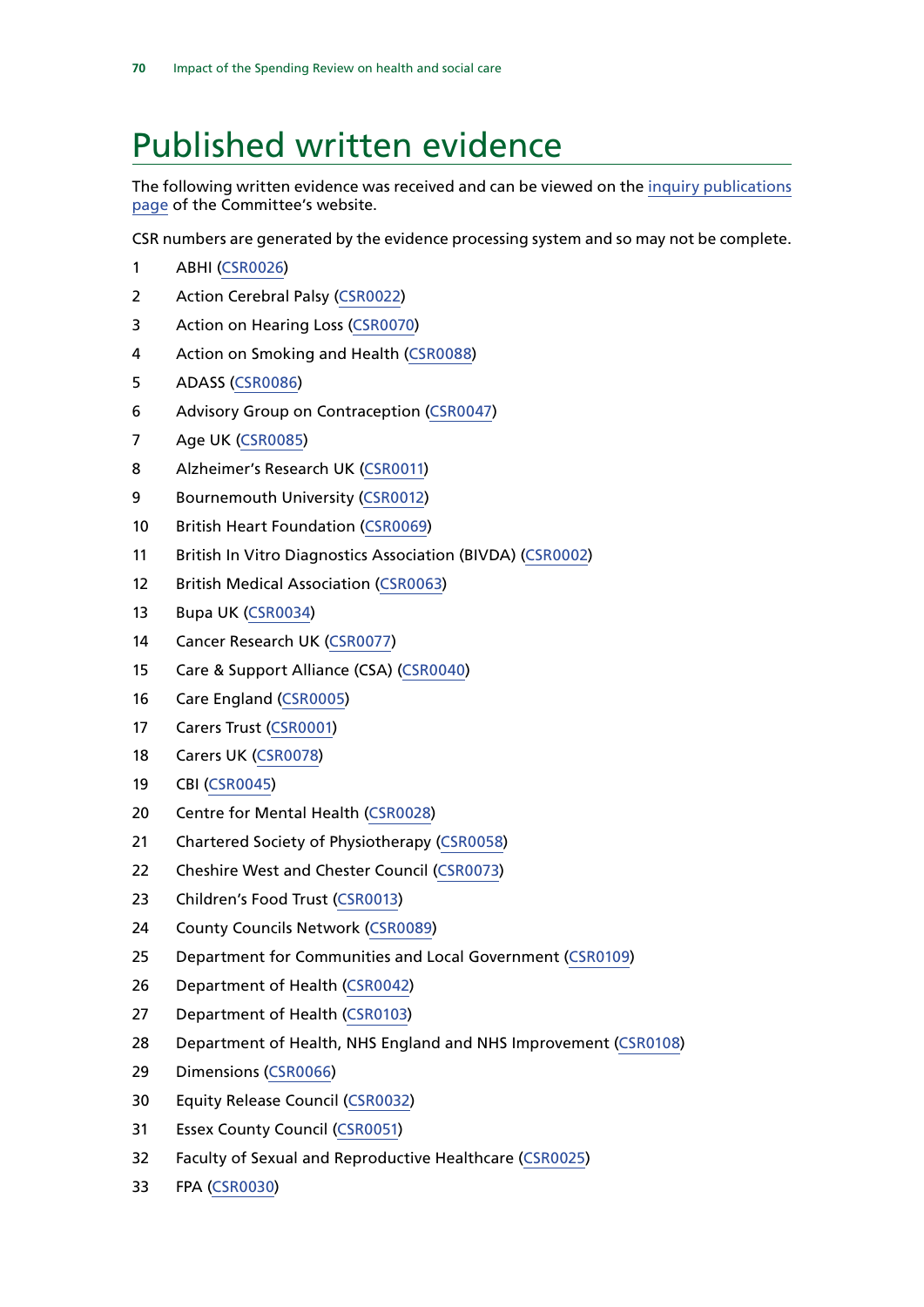- Health Education England [\(CSR0104\)](http://data.parliament.uk/WrittenEvidence/CommitteeEvidence.svc/EvidenceDocument/Health/Impact%20of%20the%20Comprehensive%20Spending%20Review%20on%20health%20and%20social%20care/written/32898.html)
- Inclusion London [\(CSR0075](http://data.parliament.uk/WrittenEvidence/CommitteeEvidence.svc/EvidenceDocument/Health/Impact%20of%20the%20Comprehensive%20Spending%20Review%20on%20health%20and%20social%20care/written/27388.html))
- Independent Age ([CSR0055\)](http://data.parliament.uk/WrittenEvidence/CommitteeEvidence.svc/EvidenceDocument/Health/Impact%20of%20the%20Comprehensive%20Spending%20Review%20on%20health%20and%20social%20care/written/27357.html)
- Independent Clinical Services (ICS) [\(CSR0071](http://data.parliament.uk/WrittenEvidence/CommitteeEvidence.svc/EvidenceDocument/Health/Impact%20of%20the%20Comprehensive%20Spending%20Review%20on%20health%20and%20social%20care/written/27383.html))
- Institute and Faculty of Actuaries [\(CSR0010\)](http://data.parliament.uk/WrittenEvidence/CommitteeEvidence.svc/EvidenceDocument/Health/Impact%20of%20the%20Comprehensive%20Spending%20Review%20on%20health%20and%20social%20care/written/27151.html)
- Institute of Physics and Engineering in Medicine ([CSR0018](http://data.parliament.uk/WrittenEvidence/CommitteeEvidence.svc/EvidenceDocument/Health/Impact%20of%20the%20Comprehensive%20Spending%20Review%20on%20health%20and%20social%20care/written/27246.html))
- Joint submission: Nuffield Trust, The Health Foundation, The King's Fund [\(CSR0091\)](http://data.parliament.uk/WrittenEvidence/CommitteeEvidence.svc/EvidenceDocument/Health/Impact%20of%20the%20Comprehensive%20Spending%20Review%20on%20health%20and%20social%20care/written/28159.html)
- Learning Disability Voices [\(CSR0038\)](http://data.parliament.uk/WrittenEvidence/CommitteeEvidence.svc/EvidenceDocument/Health/Impact%20of%20the%20Comprehensive%20Spending%20Review%20on%20health%20and%20social%20care/written/27295.html)
- Lifeways Group ([CSR0061\)](http://data.parliament.uk/WrittenEvidence/CommitteeEvidence.svc/EvidenceDocument/Health/Impact%20of%20the%20Comprehensive%20Spending%20Review%20on%20health%20and%20social%20care/written/27369.html)
- Local Government Association [\(CSR0015](http://data.parliament.uk/WrittenEvidence/CommitteeEvidence.svc/EvidenceDocument/Health/Impact%20of%20the%20Comprehensive%20Spending%20Review%20on%20health%20and%20social%20care/written/27203.html))
- Local Government Association [\(CSR0101](http://data.parliament.uk/WrittenEvidence/CommitteeEvidence.svc/EvidenceDocument/Health/Impact%20of%20the%20Comprehensive%20Spending%20Review%20on%20health%20and%20social%20care/written/31672.html))
- London Councils [\(CSR0048\)](http://data.parliament.uk/WrittenEvidence/CommitteeEvidence.svc/EvidenceDocument/Health/Impact%20of%20the%20Comprehensive%20Spending%20Review%20on%20health%20and%20social%20care/written/27340.html)
- Macmillan Cancer Support [\(CSR0016\)](http://data.parliament.uk/WrittenEvidence/CommitteeEvidence.svc/EvidenceDocument/Health/Impact%20of%20the%20Comprehensive%20Spending%20Review%20on%20health%20and%20social%20care/written/27234.html)
- Marie Curie ([CSR0037\)](http://data.parliament.uk/WrittenEvidence/CommitteeEvidence.svc/EvidenceDocument/Health/Impact%20of%20the%20Comprehensive%20Spending%20Review%20on%20health%20and%20social%20care/written/27294.html)
- Mental Health Foundation ([CSR0027\)](http://data.parliament.uk/WrittenEvidence/CommitteeEvidence.svc/EvidenceDocument/Health/Impact%20of%20the%20Comprehensive%20Spending%20Review%20on%20health%20and%20social%20care/written/27271.html)
- Mind ([CSR0052\)](http://data.parliament.uk/WrittenEvidence/CommitteeEvidence.svc/EvidenceDocument/Health/Impact%20of%20the%20Comprehensive%20Spending%20Review%20on%20health%20and%20social%20care/written/27352.html)
- Miss Julia Buckingham [\(CSR0003](http://data.parliament.uk/WrittenEvidence/CommitteeEvidence.svc/EvidenceDocument/Health/Impact%20of%20the%20Comprehensive%20Spending%20Review%20on%20health%20and%20social%20care/written/26908.html))
- NAT (National AIDS Trust) [\(CSR0064\)](http://data.parliament.uk/WrittenEvidence/CommitteeEvidence.svc/EvidenceDocument/Health/Impact%20of%20the%20Comprehensive%20Spending%20Review%20on%20health%20and%20social%20care/written/27374.html)
- National Ankylosing Spondylitis Society [\(CSR0008\)](http://data.parliament.uk/WrittenEvidence/CommitteeEvidence.svc/EvidenceDocument/Health/Impact%20of%20the%20Comprehensive%20Spending%20Review%20on%20health%20and%20social%20care/written/27094.html)
- National Children's Bureau [\(CSR0044\)](http://data.parliament.uk/WrittenEvidence/CommitteeEvidence.svc/EvidenceDocument/Health/Impact%20of%20the%20Comprehensive%20Spending%20Review%20on%20health%20and%20social%20care/written/27329.html)
- National Voices [\(CSR0082\)](http://data.parliament.uk/WrittenEvidence/CommitteeEvidence.svc/EvidenceDocument/Health/Impact%20of%20the%20Comprehensive%20Spending%20Review%20on%20health%20and%20social%20care/written/27552.html)
- NHS Clinical Commissioners (NHSCC) ([CSR0065\)](http://data.parliament.uk/WrittenEvidence/CommitteeEvidence.svc/EvidenceDocument/Health/Impact%20of%20the%20Comprehensive%20Spending%20Review%20on%20health%20and%20social%20care/written/27375.html)
- NHS Confederation ([CSR0049](http://data.parliament.uk/WrittenEvidence/CommitteeEvidence.svc/EvidenceDocument/Health/Impact%20of%20the%20Comprehensive%20Spending%20Review%20on%20health%20and%20social%20care/written/27341.html))
- NHS England [\(CSR0107](http://www.parliament.uk/documents/commons-committees/Health/CSR0107-NHS-England-TT(CSR0107).pdf))
- NHS Improvement ([CSR0105](http://data.parliament.uk/WrittenEvidence/CommitteeEvidence.svc/EvidenceDocument/Health/Impact%20of%20the%20Comprehensive%20Spending%20Review%20on%20health%20and%20social%20care/written/32899.html))
- NHS Providers [\(CSR0036\)](http://data.parliament.uk/WrittenEvidence/CommitteeEvidence.svc/EvidenceDocument/Health/Impact%20of%20the%20Comprehensive%20Spending%20Review%20on%20health%20and%20social%20care/written/27288.html)
- NHS Providers [\(CSR0095](http://data.parliament.uk/WrittenEvidence/CommitteeEvidence.svc/EvidenceDocument/Health/Impact%20of%20the%20Comprehensive%20Spending%20Review%20on%20health%20and%20social%20care/written/29897.html))
- NSPCC ([CSR0017\)](http://data.parliament.uk/WrittenEvidence/CommitteeEvidence.svc/EvidenceDocument/Health/Impact%20of%20the%20Comprehensive%20Spending%20Review%20on%20health%20and%20social%20care/written/27236.html)
- Nuffield Trust (supplementary submission) [\(CSR0092](http://data.parliament.uk/WrittenEvidence/CommitteeEvidence.svc/EvidenceDocument/Health/Impact%20of%20the%20Comprehensive%20Spending%20Review%20on%20health%20and%20social%20care/written/28935.html))
- Nutricia: Advanced Medical Nutrition [\(CSR0062](http://data.parliament.uk/WrittenEvidence/CommitteeEvidence.svc/EvidenceDocument/Health/Impact%20of%20the%20Comprehensive%20Spending%20Review%20on%20health%20and%20social%20care/written/27370.html))
- Optical Confederation and LOCSU [\(CSR0072](http://data.parliament.uk/WrittenEvidence/CommitteeEvidence.svc/EvidenceDocument/Health/Impact%20of%20the%20Comprehensive%20Spending%20Review%20on%20health%20and%20social%20care/written/27384.html))
- Paediatric Continence Forum [\(CSR0021](http://data.parliament.uk/WrittenEvidence/CommitteeEvidence.svc/EvidenceDocument/Health/Impact%20of%20the%20Comprehensive%20Spending%20Review%20on%20health%20and%20social%20care/written/27261.html))
- Parkinson's UK [\(CSR0041\)](http://data.parliament.uk/WrittenEvidence/CommitteeEvidence.svc/EvidenceDocument/Health/Impact%20of%20the%20Comprehensive%20Spending%20Review%20on%20health%20and%20social%20care/written/27321.html)
- Professor Andrew Street [\(CSR0094\)](http://data.parliament.uk/WrittenEvidence/CommitteeEvidence.svc/EvidenceDocument/Health/Impact%20of%20the%20Comprehensive%20Spending%20Review%20on%20health%20and%20social%20care/written/29068.html)
- Public Health England [\(CSR0059](http://data.parliament.uk/WrittenEvidence/CommitteeEvidence.svc/EvidenceDocument/Health/Impact%20of%20the%20Comprehensive%20Spending%20Review%20on%20health%20and%20social%20care/written/27365.html))
- Recovery Focus [\(CSR0054](http://data.parliament.uk/WrittenEvidence/CommitteeEvidence.svc/EvidenceDocument/Health/Impact%20of%20the%20Comprehensive%20Spending%20Review%20on%20health%20and%20social%20care/written/27355.html))
- Regional Asylum Activism Project [\(CSR0098\)](http://data.parliament.uk/WrittenEvidence/CommitteeEvidence.svc/EvidenceDocument/Health/Impact%20of%20the%20Comprehensive%20Spending%20Review%20on%20health%20and%20social%20care/written/31432.html)
- Rethink Mental Illness ([CSR0024](http://data.parliament.uk/WrittenEvidence/CommitteeEvidence.svc/EvidenceDocument/Health/Impact%20of%20the%20Comprehensive%20Spending%20Review%20on%20health%20and%20social%20care/written/27265.html))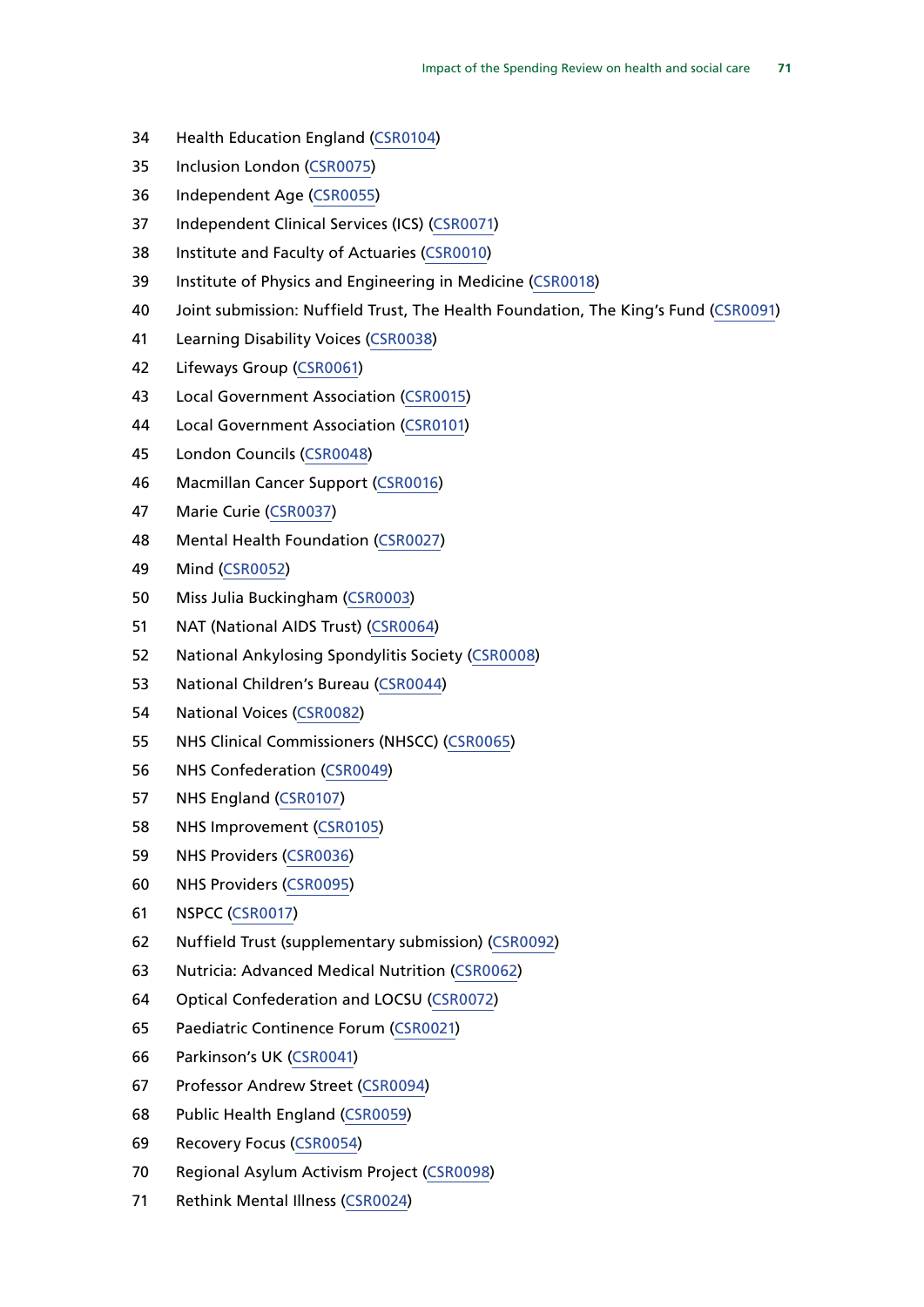- Royal College of General Practitioners ([CSR0096](http://data.parliament.uk/WrittenEvidence/CommitteeEvidence.svc/EvidenceDocument/Health/Impact%20of%20the%20Comprehensive%20Spending%20Review%20on%20health%20and%20social%20care/written/29940.html))
- Royal College of Midwives [\(CSR0056\)](http://data.parliament.uk/WrittenEvidence/CommitteeEvidence.svc/EvidenceDocument/Health/Impact%20of%20the%20Comprehensive%20Spending%20Review%20on%20health%20and%20social%20care/written/27360.html)
- Royal College of Nursing ([CSR0081](http://data.parliament.uk/WrittenEvidence/CommitteeEvidence.svc/EvidenceDocument/Health/Impact%20of%20the%20Comprehensive%20Spending%20Review%20on%20health%20and%20social%20care/written/27547.html))
- Royal College of Physicians [\(CSR0014\)](http://data.parliament.uk/WrittenEvidence/CommitteeEvidence.svc/EvidenceDocument/Health/Impact%20of%20the%20Comprehensive%20Spending%20Review%20on%20health%20and%20social%20care/written/27192.html)
- Royal College of Physicians of Edinburgh ([CSR0004](http://data.parliament.uk/WrittenEvidence/CommitteeEvidence.svc/EvidenceDocument/Health/Impact%20of%20the%20Comprehensive%20Spending%20Review%20on%20health%20and%20social%20care/written/26950.html))
- Royal College of Psychiatrists [\(CSR0060\)](http://data.parliament.uk/WrittenEvidence/CommitteeEvidence.svc/EvidenceDocument/Health/Impact%20of%20the%20Comprehensive%20Spending%20Review%20on%20health%20and%20social%20care/written/27368.html)
- Royal College of Surgeons & Faculty of Dental Surgery ([CSR0050](http://data.parliament.uk/WrittenEvidence/CommitteeEvidence.svc/EvidenceDocument/Health/Impact%20of%20the%20Comprehensive%20Spending%20Review%20on%20health%20and%20social%20care/written/27346.html))
- 79 Royal Society for Public Health [\(CSR0083](http://data.parliament.uk/WrittenEvidence/CommitteeEvidence.svc/EvidenceDocument/Health/Impact%20of%20the%20Comprehensive%20Spending%20Review%20on%20health%20and%20social%20care/written/27561.html))
- 80 School and Nursery Milk Alliance [\(CSR0023](http://data.parliament.uk/WrittenEvidence/CommitteeEvidence.svc/EvidenceDocument/Health/Impact%20of%20the%20Comprehensive%20Spending%20Review%20on%20health%20and%20social%20care/written/27264.html))
- Scope ([CSR0067](http://data.parliament.uk/WrittenEvidence/CommitteeEvidence.svc/EvidenceDocument/Health/Impact%20of%20the%20Comprehensive%20Spending%20Review%20on%20health%20and%20social%20care/written/27377.html))
- Sense ([CSR0068](http://data.parliament.uk/WrittenEvidence/CommitteeEvidence.svc/EvidenceDocument/Health/Impact%20of%20the%20Comprehensive%20Spending%20Review%20on%20health%20and%20social%20care/written/27378.html))
- Shelford Group [\(CSR0093](http://data.parliament.uk/WrittenEvidence/CommitteeEvidence.svc/EvidenceDocument/Health/Impact%20of%20the%20Comprehensive%20Spending%20Review%20on%20health%20and%20social%20care/written/29046.html))
- Sir David Dalton ([CSR0111](http://www.parliament.uk/documents/commons-committees/Health/Written evidence/CSR0111-Sir-David-Dalton-(CSR0111).pdf))
- Somerset CCG [\(CSR0106](http://data.parliament.uk/WrittenEvidence/CommitteeEvidence.svc/EvidenceDocument/Health/Impact%20of%20the%20Comprehensive%20Spending%20Review%20on%20health%20and%20social%20care/written/33102.html))
- Stroke Association [\(CSR0019](http://data.parliament.uk/WrittenEvidence/CommitteeEvidence.svc/EvidenceDocument/Health/Impact%20of%20the%20Comprehensive%20Spending%20Review%20on%20health%20and%20social%20care/written/27253.html))
- Sue Ryder ([CSR0020\)](http://data.parliament.uk/WrittenEvidence/CommitteeEvidence.svc/EvidenceDocument/Health/Impact%20of%20the%20Comprehensive%20Spending%20Review%20on%20health%20and%20social%20care/written/27258.html)
- techUK [\(CSR0087\)](http://data.parliament.uk/WrittenEvidence/CommitteeEvidence.svc/EvidenceDocument/Health/Impact%20of%20the%20Comprehensive%20Spending%20Review%20on%20health%20and%20social%20care/written/27662.html)
- Terrence Higgins Trust [\(CSR0079](http://data.parliament.uk/WrittenEvidence/CommitteeEvidence.svc/EvidenceDocument/Health/Impact%20of%20the%20Comprehensive%20Spending%20Review%20on%20health%20and%20social%20care/written/27395.html))
- Terrence Higgins Trust [\(CSR0099](http://data.parliament.uk/WrittenEvidence/CommitteeEvidence.svc/EvidenceDocument/Health/Impact%20of%20the%20Comprehensive%20Spending%20Review%20on%20health%20and%20social%20care/written/31436.html))
- 91 The British Psychological Society [\(CSR0102](http://data.parliament.uk/WrittenEvidence/CommitteeEvidence.svc/EvidenceDocument/Health/Impact%20of%20the%20Comprehensive%20Spending%20Review%20on%20health%20and%20social%20care/written/32494.html))
- 92 The Disabilities Trust ([CSR0080](http://data.parliament.uk/WrittenEvidence/CommitteeEvidence.svc/EvidenceDocument/Health/Impact%20of%20the%20Comprehensive%20Spending%20Review%20on%20health%20and%20social%20care/written/27402.html))
- The Health Foundation ([CSR0084](http://data.parliament.uk/WrittenEvidence/CommitteeEvidence.svc/EvidenceDocument/Health/Impact%20of%20the%20Comprehensive%20Spending%20Review%20on%20health%20and%20social%20care/written/27581.html))
- The Health Foundation ([CSR0097\)](http://data.parliament.uk/WrittenEvidence/CommitteeEvidence.svc/EvidenceDocument/Health/Impact%20of%20the%20Comprehensive%20Spending%20Review%20on%20health%20and%20social%20care/written/29950.html)
- 95 The International Longevity Centre UK [\(CSR0043\)](http://data.parliament.uk/WrittenEvidence/CommitteeEvidence.svc/EvidenceDocument/Health/Impact%20of%20the%20Comprehensive%20Spending%20Review%20on%20health%20and%20social%20care/written/27326.html)
- The King's Fund [\(CSR0090](http://data.parliament.uk/WrittenEvidence/CommitteeEvidence.svc/EvidenceDocument/Health/Impact%20of%20the%20Comprehensive%20Spending%20Review%20on%20health%20and%20social%20care/written/27767.html))
- 97 The LIFT Council ([CSR0057\)](http://data.parliament.uk/WrittenEvidence/CommitteeEvidence.svc/EvidenceDocument/Health/Impact%20of%20the%20Comprehensive%20Spending%20Review%20on%20health%20and%20social%20care/written/27361.html)
- 98 The National Council for Palliative Care [\(CSR0031](http://data.parliament.uk/WrittenEvidence/CommitteeEvidence.svc/EvidenceDocument/Health/Impact%20of%20the%20Comprehensive%20Spending%20Review%20on%20health%20and%20social%20care/written/27276.html))
- 99 The Queen's Nursing Institute ([CSR0033\)](http://data.parliament.uk/WrittenEvidence/CommitteeEvidence.svc/EvidenceDocument/Health/Impact%20of%20the%20Comprehensive%20Spending%20Review%20on%20health%20and%20social%20care/written/27279.html)
- The Royal College of Radiologists [\(CSR0007](http://data.parliament.uk/WrittenEvidence/CommitteeEvidence.svc/EvidenceDocument/Health/Impact%20of%20the%20Comprehensive%20Spending%20Review%20on%20health%20and%20social%20care/written/26991.html))
- The Royal College of Surgeons of Edinburgh [\(CSR0006\)](http://data.parliament.uk/WrittenEvidence/CommitteeEvidence.svc/EvidenceDocument/Health/Impact%20of%20the%20Comprehensive%20Spending%20Review%20on%20health%20and%20social%20care/written/26963.html)
- Together for Short Lives [\(CSR0053](http://data.parliament.uk/WrittenEvidence/CommitteeEvidence.svc/EvidenceDocument/Health/Impact%20of%20the%20Comprehensive%20Spending%20Review%20on%20health%20and%20social%20care/written/27354.html))
- Turning Point ([CSR0074\)](http://data.parliament.uk/WrittenEvidence/CommitteeEvidence.svc/EvidenceDocument/Health/Impact%20of%20the%20Comprehensive%20Spending%20Review%20on%20health%20and%20social%20care/written/27387.html)
- UNISON [\(CSR0046\)](http://data.parliament.uk/WrittenEvidence/CommitteeEvidence.svc/EvidenceDocument/Health/Impact%20of%20the%20Comprehensive%20Spending%20Review%20on%20health%20and%20social%20care/written/27336.html)
- United Kingdom Homecare Association ([CSR0035\)](http://data.parliament.uk/WrittenEvidence/CommitteeEvidence.svc/EvidenceDocument/Health/Impact%20of%20the%20Comprehensive%20Spending%20Review%20on%20health%20and%20social%20care/written/27286.html)
- United Response ([CSR0039\)](http://data.parliament.uk/WrittenEvidence/CommitteeEvidence.svc/EvidenceDocument/Health/Impact%20of%20the%20Comprehensive%20Spending%20Review%20on%20health%20and%20social%20care/written/27298.html)
- 107 Voluntary Organisations Disability Group [\(CSR0009\)](http://data.parliament.uk/WrittenEvidence/CommitteeEvidence.svc/EvidenceDocument/Health/Impact%20of%20the%20Comprehensive%20Spending%20Review%20on%20health%20and%20social%20care/written/27135.html)
- Voyage Care [\(CSR0100\)](http://data.parliament.uk/WrittenEvidence/CommitteeEvidence.svc/EvidenceDocument/Health/Impact%20of%20the%20Comprehensive%20Spending%20Review%20on%20health%20and%20social%20care/written/31670.html)